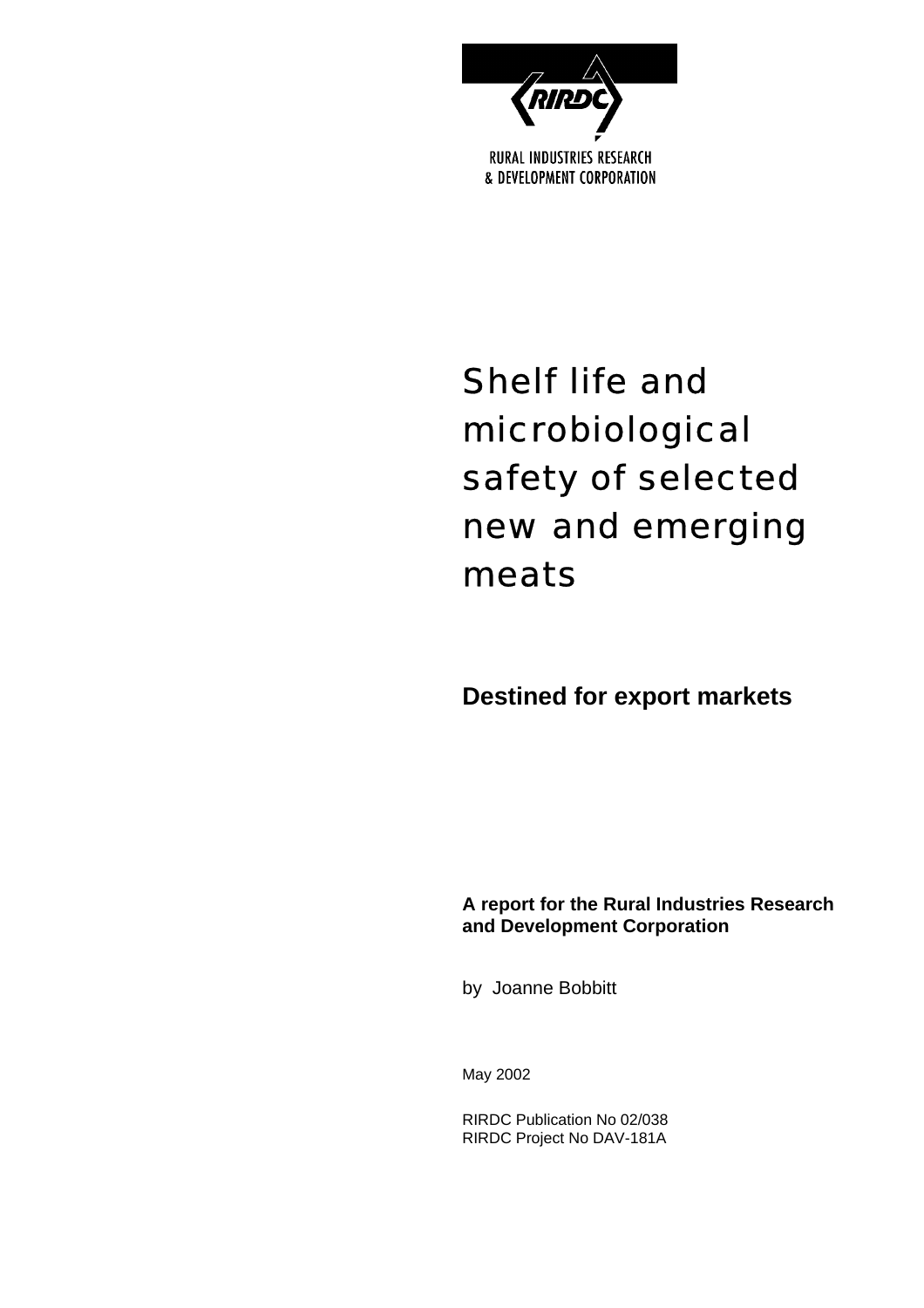© 2002 Rural Industries Research and Development Corporation. All rights reserved.

ISBN 0 642 58437 0 ISSN 1440-6845

*Shelf life and safety of selected new and emerging meats*

*Publication No. 02/038*

*Project No. DAV-181A.*

The views expressed and the conclusions reached in this publication are those of the author and not necessarily those of persons consulted. RIRDC shall not be responsible in any way whatsoever to any person who relies in whole or in part on the contents of this report.

This publication is copyright. However, RIRDC encourages wide dissemination of its research, providing the Corporation is clearly acknowledged. For any other enquiries concerning reproduction, contact the Publications Manager on phone 02 6272 3186.

#### **Researcher Contact Details**

Ms Joanne Bobbitt Natural Resources and Environment

475 Mickleham Road

Attwood VIC 3049

Phone: 03 9217 4334 Fax: 03 9217 4111

Email: Joanne.Bobbitt@nre.vic.gov.au

In submitting this report, the researcher has agreed to RIRDC publishing this material in its edited form.

#### **RIRDC Contact Details**

Rural Industries Research and Development Corporation Level 1, AMA House 42 Macquarie Street BARTON ACT 2600

PO Box 4776 KINGSTON ACT 2604

| Phone:   | 02 6272 4539            |
|----------|-------------------------|
| Fax:     | 02 6272 5877            |
| Email:   | rirdc@rirdc.gov.au.     |
| Website: | http://www.rirdc.gov.au |

Published in May 2002 Printed on environmentally friendly paper by Canprint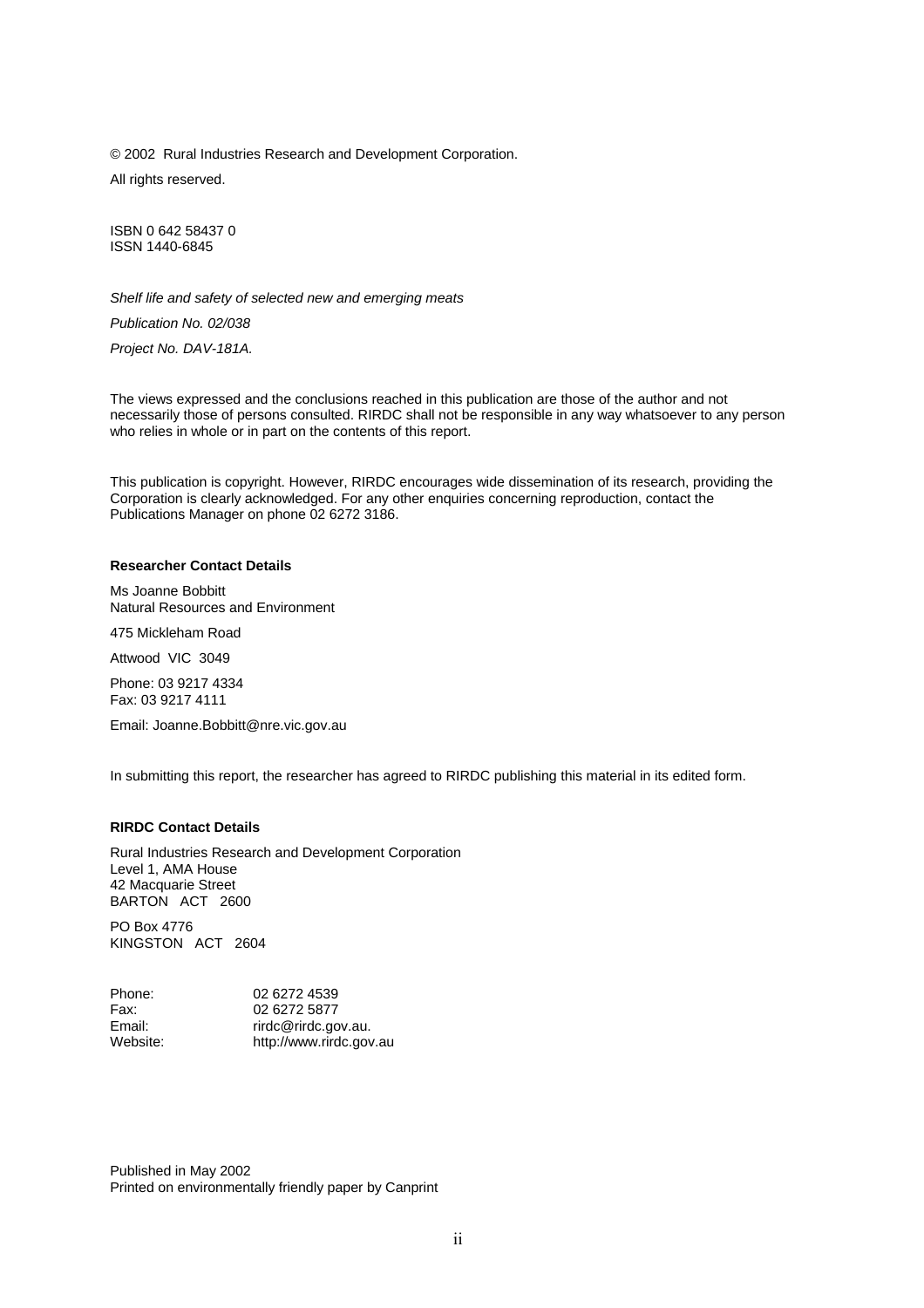## **Foreword**

Australian products have a distinct advantage in Asian export markets as they are perceived as being 'clean and green'. Importing countries from these regions impose stringent microbiological standards that must be attained, and establishing a microbiological baseline level for new and emerging meat products is essential in ensuring the success of any export market. Determining the current microbiological status of Australian new and emerging meats will allow industry to develop strategies to improve the shelf life of product, helping to cement export opportunities. The use of effective HACCP plans to ensure product safety is also an important factor in successfully accessing Asian markets. Development of generic plans will enable them to meet regulatory requirements more cost effectively.

A literature review of the current processing practices and resulting shelf life status of several new and emerging meat species including buffalo, kangaroo, emu, ostrich, crocodile, camel and rabbit, is included in this report. This review identified 2 meat industries, ostrich and rabbit, that would most benefit from the development of generic HACCP plans. Microbiological analysis of pathogenic, indicator, and spoilage bacteria on the 2 selected species is presented. Generic HACCP plans for the production of ostrich and rabbit meat are contained in this report.

This project was funded from RIRDC Core Funds which are provided by the Federal Government.

This report, a new addition to RIRDC's diverse range of over 800 research publications, forms part of our New Animal Products R&D program, which aims to improve processing, product development and diversification.

Most of our publications are available for viewing, downloading or purchasing online through our website:

- downloads at [www.rirdc.gov.au/reports/Index.htm](http://www.rirdc.gov.au/reports/Index.htm)
- purchases at www.rirdc.gov.au/eshop

**Peter Core** Managing Director Rural Industries Research and Development Corporation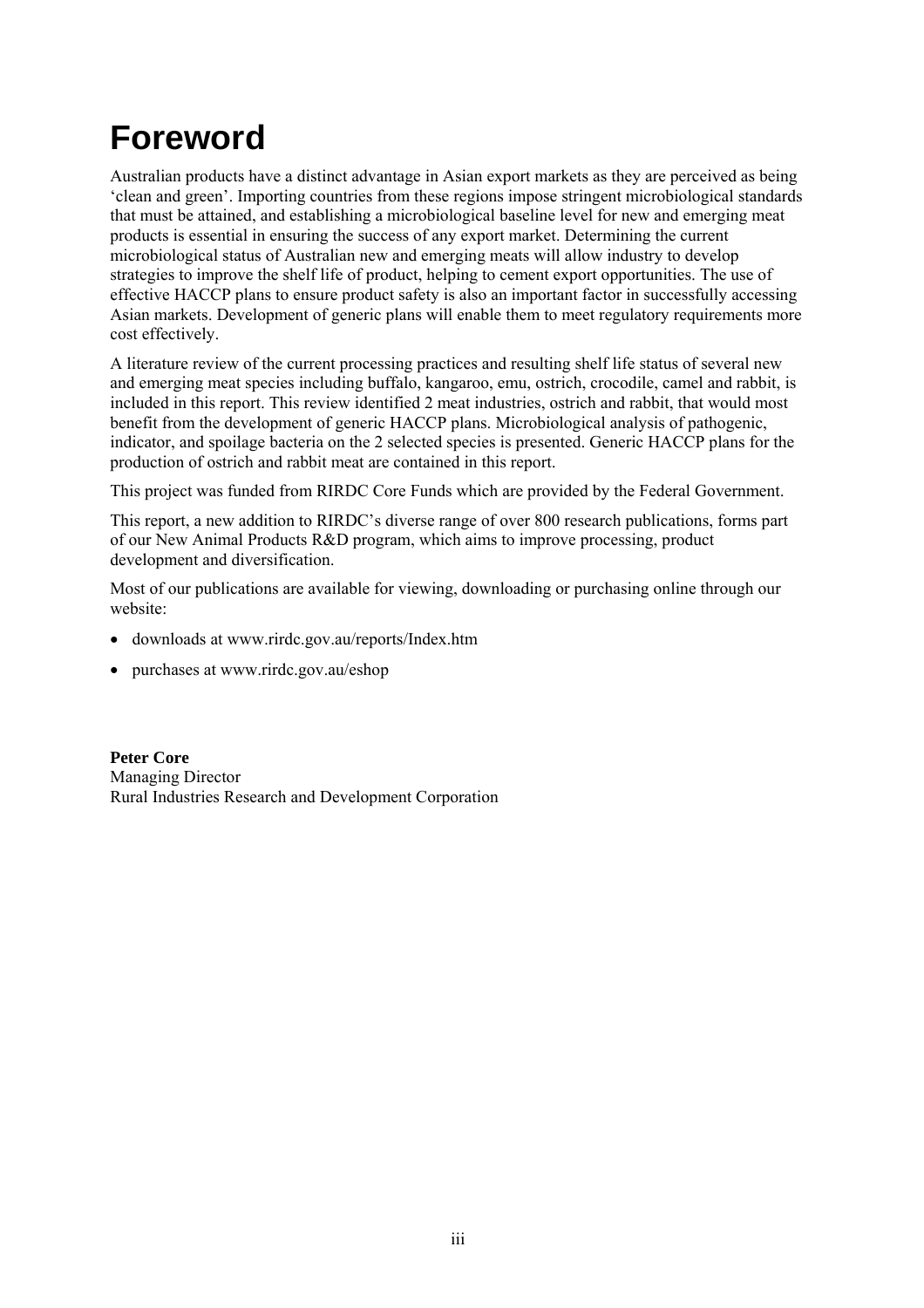# **Acknowledgements**

This project was jointly funded by the Rural Industries Research and Development Corporation and the Victorian Department of Natural Resources and Environment.

The researcher would like to thank Ozimeats for their assistance by donating time and product to the project, Pat and Ron Green for donating their time and Gordyn's abattoir for the opportunity to review their processing practices.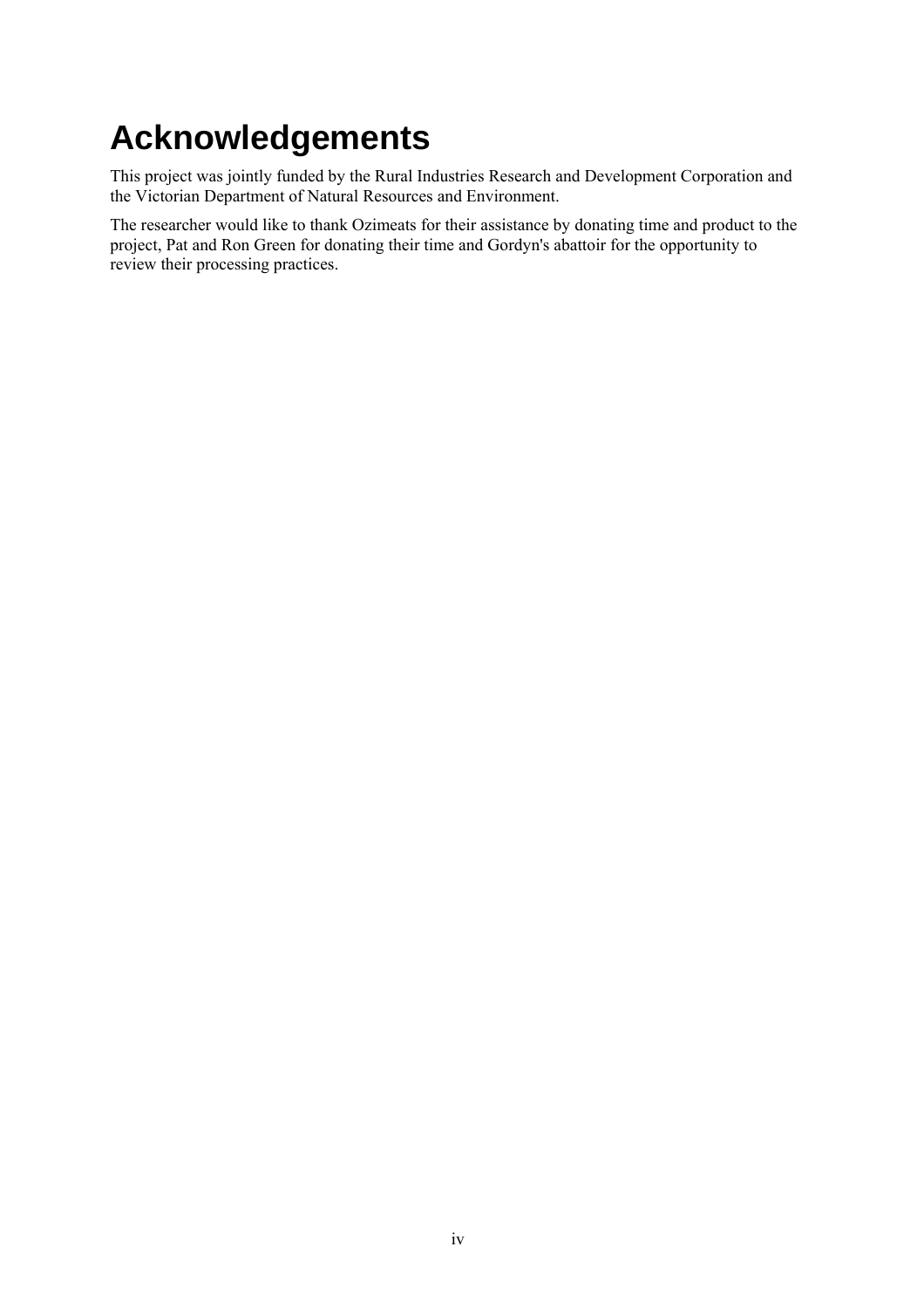## **Abbreviations**

| <b>CCP</b>              | Critical control point                                    |  |  |  |
|-------------------------|-----------------------------------------------------------|--|--|--|
| cfucolony forming units |                                                           |  |  |  |
| <b>HACCP</b>            | Hazard Analysis Critical Control Point                    |  |  |  |
| <b>NRE</b>              | Victorian Department of Natural Resources and Environment |  |  |  |
| QA                      | Quality assurance                                         |  |  |  |
| <b>RIRDC</b>            | Rural Industries Research and Development Corporation     |  |  |  |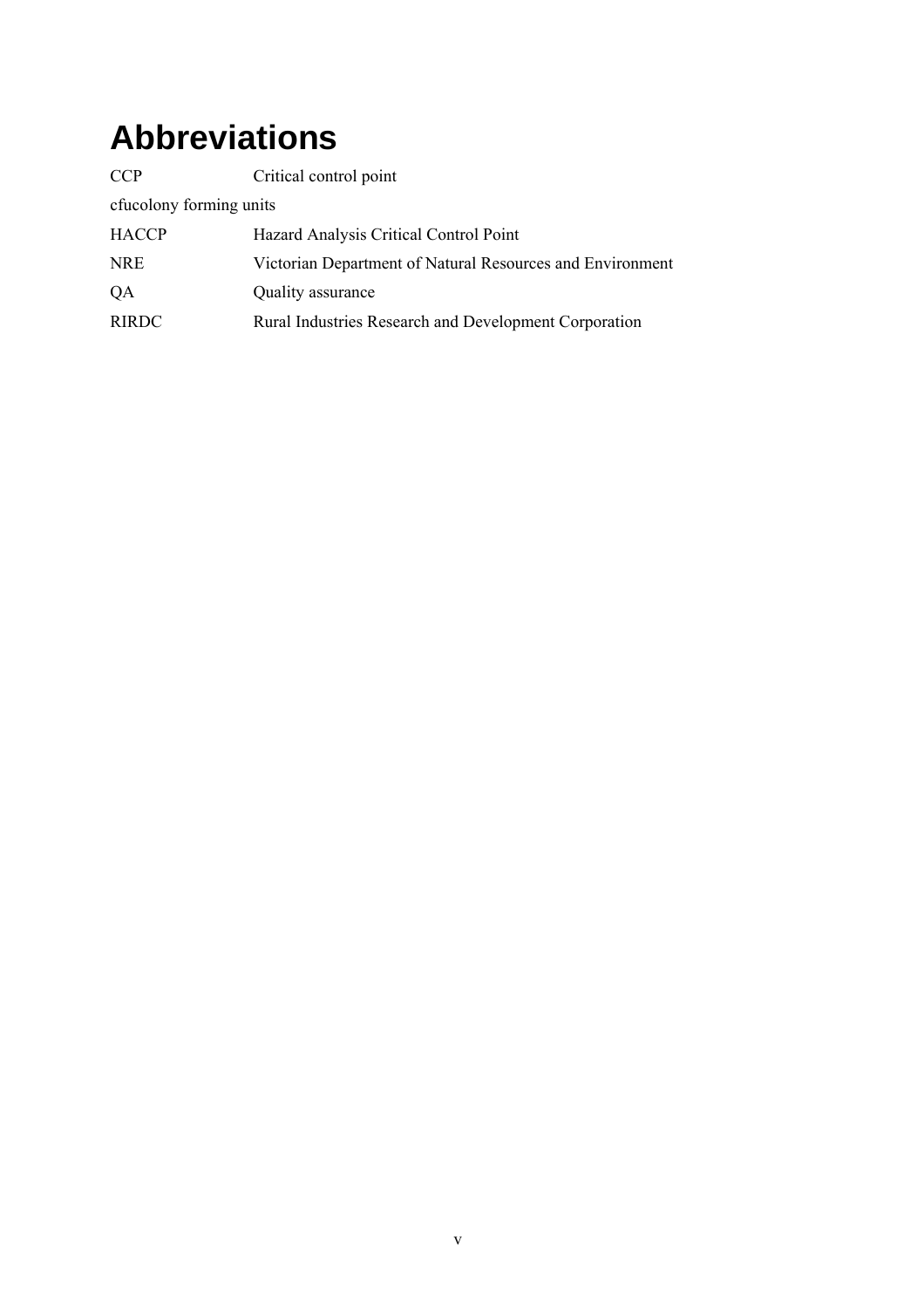# **Contents**

| 12 |
|----|
|    |
| 15 |

### **6. APPENDICES**

Literature review **Generic HACCP plan for Ostrich meat Generic HACCP plan for Rabbit carcasses**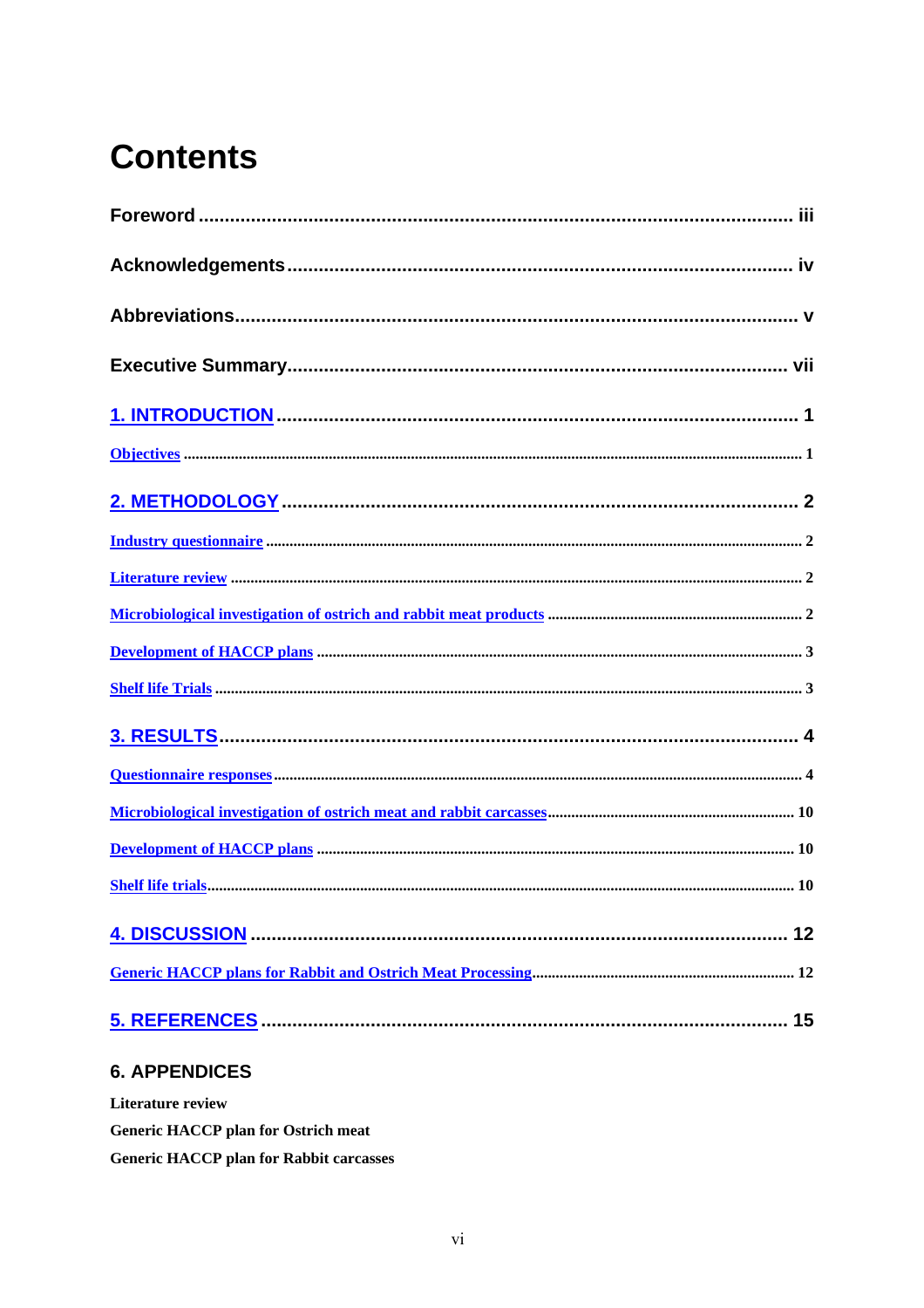# **Executive Summary**

This project was undertaken to determine which of the new and emerging meat industries; specifically buffalo, camel, crocodile, emu, kangaroo, ostrich and rabbit, would best benefit from the development of generic Hazard Analysis Critical Control Point (HACCP) plans to improve the microbiological safety of their products and determine the shelf life of their products. A literature review of current processing practices and the shelf-life of these meat products has been written and used as the basis for selecting ostrich and rabbit carcass processing as those two industries for which generic HACCP plans were developed and shelf life trials were conducted.

The ostrich industry was suggested by the RIRDC New Animal Products Research Manager as a favourable option for the introduction of generic HACCP plans. This industry has an extensive range of meat products already developed and marketed, and has access to numerous export markets. The fear is that many of these products have arbitrarily assigned shelf lives, and validation of these would benefit not only single companies but also the industry as a whole. Development of generic HACCP plans, which still need to be modified for individual processors, can assist in the establishment of quality assurance programs which are regulatory requirements for the domestic and export meat works.

The emu industry has been experiencing a down turn in profitability in recent years and this industry would benefit more at this stage from increase in marketing of meat and meat products. Although support for this project has been expressed by the Emu Producers Association of Victoria, their priority was to increase the profitability of skin production rather than increase the microbiological quality of emu meat. It is unlikely that this species will be selected for the development of generic HACCP plans. However, this industry has some interesting issues which need addressing in terms of meat quality and microbiology. The Victorian association is interested in reducing the stress levels of birds currently being transported to abattoirs, and alternatively killing birds on farm. This would impact on current processing practices as the operations would have to demonstrate to regulatory bodies that this practice would not prove detrimental to the microbiological quality of the end carcass.

The camel industry will eventually benefit from microbiological investigation of camel meat products, as the majority of the published research in this area has been conducted overseas. Because of the small number of camels currently processed in Australia and the lack of dedicated abattoirs for this species, it is best to focus the activities of this project on another species, at least until the camel meat industry becomes more established with a strong domestic market and has vision to turn to exporting meat and meat products.

Recent research commissioned by RIRDC on "Maximising Marketing Opportunities for Buffalo Products" conducted a small shelf life trial on primal cuts and buffalo sausage. Coupled with the specifications outlined by TenderBuff® in the Northern Territory, this industry is already well placed for producing quality meat and meat products and has not been selected for further research in this project.

The crocodile industry is focussed on the production of skin from these animals because of the lucrative returns. Meat, therefore is a secondary by-product of the skinning process. The number of animals processed for meat is quite low compared to some other industries, and although further research into this meat industry would be interesting, the volume of product is still low and both domestic and export markets need to be expanded. However, there is always the concern with the association of crocodile meat with the foodborne pathogen *Salmonella* so it may still warrant considering this industry for the production of generic HACCP plans.

The rabbit industry was suggested by the RIRDC New Animal Products Research Manager as a favourable option for the introduction of generic HACCP plans. This meat industry has expanded in recent years, particularly due to the eradication programs of wild rabbits, and has an established domestic market with the potential to expand to the export arena.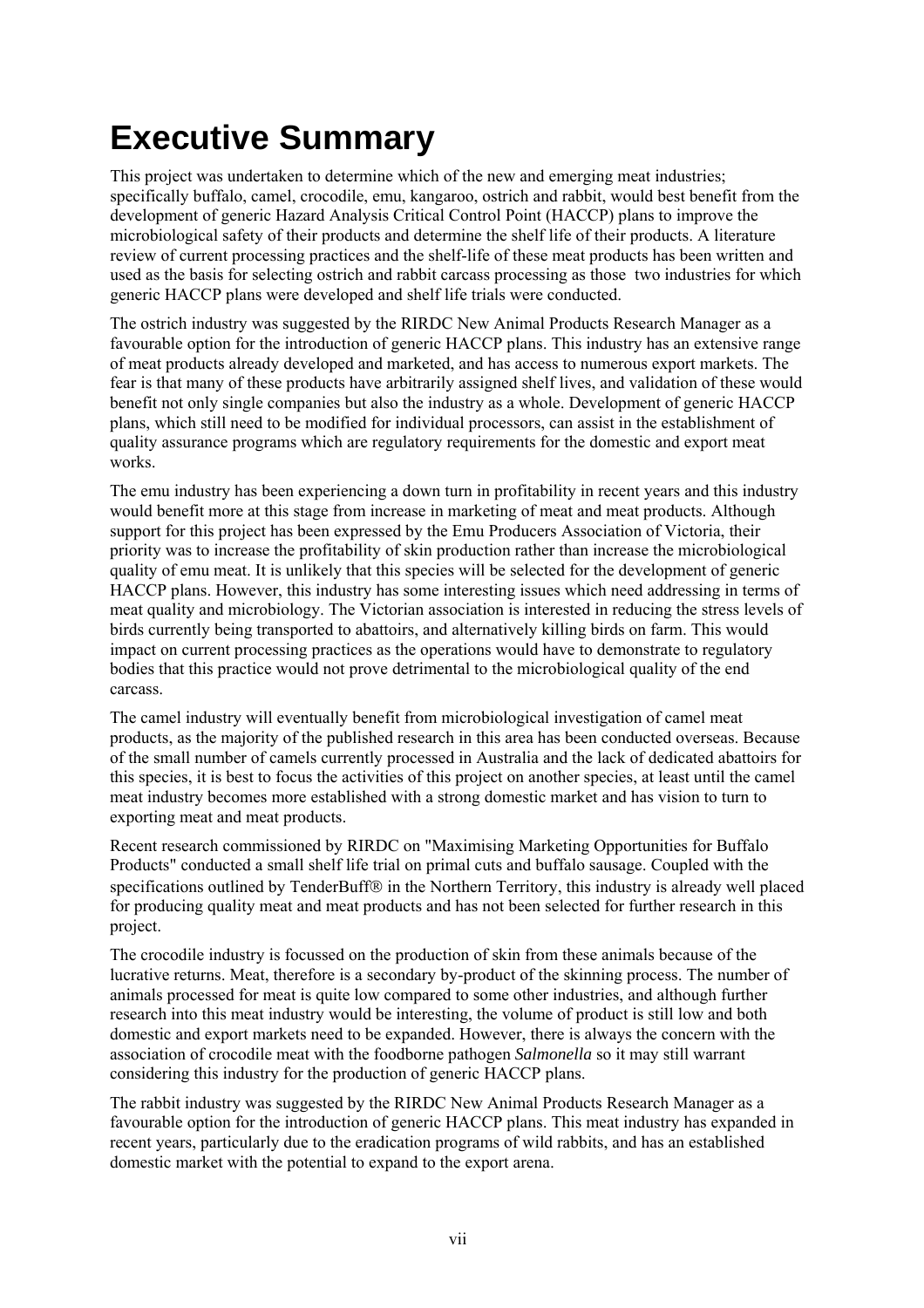The kangaroo industry is well established both for the production of skins and leather, and meat for both pet food and human consumption. The use of this animal as a meat production animal has suffered because of images of "Australia's coat of arms being shot under a spotlight". However, the industry has established export markets and has identified domestic marketing areas that can be improved to increase consumption. The industry has a microbiological monitoring program already in place for export licensed processing plants that are regulated by AQIS. This species has not been chosen for the development of generic HACCP plans.

The objective of this project was to identify two new and emerging meat species, with potential export market focus, most in need of microbiological investigation and to ensure the microbiological safety of these selected species by developing generic HACCP plans based on microbiological surveys.

Baseline levels of microorganisms on vacuum packaged ostrich primal cuts and whole rabbit carcasses were determined by laboratory investigation. Microbiological testing included total viable counts at 25°C (TVC), *Escherichia coli*, coliforms, Salmonellae, *E. coli* O157, *Staphylococcus aureus*, *Campylobacter jejuni, Aeromonas* spp., *Listeria monocytogenes*, *Yersinia enterocolitica* and *Clostridium perfringens*. The aim of this investigation was to identify which potentially pathogenic organisms may be present on the meat products, so that barriers can be put in place in the processing line to minimise the likelihood of such organisms surviving or multiplying to levels which may limit product acceptability.

The process for ostrich and rabbit processing was examined individually. The HACCP plans developed contain:

- description of the foodborne pathogens
- product description
- flow diagram of the process
- critical control point (CCP) determination
- HACCP audit table

A HACCP plan for each species processing line has been developed generically to allow application, with minor modification, to other processing plants.

Shelf life trials were conducted on vacuum packaged ostrich primals and whole rabbit carcasses. These products were used as these were the usual way such meat is presented to the respective customers. Product was collected from processing plants and stored at 4°C at VIAS and tested periodically for TVC, *E.coli*, coliforms, *Pseudomonas* spp., *Lactobacillus* spp. and *Brochothrix thermosphacta* until microbiological spoilage was evident. Ostrich vacuum packs were tested weekly while rabbit carcasses were tested every 2-3 days.

In summary:

- Pathogenic bacteria were not detected on either the ostrich primal cuts or the rabbit carcasses
- Chilling is the major CCP for the production ostrich primal cuts and rabbit carcasses
- The shelf life of vacuum packaged ostrich primals was limited to 4 weeks at  $4^{\circ}C$
- Aerobic shelf life of rabbit carcasses at 4<sup>o</sup>C was limited to 3 days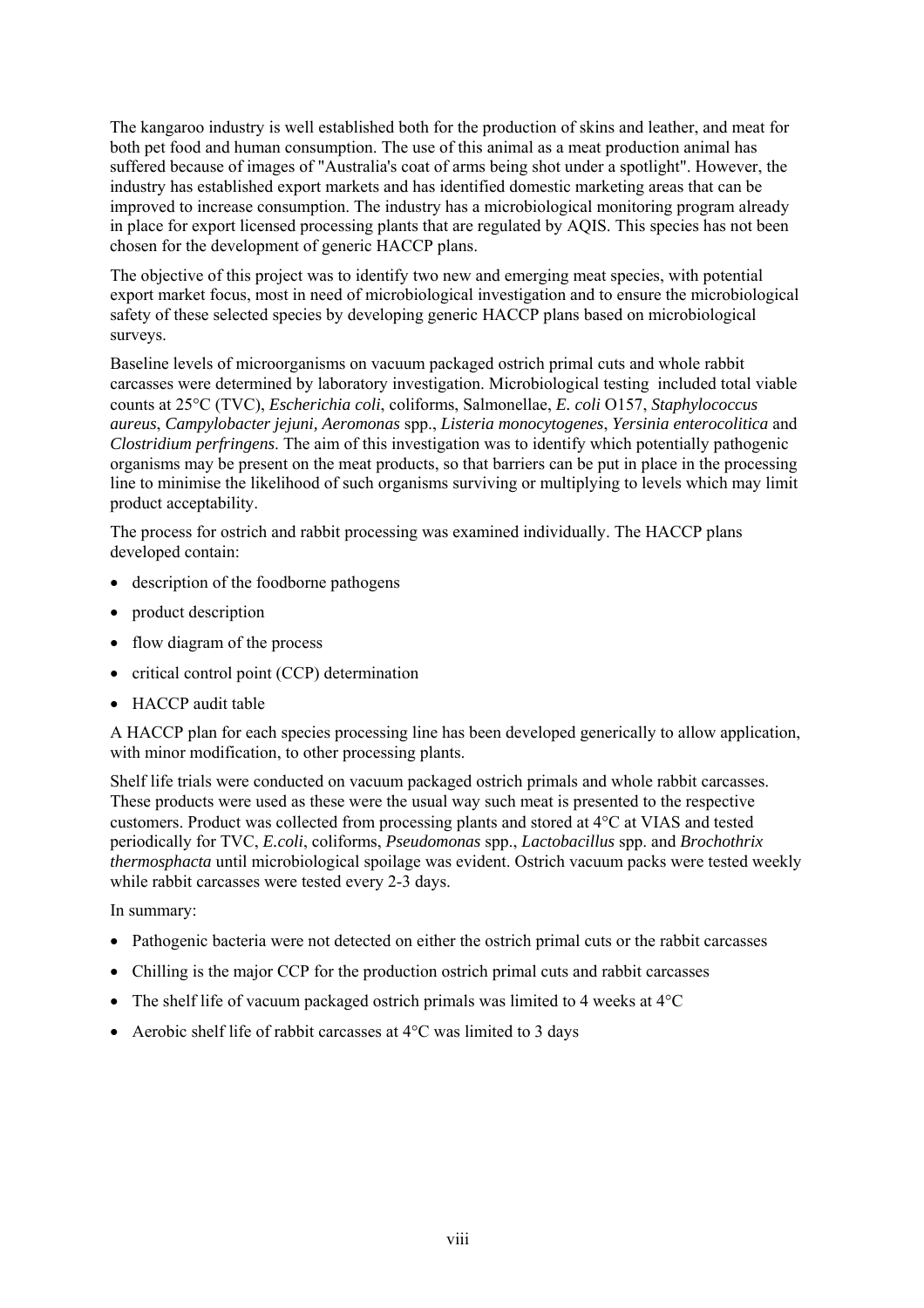Hygienic production of carcass meat is essential to ensure that contamination with potentially pathogenic bacteria is minimised. One must concede that such organisms will, at times be present on product, albeit in low numbers. The potential for proliferation of foodborne pathogens and spoilage organisms can be reduced by rapid chilling of product so as to limit bacterial growth and avoid conditions where toxins can be produced. Ostrich of good microbiological quality will keep for 4 weeks when stored in vacuum packaging at 4°C, while rabbit carcasses will keep for 3 days under aerobic storage at 4°C.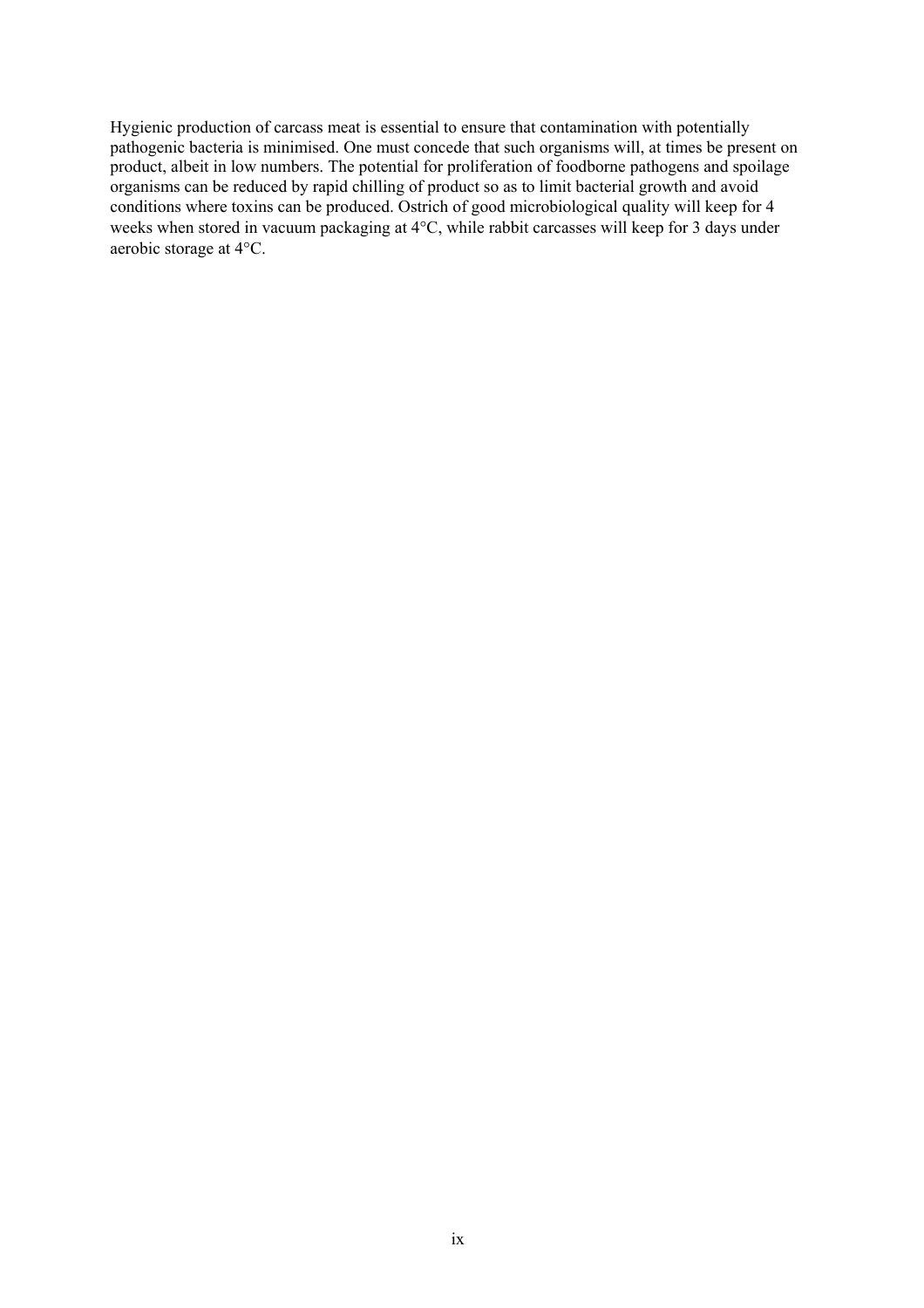# **1. Introduction**

In the current climate of heightened consumer awareness regarding food safety, food production is becoming increasingly scrutinised, with consumers much more aware of foodborne pathogens and the illnesses they cause, and also much more likely to take legal action in the event of a food-borne outbreak.

Australian meat processors have had to implement huge changes in recent years with the introduction of HACCP based quality assurance (QA) programs into both domestic and export abattoirs. The USDA/FSIS Pathogen Reduction Scheme (more commonly known as the MegaRegs) has changed the traditional visual inspection system of carcasses to one based on microbiological testing for the indicator organism *E.coli* and for Salmonellae. This system focuses predominantly on carcass meat from traditional meat species such as beef, lamb, pork and chicken. Generic HACCP plans for raw beef (NACMCF 1993) and for swine slaughter (USDA/FSIS 1994) have been available for several years. There is an industry need for generic plans to be developed for non traditional meat species such as buffalo, camel, crocodile, emu, kangaroo, ostrich and rabbit to set minimal standards for processing these species.

To complement continued improvements in microbiological quality and consumer safety of new and emerging meat via HACCP plans, a scientific approach to the determination of the shelf life of these meat products is also required. Some of the above mentioned meat species; particularly ostrich and kangaroo, already enjoy access to lucrative export markets. To maintain these markets, including the domestic market, the shelf life must be adequate to account for transit time and customer required storage time. Shelf life of meat depends on the microbiological quality prior to packaging and the cooling efficiency procedures and the maintenance of the cold chain (Gill and Harrison, 1985). Once these aspects are under control, and can be relied upon, the microbiological shelf life of the individual products must be determined by laboratory trials and not set arbitrarily.

### **Objectives**

The objective of this project was to identify two new and emerging meat species, with potential export market focus, most in need of microbiological investigation and to ensure the microbiological safety of these selected species by developing generic HACCP plans based on microbiological surveys.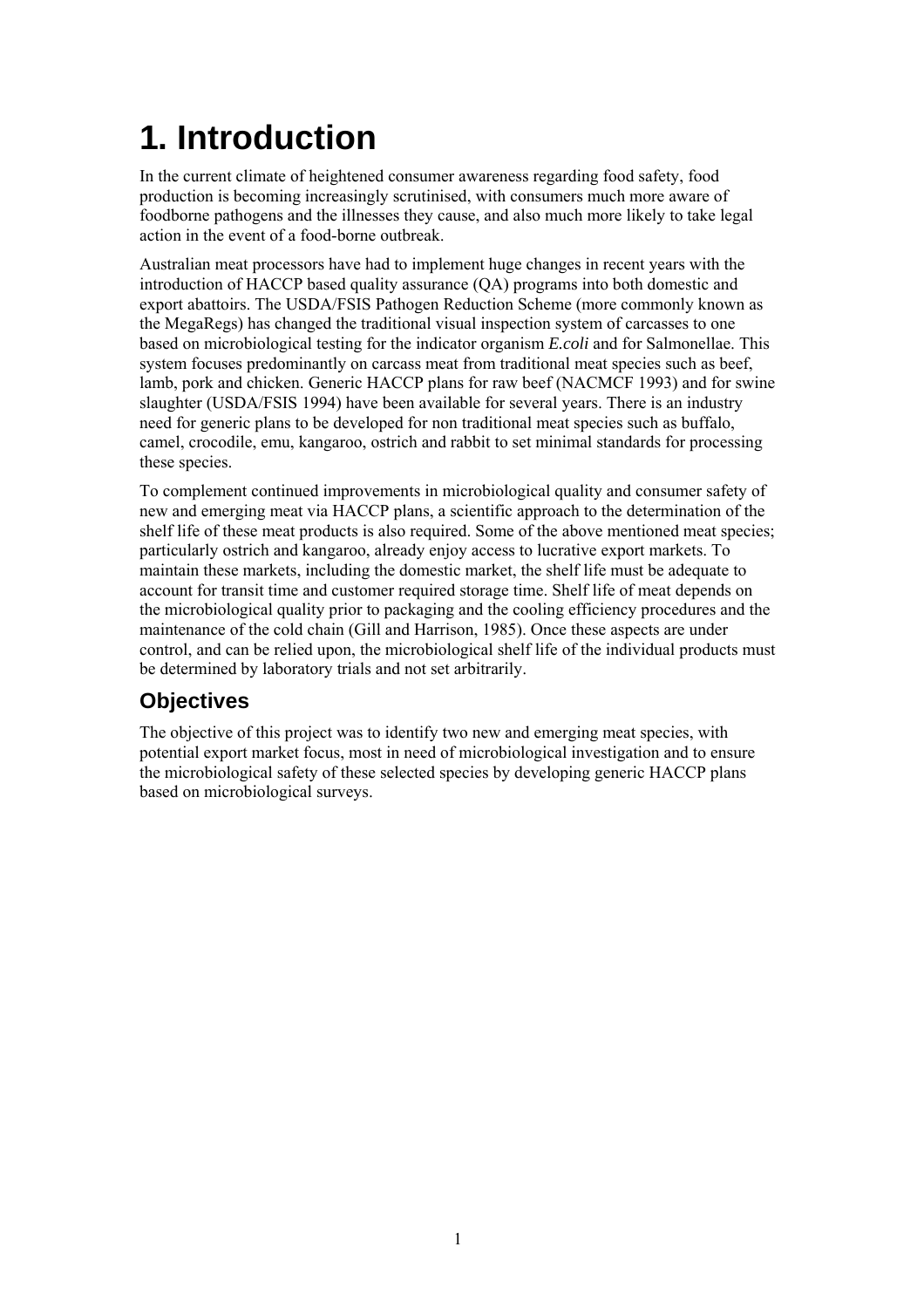# **2. Methodology**

## **Industry questionnaire**

An industry survey was conducted by telephone interviews with managers (QA managers) of slaughter facilities processing buffalo, camel, crocodile, emu, kangaroo, ostrich and rabbit. The purpose of the questionnaire was to determine current processing practices for the species mentioned above. The questions which formed the basis of the survey are located in the attachment of the literature review. All responses were recorded.

### **Literature review**

A literature review of the shelf life and a desk top review of the current processing practices of various new and emerging meats under investigation in this project was written and is located in Appendix 1 of this report.

### **Microbiological investigation of ostrich and rabbit meat products**

A microbiological investigation of vacuum packaged ostrich primal cuts and boxed whole rabbit carcasses were undertaken for indicator and pathogenic bacteria.

### **Ostrich meat sampling**

Ostrich packs were sampled by mass, that is, 10 gram of product was macerated with 90 ml of diluent (0.1% peptone water) from which most tests were performed. However, for Salmonellae and *Listeria monocytogenes* testing further 25 gram samples are required for addition to the appropriate enrichment medium. Ostrich packs were sampled and tested over a 5 week storage period.

### **Rabbit carcass sampling**

Rabbit carcasses were sampled according to Australia standard AS1766.3.2 1979, rinse technique for poultry carcasses weighing under 2kg. This proved the most effective method of sampling as the whole carcass area is sampled. Carcasses were simply massaged with 500 ml diluent in sterile 'stomacher bags' and the resultant wash retained for testing. The carcasses were tested sampled and tested over an 8 day storage period.

### **Test methodology**

The ostrich and rabbit samples were tested for the following bacteria according to Australian standard methods (or other similarly recognised methods):

- Total viable count at 25°C (TVC) (AS 1766.1.3 1991)
- *Escherichia coli* by Petrifilm
- $\bullet$  Coliforms by Petrifilm<sup>™</sup>
- Salmonellae (AS 1766.2.5 1991)
- *Staphylococcus aureus* (AS 1766.2.4 1994, surface spread method)
- *Listeria monocytogenes* (AS1766.2.16.1 1998)
- *Campylobacter jejuni* (AS1766.2.13 1991, surface spread method)
- *E. coli* O157 (adapted from Oxoid manual)
- *Aeromonas* spp. (adapted from Oxoid manual)
- *Yersinia enterocolitica* (cold enrichment method)
- *Clostridium* spp. (AS 1766.2.7 1991)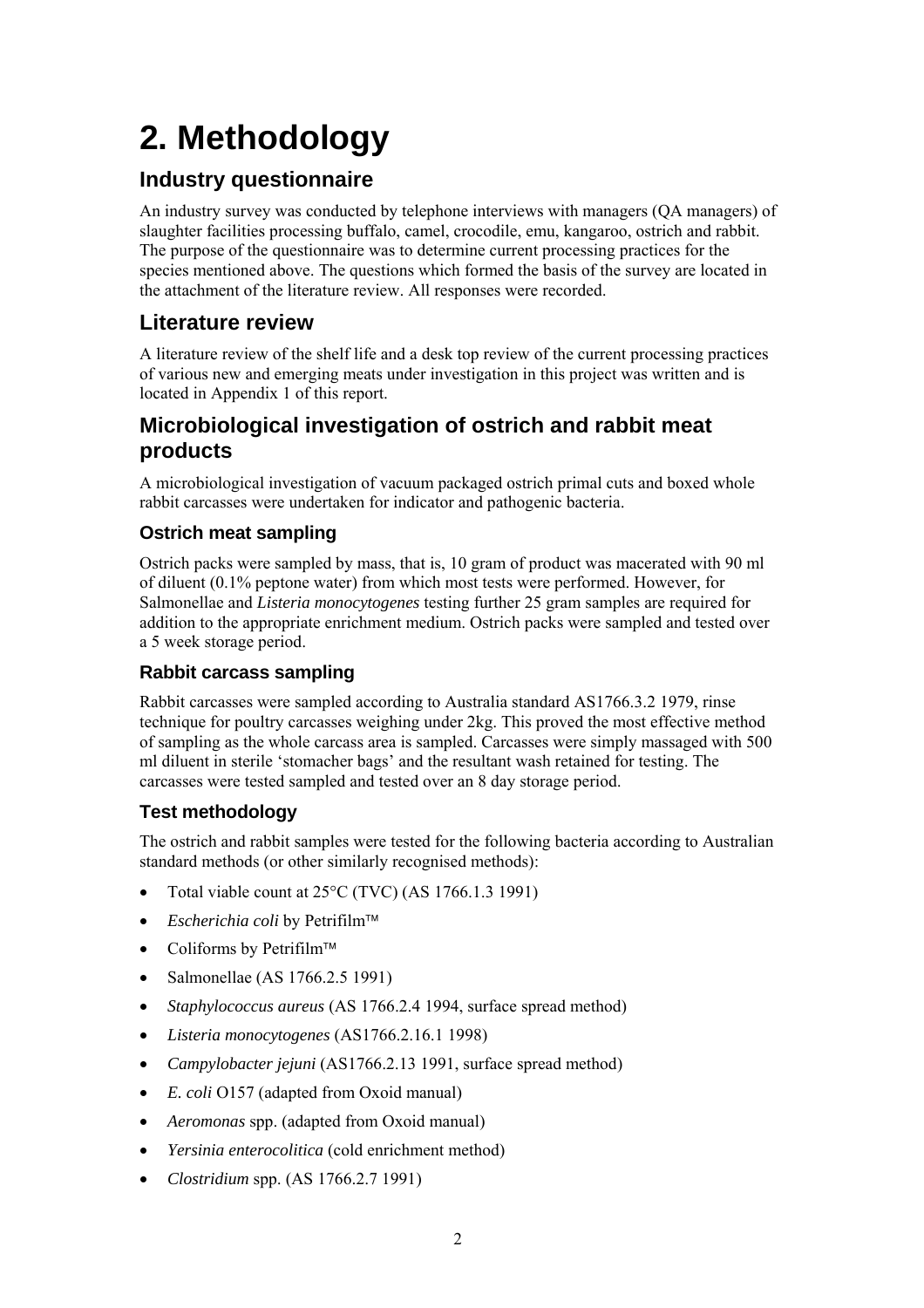## **Development of HACCP plans**

Flow charts for each processing line were constructed. Critical control points and limits were identified, based in part on the results from the microbiological data generated from the investigations described above and from known growth characteristics of those organisms.

### **Shelf life Trials**

Shelf life trials were conducted on vacuum packaged ostrich primals and whole rabbit carcasses. Ostrich samples were stored at 4°C for 5 weeks and were sampled and tested on a weekly basis. Boxed rabbit carcasses were stored at 4°C for 8 days and were sampled on days 1, 3, 6 and 8 of storage. Samples were tested for the following bacteria according to Australian standard methods (or other similarly recognised methods):

- TVC (AS 1766.1.3 1991)
- *Escherichia coli* by Petrifilm
- Coliforms by Petrifilm<sup>™</sup>
- *Pseudomonas* spp. (MIRINZ)
- *Lactobacillus* spp. (MIRINZ)
- *Brochothrix thermosphacta* (MIRINZ).

Microbiological spoilage is determined as  $10<sup>7</sup>$  cfu per gram or whole carcass of any of the spoilage organisms (*Pseudomonas*, *Lactobacillus* or *Brochothrix*). The shelf life of the product was therefore set as the sampling day before this level was reached.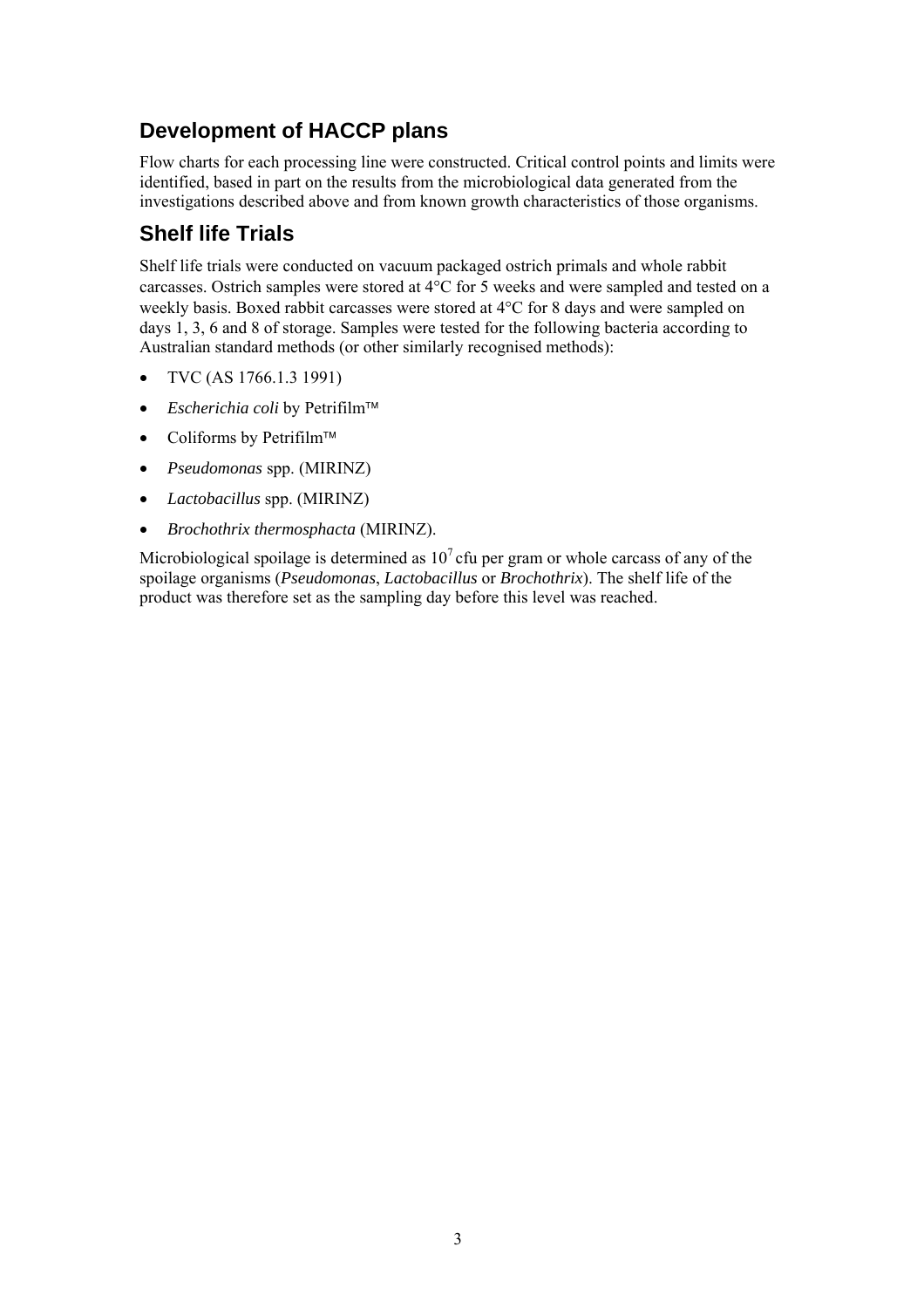# **3. Results**

### **Questionnaire responses**

### **General comments**

One processor from each of the meat species industries undertook the survey. Those chosen for the survey were by either consultation with the appropriate industry body, previous contact with the processor or simply those still processing the animals, as in the case of rabbit and emu. Participants in this survey processed one or more of the following new and emerging meat species; emu, ostrich, kangaroo, camel, crocodile, buffalo, rabbit. The majority of companies interviewed were abattoirs or a combination of abattoir/boning rooms processing more than one species. The rabbit and crocodile processors were single species works.

Of the processors interviewed, all had current HACCP plans (as required for either domestic or export licensing), which had been either prepared by company personnel or in consultation with external sources such as AQIS.

Except for kangaroo processing, the other respondents to this survey had arbitrarily set the shelf life of their product to either meet customer requirements or based on the shelf life achieved by other, similar species (for example buffalo was based on expected shelf life from vacuum packaged beef).

There were varied responses by the participants to the question of the individual industry need for generic HACCP plans. The ostrich and rabbit processors surveyed could see the benefit of developing generic HACCP plans. Some of the other processors; emu, buffalo and camel, were more reserved in their response to this question. They believed that as they were part of very small (and diminishing in the case of emu) industries that the benefit would not be great. Another concern which was raised was that such plans are sometimes written based on large plants and can be harder to implement in small plants where the process may be different. The crocodile processor believed it was the responsibility of AQIS to ensure processors were compliant with regulations, and so ensure adequate HACCP plans were used. This is a reflection of the belief that crocodile meat is merely a by-product of the skin industry, despite the fact that crocodile meat industry is worth approximately \$1,000,000 per annum. The kangaroo processor maintained that the industry was well established and advanced with processes and HACCP plan effectiveness, and would not benefit from the development of generic HACCP plans.

All the participants, except for the emu processor who was only providing a contract kill service, were interested in value adding their products. The rabbit processor suggested the idea of lavender flavoured meat by feeding. The crocodile processor believed there would be market potential for value added products. Both the buffalo and kangaroo processors were interested in value adding their product, with a focus on marketing the product.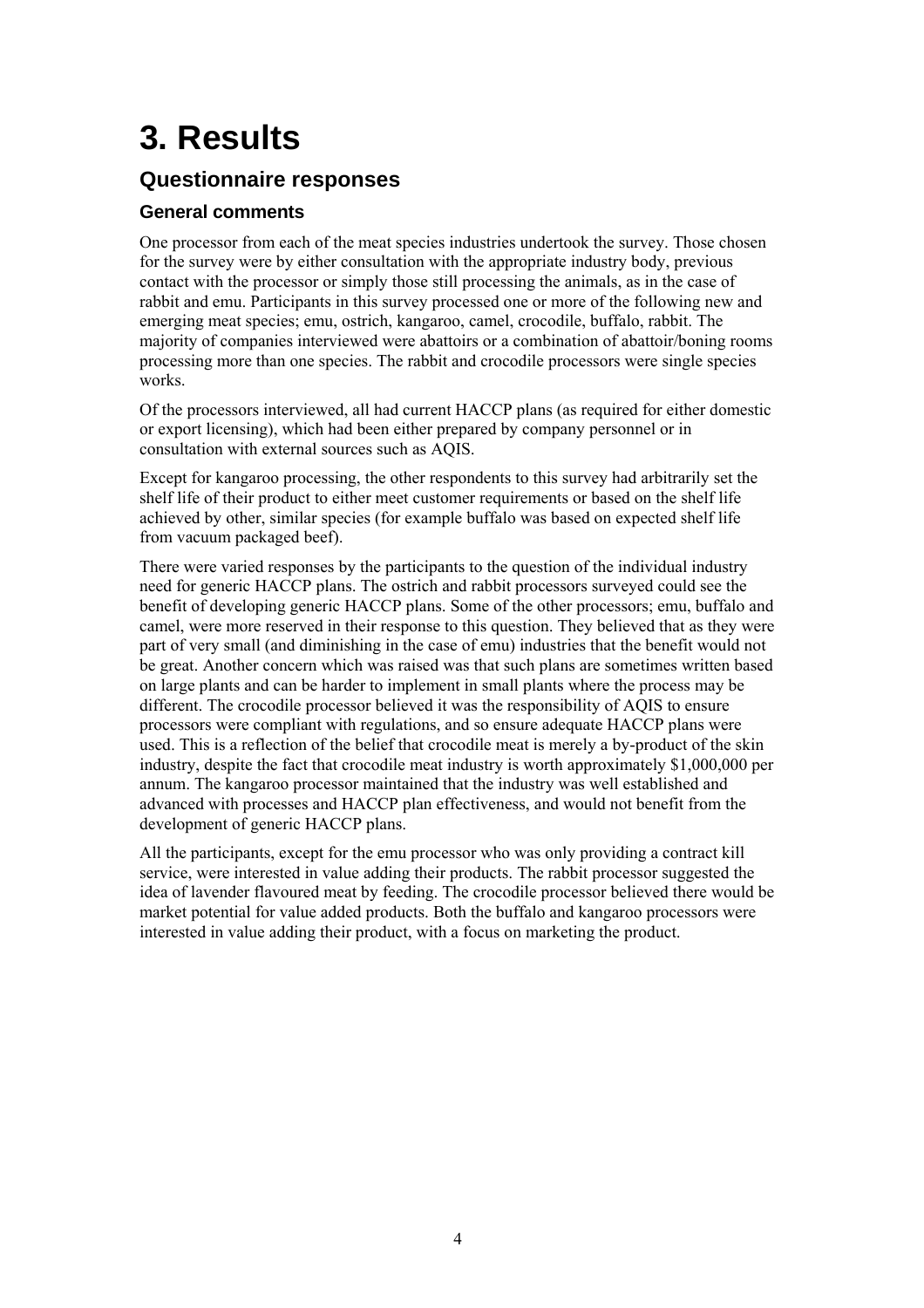#### **Emu**

The emu works is a contract processor, killing mainly to supply the smallgoods industry, slaughtering 125 birds per day. All birds processed are farmed. The Australian standard states that birds should be off feed for 24 hours prior to transport, though this is not guaranteed. The distance travelled to the abattoir varies depending on the farm. Birds are kept in lairage either overnight or up to 24 hours. Prior to processing birds are moved from the lairage yards to the crush where they are electrically stunned. The slaughter process is as follows:

- 1. Bird shackled by the toenail
- 2. Transferred to the rail
- 3. Thoracic stick and cut through
- 4. Hand pluck with or without shearing
- 5. Bung
- 6. Skin
- 7. Defat
- 8. Gut
- 9. Split/separate hips/whole
- 10.Weigh
- 11.Chiller

The whole process takes approximately 30 minutes per bird, not including chilling. Birds are boned the following day. The process is monitored by time/temperature critical control points, and less so by microbiological verification using *E. coli.*

Product is vacuum packaged with the shelf life arbitrarily set.

#### **Ostrich**

The ostrich works is export licensed to kill ratites, supplying the wholesale and retail sectors, slaughtering 900 birds per week. All birds processed are farmed. Birds are kept off feed and water for 24 hours prior to transport. Transportation from the farm to the abattoir is 500 km. Birds are kept in lairage for 24 hours. Prior to processing birds are restrained and electrically stunned. The slaughter process is as follows:

- 1. Thoracic stick and cut through
- 2. Break neck
- 3. Remove head
- 4. Pluck feathers
- 5. Remove legs
- 6. Skin
- 7. De-fat
- 8. Eviscerate
- 9. Post-mortem inspection
- 10. Remove neck
- 11. Remove ribcage
- 12. Inspect and trim carcass
- 13. Split carcass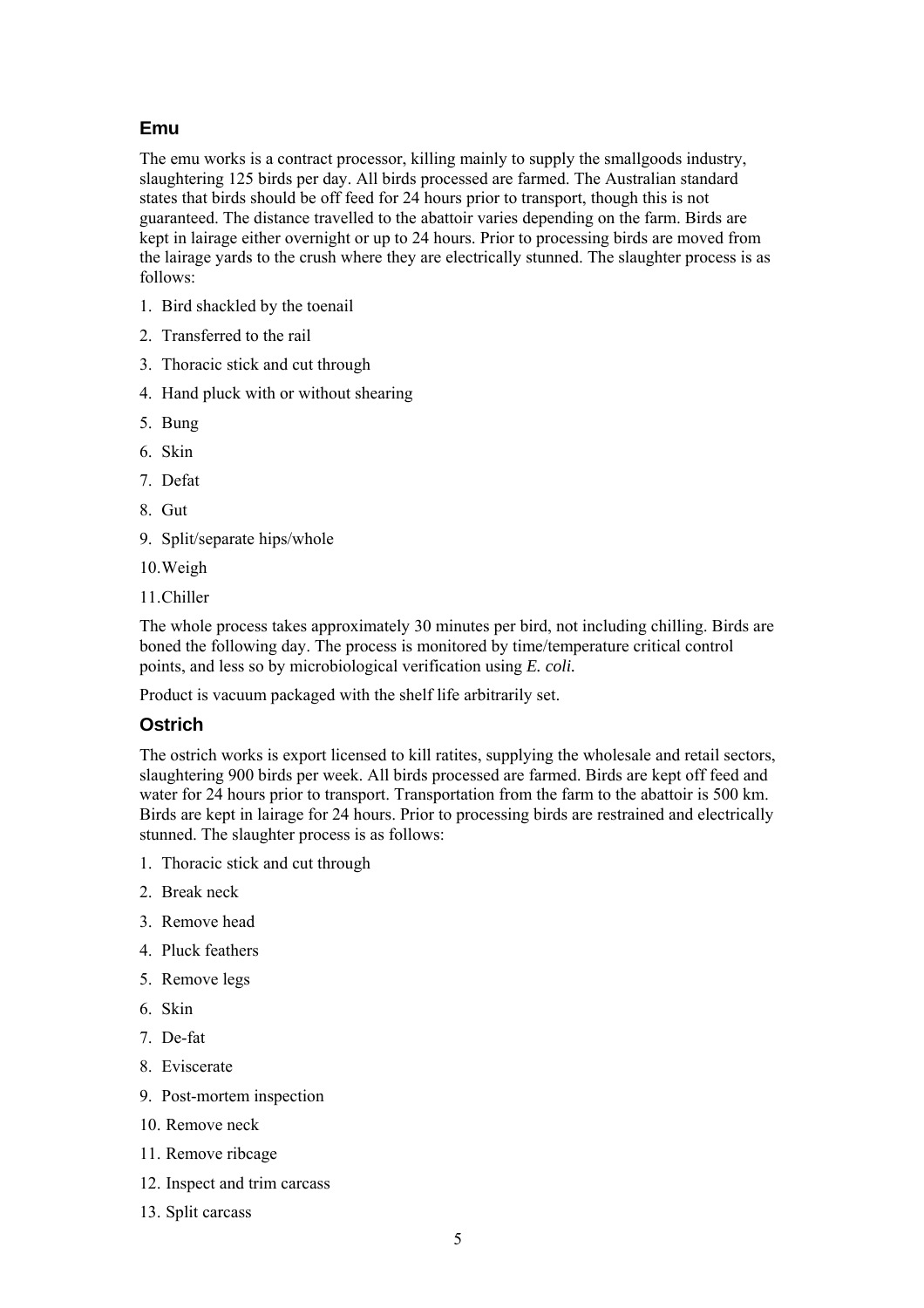- 14. Chill
- 15. Pre-boning trim
- 16. Bone carcass
- 17. Pack product
- 18. Chill
- 19. Load-out
- 20. Transport

The whole slaughter/dressing process takes approximately 1.5 hours per bird. The process takes so long as feathers are removed by hand and great care must be taken to remove the skin that is valuable for leather production. Birds are boned the following day. The process is monitored by time/temperature critical control points, and by microbiological verification using *E. coli.*

Product is vacuum packaged with the shelf life arbitrarily set.

#### **Kangaroo**

The kangaroo works is export licensed to process game including wild boar, goat and deer, and is the largest kangaroo processing plant in Australia. The company supplies the wholesale, retail, food service and manufacturing sectors, slaughtering 850 animals per day. All macropods processed are wild, and are therefore killed and partially processed in the field utilising 'field' chillers. Carcasses can be held in these chillers for 3-4 days before they are transported to the processing plant. The slaughter process is as follows:

- 1. Animals are shot at night (by licensed shooters)
- 2. Carcasses are gutted (leaving kidneys, lung and liver for inspection purposes)
- 3. Carcasses are hung and bled on side of vehicle
- 4. Carcasses are moved to the field chiller within 2 hours of sunrise
- 5. Chilled carcasses transported under refrigeration to the processing plant
- 6. De-hide
- 7. Process similarly as for beef
- 8. Boned
- 9. Vacuum packaged

The process is monitored by time/temperature critical control points, and by microbiological verification using *E. coli.*

The vacuum packaged product has a shelf life of 5 weeks which was determined by microbiological testing.

#### **Camel**

The camel works is a domestic licensed plant, processing several species including sheep/lamb, beef, goat and deer. The company is the only camel processor in Australia and supplies the retail sector, specifically butcher shops. Camel processing is very small, only slaughtering 6-7 animals per week. The majority of camels processed are feral which are transported live to the abattoir following mustering. The camels are transported from the Northern Territory to northern South Australia. It is unclear if mustered animals are kept off feed prior to transportation, and animals may be kept in lairage at the abattoir for in excess of 3 weeks if more than 6-7 animals arrive for slaughter. The slaughter process is as follows:

1. Stunned by captive bolt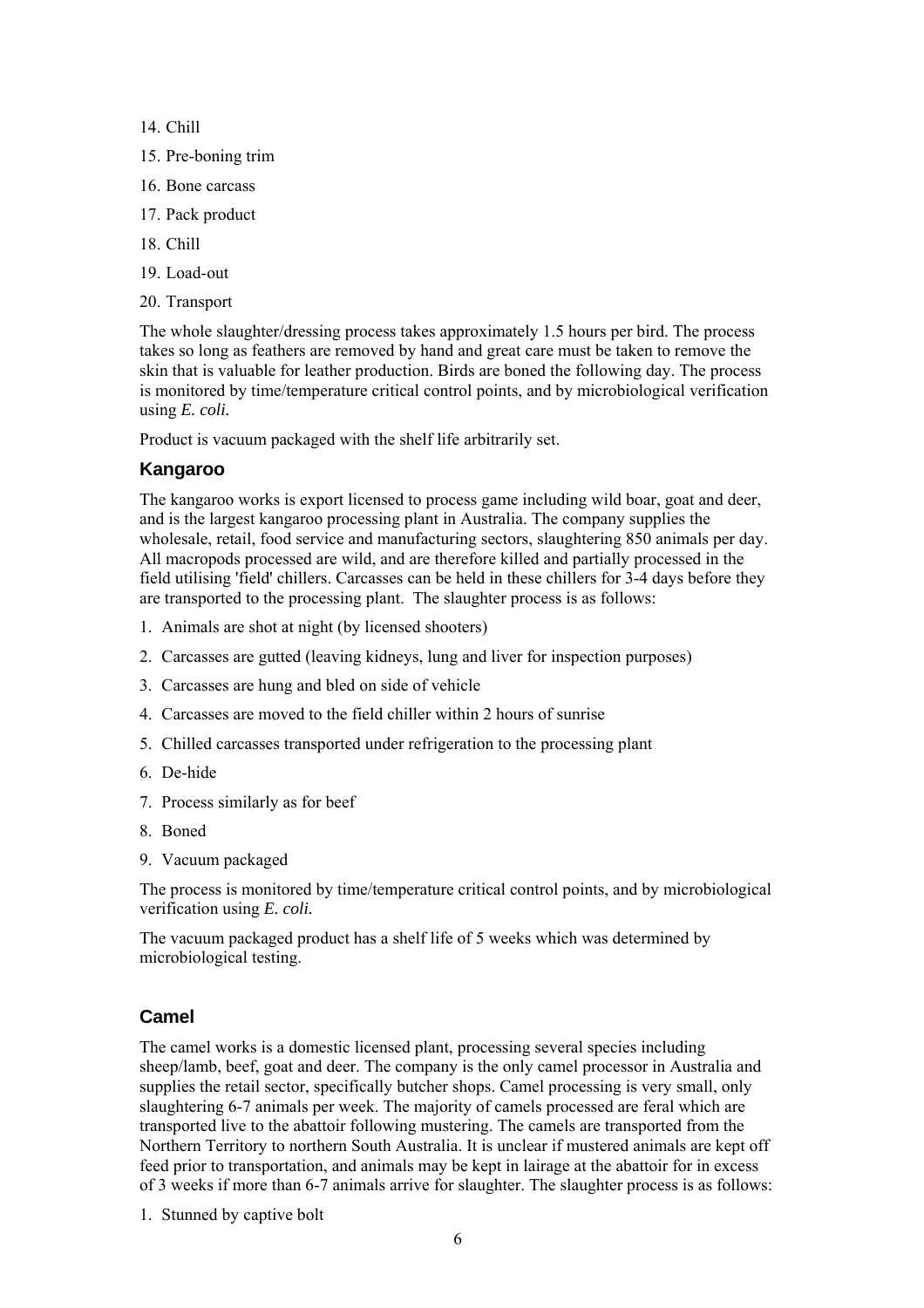- 2. Stuck
- 3. Suspended
- 4. Neck skun and removed
- 5. Hide prepared for removal
- 6. Hide removed
- 7. Brisket opened
- 8. Eviscerated
- 9. Carcass split
- 10.Water wash
- 11.Chilled

The process is monitored visually and by temperature recording. Camel carcasses are randomly tested microbiologically using *E. coli* verification based on the domestic requirements for beef.

The vacuum packaged product has a shelf life of 6-8 weeks which was determined by the plant's client, and so it is unclear if this was based on microbiological analysis or arbitrarily set.

### **Crocodile**

The crocodile works is an export licensed processing plant for crocodiles only. The company supplies the wholesale sector with half of its product used in the retail and food service sectors. Approximately 30 animals are slaughtered per week. All the crocodiles processed are farmed and are shot prior to transportation to the abattoir. The carcasses must be below 4°C before they reach the boning room for opening, and are hung post slaughter and cleaned prior to boning. The process is as follows:

- 1. Slaughtered at farm by .22 rifle to the back of the head
- 2. Chill/hang
- 3. Transport to boning facility
- 4. Check temperature of carcass upon arrival
- 5. Chill
- 6. Clean/bung
- 7. Separate skin
- 8. Skin
- 9. Eviscerate
- 10.Bone (sticking wound removed)
- 11.Sanitise meat (1% acetic acid for ~10 seconds) depending on market (not EU)
- 12.Drain meat
- 13.Vacuum packaging/labelling
- 14.Blast freezer
- 15.Carton and weigh
- 16.Freezer storage
- 17.Dispatch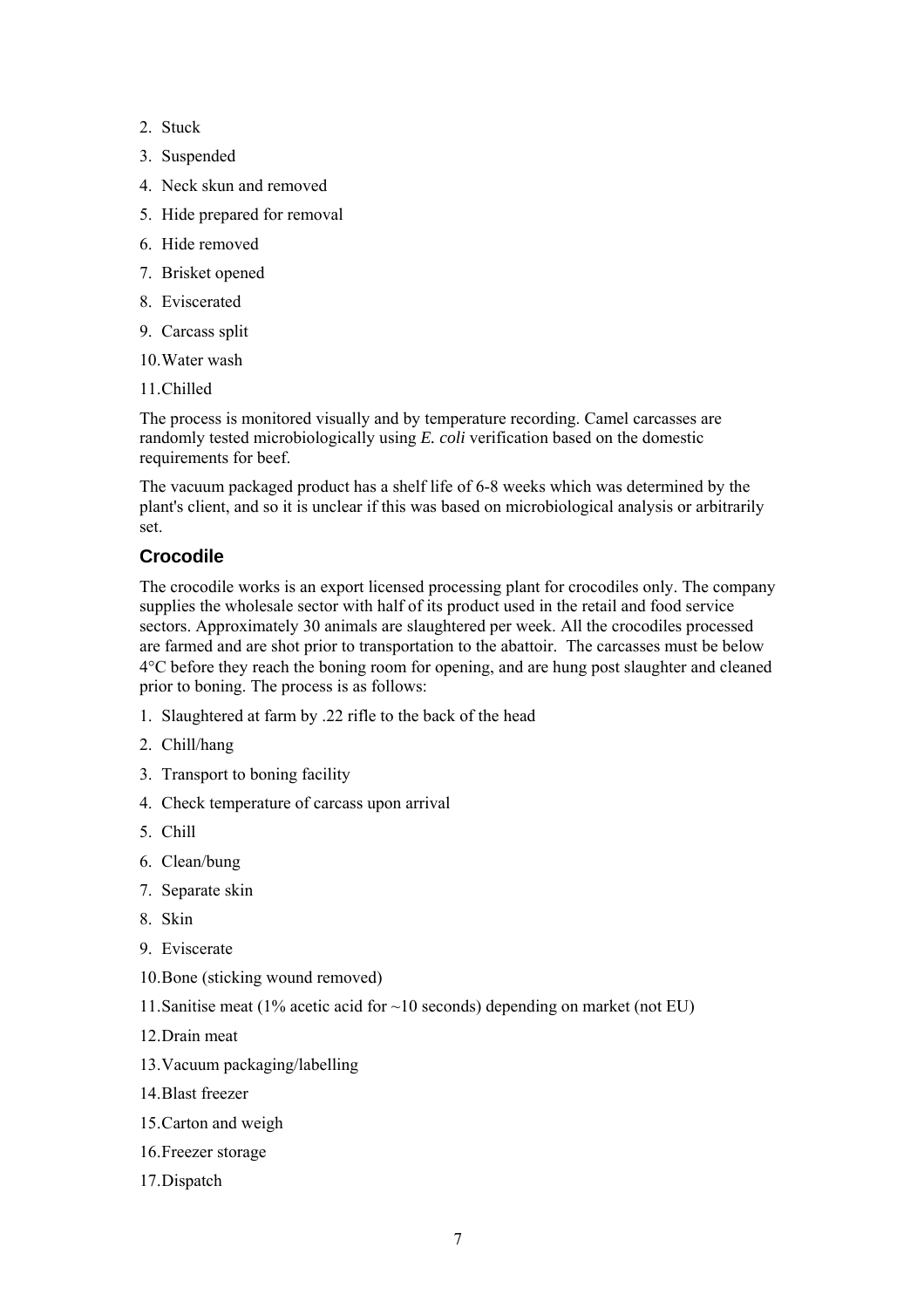The process is monitored at each step as it is all processed manually, and by temperature recording. At this stage routine microbiological monitoring of crocodile meat is not required, though is carried out by this processor approximately 4 times a year, testing for *Salmonella* only.

The vacuum packaged product is frozen and has been given a shelf life of 2 years as stipulated by the regulatory authorities.

#### **Buffalo**

The buffalo works has a domestic license to process mixed species. The company supplies the food service industry, slaughtering 6 buffalo per 6 weeks. All buffalo processed are farmed, transported live to the abattoir without feed being withdrawn prior to transport. Transportation takes approximately 1.5 hours. Animals are held in lairage between 0-12 hours. The slaughter process is the same as that for beef and is as basically as follows:

- 1. Stun by captive bolt
- 2. Stick/bleed
- 3. Shackle
- 4. Fore hocks removed
- 5. Hide removal
- 6. Rodding
- 7. Bunging
- 8. Head removal
- 9. Flanking/brisket saw
- 10.Evisceration
- 11.Trim
- 12.Carcass split
- 13.Final wash
- 14.Chilling
- 15.Transport/further processing

The process would be monitored similarly to that required for domestic beef production.

The vacuum packaged product has been given an arbitrary shelf life of 6 weeks based on similar beef products, with no studies to corroborate this.

#### **Rabbit**

The rabbit operation has a domestic license to kill rabbits only, supplying the food service and retail sectors, slaughtering 80 animals per day. All animals processed are farmed. Animals are kept off feed and water for 24 hours prior to transport. Transport distance varies from 1.5 to several hours. Rabbits are kept in lairage at the abattoir for approximately 16 hours. The slaughter process is as follows:

- 1. Stun by captive bolt
- 2. Decapitated
- 3. Hung
- 4. Skun
- 5. Eviscerated
- 6. Cleaned/washed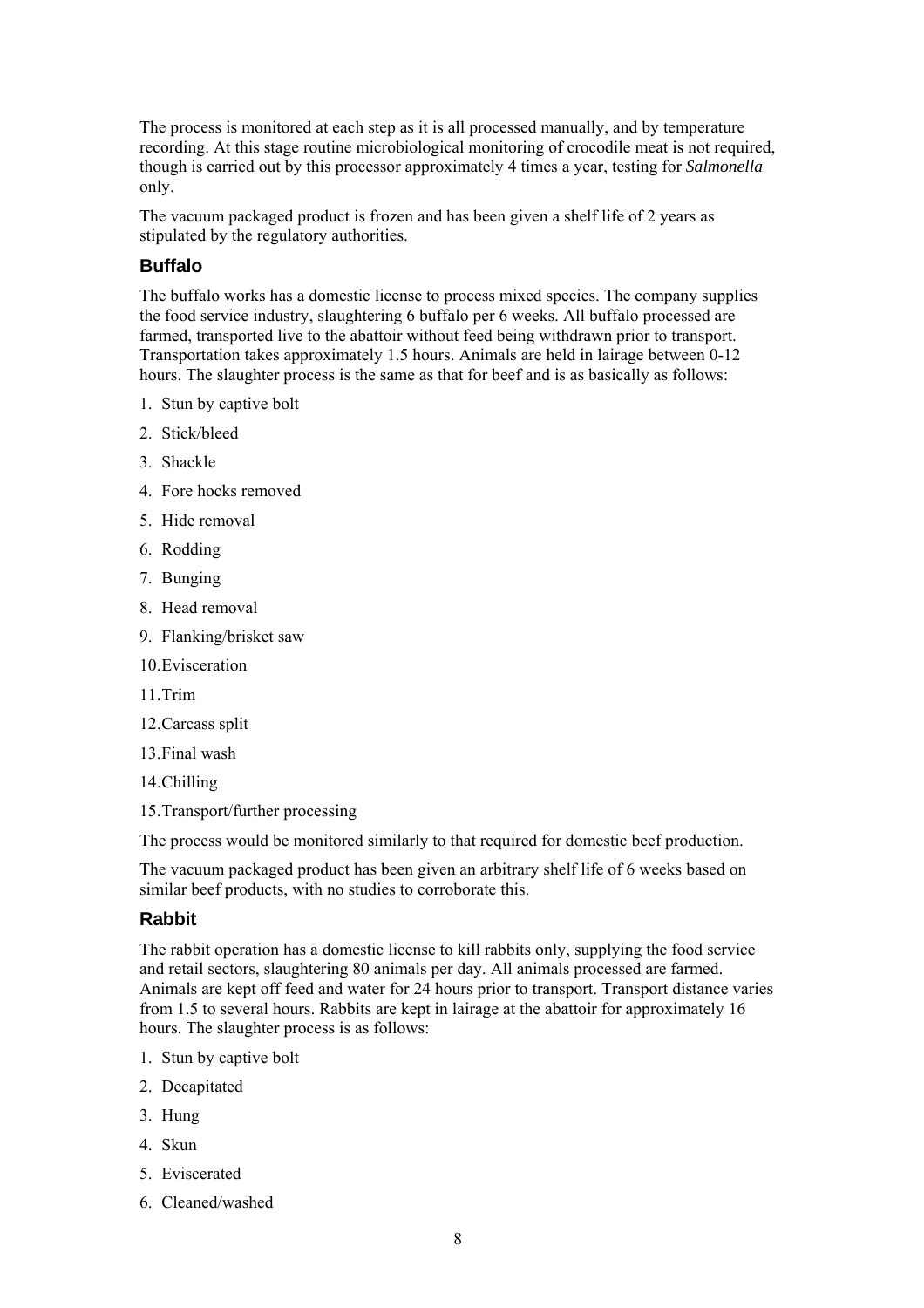#### 7. Chill

The whole slaughter/dressing process takes approximately 30 minutes per rabbit. The processing area is maintained at 14°C. Carcasses are chilled for a minimum of 4 hours, though more usually they are chilled overnight, to ensure their temperature is below 10°C. The process is conducted without temperature monitoring documented or microbiological verification*.*

Fresh product has been given an arbitrary shelf life of 1 week, without microbiological validation. If product is not loaded out after 2 days, it is frozen with no indication of the shelf life of the frozen product.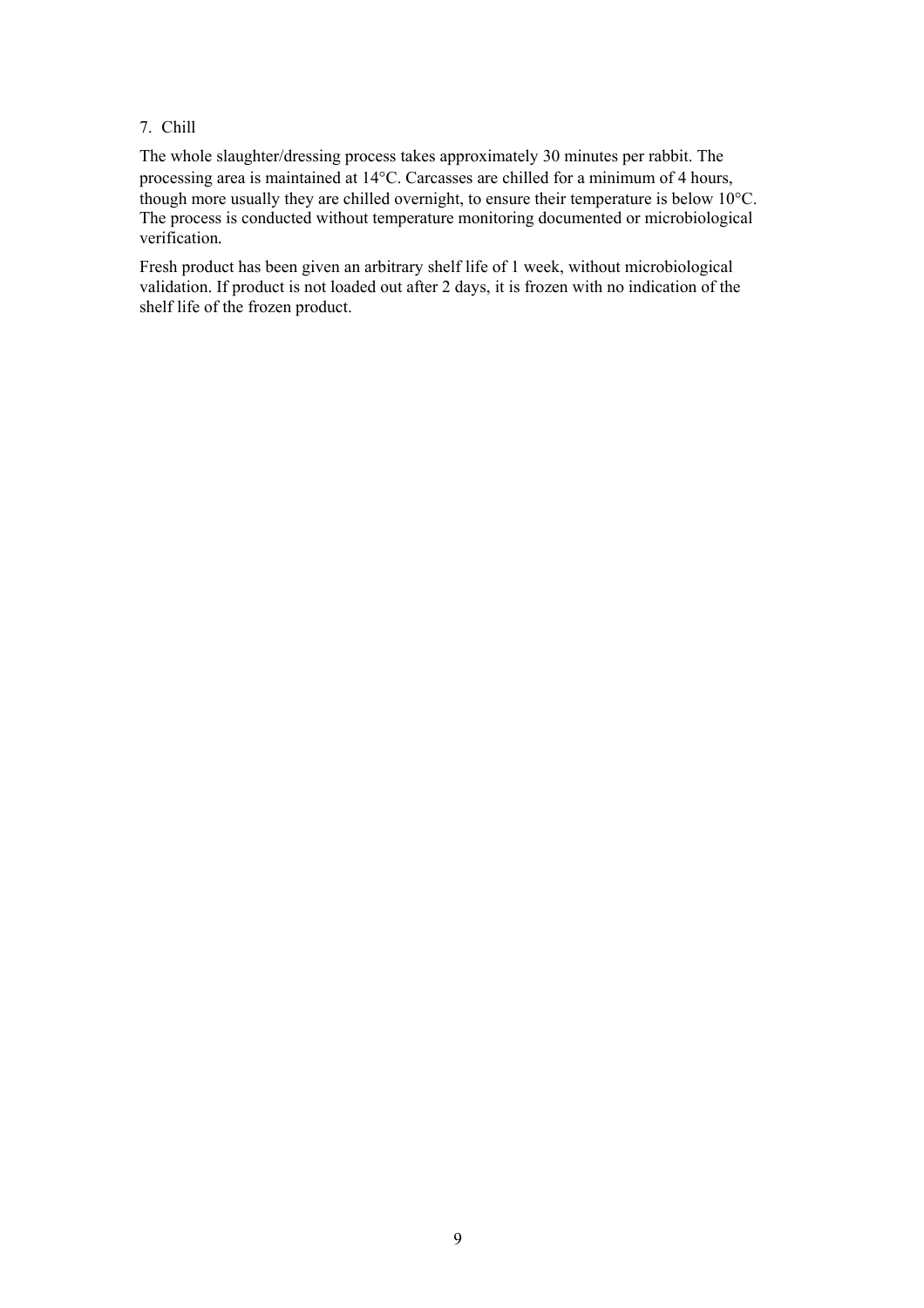### **Microbiological investigation of ostrich meat and rabbit carcasses**

The qualitative microbiological assessment of the ostrich meat and rabbit carcasses is detailed in Table 1, below.

| <b>Table 1:</b> Faecal indicators and foodborne pathogen testing of ostrich meat and rabbit |
|---------------------------------------------------------------------------------------------|
| carcasses                                                                                   |

| <b>MICROORGANISM</b>    | <b>PRODUCT</b>         |                         |  |
|-------------------------|------------------------|-------------------------|--|
|                         | <b>Ostrich primals</b> | <b>Rabbit carcasses</b> |  |
| E. coli                 | detected               | detected                |  |
| Coliforms               | detected               | detected                |  |
| Salmonella              | not detected           | not detected            |  |
| E. coli 0157            | not detected           | not detected            |  |
| Listeria monocytogenes  | not detected           | not detected            |  |
| Yersinia enterocolitica | not detected           | not detected            |  |
| Staphylococcus aureus   | not detected           | not detected            |  |
| Clostridium perfringens | not detected           | not detected            |  |
| Campylobacter jejuni    | not detected           | not detected            |  |
| Aeromonas spp.          | not detected           | not detected            |  |

## **Development of HACCP plans**

The HACCP plans for each of the 2 meat species was based on the above microbiological findings with respect to setting control measures. The generic HACCP plans are in appendices 2 and 3.

## **Shelf life trials**

**Table 2**. Microbiological examination of vacuum packaged ostrich primals stored at 4°C for 5 weeks, for spoilage and indicator organisms. Packs were sampled on the day of packaging (Day 0) and weekly thereafter. Results expressed as mean  $log_{10}$  count per gram.

|                    | <b>Storage time</b> |        |        |        |        |        |
|--------------------|---------------------|--------|--------|--------|--------|--------|
| Organism           | Day $0$             | Week 1 | Week 2 | Week 3 | Week 4 | Week 5 |
| <b>TVC</b>         | 3.1                 | 5.1    | 6.53   | 7.67   | 7.79   | 8.09   |
| Pseudomonas        | 3.18                | 4.49   | 5.48   | 4.88   | 5.99   | 5.44   |
| <i>Brochothrix</i> | nd                  | 0.99   | 1.46   | nd     | 3.31   | 3.45   |
| Lactobacillus      | 0.52                | 3.49   | 1.96   | 3.68   | 2.23   | 6.03   |

nd: none detected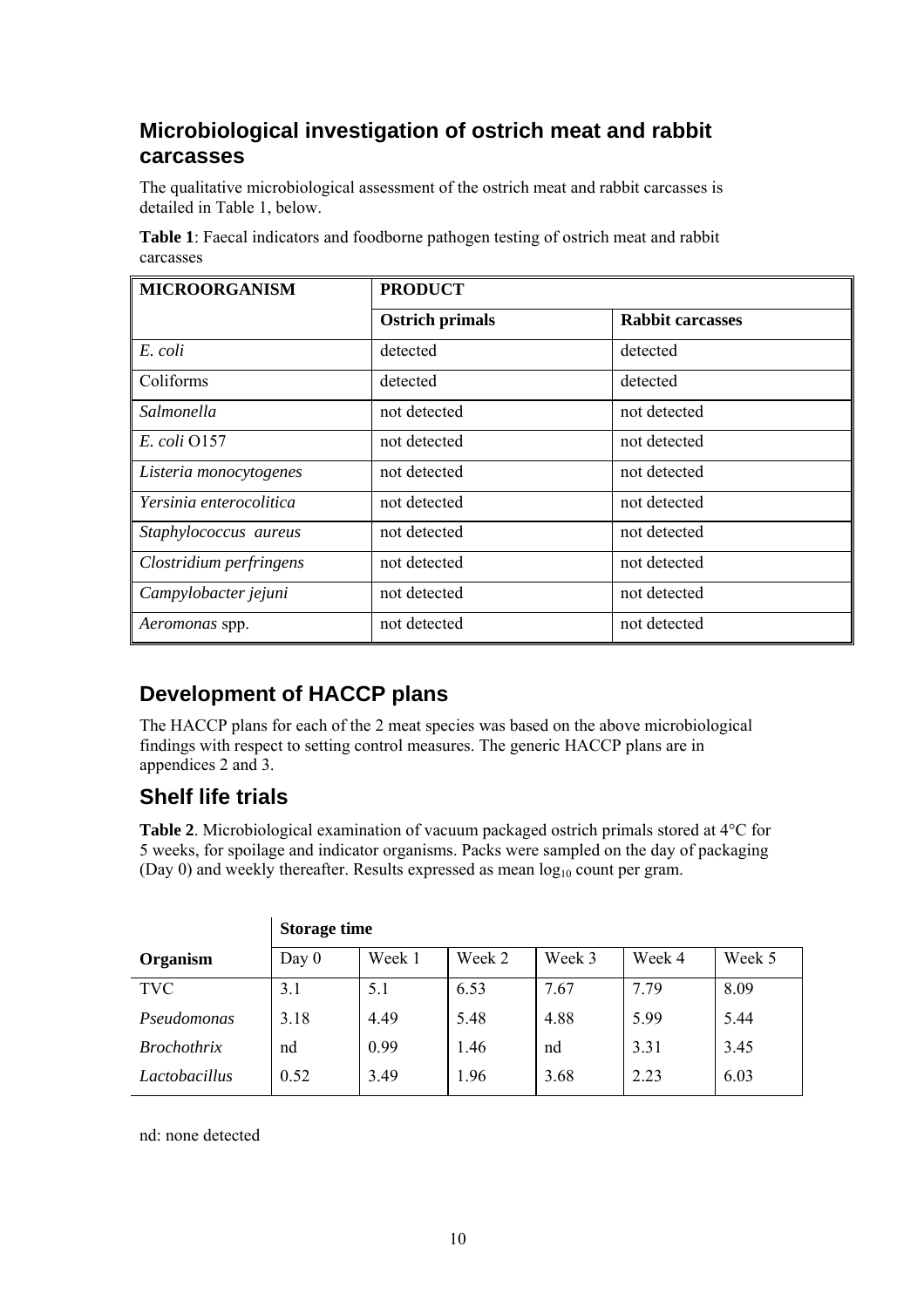**Table 3**. Microbiological examination of rabbit carcasses, stored aerobically at 4°C for 8 days, for spoilage and indicator organisms. Carcasses were sampled the day following processing (Day 1) and on days 3, 6 and 8 thereafter. Results expressed as mean  $log_{10}$  count per carcass.

|                           | <b>Storage time</b> |       |       |       |
|---------------------------|---------------------|-------|-------|-------|
| Organism                  | Day 1               | Day 3 | Day 6 | Day 8 |
| <b>Total Viable Count</b> | 5.69                | 7.69  | 10.26 | 11.79 |
| Pseudomonas spp.          | 5.34                | 7.69  | 10.82 | 12.04 |
| Brochothrix spp.          | 4.76                | 6.18  | 8.85  | 10.32 |
| Lactobacillus spp.        | nd                  | 5.30  | 6.18  | 5.76  |

nd: none detected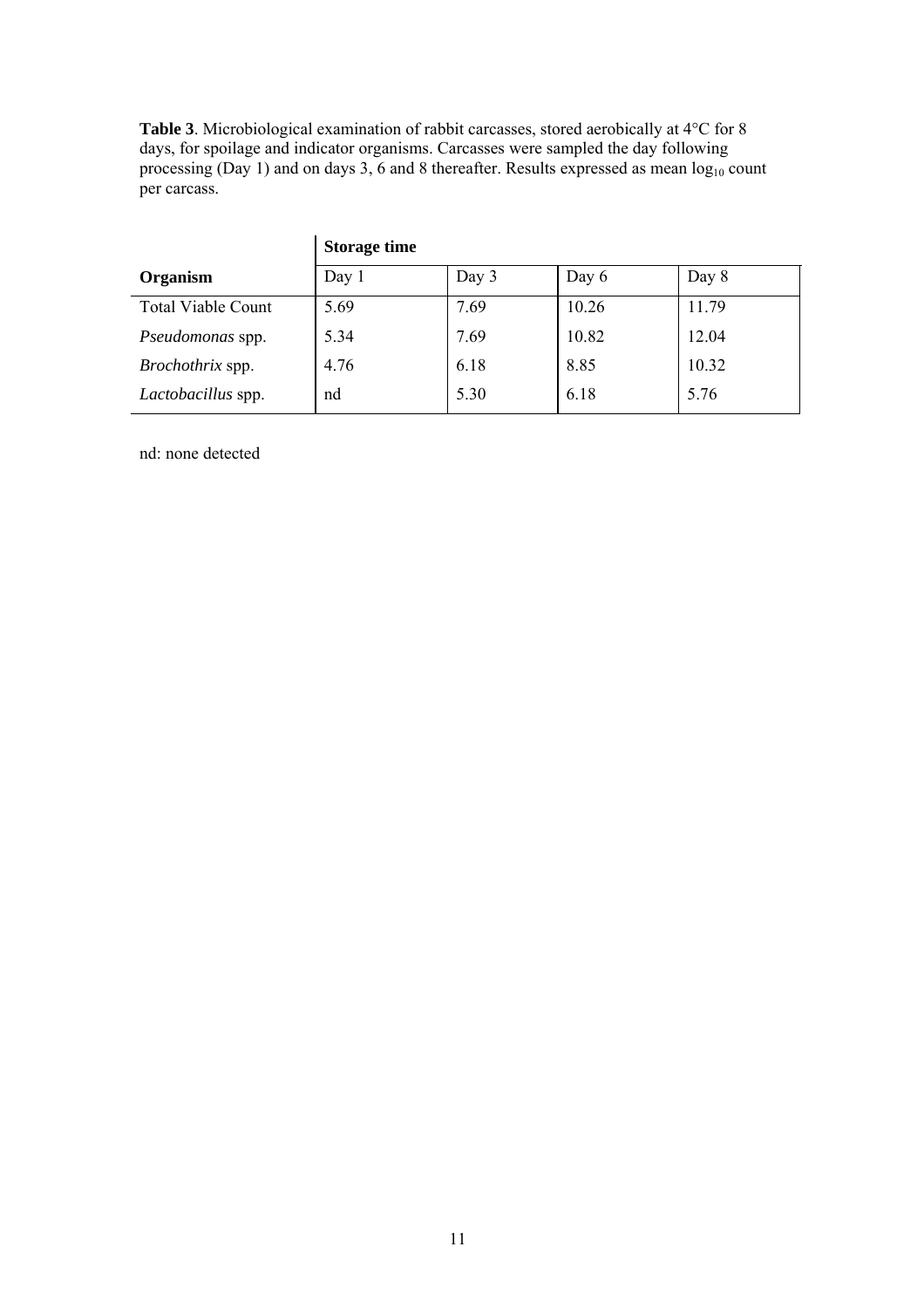# **4. Discussion**

### **Generic HACCP plans for Rabbit and Ostrich Meat Processing**

The Food Standards Programme of the *Codex Alimentarius* defines 12 steps for the development and implementation of HACCP plans, which includes the 7 principles of HACCP.

The first 5 steps are:

- 1. Assemble HACCP team and define scope of HACCP plan
- 2. Describe the product and distribution
- 3. Determine what is the intended use of product
- 4. Prepare a process flow diagram for the product
- 5. Verify the flow diagram on production site.

The following steps are the 7 principles of HACCP

- 6. List all potential hazards (biological, chemical, physical) associated with each step in the process flow diagram, conduct a hazard analysis and consider control measures for each hazard
- 7. Determine critical control points (CCPs)
- 8. Establish critical limits for each CCP
- 9. Establish monitoring system for each CCP
- 10.Establish corrective action plan should a CCP fall out of control
- 11.Establish verification procedures
- 12.Establish record keeping and documentation.

To implement a HACCP plan into a food production system to control food safety, SCARM Report 60 recommends the following activities should be undertaken

- Determine what degree of training is required for all staff members of the food production establishment to ensure full understanding of HACCP and its implications to the company
- Commence CCP monitoring and keep records which can be used for trend analysis
- Obtain information on microbiological tests required by regulatory authorities in addition to company verification activities.

HACCP documentation required to demonstrate the above steps have been followed include:

- Definition of terms of reference of the HACCP plan
- Amendment register
- HACCP team register
- Product description and intended use
- Process flow chart
- Potential hazards and hazard analysis
- Hazard control measures
- CCP determination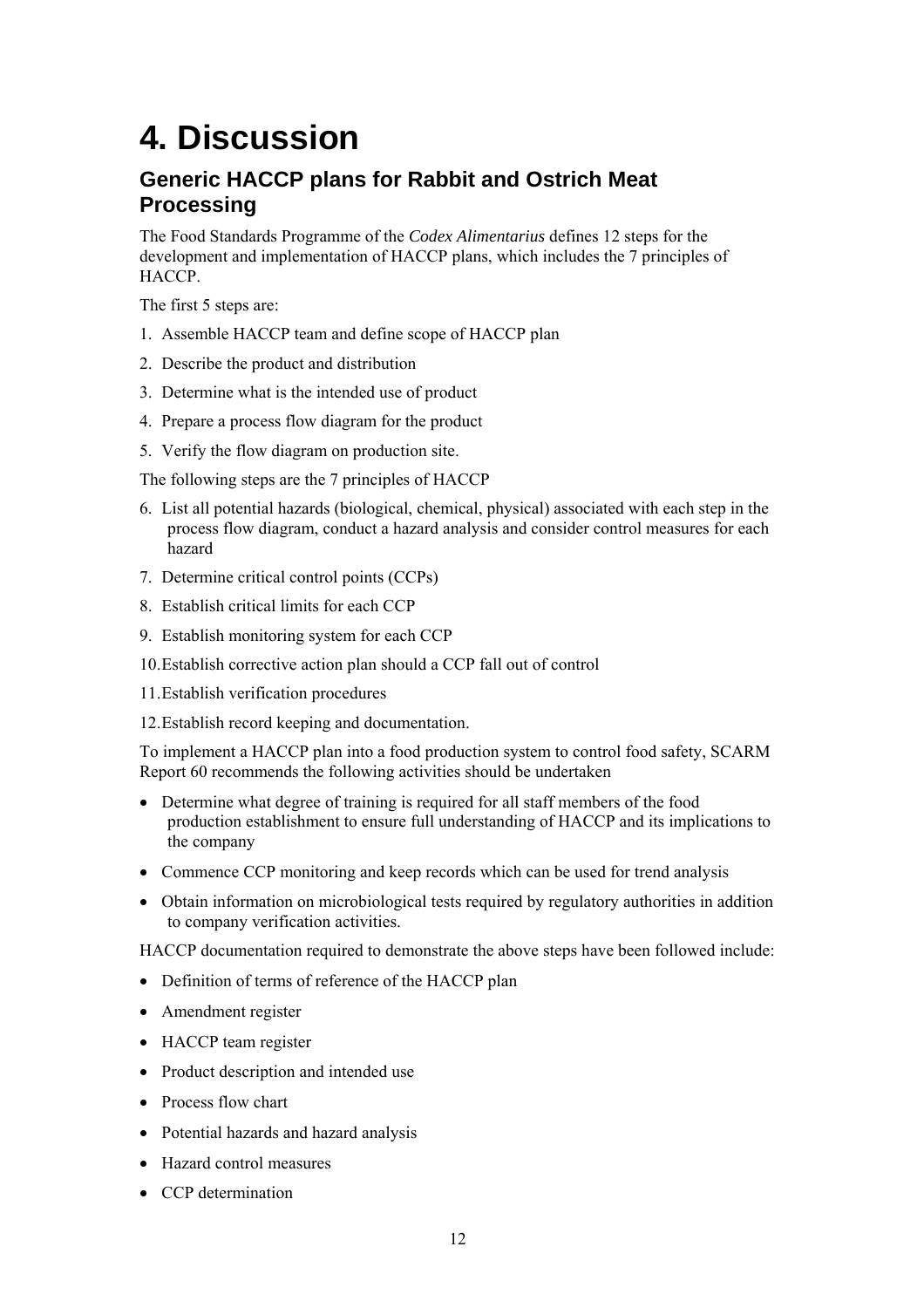- Critical limits for CCPs
- Monitoring plans
- Corrective action plan
- Hazard audit table
- Work instructions for step by step instruction for the operator (essential for monitoring CCPs and for training purposes)
- Records to show control at each CCP (monitoring records and corrective action)
- Additional monitoring requirements (Acceptable Quality Levels as given in AS4466:1997 and AS5010:2001)
- Frequency, methods and records of validation
- Frequency, methods and records of verification
- Records of HACCP plan review

The generic HACCP plans for the production of rabbit and ostrich meat which follow contain the following elements

- Product description
- Process flow diagram
- Potential biological hazards
- Hazard analysis
- CCP determination tables
- HACCP audit table which details
- Hazard control measures
- CCP critical limits
- CCP monitoring plans
- Corrective action

Prerequisite programs to support the HACCP plan, which must be monitored to ensure effectiveness and records maintained include,

- Hygiene and sanitation procedures
- Personal hygiene and general work instructions
- Cleaning and approved chemicals schedules
- Calibration schedules and monitoring forms
- Product identification recall procedure
- Design and maintenance of the plant structure
- Design and maintenance of the plant equipment
- Training in hygiene and work procedures
- Separation and disposal of material unfit for human consumption
- Waste disposal and effluent control
- Water supply
- Pest and vermin control program schedule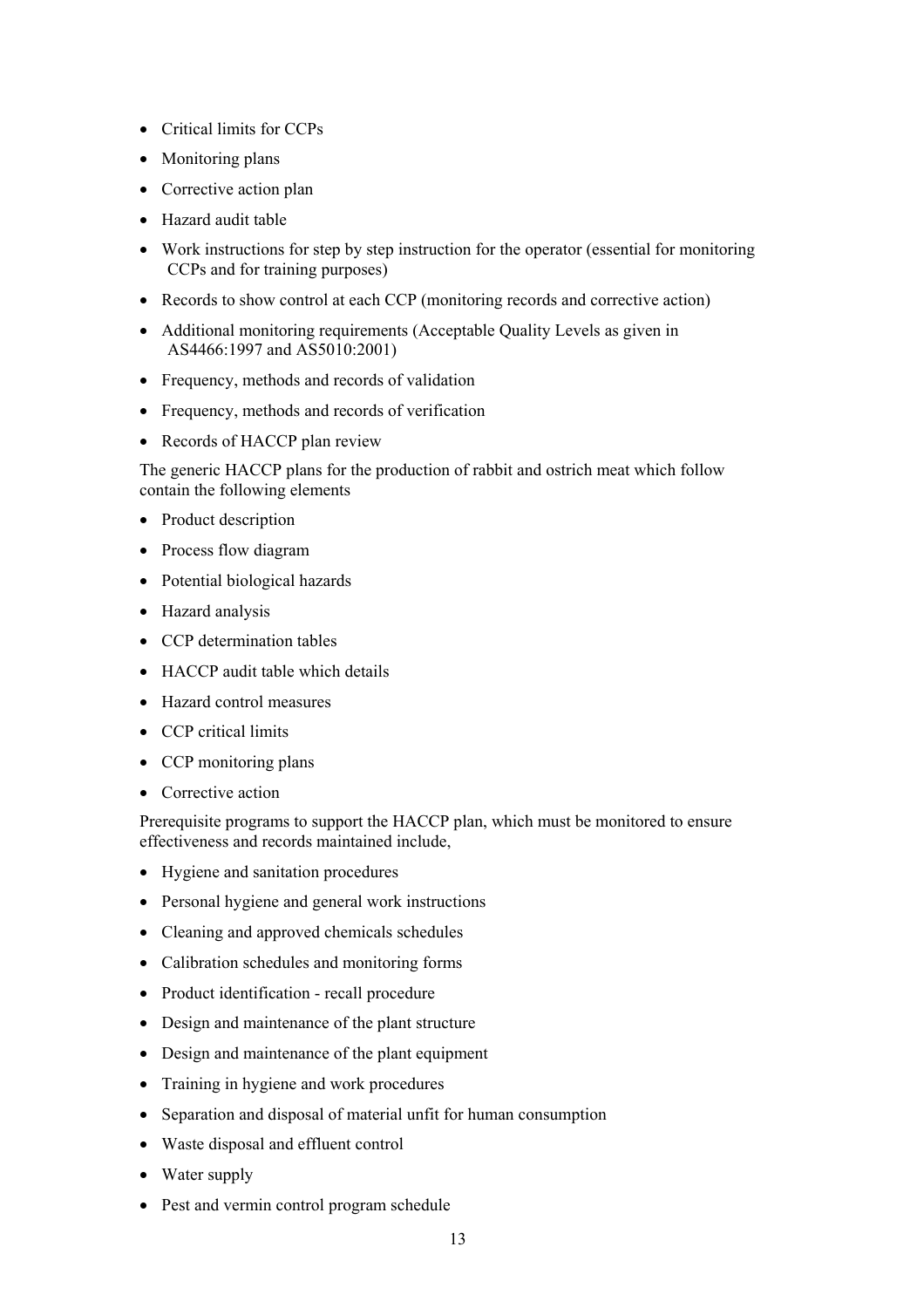The AQIS Meat Safety Quality Assurance System (MSQA) recommends Standard Operating Procedures (SOPs) should be written for

- Maintenance including preventive maintenance
- Livestock including animal care
- Slaughter
- Boning
- Refrigeration
- Product traceability and recall
- Management review
- Internal audit
- Training
- Calibration

The Australian Standards for the hygienic production of rabbit and ratite meat requires that the 20 clauses of AS/NZS ISO 9002 are adopted.

The HACCP plans for ostrich meat and rabbit carcass processing have been developed generically to allow application to other processing plants, with minor modification. These plans rely largely on adequate temperature control of the meat products, where chilling is identified as a CCP.

The product tested in this research was of high microbiological standard with respect to pathogenic bacteria, as the common foodborne pathogens were not detected from either rabbit or ostrich samples. This is not to say, that these bacteria will not be detected from rabbit or ostrich meat, and processors should not relax their vigilance in producing high microbiological quality meat.

Reasonable aerobic shelf-life (6 days) of rabbit carcasses can be achieved with good microbiological quality product at the outset and appropriate storage conditions (4°C). Storing carcasses below 4°C will improve the storage time.

The shelf life achievable from vacuum packaged ostrich meat was found to be 4 weeks at 4°C. This storage temperature was selected as it is not always possible to ensure product is kept below 4°C which is desirable for vacuum packaged meat. However, storage below 4°C is preferable and if possible will lead to an increased storage life.

The information gained from the shelf life trials for these 2 meats may be utilised to help open up as yet untapped markets, provided a) appropriate temperatures are maintained along the cold chain, b) only good quality product is packed and c) consumer acceptance of such product is assessed.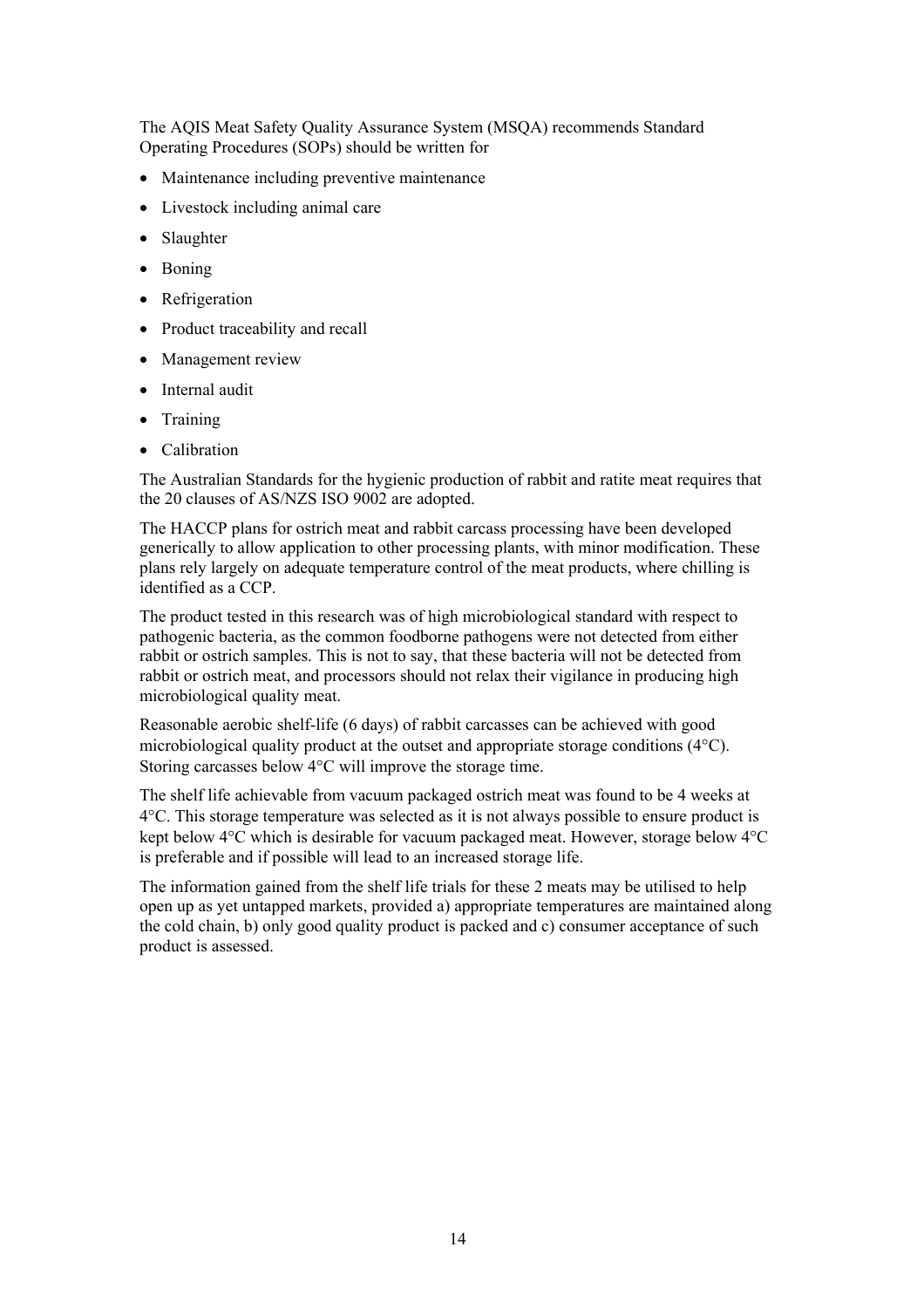## **5. References**

Anon. A guide for the preparation of the meat safety quality assurance system - MSQA. Second edition. AQIS. Canberra.

Anon. A Guide to the implementation and auditing of HACCP. SCARM Report 60. CSIRO.

Anon. HACCP systems in abattoirs and meat cutting plants: guide to implementation. Meat and Livestock Commission, UK.

AS 4466:1997. Australia Standard for Hygienic production of rabbit meat for human consumption. SCARM Report 59. CSIRO.

AS 5010:2001. Australia Standard for Hygienic production of ratite (Emu/Ostrich) meat for human consumption. SCARM Report 71. CSIRO.

Gill, C.O. and J.C.L. Harrison 1985. Evaluation of the hygienic efficiency of offal cooling procedures. Food Microbiology 2 63-69.

NACMCF 1993. Generic HACCP for raw beef. Food Microbiol 10 449-488.

Project DAV133/1090 Extension of shelf-life of fresh pork for the export market. Final report for PRDC.

USDA/FSIS 1994. Generic HACCP model for swine slaughter. HACCP-5 March 1994.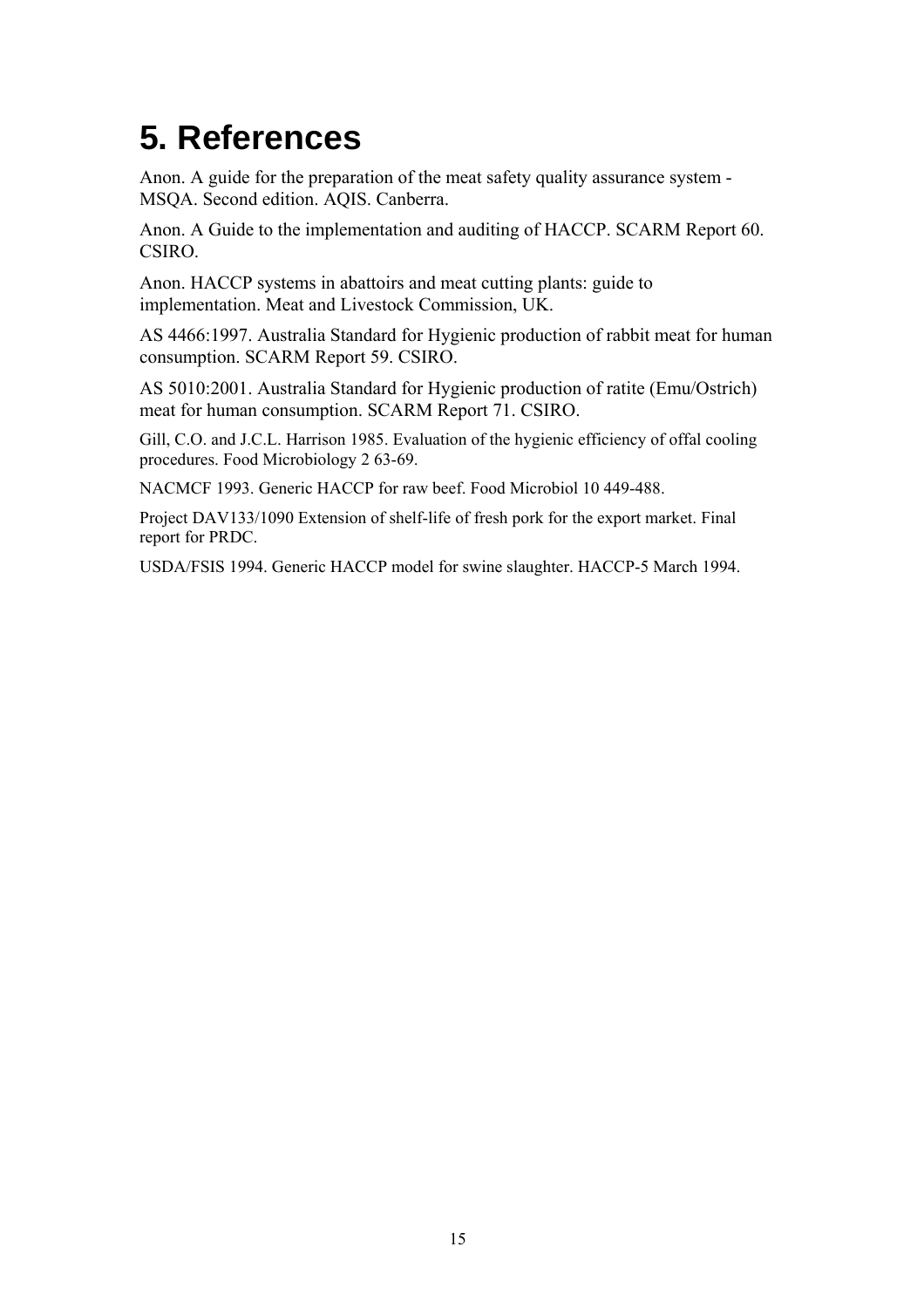# **Appendix 1**

## **Review of Shelf life and Processing Practices of Various New and Emerging Meats**

Agriculture Victoria, Attwood



DAV-181A Shelf life and microbiological safety of new and emerging meats destined for export markets

March 2001

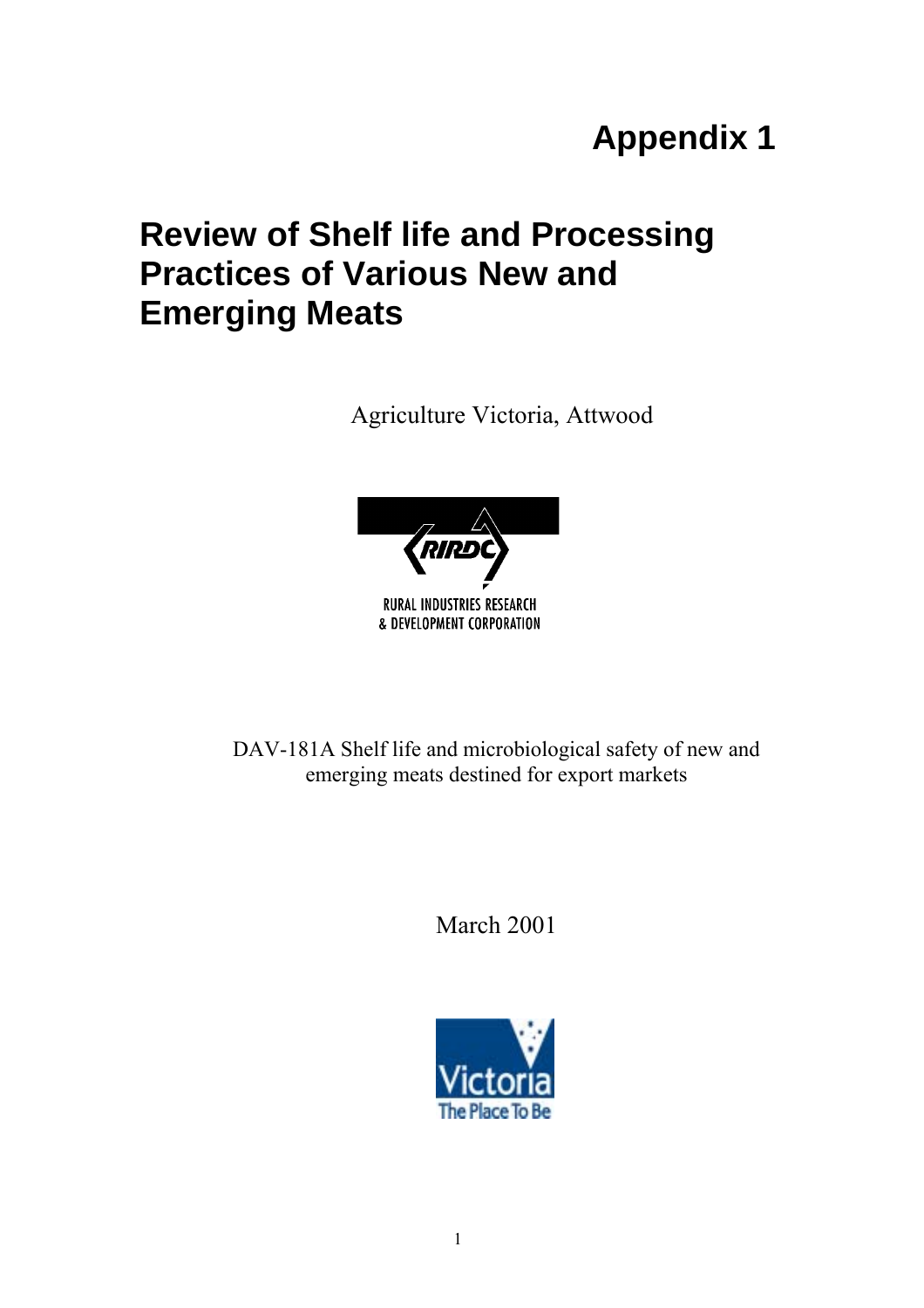| REVIEW OF SHELF LIFE AND PROCESSING PRACTICES OF VARIOUS |
|----------------------------------------------------------|
|                                                          |
|                                                          |
|                                                          |
|                                                          |
|                                                          |
|                                                          |
|                                                          |
|                                                          |
|                                                          |
|                                                          |
|                                                          |
|                                                          |
|                                                          |
|                                                          |
|                                                          |
|                                                          |
|                                                          |
|                                                          |
|                                                          |
|                                                          |
|                                                          |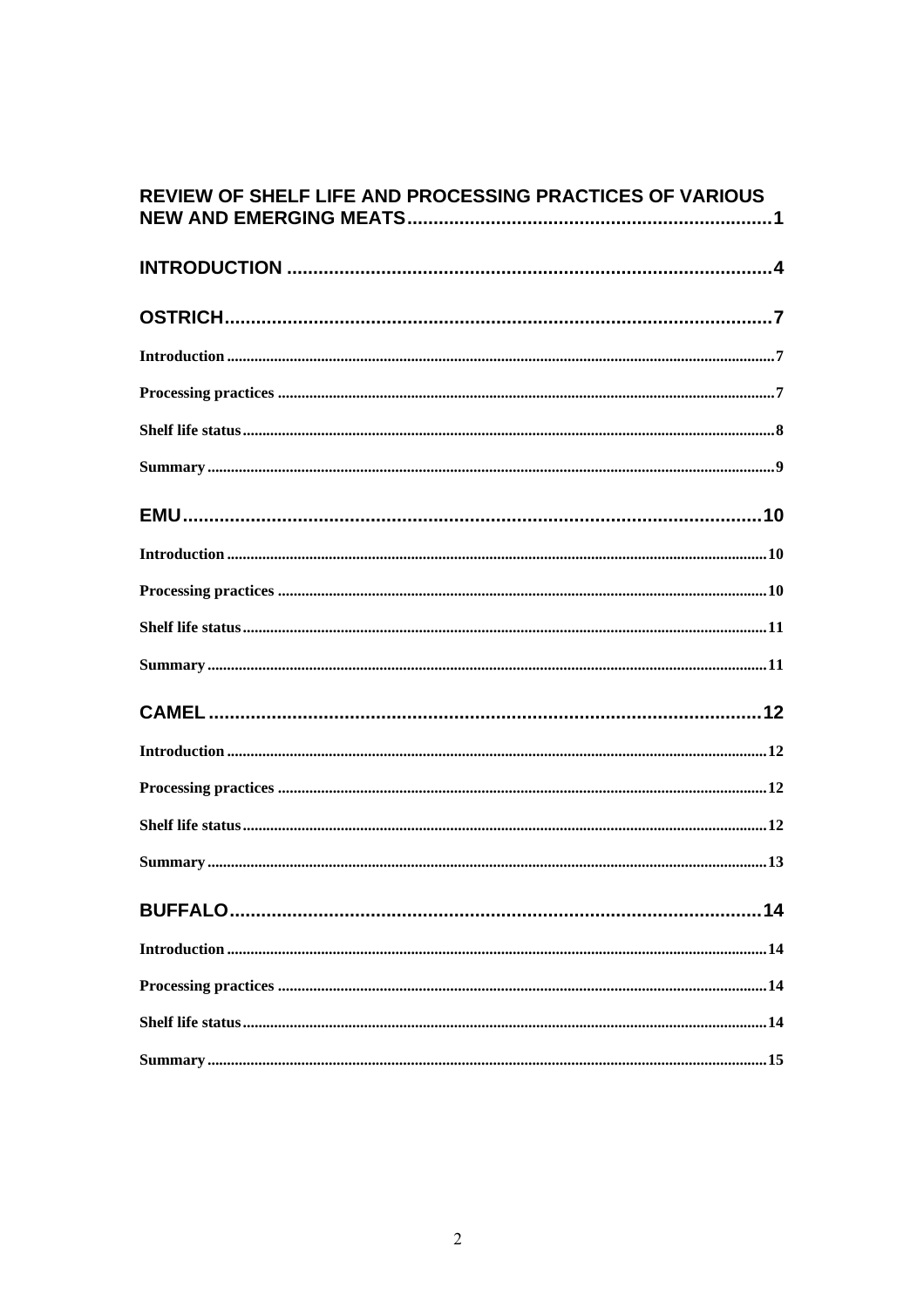| <b>ATTACHMENT 1: INDUSTRY QUESTIONNAIRE TO REVIEW CURRENT</b><br>PROCESSING PRACTICES FOR VARIOUS NEW AND EMERGING MEAT |
|-------------------------------------------------------------------------------------------------------------------------|

| PROCESSING PRACTICES FOR VARIOUS NEW AND EMERGING MEAT |  |
|--------------------------------------------------------|--|
|                                                        |  |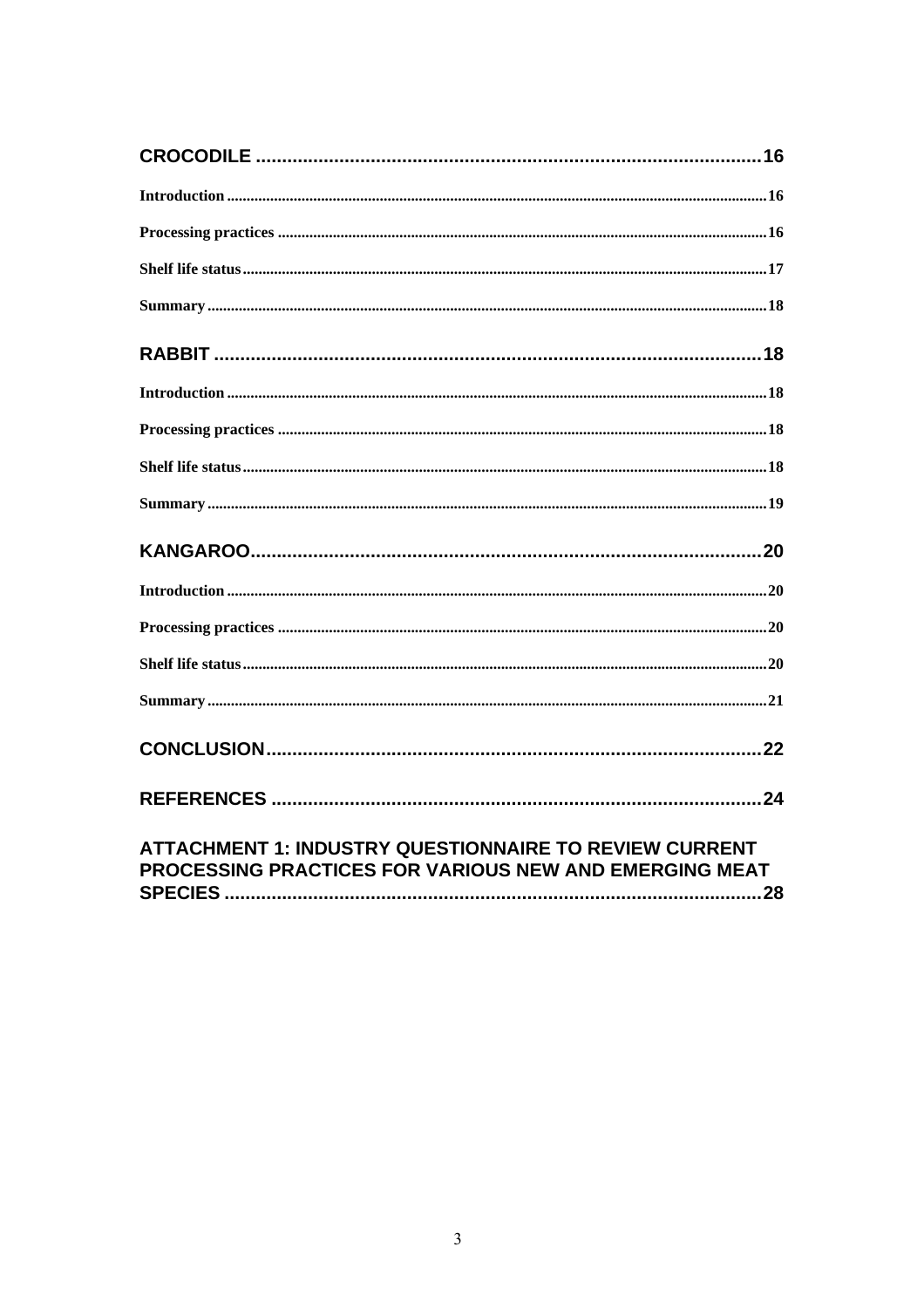# **Introduction**

The microbiological assessment of meat required by regulatory authorities in Australia, and to a large extent in countries importing Australian meat, focuses on monitoring of indicator organisms. Generally testing is undertaken for *Escherichia coli*, to indicate the likely presence of pathogenic bacteria such as *Salmonella*. Domestic and export regulatory authorities also require less frequent specific testing for *Salmonella* which are associated with faecal contamination. Testing for these organisms is essential to ensure that the particular meat process, whether in the abattoir, the boning room or packaging plant, is in control. Test results can be used to verify the Hazard Analysis Critical Control Point (HACCP) plan the individual plant has implemented. Meat authorities around Australia now require the implementation of HACCP plans, which must be regularly audited by a third party. Export licensed meat processing plants must also comply with the Australian Quarantine Inspection Service (AQIS) Meat Safety Quality Assurance System (MSQA) for fresh meat and processed meat products (Anon.). State meat authorities, such as the Victorian Meat Authority (VMA) require the plants to adhere to the Australian Standards which are endorsed by the Meat Standards Committee (MSC) of the Standing Committee on Agricultural Resource Management (SCARM). These standards are in the form of a series of reports that are used as the basis for on-plant quality assurance (QA) programs. This series of reports includes:

- Australian Code of Practice for Poultry Processing (SCARM Report 18)
- Australian Standard for the Construction of Premises Processing Meat for Human Consumption (SCARM Report 53)
- Australian Standard for the Hygienic Production of Meat for Human Consumption (SCARM Report 54)
- Australian Standard for the Construction of Premises Processing Animals for Human Consumption (SCARM Report 55)
- Australia Standard for Transportation of Meat for Human Consumption (SCARM Report 56)
- Australian Standard for the Production of Game Meat for Human Consumption (SCARM Report 57)
- Australian Standard for the Production of Poultry Meat for Human Consumption (SCARM Report 58)
- A Guide to the Implementation and Auditing of HACCP (SCARM Report 60)
- Australian Standard for Hygienic Production of Natural Casings for Human Consumption (SCARM Report 68)
- Australian Standard for the Construction of Premises and Hygienic Production of Poultry Meat for Human Consumption (SCARM Report 75).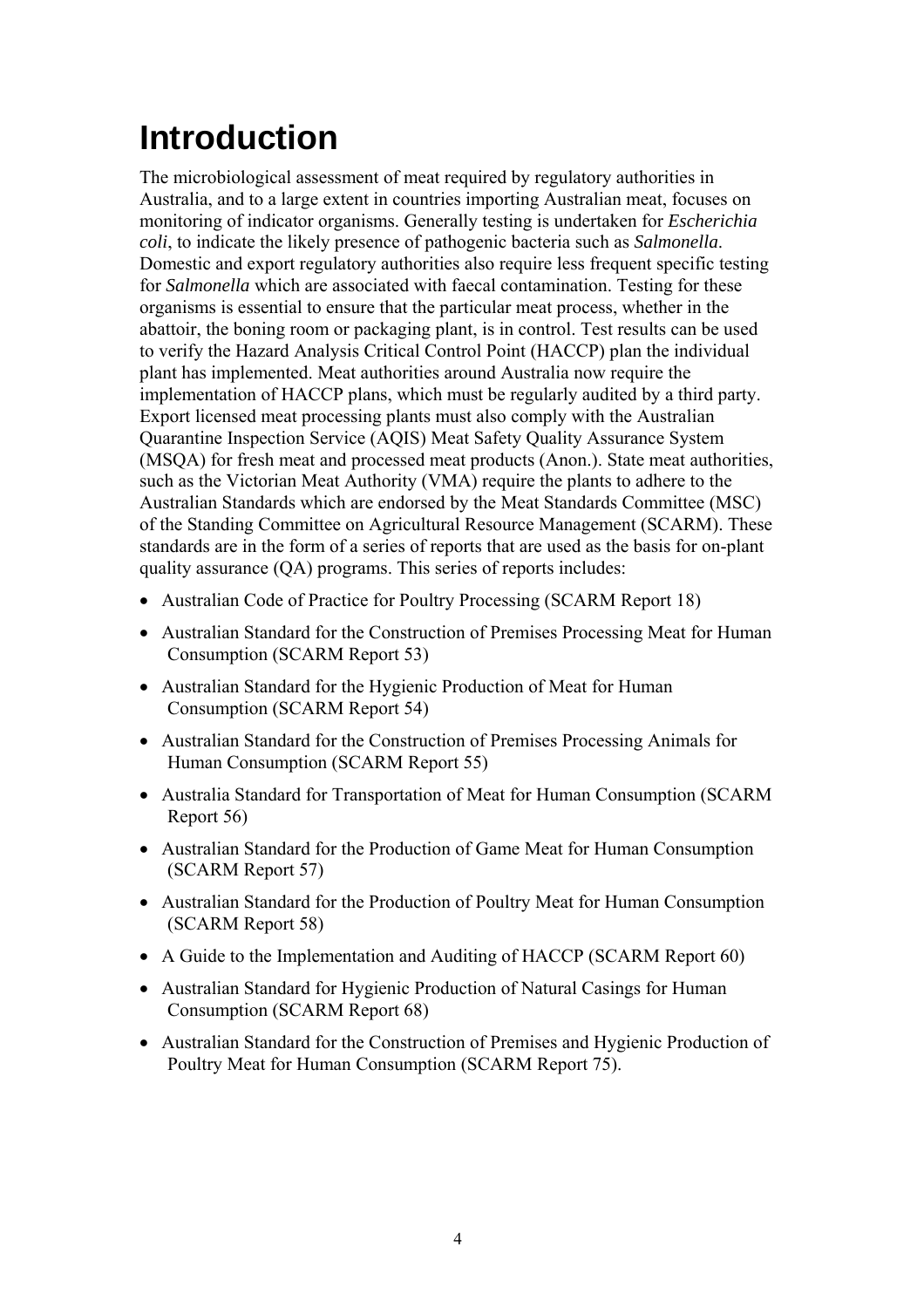Export licensed meat processing establishments must comply with the *E. coli* and Salmonella monitoring (ESAM) program (AQIS notice Meat 2000/09). Under the ESAM program the establishment must test product for *E. coli* and *Salmonella* spp. Results of *E. coli* tests are used to verify process control, and the surveillance of product for *Salmonella* is used to demonstrate pathogen reduction, and combined testing for both these organisms to verify slaughtering and chilling operations is enforced and regulated by AQIS (AQIS notice Meat 2000/09).

Much of the focus of the regulatory bodies is on the control of pathogenic bacteria and the food safety risks associated with meat production. Such surveillance is vital to the long term survival of the entire meat industry, as the consumer backlash which can result as a reaction to a foodborne disease outbreak can be devastating. However, major costs borne by the industry also come in the form of product rejection and discounting. These costs are a consequence of bacterial contamination of product with spoilage bacteria. This is true for not only boned/packaged product but also carcasses.

The danger many processors fall into is to arbitrarily designate a shelf life to a particular product based on either customer requirements, what has been achieved for other products from the same or different species, or by purely organoleptic assessment such as sight and smell. Processors need to be aware of the danger of assigning product a shelf life without microbiological validation, particularly when there are is a break in the cold chain. Shelf life trials need to be conducted not only by individual plants but should be conducted on individual products. This may be for new products, for similar products from different species, and where the same product is subjected to different storage conditions. Shelf life validation is costly to the individual company, however, the microbiological results provide documented evidence to support the QA program of the plant, and also can assist in managing supplier/customer expectations at either end of the chain.

Shelf life of meat is limited by time and temperature and these are also the major factors affecting the survival of pathogens. Time/temperature data logging of product is essential, particularly when product is destined for an export market where there are many opportunities for a break in the cold chain to occur. Such data is used to monitor the conditions to which product is subjected and validates the process as required by the Export Meat Orders. AQIS supervision of airfreight load outs of meat, game and poultry meat and meat products at freight forwarders may be required depending on the type of QA scheme the export plant is employing under and where chilled and/or frozen product is held, stored and chilled (AQIS notice Meat 99/23). AQIS stipulates temperature and loading requirements for airfreight consignments of chilled product such that chilled offal must be below 3°C prior to loading, chilled goods must be below 4°C, and must meet the temperature requirements of the importing country (AQIS notice Meat 200/16).

Apart from satisfying the export regulatory requirements, time/temperature data logging of chilled and frozen product can be used to predict the remaining shelf life of product destined for an export or domestic market, provided microbiological information on the product taken at the processing plant is available and that there is a model developed for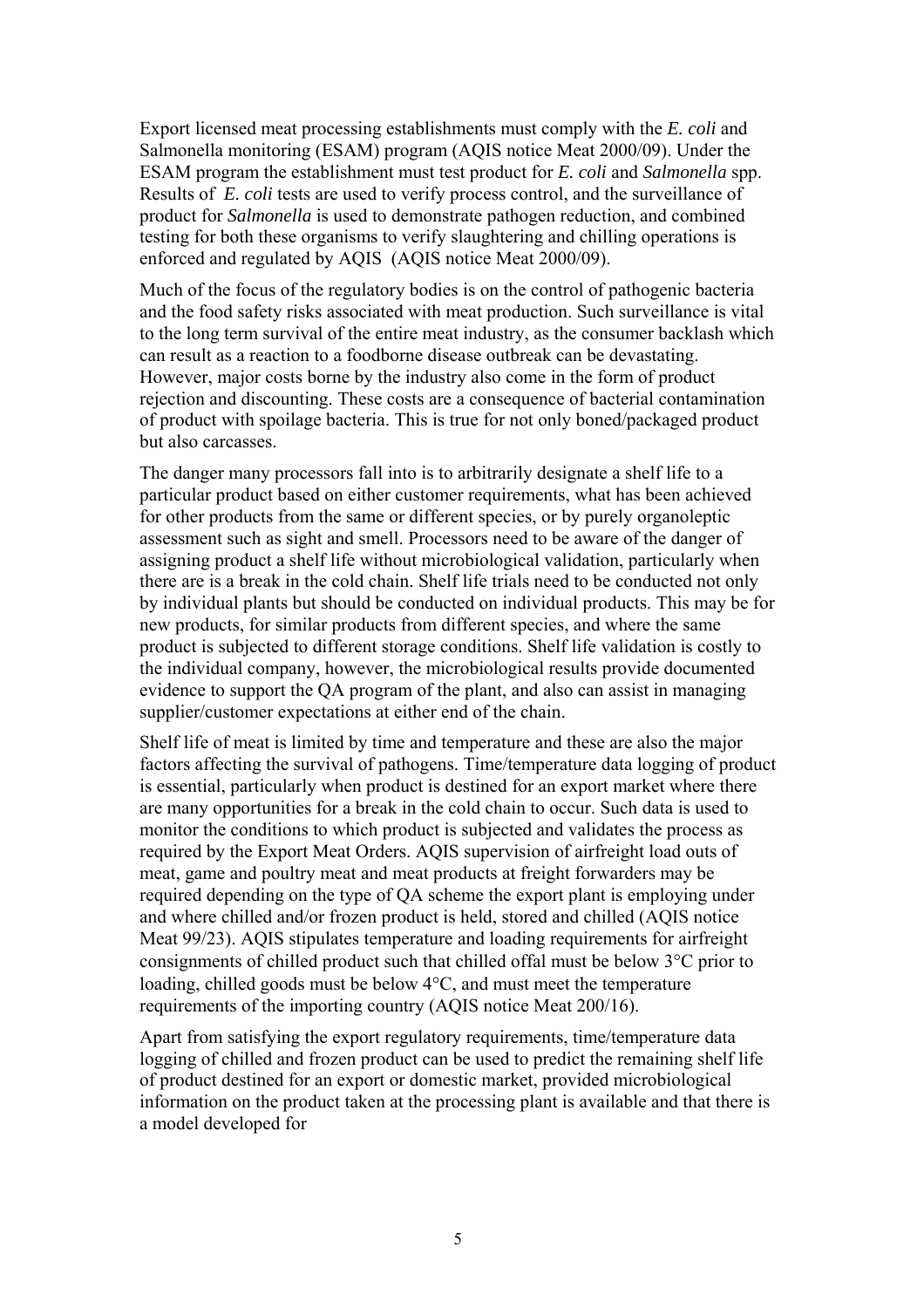the organism of interest. Predictive microbiology software is available commercially for many pathogenic and some spoilage bacteria. It is a powerful tool in the hands of a trained microbiologist, but care must be taken as the shelf life estimations provided by such products are purely estimations and should not be used to replace microbiological validation of shelf life.

The objective of this review is to detail current processing practices of several meat industries, specifically, ostrich, emu, camel, buffalo, crocodile, rabbit and kangaroo. It will also highlight those industries with expanding markets that may benefit from establishing generic HACCP plans to ensuring on-plant QA programs are aimed at food safety. The shelf life status of meat products of the above industries will also be reviewed, and identify those products that require microbiological validation of shelf life.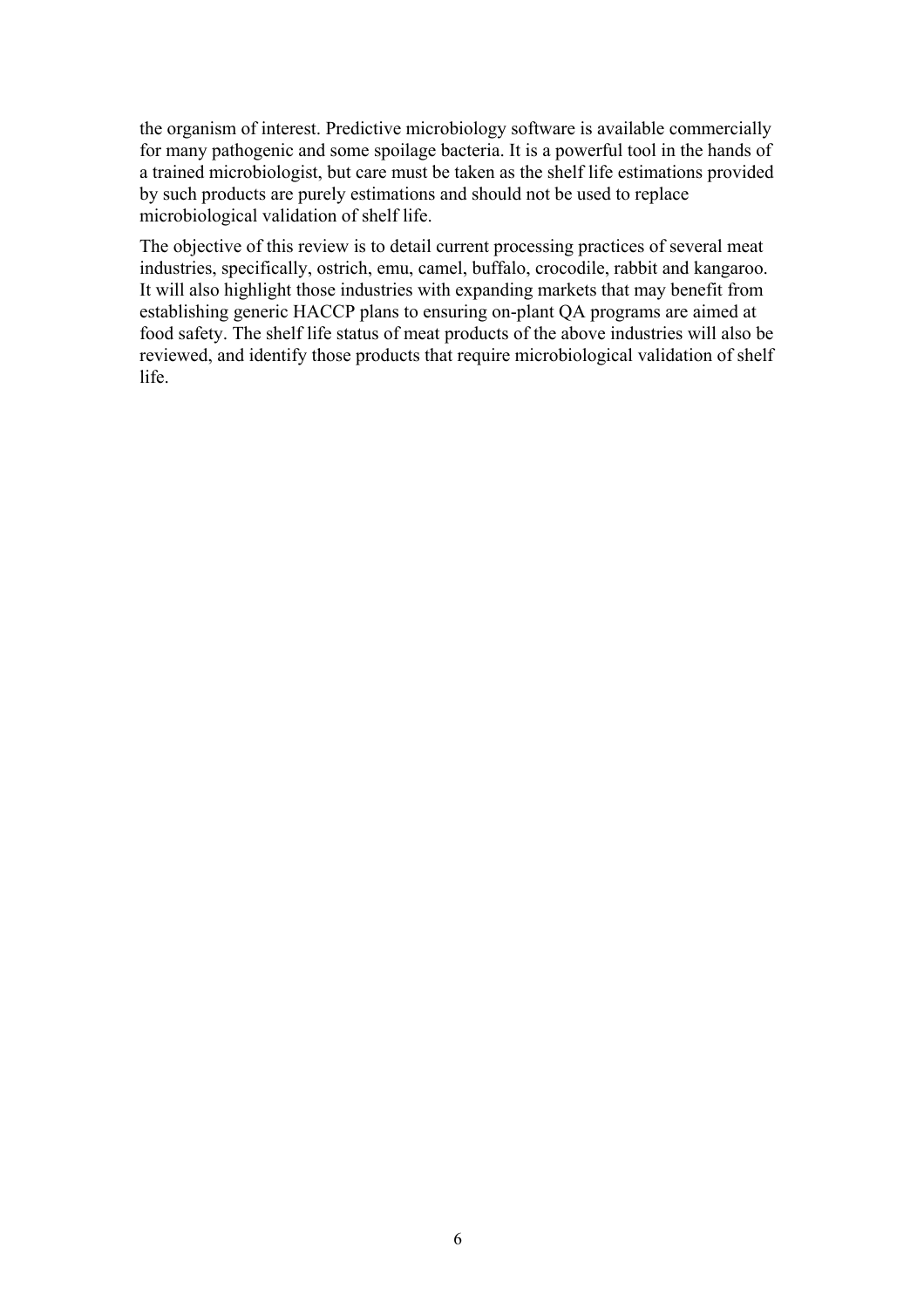# **Ostrich**

## **Introduction**

Ostrich meat has been exported to the European Union (EU) and various Asian countries including Singapore and Malaysia, and there is the potential to expand into other export markets.

## **Processing practices**

This industry has the advantage of having a specific Australian Standard for the Hygienic Production of Ratite (Emu/Ostrich) Meat for Human Consumption (SCARM Report 72) which stipulates the quality performance outcomes required to meet this standard.

The basic slaughter technique for ratites in Australia is adopted from the South African method of slaughtering ostriches (Sales and Horbanczuk, 1998). Once the bird is stunned it is hung by the legs from a horizontal bar (Sales and Horbanczuk, 1998). There are 3 acceptable positions to place the tongs when stunning the ostrich; between the eye and the ear on both sides of the head, below the ear on both sides of the head, and diagonally between the top and bottom of the head (Lambooij *et al* 1999a). The desirable minimal electrical stunning current is 500mA for ostriches with exsanguination within 20s of stunning (Lambooij *et al* 1999a). Ostriches can be killed by applying current in excess of 6s (Lambooij *et al* 1999a). The bird is then exsanguinated by severing the major blood vessels under the head (Sales and Horbanczuk, 1998). Following bleeding the feathers are plucked, the head removed and the body is skinned (Sales and Horbanczuk, 1998). The body is then hung from the bar by the wings, the feet are removed, the carcass is split and the viscera removed (Sales and Horbanczuk, 1998). The legs of the carcass are hot boned, then chilled before boning into primal or retail cuts as appropriate (Sales and Horbanczuk, 1998). Meat undergoes rapid post-mortem tenderisation (Berge *et al* 1997). A critical factor associated with hot boning of carcasses is the temperature reduction of the resultant meat to 7°C (AQIS notices Meat 94/2, Meat 00/06). This is important not only in terms of controlling the growth of enteric pathogens, but also to limit the growth of spoilage bacteria that increase in number during the boning process. Huchzermeyer (1997) warns of several public health risks associated with processing ostrich meat in South Africa ranging from viral, bacterial and parasitic agents, antimicrobial residues, though most of those listed were considered unlikely to cause problems in humans. However, *Salmonella* is a real risk and ongoing monitoring of this pathogen required by export licensed works should be employed to ensure that this hazard is kept under control.

The Authority for Uniform Specification Meat and Livestock (AUS-MEAT) has produced a manual, developed in conjunction with the Australian Ostrich Company, containing "specifications and tenderness rating for primal cuts, menu/prepared dishes and anatomical information" (Anon. 1998b) which ensures the industry has a uniform approach to boned meat.

There are several AUS-MEAT licensed ratite slaughtering facilities in Victoria ([http://www.ausmeat.com.au/standards/malay/default.asp?vic\);](http://www.ausmeat.com.au/standards/malay/default.asp?vic)) AGP in Wycheproof, Goldfields Turkeys P/L at St. Arnaud, Ozimeats P/L at Pyramid Hill and The Emu Company P/L at Myrtleford**.** Eleven cuts are derived from the ratite drumstick: inner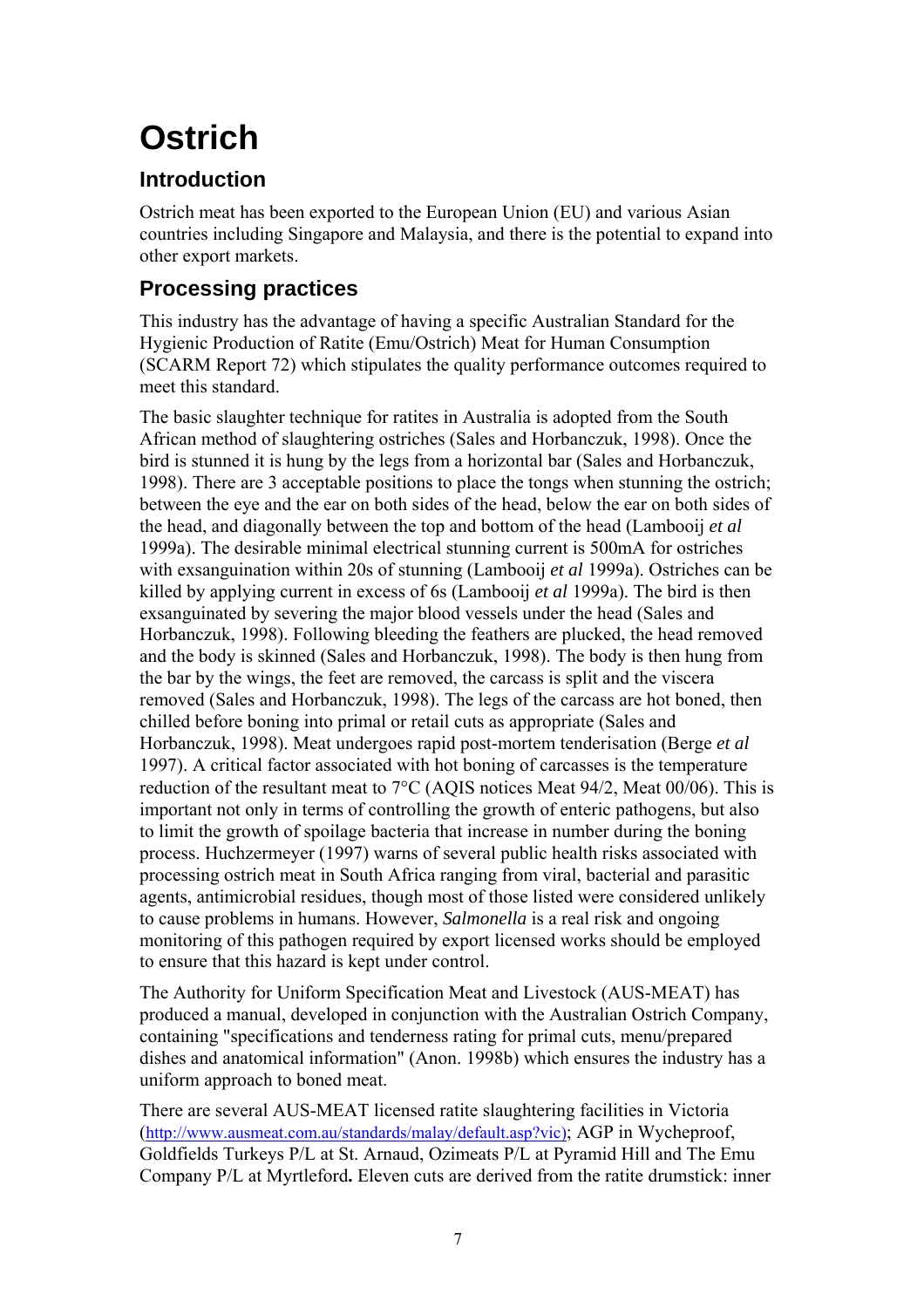mid drum, inner outside drum, inside drum, round, flat fillet, oyster fillet, fan fillet, full rump, outside fillet [\(http://www.ogme.com/other\\_game/emuostcuts.htm\)](http://www.aoa.asn.au/information/meat/meat.html).

### **Shelf life status**

#### The Australian Ostrich Association website

([http://www.aoa.asn.au/information/meat/meat.html\)](http://www.aoa.asn.au/information/meat/meat.html) recommends all ostrich meat products be stored at or below 4°C and warns against refreezing thawed product, which would affect meat quality. There is a range of ostrich meat products detailed at this site which also gives shelf life and storage instructions. However, it is unclear from the site how these products are packaged, though it is assumed from the time frames specified that they must be packed under modified atmosphere such as vacuum packaging. These products include:

- Salami, sandwich roll and ostrich fillet can be stored unopened under refrigeration for 8 weeks and can be frozen though product must be used within 5 days of thawing,
- Cabana and saveloys can be stored unopened under refrigeration for 3 weeks and can be frozen though product must be used within 5 days of thawing,
- Ostrich burger mix and sausages can be stored unopened under refrigeration for 5 days and can be frozen though product must be used within 5 days of thawing,
- terrine (combined with crocodile meat) can be stored unopened under refrigeration for 28 days and can be frozen for up to 6 months though product must be used within 4-5 days of thawing,
- paté can be stored unopened under refrigeration for 5 weeks and can be frozen though product characteristics will change. No recommendations of how or when to consume following thawing are detailed.

The observed high pH of ostrich meat renders it susceptible to bacterial spoilage (Paleari *et al*, 1998, Lambooij *et al* 1999b). Otremba *et al* (1999) reported pHs of previously frozen ostrich steaks and ostrich ground meat as 6.4 and 6.2, respectively. On subsequent vacuum packaging and storage at  $0^{\circ}C \pm 2^{\circ}C$ , the recommendation of the researchers was that "previously frozen, vacuum-packaged, ostrich meat stored under refrigeration conditions should be used within 10 days". However, based on the microbiological data alone this study demonstrates that the dominant spoilage bacteria of vacuum packaged meat (*Lactobacillus*) remained well below spoilage levels at day 28, when the study concluded. Gill *et al* (2000) found the total aerobic count per square centimetre detected from ostrich carcasses to be approximately log<sub>10</sub> 2.15, which falls into the excellent range according to the Meat Standards Committee (Anon., 1998a). Counts of total bacteria alone cannot be used as a measure of shelf life of meat products, but do give a good indication of the general hygiene of the meat. It should be noted that the abattoir involved in the study (Gill *et al* 2000) was a small research abattoir, not operating under commercial conditions, therefore microbiological counts on carcasses are likely to be lower than in a commercial operation. The proportion of specific spoilage bacteria should be determined in a microbiological investigation of stored meat. Bacterial spoilage of product is defined as occurring when counts of spoilage organisms reach  $10^7$  colony forming units per square centimetre or gram ( $c$ fu/cm<sup>2</sup> or  $c$ fu/g) of product. The main spoilage bacteria associated with meat are *Pseudomonas* spp. in the case of aerobically stored meat, and *Lactobacillus* spp. or *Brochothrix thermosphacta* in the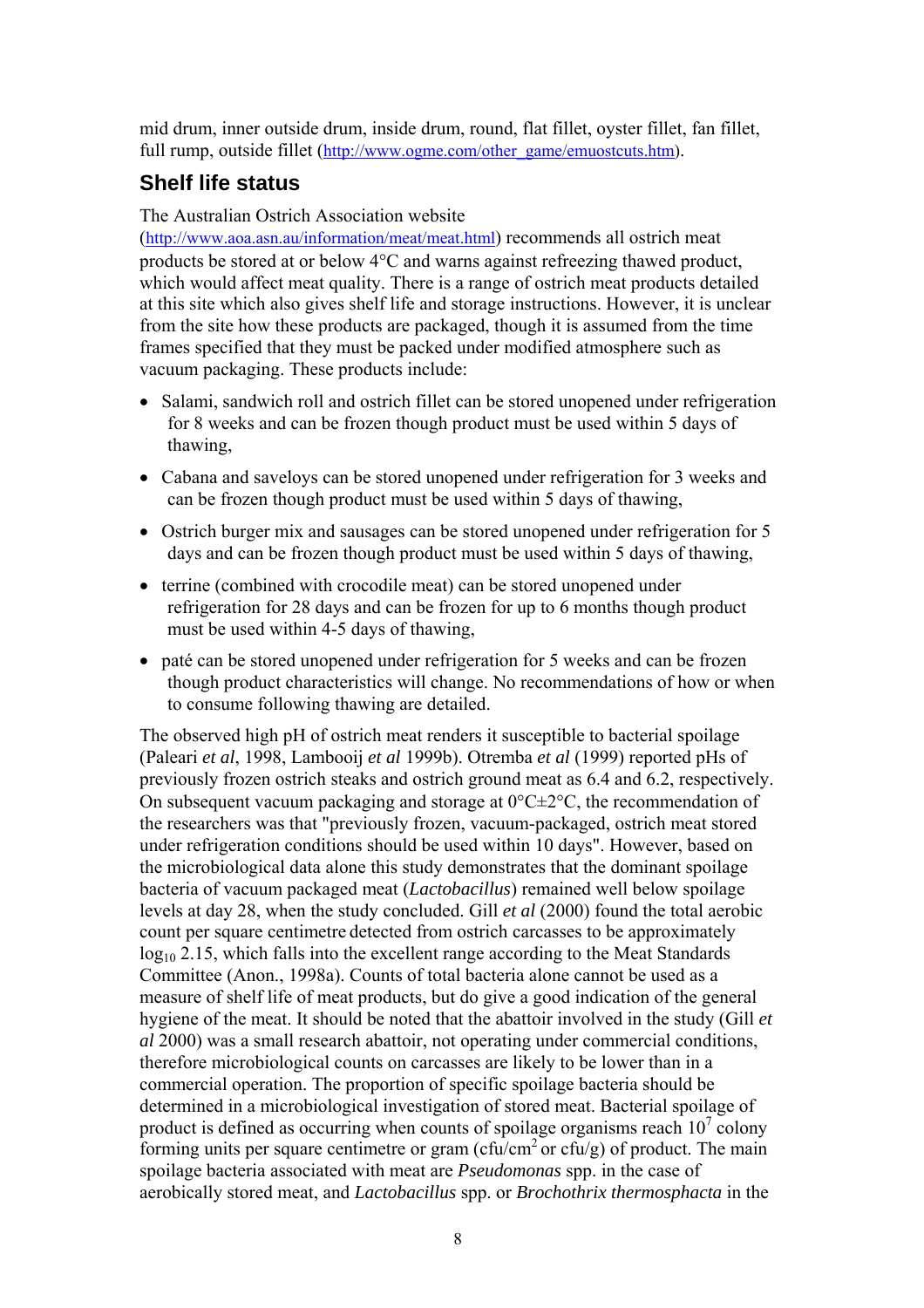case of vacuum or modified atmosphere packaged product (Brown, 1982). *B.thermosphacta* dominates the meat flora in high pH meat (Brown, 1982).

### **Summary**

One advantage of high pH meat is its water holding capacity, which is highly desirable for the smallgoods industry because of the reduced need to use moisture retaining agents (Fisher *et al* 2000, Böhme *et al* 1996). Such products are currently being manufactured in Australia from Australian ostrich meat, some of which are detailed above. The Australian ostrich industry is well advanced in terms of what is required by the regulatory authorities, and with establishing Australian specifications for ostrich meat cuts. The further processing of ostrich meat is successful, with a range of smallgoods available. This variety of products ensures the industry will hold places in both the domestic and export markets. The industry would benefit from validation of shelf life of some of its most popular products, particularly those destined for export markets where breaks in the cold chain are likely to occur and which can compromise the integrity of the product during transit.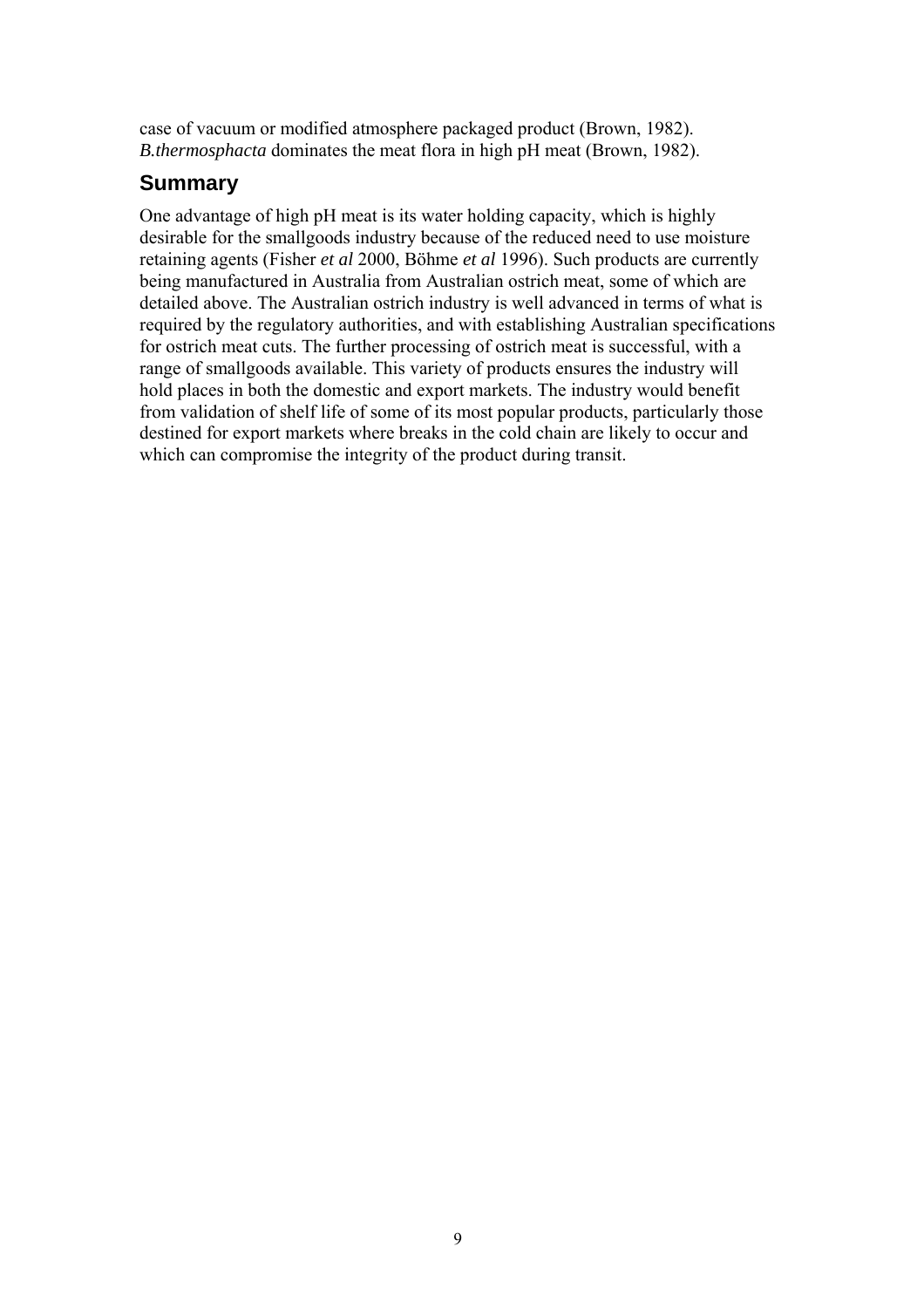# **Emu**

## **Introduction**

The emu industry in Australia is based on processing only farmed birds, wildfarming of emus is prohibited in all states. The emu industry is still in its infancy in terms of marketing its major products (meat, oil and leather) with supply exceeding demand (O'Malley, 1997, [http://www.parliament.vic.gov.au/enrc/unff/report/util4-](http://www.parliament.vic.gov.au/enrc/unff/report/util4-06.htm) [06.htm\)](http://www.parliament.vic.gov.au/enrc/unff/report/util4-06.htm).

## **Processing practices**

Despite the downturn of this industry in recent years, Australian regulatory bodies have developed standard processing procedures for the production of emu meat. The Australian emu industry has the advantage of having a specific Australian Standard for the Hygienic Production of Ratite (Emu/Ostrich) Meat for Human Consumption (SCARM Report 72) which stipulates the quality performance outcomes required to meet this standard.

Basic slaughter technique for ratites in Australia is adopted from the South African method of slaughtering ostriches (Sales and Horbanczuk, 1998). Once the bird is stunned it is hung by the legs from a horizontal bar (Sales and Horbanczuk, 1998). The bird is then exsanguinated by severing the major blood vessels under the head (Sales and Horbanczuk, 1998). Following bleeding the feathers are plucked, the head removed and the body is skinned (Sales and Horbanczuk, 1998). The body is then hung from the bar by the wings, the feet are removed, the carcass is split and the viscera removed (Sales and Horbanczuk, 1998). The legs of the carcass are hot boned, then chilled before boning into primal or retail cuts as appropriate (Sales and Horbanczuk, 1998). A critical factor associated with hot boning of carcasses is the temperature reduction of the resultant meat to 7°C (AQIS notices Meat 94/2, Meat 00/06). This is important not only in terms of controlling the growth of enteric pathogens, but also to limit the growth of spoilage bacteria that increase in number during the boning process. There are several AUS-MEAT licensed ratite slaughtering facilities in Victoria; AGP in Wycheproof, Goldfields Turkeys P/L at St. Arnaud, Ozimeats P/L at Pyramid Hill and The Emu Company P/L at Myrtleford ([http://www.ausmeat.com.au/standards/malay/default.asp?vic\)](http://www.ausmeat.com.au/standards/malay/default.asp?vic))**.**

Eleven cuts are derived from the ratite drumstick: inner mid drum, inner outside drum, inside drum, round, flat fillet, oyster fillet, fan fillet, full rump, outside fillet ([http://www.ogme.com/other\\_game/emuostcuts.htm\)](http://www.aoa.asn.au/information/meat/meat.html).

Emu meat is sensitive to oxidation because of the high pigment content of the muscle. This poses some limitations to the potential storage time under aerobic packaging at refrigeration temperatures (Berge *et al* 1997), regardless of bacterial load. Like ostrich meat, emu meat suffers from the high ultimate pH characteristic of dark, firm and dry (DFD) meat. DFD is observed particularly in beef and pork, and is usually attributed to long term stress of animals prior to slaughter. Increased stress on the animal prior to slaughter can usually be attributed to increased handling, transportation and mixing during lairage. This prolonged stress results in depletion of muscle glycogen which cannot then be produced with the onset of rigor, and hence the ultimate muscle pH from such animals does not drop as dramatically as that of unstressed animals (Brown, 1982). Such meat is more susceptible to bacterial spoilage than normal meat, though DFD meat does have the advantage of good water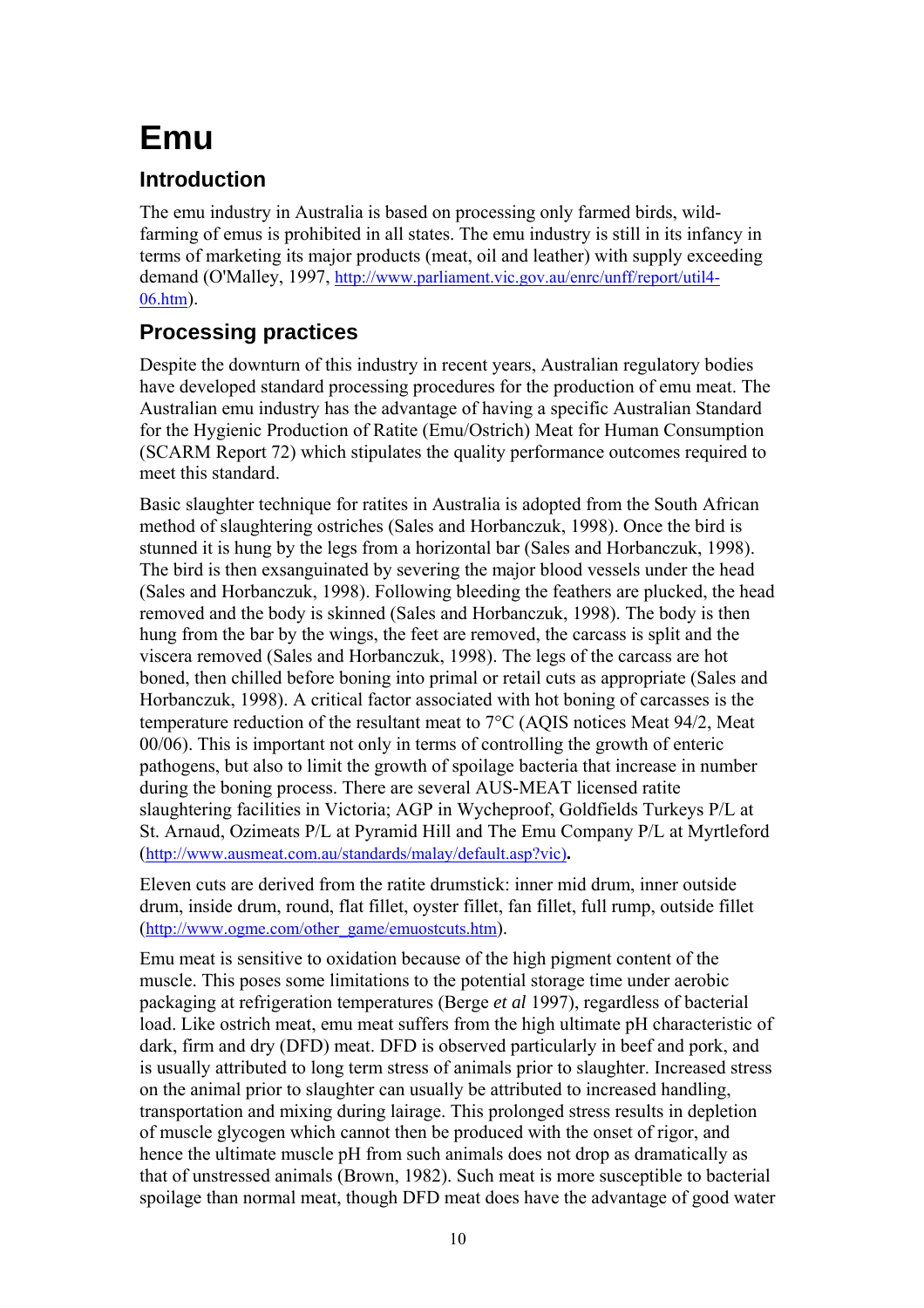holding capacity which is desirable for the production of smallgoods (Fisher *et al* 2000).

## **Shelf life status**

Gill *et al* (2000) found the total aerobic count per cm<sup>2</sup> detected from emu carcasses to be approximately  $log_{10} 2.82$ , which falls into the excellent range according to the Meat Standards Committee (Anon., 1998a). It should be noted that the abattoir involved in the study was a small research abattoir, not operating under commercial conditions, therefore microbiological counts on carcasses are likely to be higher in a commercial operation. The total count of bacteria alone cannot be used as a measure of shelf life of meat products, but does give a good measure of the general hygiene of the meat. The proportion of specific spoilage bacteria should be determined in a microbiological investigation of stored meat.

## **Summary**

One advantage of high pH meat is its water holding capacity, which is highly desirable for the smallgoods industry because of the reduced need to use moisture retaining agents (Fisher *et al* 2000, Böhme *et al* 1996). Such products are currently being manufactured in Australia from Australian ostriches, and the same can be done using emu meat. An increase in the range of emu meat products available with validated shelf life would assist the industry in accessing more markets both domestically and overseas. The industry is not currently in a position to invest in the development of new products, and needs to stabilise somewhat before this avenue is pursued.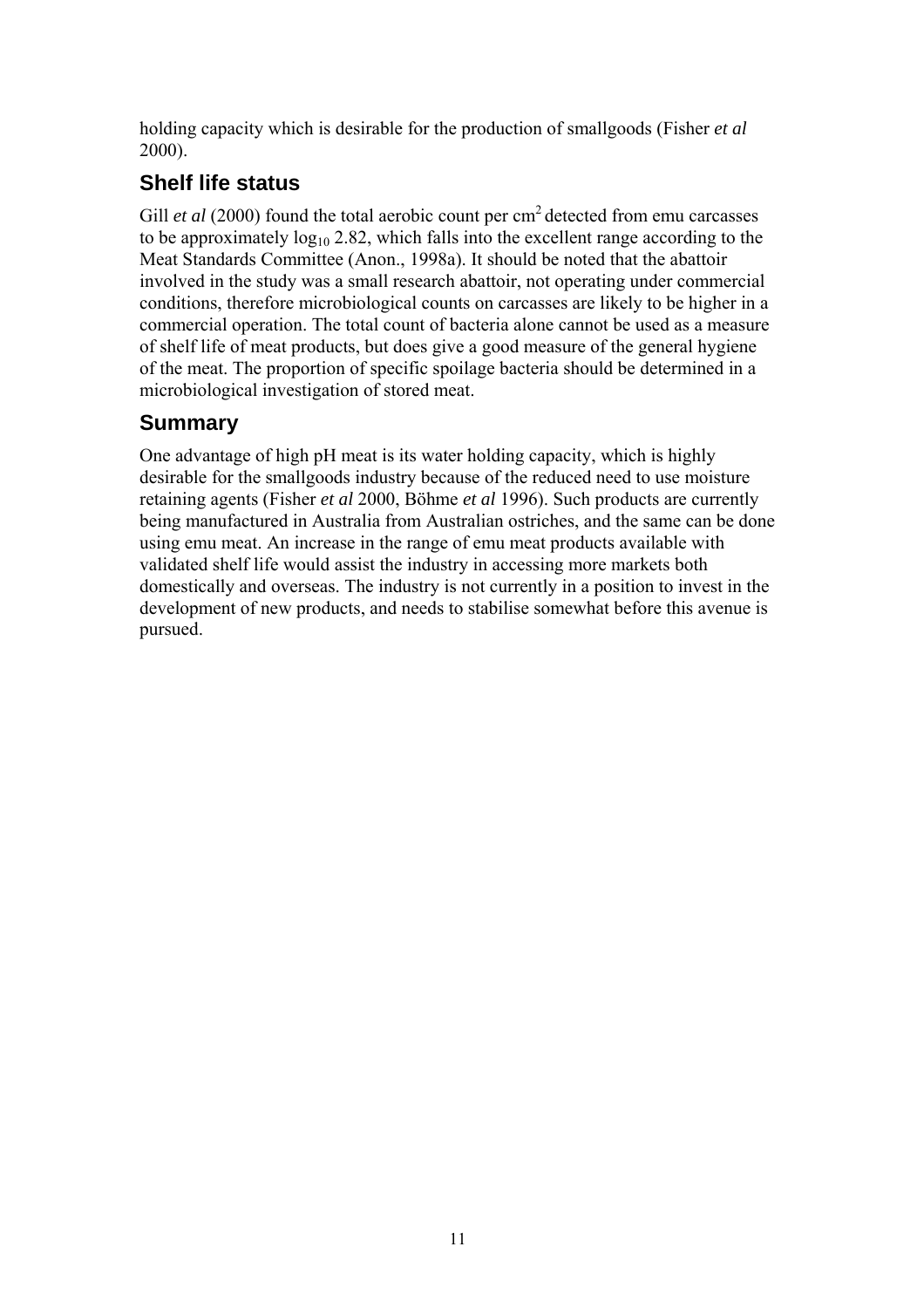# **Camel**

## **Introduction**

Like emus, the camel can be used for meat, leather and oil production. Camel meat is similar to beef when animals are slaughtered at the correct age and weight (Tandon *et al* 1988, Al-Sheddy *et al* 1999). Live camels have recently been exported to Malaysia, with the possibility of exports to Indonesia (press release). The Central Australian Camel Industry Association reports there has been some acceptance of camel meat into the restaurant and supermarket sectors in Australia (press release), with the potential for this industry to increase the acceptance of camel meat into Australian cuisine. The industry could also tap into export markets already opened for the live camel trade, and the as yet untapped export meat markets, such as the Philipines and Hong Kong (press release).

## **Processing practices**

The need for export licensed abattoirs willing to process the currently small number of camels must be rectified if this meat industry is to expand. Part of this problem stems from the sanitation procedures required in multi-species abattoirs. Animals are presently processed in a domestic abattoir at Strathalbyn, South Australia or previously in Katherine, Northern Territory

([http://www.nccnsw.organism.au/member/tsn/projects/NT/cacia.html\)](http://www.nccnsw.organism.au/member/tsn/projects/NT/cacia.html). There is no specific standard for the production of camel carcasses and it would therefore be covered by the general Australian Standard for the Hygienic Production of Meat for Human Consumption

Although only small numbers of camels are processed for meat, AUS-MEAT has produced a manual developed in conjunction with the Central Australian Camel Industry Association Inc. with specifications for primal cuts and language for camel meat (Anon., 1998b) which at least standardises boning procedure for this species.

## **Shelf life status**

Al-Sheddy *et al* (1999) showed camel meat that had been frozen and subsequently thawed, under experimental conditions, could be stored at 4°C for 7 days until product was considered to have reached spoilage. The estimated shelf life of product would have to be validated in a commercial situation and under Australian conditions, as 7 days is a long shelf life for meat stored aerobically and is not usually required by retailers. Zegeye (1999) evaluated the acceptability of camel meat that had been salted or smoked and salted in a community normally consuming camel meat. The results of this work were favourable, so there is the possibility of using this raw product for the manufacture of smallgoods as has been done for ostrich and kangaroo meat. However, the introduction of such products into a community which does not normally consume camel meat and meat products, and produced under commercial rather than experimental conditions should be done with caution. There needs to be particular attention paid to the validation of microbiological safety and shelf life.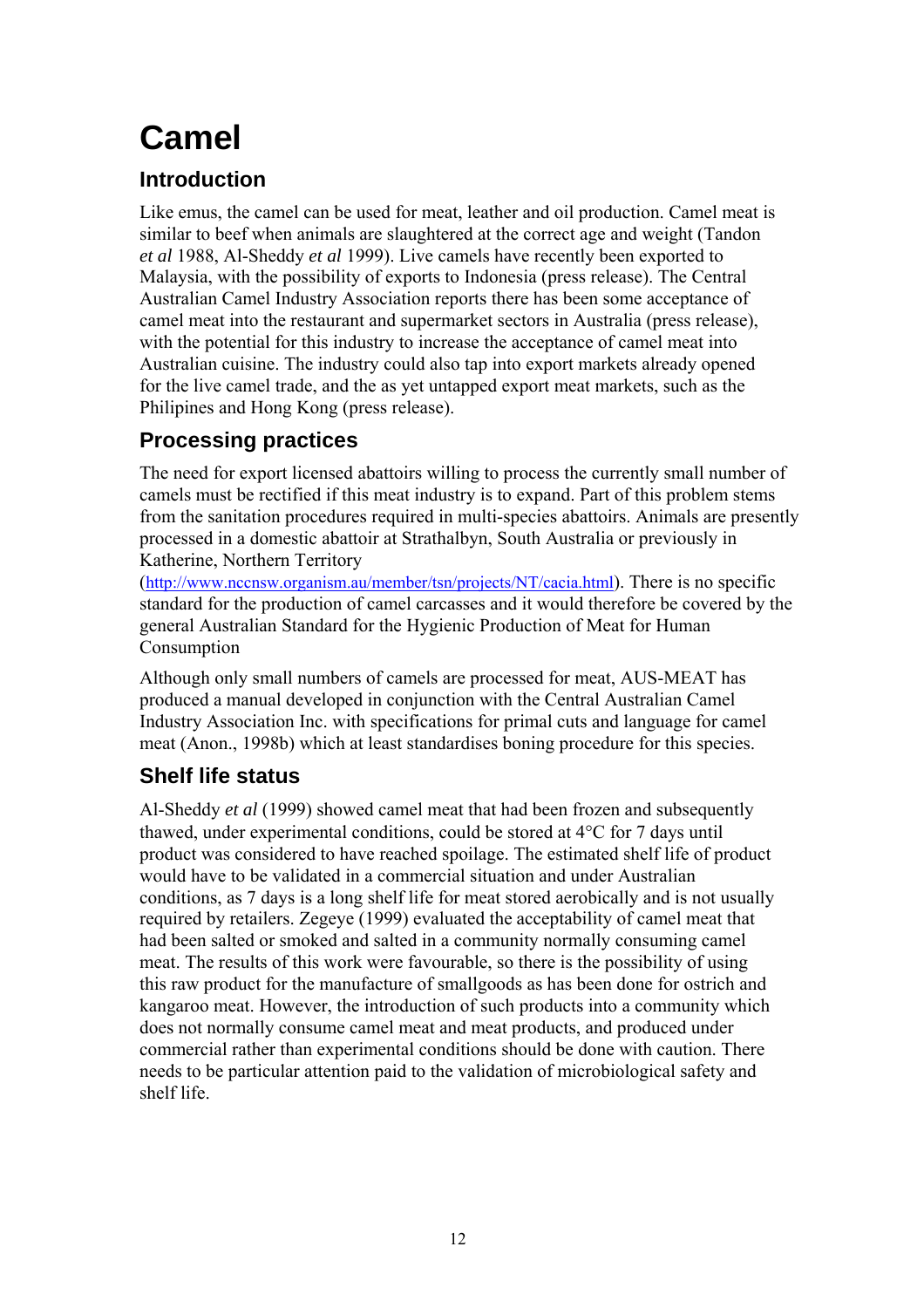## **Summary**

The camel meat industry is not well developed at this stage, in terms of numbers of production animals and the limitation of available abattoirs in which the animals can be processed. Meat production is not the priority of this industry and, until the industry becomes more focussed on meat production, it is not feasible to undertake shelf life validation on limited meat products which may not yet have a domestic, let alone, an export market.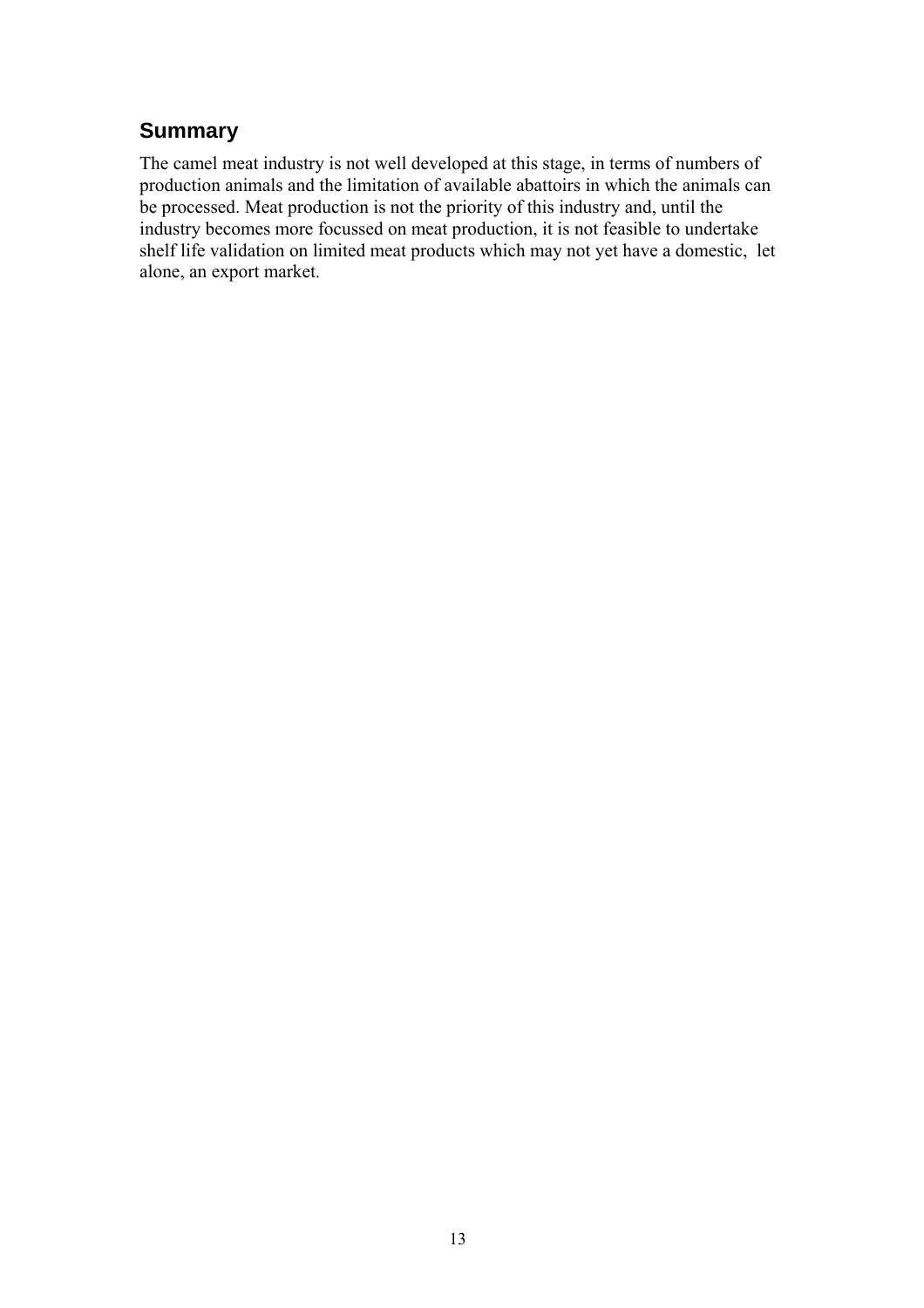# **Buffalo**

## **Introduction**

The buffalo industry is well established in the Northern Territory, and has the potential to spread to south eastern states and southern Western Australia. Water buffalo are farmed in all states except Queensland, which does not permit the farming or slaughter of these animals (Lemecke). Most of the Northern Territory's buffaloes are exported live to Brunei, with approximately 12% of the animals in the NT supplying the local market and approximately 30% destined for export meat markets (Lemecke)

## **Processing practices**

Buffaloes are slaughtered in abattoirs by service kill using electrical stimulation of carcasses (Agnote J32). There is no national standard for the production of buffalo carcasses and so would be covered by the general Australian Standard for the Hygienic Production of Meat for Human Consumption. There are however, abattoir procedures specified for the TenderBuff® brand marketed in Australia (Agnote J45).

## **Shelf life status**

TenderBuff<sup>®</sup> guidelines (Agnote J32) recommend production of vacuum packaged boned product, stating that it can be stored for 12 weeks at 0°C, while 6 weeks can be achieved at 5°C. Such storage times are possible and have been achieved for beef and lamb, however, processors should be wary of designating shelf life specifications to their product without having conducted microbiological shelf life trials and assessing product organoleptically. In the carcass specifications for TenderBuff® (Agnote J32) post slaughter treatments recommend 2 weeks ageing of primal in vacuum packaging under refrigeration, which will reduce the potential shelf life of the primal cuts in the retail sector.

A limited shelf life trial on vacuum packaged buffalo primal (10 days at an unspecified temperature) and buffalo mince (7 days at an unspecified temperature and packaging conditions) was undertaken as part of a RIRDC funded project (Leach, 2001). The primal cut was examined on the day of production, 1 week following production, and 10 days post production for total viable count (TVC) at 5°C and 25°C and for the spoilage organism *Pseudomonas*. Mince was examined on the day of production and 1 week following production, for the tests outlined above. The primal cut was acceptable organoleptically until day 7, however, the spoilage organism was at relatively high numbers by this stage  $(1.6 \times 10^4 \text{ cfty/g})$  and the product was unacceptable organoleptically by day 10 though the *Pseudomonas* count had decreased (3.0 x 10<sup>3</sup> cfu/g). The mince showed a decrease in *Pseudomonas* organisms from day 0 to day 7. That is unexpected, as the odour of the product was considered unacceptable at day 7 and the product was therefore undergoing spoilage. *Pseudomonas* breaks down meat proteins through enzymatic activity resulting in the production of putrefactive odours as this organism approaches spoilage levels. Both meat products had very high total bacteria count at the start of the trial, which is usually indicative of poor hygiene at some point along the processing line, and is the only conclusion to be drawn as only TVC and *Pseudomonas* were performed on the product.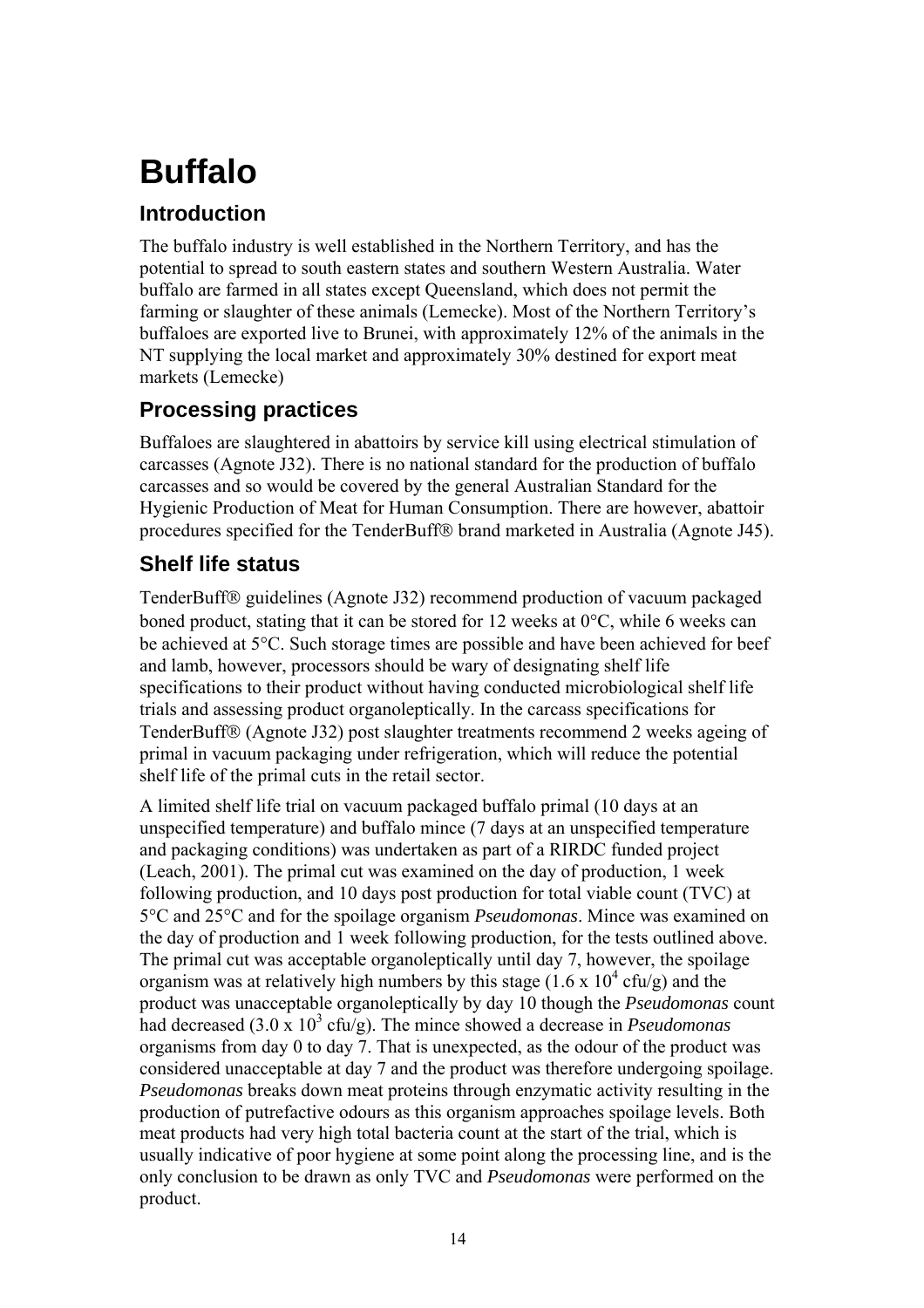In a review by Anjaneyulu *et al* (1988) the authors concluded "the shelf life of buffalo meat is comparable to that of beef". Diced and minced meat could be stored at 4-6°C for a week, retail cuts were stored at 4.4°C for 5 days, frozen vacuum packaged loin cuts and mince were acceptable for 6 months (Anjaneyulu *et al* 1988). In later studies of Indian buffalo processing, in what was described as modern facilities, the total bacterial counts were reasonably low (Yashoda *et al* 2000, Ramasastry *et al* 1999, Sachindra *et al* 1998). Yashoda *et al* (2000) found meat cuts from the shoulder and leg, stored aerobically were acceptable at 7 days, while minced meat was acceptable for almost 5 days. The total microbial counts taken from various sites on the buffalo carcass ranged from  $3.21$ -4.04  $\log_{10}/\text{cm}^2$ , which would fall into the 'good' category as set by the SCARM Meat Standards Committee (Anon., 1998a). It should be noted that none of the sites sampled in this study equate to those recommended by export or domestic regulations in Australia for beef carcasses, namely the rump, flank and brisket, which are pooled as composite samples rather than as individual sites. Gill *et al* (2000) found the total aerobic count per cm<sup>2</sup> detected from buffalo carcasses to be approximately  $log_{10} 2.46$ , which falls into the excellent category according to the SCARM Meat Standards Committee (Anon., 1998a). It should be noted that the abattoir involved in the study was a small research abattoir, not operating under commercial conditions, therefore monitoring counts on carcasses are likely to be higher in a commercial operation.

Limited work is published on the microbiology of buffalo meat smallgoods. Buffalo meat is suitable for use in various processed products such as sausages, corned meat and salami (Anjaneyulu *et al* 1988). Mesophilic bacterial counts performed on minced buffalo meat, the principle starting ingredient in smallgoods production, were high on the day of mincing as reported by Kanatt *et al* (1997). In this study the buffalo mince, was stored between 0-3°C and was considered microbiologically unacceptable by week 2 of storage (Kanatt *et al* 1997). Sahoo and Anjaneyulu (1997) examined aerobic and vacuum packaging of buffalo meat nuggets with and without the incorporation of the natural antioxidants sodium ascorbate, α-tocopherol acetate and sodium tripolyphosphate. The vacuum packaging "improved the quality of nuggets" while the aerobically stored nuggets with incorporated antioxidants achieved a shelf life of 30 days, compared to only 10 days for the nuggets not containing antioxidants (Sahoo and Anjaneyulu 1997).

## **Summary**

The buffalo industry is well advanced compared to the other new and emerging meat species in terms of the standard of meat production; the marketing of buffalo meat on the domestic market with the registration of the TenderBuff® brand; and more published data on the microbiological analysis of buffalo carcasses and meat. Further microbiological evaluation of buffalo carcasses, boned meat and smallgoods in Australia would be beneficial to the industry, however such studies in this situation are better undertaken with individual processors rather than on an industry wide basis.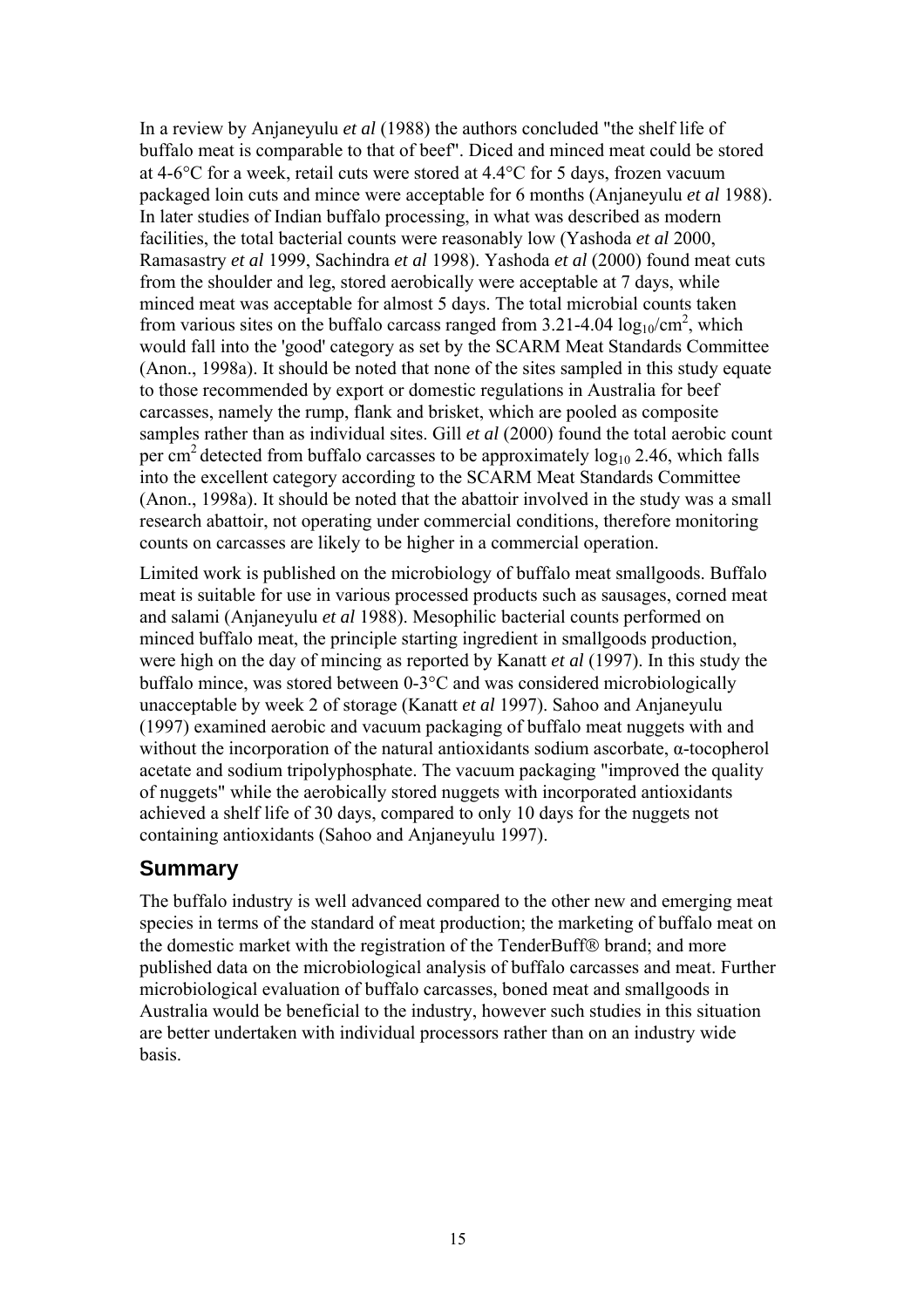# **Crocodile**

## **Introduction**

The crocodile industry as a whole is heavily regulated by both state and federal agencies. Examples of the regulations which may govern a crocodile farm (depending on the type of business) for the state of Queensland include: Nature Conservation Act, Environment Protection Act, Code of Practice-Crocodile Farming, Code of Practice-Minimum Standards for Exhibiting Wildlife in Queensland, Wildlife Protection Act, Export Food (Processed) Orders, Meat Industry Act, SCARM Report 67. Australian Standard for the Hygienic Production of Crocodile Meat for Human Consumption, Workplace Health & Safety Act, Guide to Crocodile Safety. These regulations will vary somewhat for each state, though the federal regulations apply to all states.

## **Processing practices**

Crocodile meat in Australia is harvested from the saltwater crocodile (*Crocodylus porosus*) (Millan *et al* 1997). These animals are either farmed or ranched (depending on the state), they usually harvested at 2-3 years at which age the animals have reached more than 1 metre in length. Approximately 5 kilos of meat can be derived from animals this size [\(http://www.aph.gov.au/senate/committee/rrat\\_ctte/wild/WLChap11.htm\)](http://www.aph.gov.au/senate/committee/rrat_ctte/wild/WLChap11.htm).

Four abattoirs are accredited for processing crocodiles in Australia ([http://www.aph.gov.au/senate/committee/rrat\\_ctte/wild/WLChap11.htm\)](http://www.aph.gov.au/senate/committee/rrat_ctte/wild/WLChap11.htm). Slaughter is fairly labour intensive as "one worker can process between eight and ten crocodiles per day" and most of the meat produced is sold on the domestic market ([http://www.rirdc.gov.au/champions/LagoonCrocodileFarm.html,](http://www.rirdc.gov.au/champions/LagoonCrocodileFarm.html)

[http://www.NT.gov.au/dpif/pastoral/meatlive/3crocs.html\)](http://www.nt.gov.au/dpif/pastoral/meatlive/3crocs.html). Animals selected for slaughter are either moved to a holding pen or are destroyed in the pen. Crocodiles are slaughtered by a bullet to the top of the head, the animal is then exsanguinated by severing the main artery and spinal cord. Exposed sites are cleaned/sanitised. Post exsanguination, the entire carcass is sanitised, and is hung by the tail overnight under refrigeration with the cloaca plugged. On the day of further processing the carcass is again sanitised. The head of the carcass is covered with a plastic bag and is skinned on a table. The skin is the first consideration of the process, meat is of secondary importance (Peucker). Carcasses are rarely eviscerated. This increases the likelihood of contamination of meat with ingesta (Millan *et al* 1997). Boned meat is dipped in either acetic acid or chlorine wash as a decontamination step (Millan *et al* 1997), after which meat is stored frozen prior to sale [\(http://www.hartleyscreek.com/how-time](http://www.hartleyscreek.com/how-time-works.htm)[works.htm\)](http://www.hartleyscreek.com/how-time-works.htm). It should be noted that routine dipping of meat in organic acids is not permitted in some export markets, such as Singapore, because of the belief that this may only act as a bacterostatic agent on meat, not killing bacteria but merely suppressing them. There is also the belief that applying the acid to meat may select for acid tolerant bacteria such as *Lactobacillus* spp. which cause spoilage of meat in vacuum package meat or more seriously, acid resistant pathogens. A further cause for concern is that acid washes are seen as a "clean up" step for poorly processed meat.

Crocodile meat cuts have been developed, though not yet standardised by AUS-MEAT. They include: bone in upper carcass, bone in tail, satay, neck chop, boneless meat from the leg, chest and abdomen, striploin, tail fillet, tenderloin, bone in leg, Tbones, spare ribs, racks (not frenched). Other crocodile meat products available include smoked product, smallgoods and bones.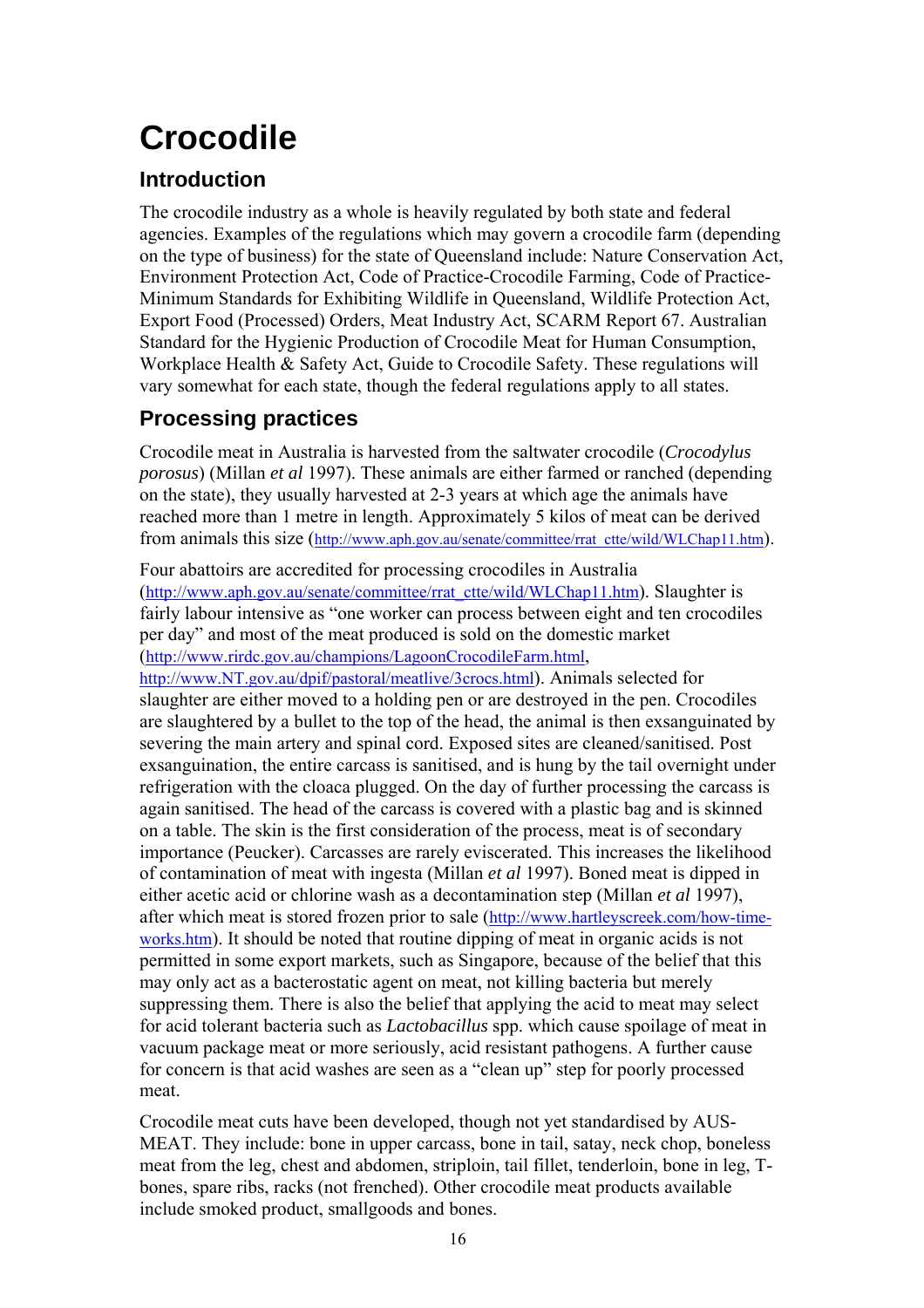## **Shelf life status**

"Reptiles may be considered a natural reservoir for *Salmonella*" (Madsen, 1996), and as such there is the potential foodborne risk from crocodile meat. *Salmonella* isolations are not uncommon (Millan *et al* 1997), and serotypes associated with human disease with have been isolated from crocodiles in Australia (Manolis *et al* 1991, Rickard *et al* 1995). Huchzermeyer (1997) warns of several public health risks associated with processing crocodile meat in South Africa ranging from viral, bacterial and parasitic agents to antimicrobial residues, though most of those listed were considered unlikely to cause problems in humans. However, *Salmonella* is a real risk and ongoing monitoring for this pathogen recommended. The possible foodborne pathogen *Aeromonas hydrophila* has also been isolated from crocodile meat (Madsen 1996). In this study 90% of the meat samples were contaminated with this organism.

The risk of contamination of crocodile meat during processing is heightened compared to other meats because the skin is well attached to the meat making it quite difficult to remove and so underlying meat is can be readily contaminated with skin. In addition, the primary product is skin and the processing steps are aligned with maintaining skin value rather than assuring food safety. To ensure the safety of crocodile meat for the consumer, regular testing of product for enteric bacteria, specifically *E.coli* and *Salmonella* is necessary and acceptable limits for these organisms should be set.

During production, farmers chlorinate pond water to reduce the skin infections animals may acquire from water held at temperatures of 30 - 32°C. Concrete pens are preferred to dust floored pens and care is taken to ensure that concrete is smooth so as to reduce the amount of cuts and abrasions to the belly of the animals and for ease of cleaning of pens [\(http://www.rirdc.gov.au/champions/LagoonCrocodileFarm.html,](http://www.rirdc.gov.au/champions/LagoonCrocodileFarm.html) Peucker).

Madsen *et al* (1992) reported extremely low bacterial counts (2-50 cfu/cm<sup>2</sup>) on crocodile meat slaughtered in Zimbabwe where the tail meat processed in this study had been dipped in 30 ppm chlorine solution. In a later study the same author found aerobic plate counts ranging from 3.49-6.48  $log_{10}$  cfu/g (Madsen, 1996). Oblinger *et al* (1981) found higher bacterial counts of 2.88-3.02 log10 cfu/gram from alligator meat immediately post slaughter, reaching counts of  $8.32 - 8.59 \log_{10} c \frac{f u}{\gamma}$  ram after 15 days refrigerated storage. Rickard *et al* (1995) found bacterial counts from Australian processed crocodiles in the order of  $2 \log_{10} \frac{\text{ctu/cm}^2}{\text{cm}^2}$ . These results are promising for the Australian product, but only give limited information on the microbiological status of the meat in terms of pathogenic and spoilage bacteria and no indication given of the potential shelf life of crocodile meat.

Crocodile terrine (combined with ostrich) can be stored unopened under refrigeration for 28 days and can be frozen for up to 6 months though product must be used within 4-5 days of thawing, as recommended by the Australian Ostrich Association website ([http://www.aoa.asn.au/information/meat/meat.html\)](http://www.aoa.asn.au/information/meat/meat.html). It is unclear as to how this shelf life was determined, and microbiological validation of this estimate should be carried out.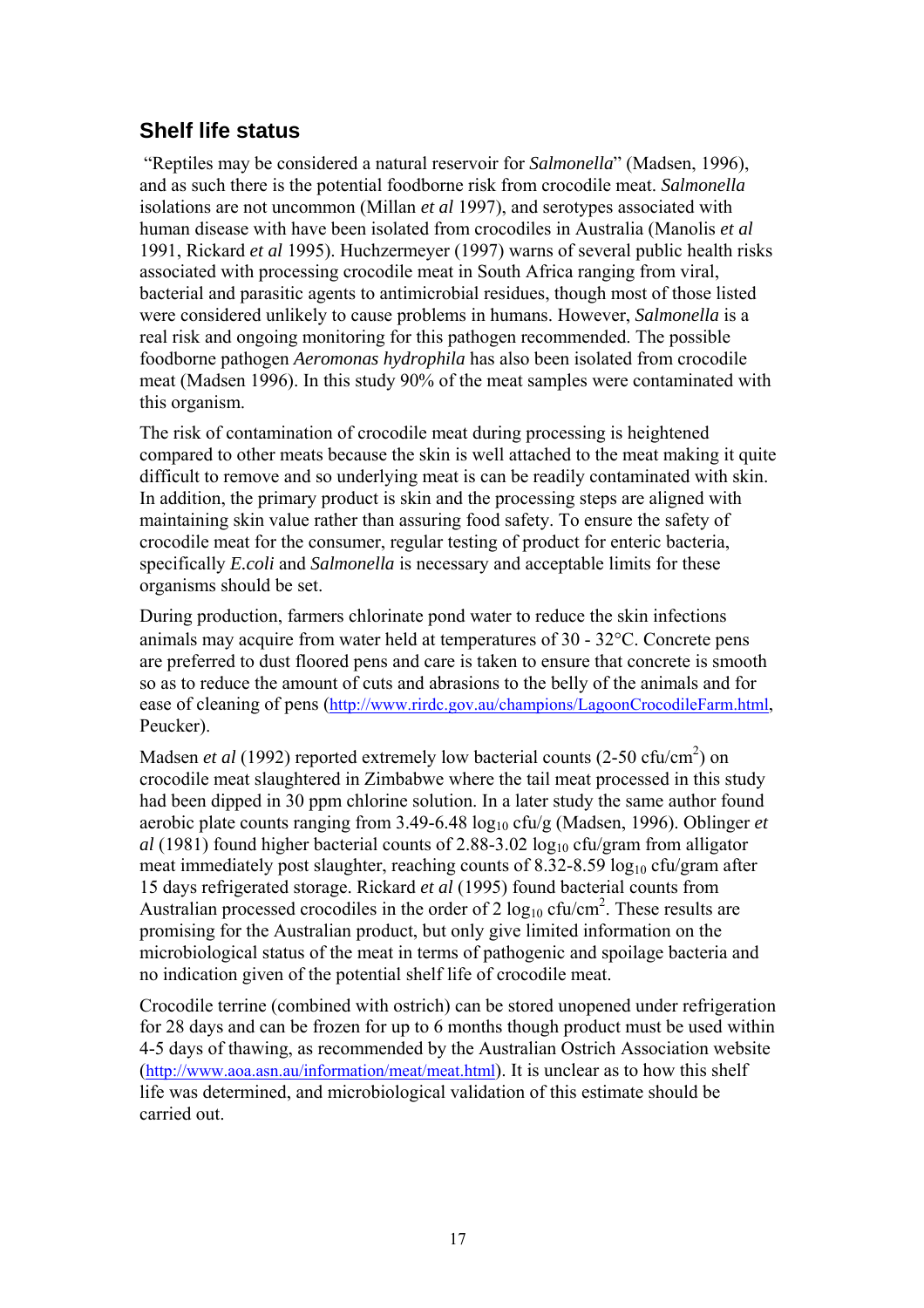## **Summary**

Given the risk of contamination of crocodile meat with *Salmonella* the development of adequate HACCP plans for the industry seems essential. However, the industry is largely focussed on the production of crocodile skins, the profit from which far outweighs that obtained from meat, and is thus highly unlikely to change in the future. Until the crocodile meat industry expands, the development of HACCP plans is probably best left to the individual processors, in response to requirements for export licensing.

## **Rabbit**

## **Introduction**

There is an established rabbit farming industry in NSW, Victoria and Western Australia. The rabbit meat industry is growing with approximately 300 new licenses have been issued in NSW in the past few years (Eady, 2000). Australia annually produces 106 tonnes of rabbit meat which equates to around \$800,000 wholesale. This is based on an established domestic market demand and marketing system. The industry is focussed on servicing the domestic market for rabbit meat (RIRDC Project Report: ABA-7A), which is largely made up of the food service sector. However, there is potential to expand into the European and Chinese export markets provided the industry can guarantee supply to meet the demand.

## **Processing practices**

Comparatively small numbers of rabbits are processed in Victoria at only a few abattoirs. The abattoirs are governed by the Australian Standard for the Hygienic Production of Rabbit Meat for Human Consumption. In other regulatory frameworks, there are recommendations for processing practices."The EU council directive allows rabbits to be suspended for slaughter provided that appropriate measures are taken to ensure that they are in a sufficiently relaxed state for stunning" (Lambooij *et al* 1999b). Minimal current for electrical stunning of rabbits is 300mA (Lambooij *et al* 1999a).

Limited value added products are available for rabbit, namely smoked or canned products, sausage and burgers; most of the meat is in the form of whole carcasses or pieces.

## **Shelf life status**

Some companies are claiming extraordinary shelf life for their vacuum packaged product without the need for refrigeration. No literature could be found to substantiate such claims, and I would caution companies in making such rash claims which could potentially damage the entire industry, nationally and internationally, if products cannot stand up to customer expectations.

Khalafalla (1993) reported quite low bacterial counts (for mesophilic and psychrophilic plate counts, Enterobacteriaceae, *Pseudomonas, Staphylococcus*) for freshly slaughtered rabbits in Egypt. This is encouraging if the Australian situation is similar, as given the correct handling and storage conditions it is possible to obtain a reasonable shelf life from product with such low initial counts. This study did not detect the pathogens *Yersinia enterocolitica* or *Listeria monocytogenes.* The former is normally associated with pigs as it resides in the tonsils of these animals so this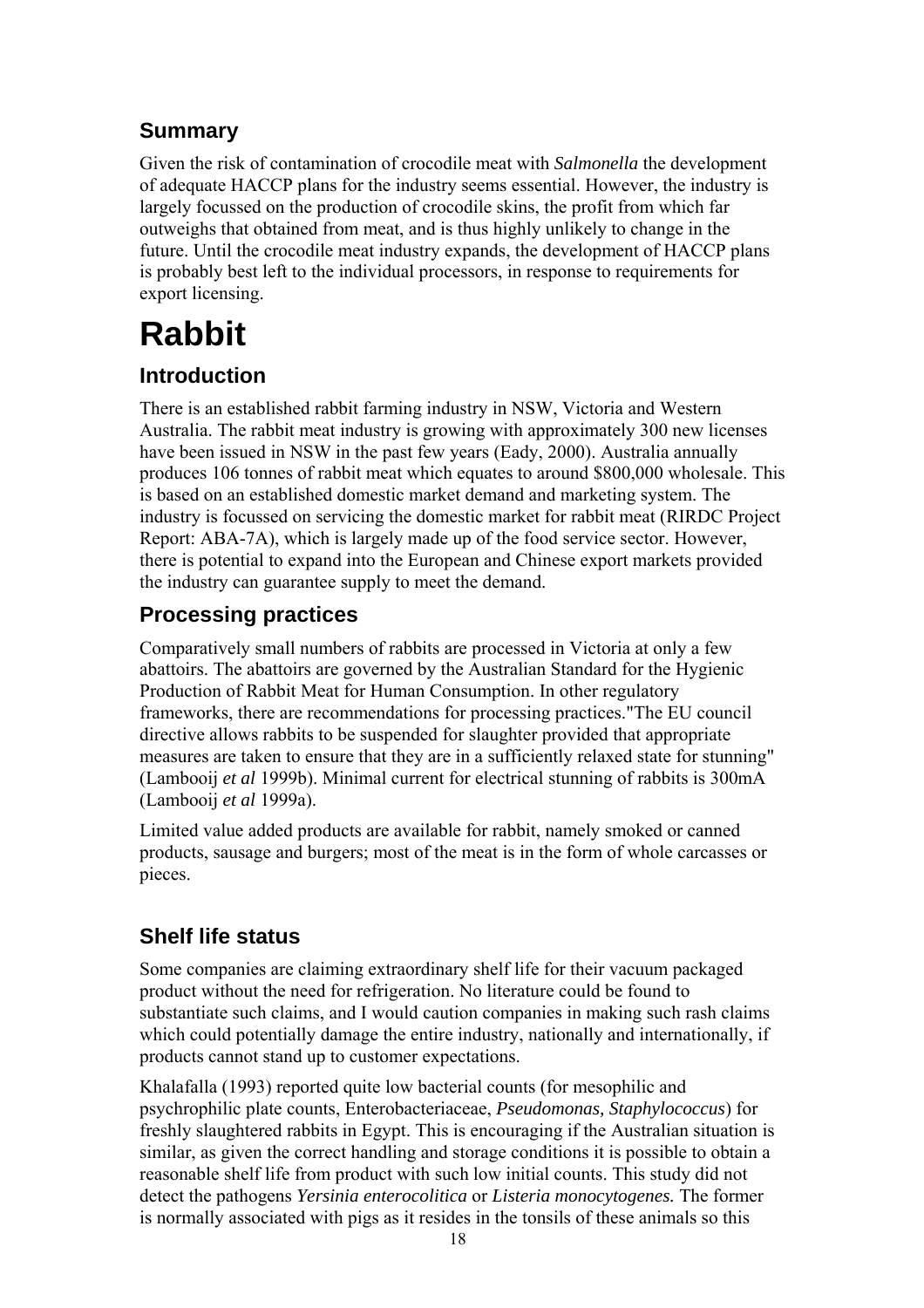finding is not unexpected and the absence of the latter may reflect good processing practices. *Salmonella* Typhimurium was detected from a small percentage of the carcasses tested (5%), however other serovars may have been present which were not tested for and may have increased the overall incidence of *Salmonella* in this study. Khalafalla (1993) also studied rabbit meat from retail outlets as did Pérez Chabela *et al* (1999) in Mexican retail outlets. Both these studies reported higher counts for the organisms listed above than those reported for freshly slaughtered carcasses. This is expected as there has been opportunity in the handling and storage post slaughter, for increase in bacterial numbers. Pérez Chabela *et al* (1999) tested meat at up to 14 days of storage at 4°C, however, only reported their findings in terms of the Mexican legal requirements of 5 days retail shelf life. Given this it should be possible for Australian rabbit meat to achieve at least 5 days retail storage.

## **Summary**

The rapid expansion of the rabbit meat industry increases the throughput demand on abattoirs currently servicing the industry, and may pave the way for other abattoirs to be commissioned. The need to develop microbiologically sound HACCP plans for this industry is vital to ensure that the established domestic market is maintained and possibly expanded, and to help build documented evidence for the quality of Australian rabbit meat for entry into potential export markets. Not only does meat need to be safe but must have adequate shelf life to meet expectations in the marketplace.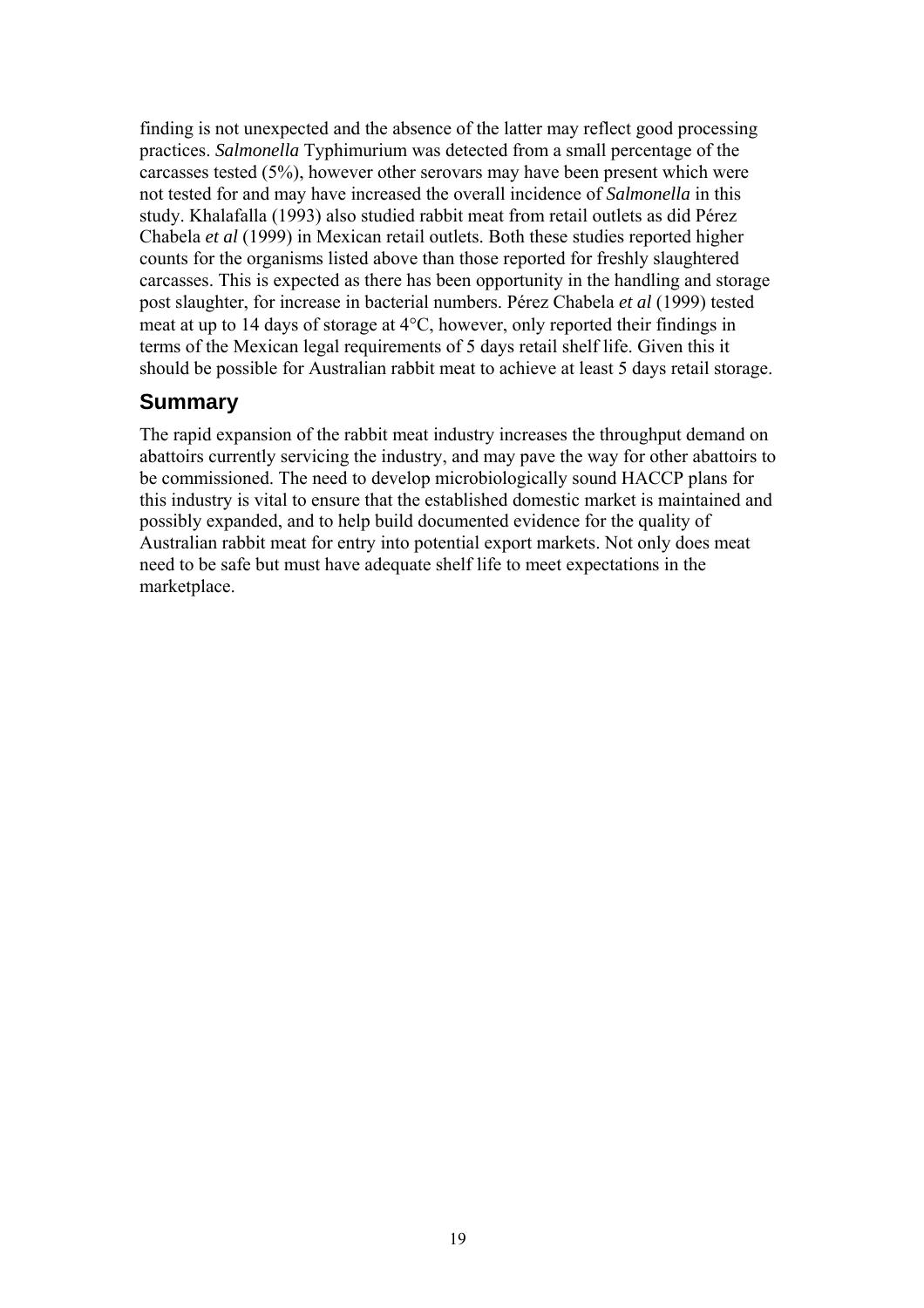# **Kangaroo**

## **Introduction**

The Australian kangaroo industry has long been established, particularly in the production of skins/leather and meat for both pet food and human consumption. The export of kangaroo products to the USA has suffered in the past because of the misinformed view that endangered species of macropods were culled. Other misinformation about kangaroo meat is that the two parasitic worms carried by the animals are detrimental to human health. This is not the case: their presence only affects the aesthetic appeal of the meat to the consumer

([http://www.parliament.vic.gov.au/enrc/unff/report/uti.4-07.htm\)](http://www.parliament.vic.gov.au/enrc/unff/report/uti.4-07.htm). Research commissioned by RIRDC highlighted the need for increased consumer knowledge and information on the benefits and versatility of kangaroo meat for human consumption, in short an improved marketing campaign (Purtell, 1997).

## **Processing practices**

Kangaroos are considered as game because they are killed in their natural habitat (Sales and Dingle, 1998). According to regulations the time, date and place of shooting must be documented (Sales and Dingle, 1998). The animal is bled, partially eviscerated and the tail and feet removed in the field (Sales and Dingle, 1998). The carcass must be refrigerated within 2 hours of shooting if shot between sunrise and sunset, and must reach a deep muscle temperature of 7°C within 12 hours before being transported to the processing plant (Sales and Dingle, 1998). The processing of kangaroo meat is governed by the Australian Standard for the Hygienic Production of Farmed Macropod Meat for Human Consumption. AUS-MEAT has produced a manual developed on behalf of the Kangaroo Industry Association Australia for kangaroo meat products (Anon. 1998b). The kangaroo meat cuts detailed are: rack (frenched), leg rump-on bone-in, leg rump-on boneless, leg rump-on/shank-off boneless, leg rump-off/shank-off boneless, tenderloin (fillet), leg cuts, tail butt, tail slices, shank bone-in, loin set (striploin denuded, loin fillet denuded, long fillet denuded), and saddle bone-in (8 ribs). Smallgoods produced from kangaroo meat include patties/rissoles, ravioli, sausages, smoked hams, proscuitto, jerky, corned meat, terrines, galantines, pate, crumbed cutlets (Anon, 1998c).

## **Shelf life status**

There is limited data on the shelf life of kangaroo meat, and on microbiological examination of this meat in general. A study of 81 kangaroo carcasses by Bensink *et al* (1991) revealed 11% of these carcasses were contaminated with *Salmonella*, with an average coliform count of  $3.54 \log_{10}/g$ . Guidelines for Microbiological Testing of Game Meat in Game Meat Establishments (AQIS notice Meat 99/09) "applies to export standard kangaroo meat produced at Wild Game Meat establishments" and ensures on-going testing of *E.coli* and *Salmonella* with the ultimate aim to continually improve the microbiological quality of kangaroo carcasses with respect to these two organisms.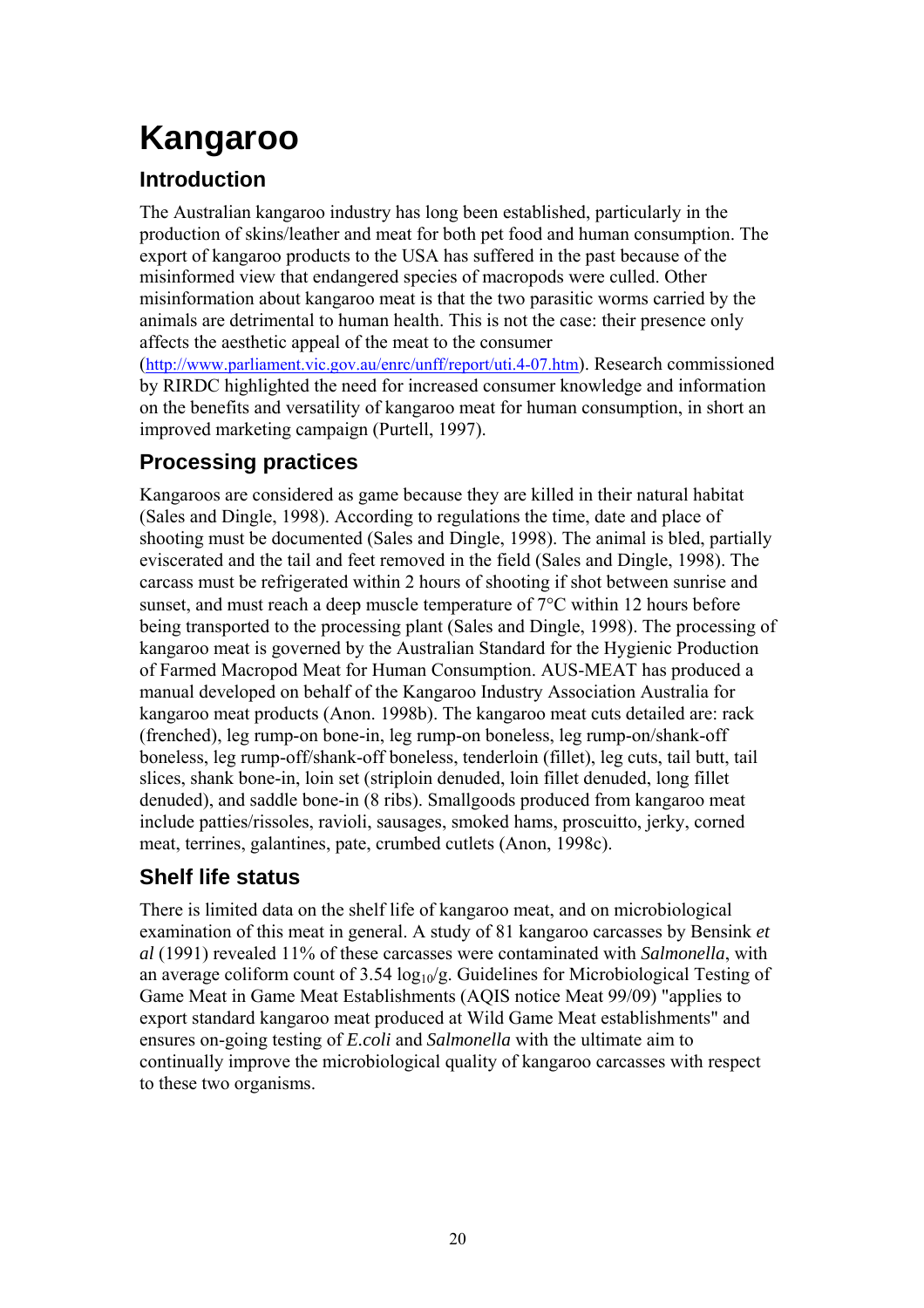## **Summary**

The kangaroo industry has well established domestic and export markets for leather and meat. The industry has survived the bad publicity image of our national emblem being shot as a pest, and would appear well equipped to flourish in the face of adversity. There is little published data on the microbiological status of kangaroo carcasses in terms of both spoilage and pathogenic bacteria. However, the implementation of microbiological monitoring of this species, regulated by AQIS, establishes a national database on the progress of this species with respect to pathogen reduction on carcasses. Individual plants that have not already done so would benefit from the microbiological assessment of their products for safety and shelf life to ensure the reliability of their product in the domestic and export marketplace.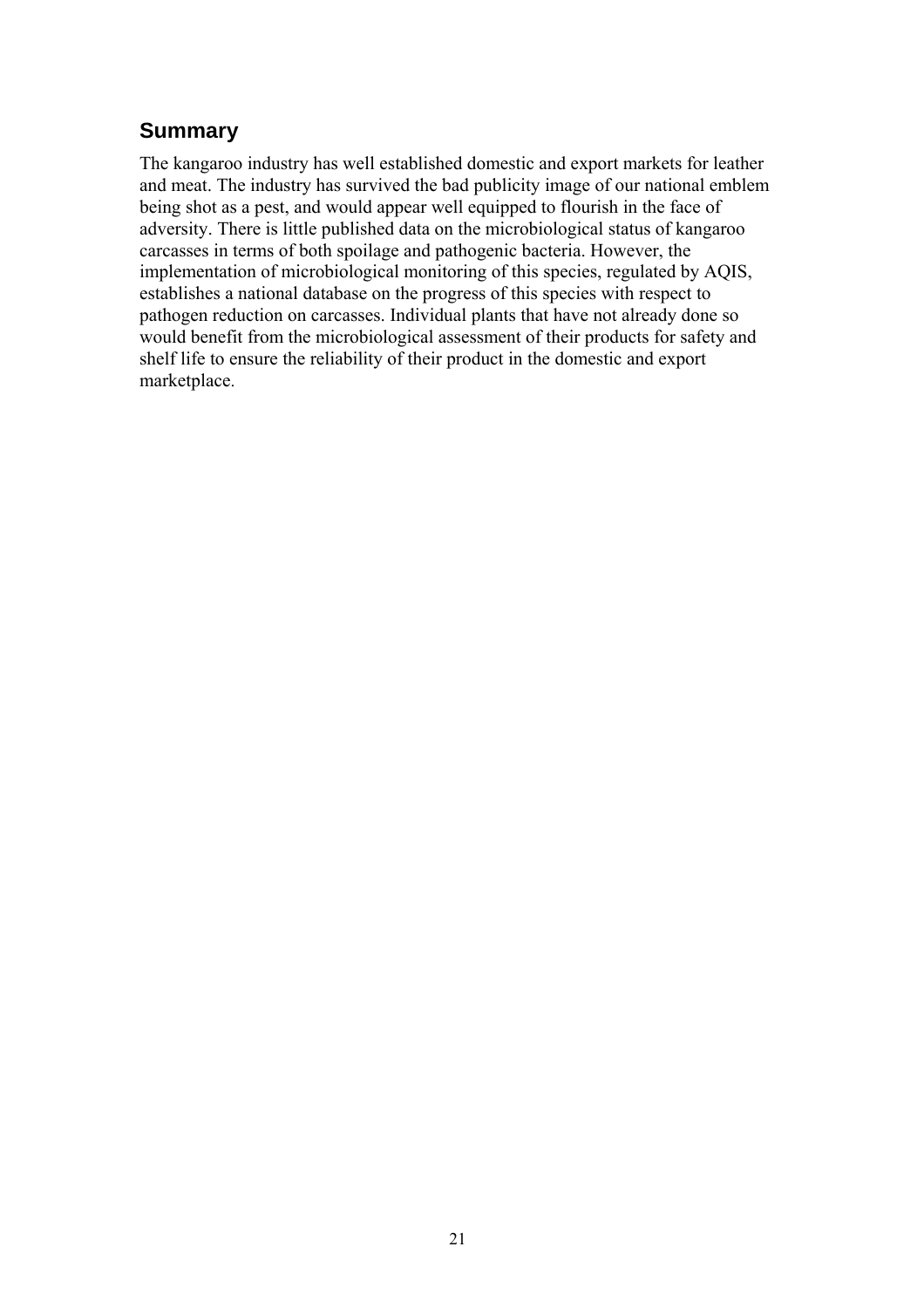# **Conclusion**

The RIRDC New Animal Products Research Manager suggested ostrich meat as a favourable option for the introduction of generic HACCP plans. This industry has an extensive range of meat products already developed and marketed, and has access to numerous export markets. The fear is that many of these products have arbitrarily assigned shelf lives, and validation of these would benefit not only single companies but also the industry as a whole. Development of generic HACCP plans, which still need to be modified for individual processors, can assist in the establishment of quality assurance programs which are regulatory requirements for the domestic and export meat works.

The emu industry has been experiencing a down turn in profitability in recent years and this industry would benefit more at this stage from increase in marketing of meat and meat products. Although support for this project has been expressed by the Emu Producers Association of Victoria, their priority was to increase the profitability of skin production rather than increase the microbiological quality of emu meat. It is unlikely that this species will be selected for the development of generic HACCP plans. However, this industry has some interesting issues which need to be addressed in terms of meat quality and microbiology. The Victorian association is interested in reducing the stress levels of birds currently being transported to abattoirs or, alternatively, killing birds on farm. This would impact on current processing practices as operations would have to demonstrate to regulatory bodies that this practice would not prove detrimental to the microbiological quality of the ultimate carcass.

The camel industry will eventually benefit from microbiological investigation of camel meat products, as the majority of the published research in this area has been conducted overseas. Because of the small number of camels currently processed in Australia and the lack of dedicated abattoirs for this species, it is probably best to focus the activities of this project on another species. This stance may be reversed if and when the camel meat industry becomes more established with a strong domestic market and has vision to turn to exporting meat and meat products.

Recent research commissioned by RIRDC on "Maximising Marketing Opportunities for Buffalo Products" included a small shelf life trial on primal cuts and buffalo sausage. Coupled with the specifications outlined by TenderBuff® in the Northern Territory, the buffalo industry is already well placed for production of quality meat and meat products and has not been selected for further research in this project.

The crocodile industry is focussed on the production of skin from these animals because of the lucrative returns. Meat, therefore, is a secondary by-product of the skinning process. The number of animals processed for meat is quite low compared to other industries, and, although further research into this meat industry would be interesting, the volume of product is still low and both domestic and export markets need to be expanded. However, the ongoing concern with the association of crocodile meat with the foodborne pathogen *Salmonella* may still warrant considering this industry for the production of generic HACCP plans.

The RIRDC New Animal Products Research Manager also suggested the rabbit industry as a favourable option for the introduction of generic HACCP plans. This meat industry has expanded in recent years, probably due to the eradication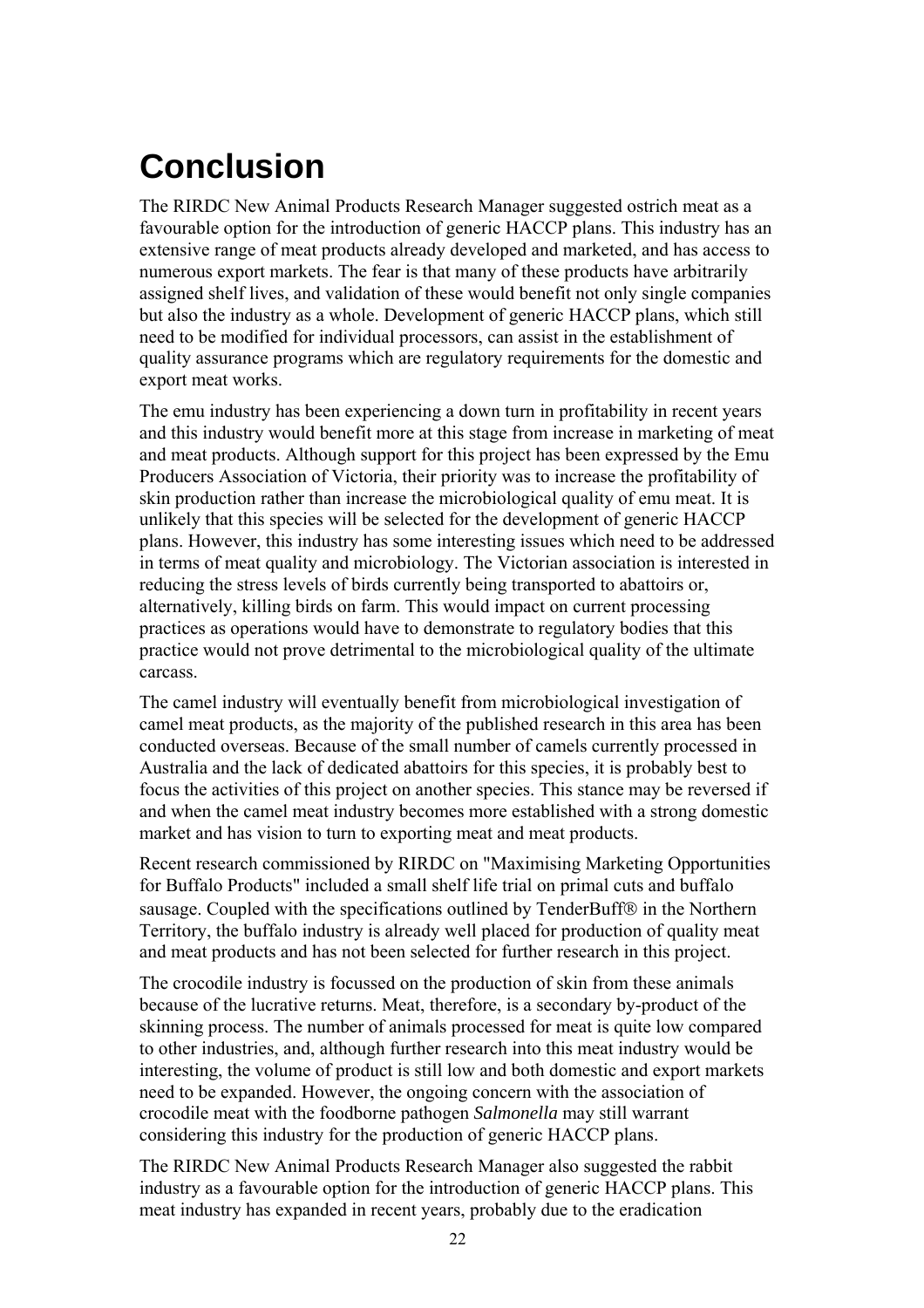programs of wild rabbits, and has an established domestic market with the potential to expand to the export arena.

The kangaroo industry is well established both for the production of skins and leather, and meat for both pet food and human consumption. The use of this animal as a meat production animal has suffered because of images of Australia's coat of arms being hunted and shot. However, the industry has established export markets and has identified domestic marketing areas which can be improved to increase consumption. The industry has a microbiological monitoring program already in place for export licensed processing plants which are regulated by AQIS. This species has not been chosen for the development of generic HACCP plans.

For these reasons, the species selected for the development of generic HACCP plans are ostrich and rabbit.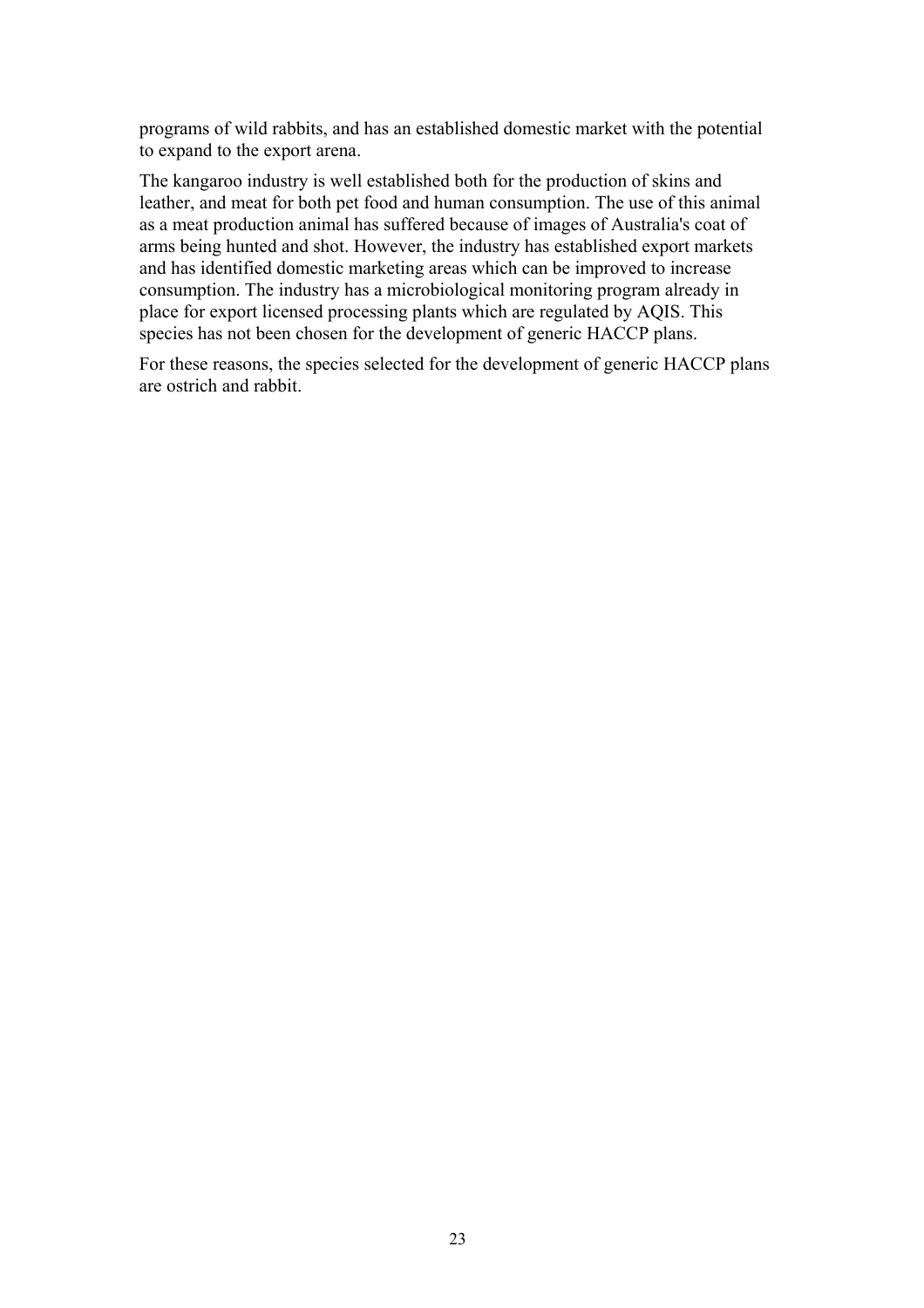## **References**

Agnote J32: TENDER BUFF<sup>®</sup> Guidelines for Production.

Agnote J45: Abattoir Procedures for TenderBuff®

Al-Sheddy, I., Al-Dagal, M. and Bazaraa, W.A. 1999. Microbial and sensory quality of fresh camel meat treated with organic acid salts and/or Bificobacteria. J. Food Sci. 64(2):336-339.

Anjaneyulu, A.S.R., Lakshmanan, V., Sharma, N. and Kondaiah, N. 1988. Buffalo meat production and meat quality: a review. Indian Food Packer July-August: 21-31.

Anon, 1998a. Microbiological testing for process monitoring in the meat industry Stage 1: Guidelines. Meat Standards Committee.

Anon. 1998b. AUS-MEAT specifications, Language and publications for traditional and exotic meats. Food Australia, 50(2):70.

Anon. 1998c. Kangaroo Meat Hops into Smallgoods. What's new in Food Technology & Manufacturing, Mar/April:56.

Anon. 1998d. Kangaroo specifications and Selected Meat Cuts. RIRDC ISBN 0-642- 47106-1.

Anonymous, Meat Inspection Division AQIS, Canberra. Guide for the Preparation of the Meat Safety Quality Assurance System - MSQA, Second Edition, CanPrint Communications Pty. Limited Kingston ACT.

AQIS notice Meat 00/06: Hot boning approval trials

AQIS Notice Meat 2000/09 Carcase Microbiological Monitoring Program (ESAM) - Consolidated Manual

AQIS Notice Meat 2000/16 Temperature and loading requirements for air freight consignments of chilled product

AQIS notice Meat 94/2: Hot boning approved programs

AQIS notice Meat 99/09 Guidelines for Microbiological Testing of Game Meat in Game Meat Establishments

AQIS notice Meat 99/23 Supervision of airfreight load outs of meat, game and poultry meat and meat products at freight forwarders

AUS-MEAT Limited website <http://www.ausmeat.com.au/standards/malay/default.asp?vic>

Australian Ostrich Association website <http://www.aoa.asn.au/information/meat/meat.html>

Bensink, J.C., Ekaputra, I. And Taliotis, C. 1991. The isolation of Salmonella from kangaroos and feral pigs processed for human conusmption. Aust. Vet. J. 68(3): 106- 107.

Berge, P., Lepetit, J., Renerre, M. and Tourille C. 1997. Meat quality traits in the emu (*Dromaius novaehollandiae*) as affected by muscle type and animal age. Meat Sci. 45(2):209-221.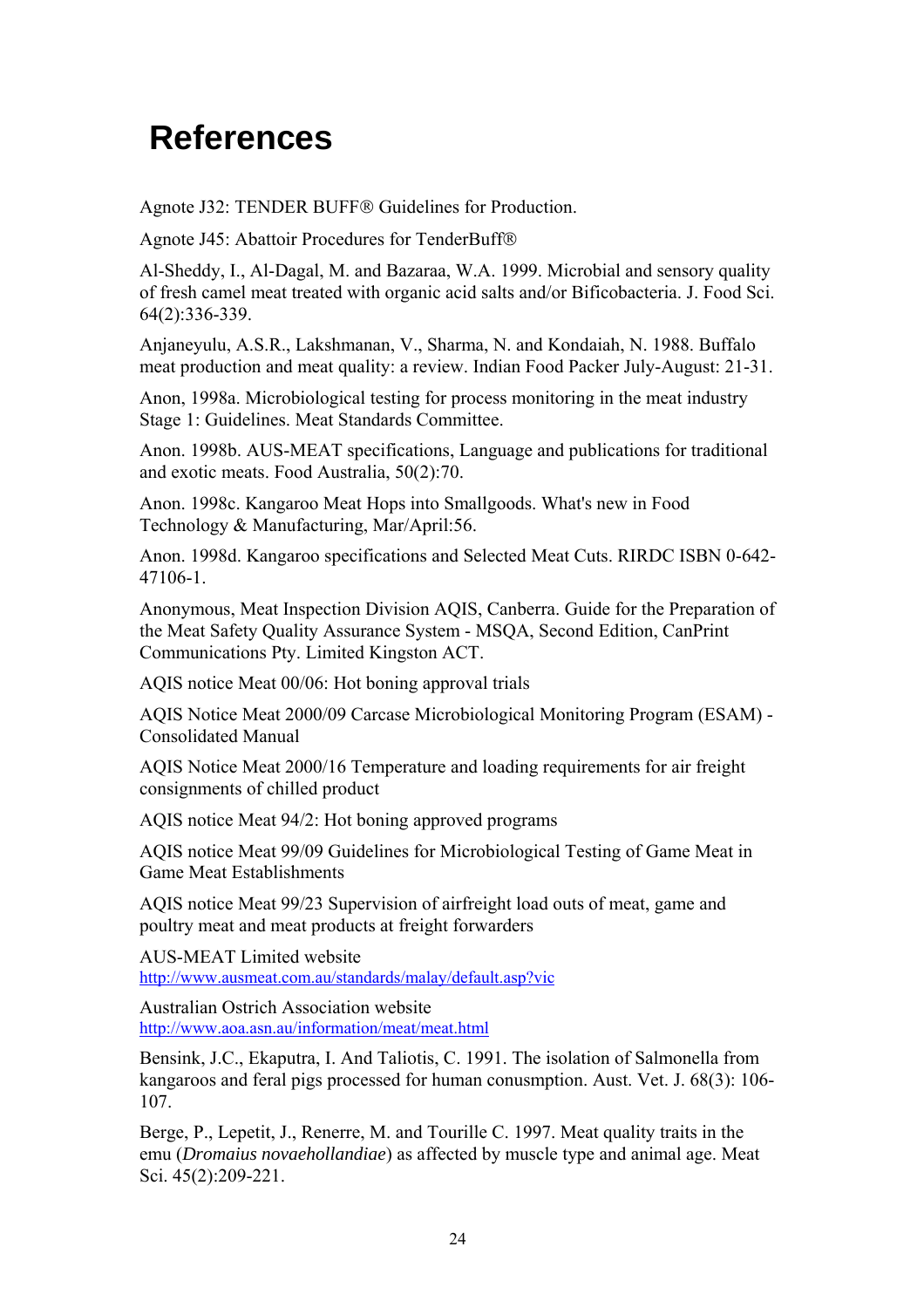Böhme, H.M., Mellett, F.D., Dicks, L.M.T., Basson, D.S. 1996. Production of salami from ostrich meat with strains of *Lactobacillus sake, Lactobacillus curvatus* and *Micrococcus* species. Meat Sci 44(3):173-180.

Brown, M.H. ed. 1982. Meat Microbiology. Applied Science Publishers Ltd, London.

Eady, S. 2000. Rabbit farming – a new growth industry. Food Aust. 52(5): 165.

Environment and Natural Resources Committee Inquiry into the Utilisation of Victorian Natural Flora and Fauna [http://www.parliament.vic.gov.au/enrc/unff/report/util4-06.htm,](http://www.parliament.vic.gov.au/enrc/unff/report/util4-06.htm) <http://www.parliament.vic.gov.au/enrc/unff/report/uti.4-07.htm>

Fisher, P., Hoffman, L.C., Mellett, F.D. 2000. Processing characteristics of value added ostrich products. Meat Sci 55:251-254.

Gill, C.O., Jones, T., Bryant, J. and Brereton, D.A. 2000. The microbiological conditions of the carcasses of six species after dressing at a small abattoir. Food Micro. 17:233-239.

Hartley's Creek Crocodile Farm website: [http://www.hartleyscreek.com/how-time](http://www.hartleyscreek.com/how-time-works.htm)[works.htm](http://www.hartleyscreek.com/how-time-works.htm)

Huchzermeyer, F.W. 1997. Public health risks of ostrich and crocodile meat. Rev. Sci. Tech. Off. Int. Epiz. 16(2): 599-604.

Kannatt, S.R., Paul, P., D'Souza, S.F. and Thomas, P. 1997. Effect of gamma irradiation on the lipid peroxidation in chicken, lam and buffalo meat during chilled storage. J. Food Safety 17:283-294.

Khalafalla, F.A. 1993. Microbiological status of rabbit carcases in Egypt. Z. Lebensum Unters Forsch 196:233-235.

Lambooij, E., Pieterse, C., Potgieter, C.M.,Snyman, J.D., Nortjé, G.L., 1999a. Some neural and behavioural aspects of electrical and mechanical stunning in ostriches. Meat Sci. 52:339-345.

Lambooij, E., Potgieter, C.M., Britz,C.M., Nortjé, G.L., Pieterse, C. 1999b. Effects of electrical and mechanical stunning methods on meat quality in ostriches. Meat Sci. 52:331-337.

Leach, R.C. 2001. Maximising Marketing Opportunities for Buffalo Products. RIRDC publication No 01/15.

Lemcke, B. Water Buffalo "The New Rural Industries: A handbook for Farmers and Investors". RIRDC Publications.

Madsen, M. 1996. Prevalence and serovar distribution of *Salmonella* in fresh and frozen meat from captive Nile crocodiles (*Crocodylus niloticus*). Int. J. Food. Micro. 29:111-118.

Madsen, M., Milne, J.A.C. and Chambers, P. 1992. Critical Control Points in the Slaughter and Dressing of Farmed Crocodiles. J. Food Sci. Technol. 29(4):265-267.

Manolis, S.C., Webb, G.J.W., Pinch, D., Melville, L. and Hollis, G. 1991. *Salmonella* in captive crocodiles (*Crocodylus johntoni* and *C. porosus*). Aust. Vet. J. 68(3):102-105.

Millan, J.M., Purdie, J.L. and Melville, L.F. 1997. Public health risks of the flesh of farmed crocodiles. Rev. Sci. Tech. Off. Int. Epiz. 16(2): 605-608.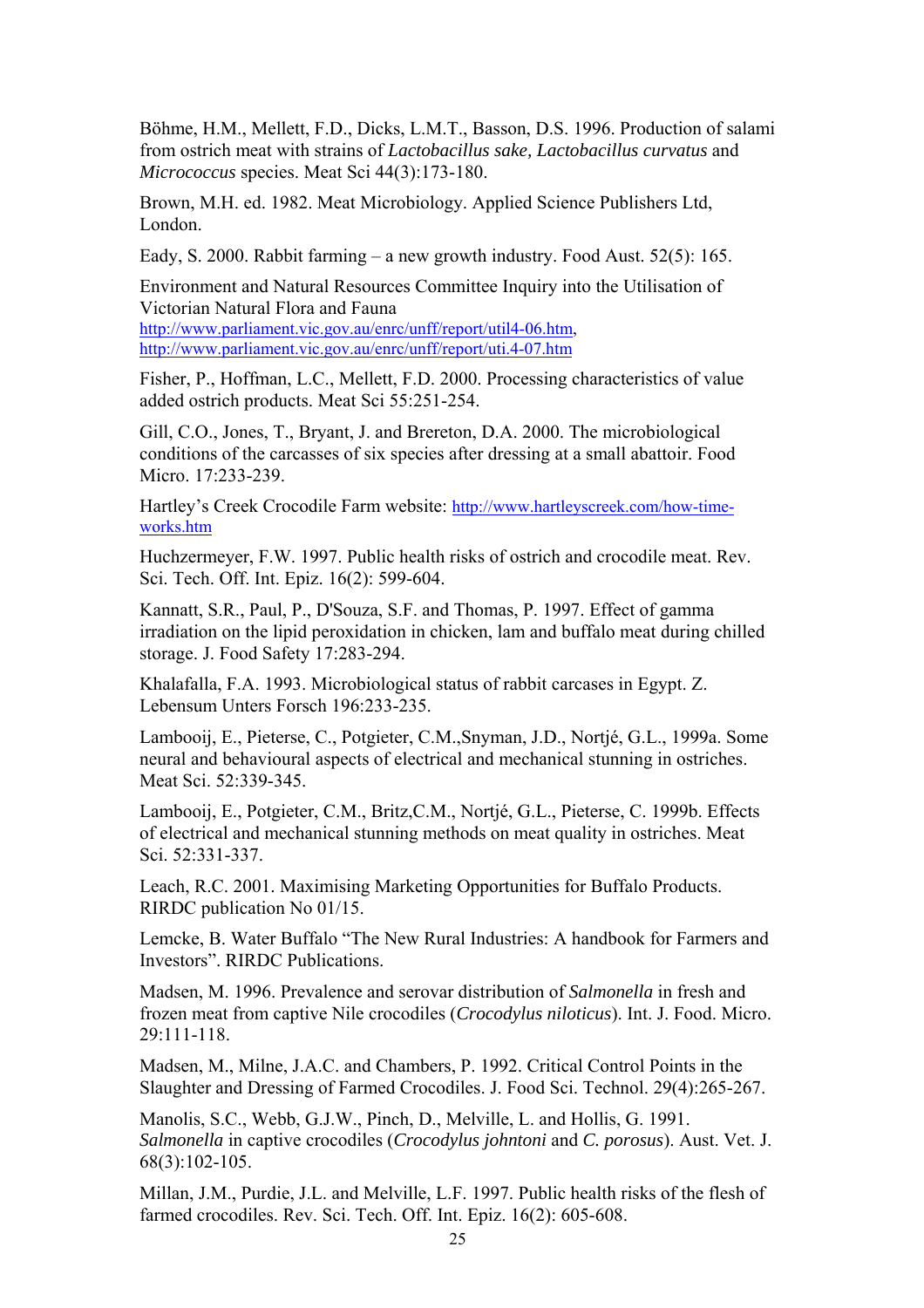Nature Conservation Council of NSW: [http://www.nccnsw.org.au/member/tsn/projects/NT/cacia.html](http://www.nccnsw.organism.au/member/tsn/projects/NT/cacia.html)

Northern Territory Department of Primary Industry and Fisheries website: [http://www.NT.gov.au/dpif/pastoral/meatlive/3crocs.html](http://www.nt.gov.au/dpif/pastoral/meatlive/3crocs.html)

Oblinger, J.L., Kennedy, J.R., McDonald, E.D. and West, R.L. 1981. Microbiological Analysis of Alligator (*Alligator mississippiensis*) Meat. J. Food Prot. 44(2):98-99.

O'Malley, P. 1997. Emu farming in A handbook for Farmers and Investors. RIRDC publication 97/066.

Otremba, M.M., Dikeman, M.E., and Boyle, E.A.E. (1999). Refrigerated shelf life of vacuum-packaged, previously frozen ostrich meat. Meat Sci, 52:279-283.

Overseas Game Export Pty Ltd website [http://www.ogme.com/other\\_game/emuostcuts.htm](http://www.aoa.asn.au/information/meat/meat.html)

Paleari, M.A., Camisasca, S., Beretta, G., Renon, P., Corsico, P., Bertolo, G. and Crivelli, G. 1998. Ostrich meat: Physico-chemical Characteristics and Comparison with Turkey and Bovine Meat. Meat Sci 48 (3/4):205-210.

Parliament of Australia: Senate: Rural and Regional Affairs References Committee: Wildlife Report website

[http://www.aph.gov.au/senate/committee/rrat\\_ctte/wild/WLChap11.htm](http://www.aph.gov.au/senate/committee/rrat_ctte/wild/WLChap11.htm)

Pérez Chabela, M.L., Rodŕiguez Serrano, G.M., Calderón, P., Guerrero, I. 1999. Microbial spoilage of meats offered fro retail sale in Mexico City. Meat Sci. 51: 279- 282.

Peucker, S. The Crocodile Industry in "The New Rural Industries: A handbook for Farmers and Investors". RIRDC Publications.

Purtell, D. (1997), Improving Consumer Perceptions of Kangaroo Products. RIRDC publication 97/036.

Ramasastry, P., Ramakrishna Rao, M. and Mrunalini, N. 1999. Bacterial profiles of frozen meat. Indian Vet. J. 76:409-411.

Rickard, M.W., Thomas, A.D., Bradley, S., Forbes-Faulkner, J., and Mayer, R.J. 1995. Microbiological evaluation of dressing procedures for crocodile carcases in Queensland. Aust. Vet. J. 72(5): 172-176.

RIRDC Project Report: ABA-7A Prospects for the Farmed Rabbit Industry in Australia.

Rural Industries Research and Development Corporation website: <http://www.rirdc.gov.au/champions/LagoonCrocodileFarm.html>

Sachindra, N.M., Sakhare, P.Z. and Narasimha Rao, D. 1998. Reduction in microbial load on buffalo meat by hot water dip treatment. Meat Sci. 48(1/2): 149-157.

Sahoo, J. and Anjaneyulu, A.S.R. 1997. Effect of natural antioxidants and vacuum packaging on the quality of buffalo meat nuggets during refrigerated storage. Meat Sce. 47(3/4): 223-230.

Sales, J. and Dingle, J. (1998), Kangaroo: An alternative meat source. Food Australia 50 (edition 11) November : 531-534.

Sales, J. and Horbanczuk, J. 1998 Ratite Meat. World's Poultry Sci. J. 54:59-67.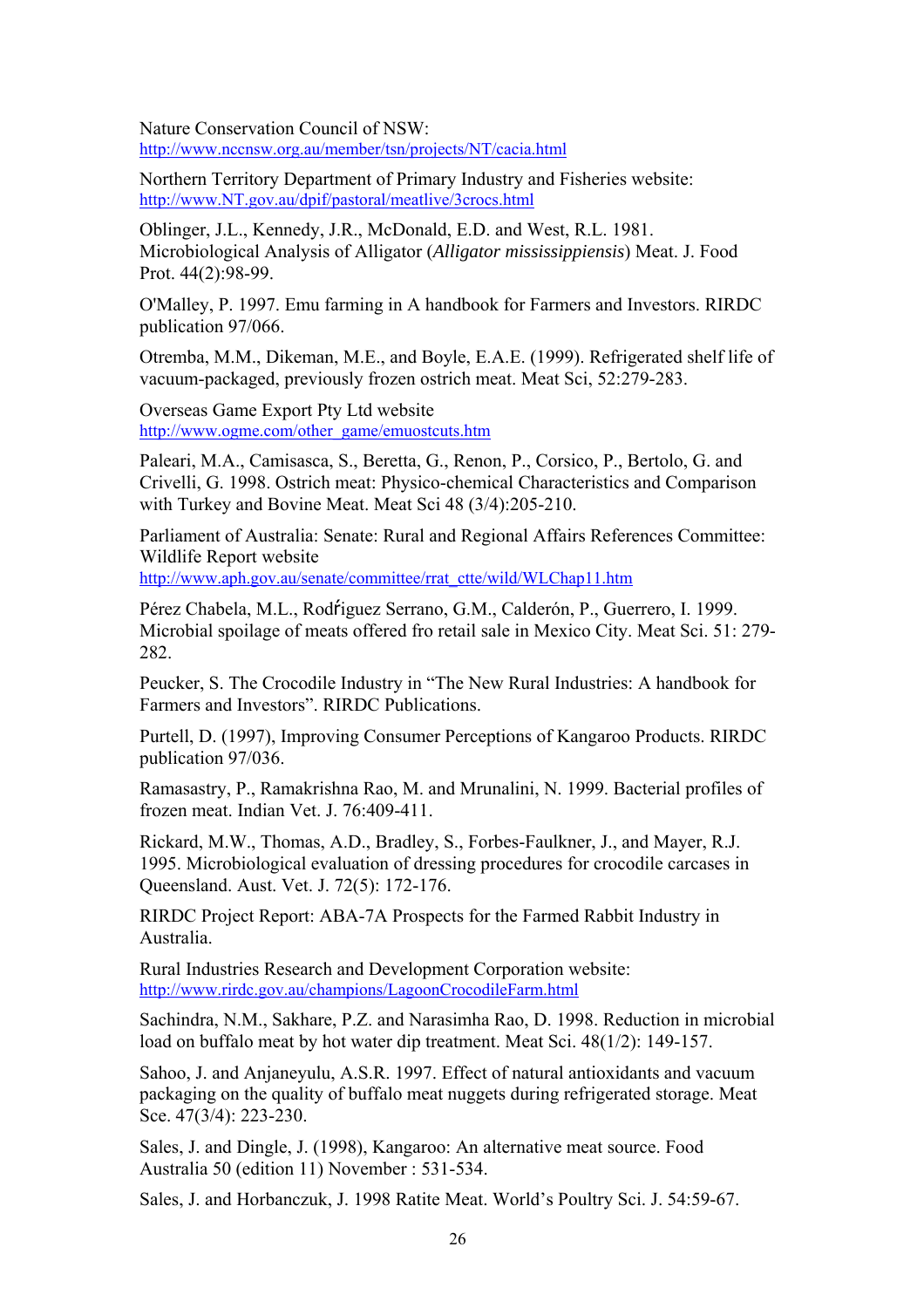SCARM Report 18. Australian Code of Practice for Poultry Processing, CSIRO Publishing.

SCARM Report 53. Australian Standard for the Construction of Premises Processing Meat for Human Consumption, CSIRO Publishing.

SCARM Report 54. Australian Standard for the Hygienic Production of Meat for Human Consumption, CSIRO Publishing.

SCARM Report 55. Australian Standard for the Construction of Premises Processing Animals for Human Consumption, CSIRO Publishing.

SCARM Report 56. Australia Standard for Transportation of Meat for Human Consumption, CSIRO Publishing.

SCARM Report 57. Australian Standard for the Production of Game Meat for Human Consumption, CSIRO Publishing.

SCARM Report 58. Australian Standard for the Production of Poultry Meat for Human Consumption, CSIRO Publishing.

SCARM Report 59. Australian Standard for the Hygienic Production of Rabbit Meat for Human Consumption, CSIRO Publishing.

SCARM Report 60. A Guide to the Implementation and Auditing of HACCP, CSIRO Publishing.

SCARM Report 67. Australian Standard for the Hygienic Production of Crocodile Meat for Human Consumption, CSIRO Publishing.

SCARM Report 68. Australian Standard for Hygienic Production of Natural Casings for Human Consumption, CSIRO Publishing.

SCARM Report 71. Australian Standard for the Hygienic Production of Farmed Macropod Meat for Human Consumption, CSIRO Publishing.

SCARM Report 72. Australian Standard for the Hygienic Production of Ratite (Emu/Ostrich) Meat for Human Consumption, CSIRO Publishing.

SCARM Report 75. Australian Standard for the Construction of Premises and Hygienic Production of Poultry Meat for Human Consumption, CSIRO Publishing.

Tandon, S.N., Bissa, U.K. and Khanna, N.D. 1988. Camel meat: present status and future prospects. Annals Arid Zone 27(1):23-28.

Yahoda, K.P., Sachindra, N.M., Sakhare, P.Z. and Narasimha Rao, D. 2000. Microbiological quality of hygienically process buffalo carcasses. Food Control 11: 217-224.

Zegeye, A. 1999. A note on the influence of heat treatment, salting and smoking on the acceptability of camel meat products. Meat Sci. 53:217-219.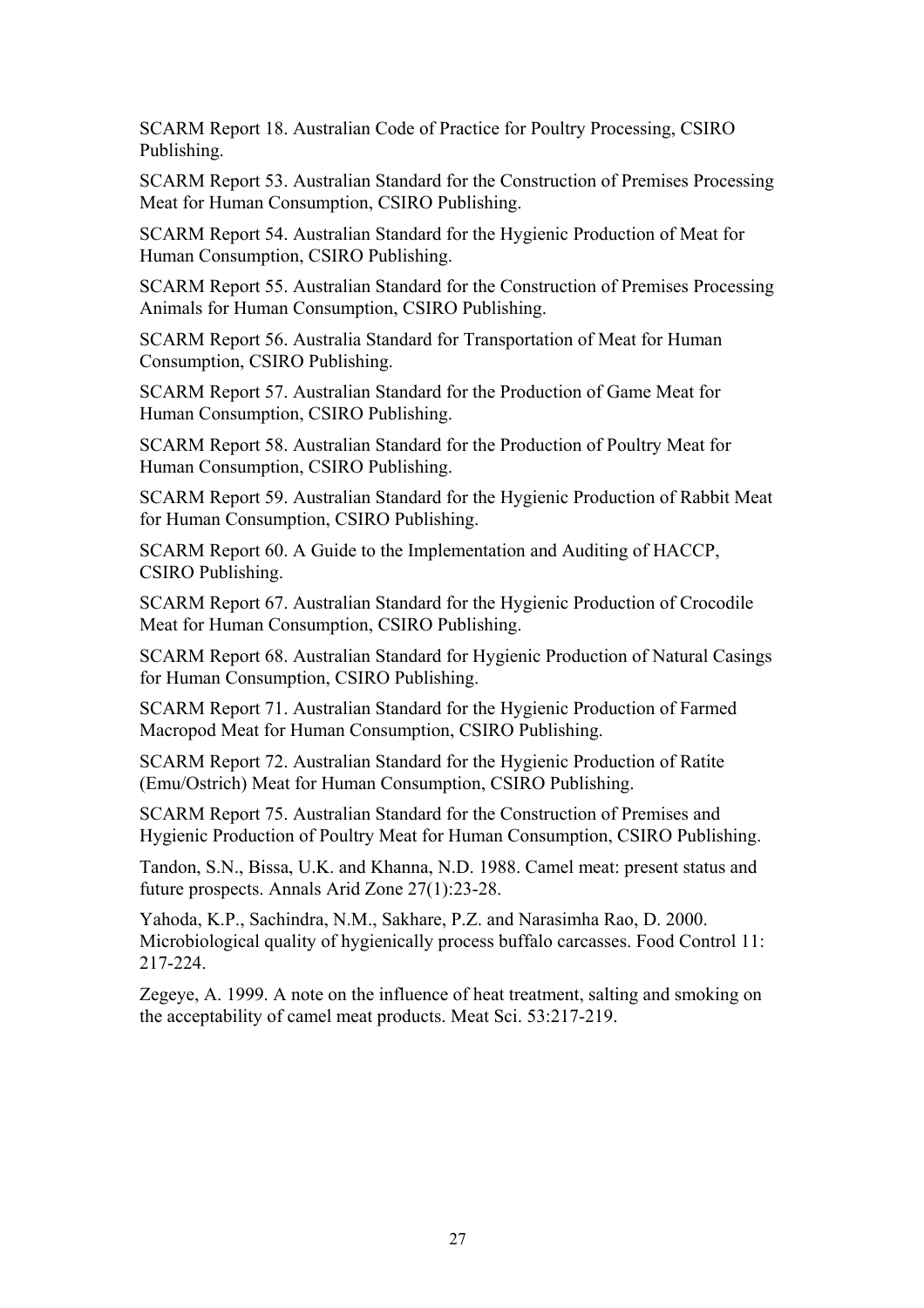## **Attachment 1:**

## **Industry Questionnaire to Review Current Processing Practices for Various New and Emerging Meat Species**

#### **Introductory remarks**

Joanne Bobbitt, Senior Scientist, Food Microbiology Department VIAS.

Funded by RIRDC and NRE to undertake a review of current processing practices

Questionnaire to take about 30 minutes of your time.

My background is in the pork processing industry, and the beef and lamb industries.

Have developed generic HACCP plans for export offal lines for the pork industry.

#### **Questionnaire**

- 1. Is your company an abattoir or a boning room, a mixture of the two, further processing or packaging plant?
- 2. Is your company an export or domestic licensed works (MSEP or not)?
- 3. What are the regulatory requirements that govern your operation?
- 4. Do you process a single species or is the plant licensed for mixed species production?
- 5. Which markets do you supply?
- 6. What is an average size kill for your works?
- 7. What proportion of your average days kill/boning is made up of non-farmed animals?

If any non-farmed animals are slaughter/boned, how/where are these animals culled?

Are they transported live to abattoir?

Are they culled prior to transport ie in the field?

If culled prior to transport, how are the bodies transported to the abattoir (refrigeration)? Is the any QA covering this aspect of the operation? What is the approximate time from cull to processing?

- 8. For farmed animals, what is the average holding time at the farm prior to transportation? Are the animals off feed and water prior to transport? If so, for how long? Transport distance/time? Lairage at abattoir? Are animals cleaned prior to slaughter?
- 9. How are the animals stunned? Exsanguinated?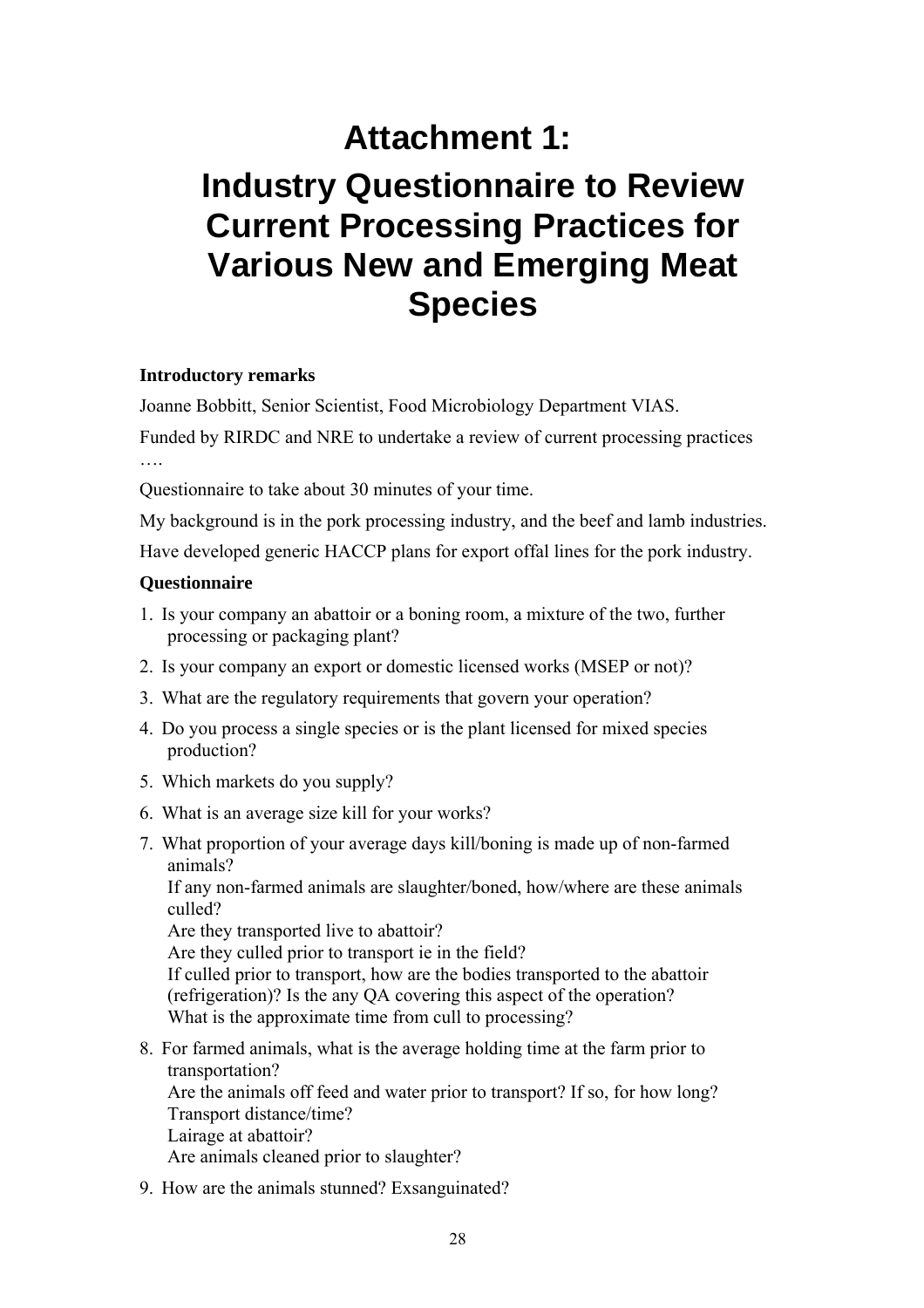- 10. Can you detail the steps along the processing chain of your facility (process flow chart)?
- 11. Are there any 'hot' steps like scald tanks in your process? If so at what temperature are these steps?
- 12. What is the average time taken from animal/body entering slaughter line to entering chiller?
- 13. What temperature is the processing environment?
- 14. What is the minimum time spent in chiller before load out/further processing?
- 15. Do you monitor the time and temperature of your product once it leaves your facility, or is this the responsibility your clients?
- 16. Do you have current a HACCP plan? Was this written by people within the company or by an external consultant? What CCPs are identified in your plan and how did you identify them? How do you monitor them and how often?
- 17. Do you routinely carry out microbiological testing on your carcasses/boned product?

If so, do you carry this out yourself or do you contract a laboratory to do this? What tests are performed? Do you trend the data? Have you ever had you product tested microbiologically, either by contracting a

laboratory or by involvement in a research project?

- 18. What is the shelf life of your product? How was this determined? Is this reviewed when changes to the process occur?
- 19. Would you be interested in participating in a RIRDC funded microbiological study that would be used as the basis for a industry wide generic HACCP plan? Your participation in this project would result in you having a HACCP plan of your own.
- 20. Do you think the industry would benefit from the development of generic HACCP plans, which would be adapted to suit individual plants? (If the response is no - need to contact further plants in the same industry, through consultation with appropriate industry body)
- 21. Would it be possible visit your facility?
- 22. Are you interested in expanding/further exploring value adding your product as part of a separate RIRDC funded project?

Thank you for your time and cooperation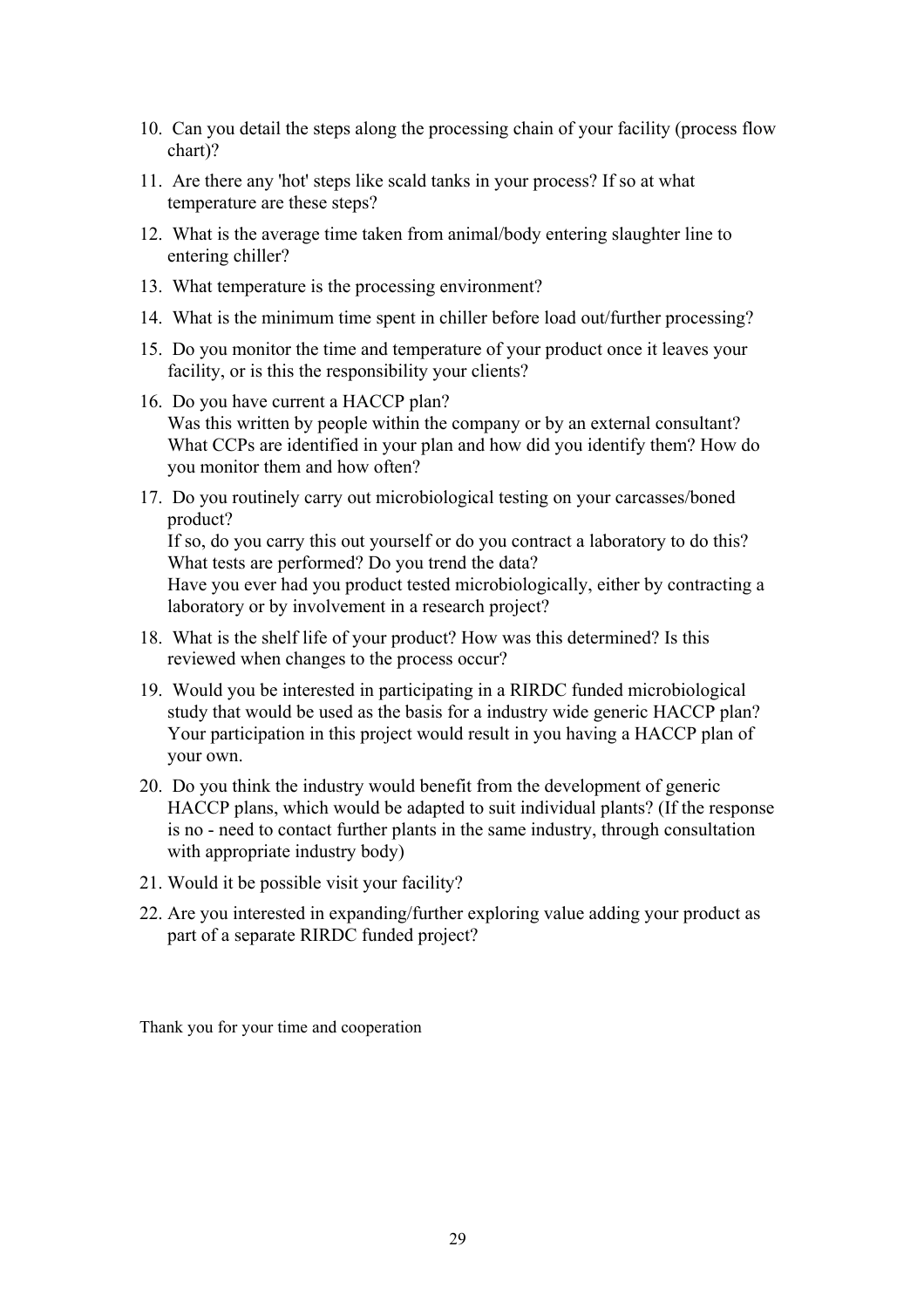## **Appendix 2:**

## **Foodborne pathogenic bacteria of concern in the production of ostrich and rabbit for human consumption**

## *Clostridium perfringens*

#### **Habitat / origin**

*Clostridium* are endospore-forming anaerobic organisms which are widely found in soil and in the intestinal tracts of humans and domesticated animals*. C.perfringens* is aerotolerant and is associated with human food-borne diseases.

#### **Importance in food**

Food poisoning from *C.perfringens* occurs after ingestion of large numbers of viable bacteria in cooked foods. Sporulating cells produce heat-labile entertoxins which are released in the intestine and induce the major symptoms of diarrhoea and vomiting.

Spores of different strains of *C.perfringens* may withstand different temperatures. Some are able to tolerate  $100^{\circ}$ C for several hours, while others are destroyed within a few minutes. In most environments, heat-sensitive strains outnumber heat-resistant strains. Most food poisoning outbreaks from *C.perfringens* are linked to the heatresistant spores. However, recent evidence now shows that heat-sensitive strains also cause food poisoning.

#### **Growth and survival characteristics**

The optimum growth temperature occurs at about  $43-47^{\circ}$ C and the maximum being slightly over 50<sup>°</sup>C, a few strains are able to grow at 6<sup>°</sup>C. *Clostridium perfringens* has a short generation time in warm conditions, less than 10 minutes. Meat products may contain spores which survive high temperatures but may form vegetative bacteria when cooled. Vegetative cells are sensitive to freezing and are killed above  $70^{\circ}$ C. The toxin is inactivated between 59-65°C.

The minimum pH is 5.8 and the optimum is 7.2. The water activity  $(a_w)$  limit for growth is approximately 0.96.

#### **Prevention and control**

Cooking and cooling can both be used for the control of *C.perfringens*. Cooling the product rapidly through the temperature ranges 55-65<sup>0</sup>C and reheating to above 70<sup>0</sup>C immediately before consumption of the product.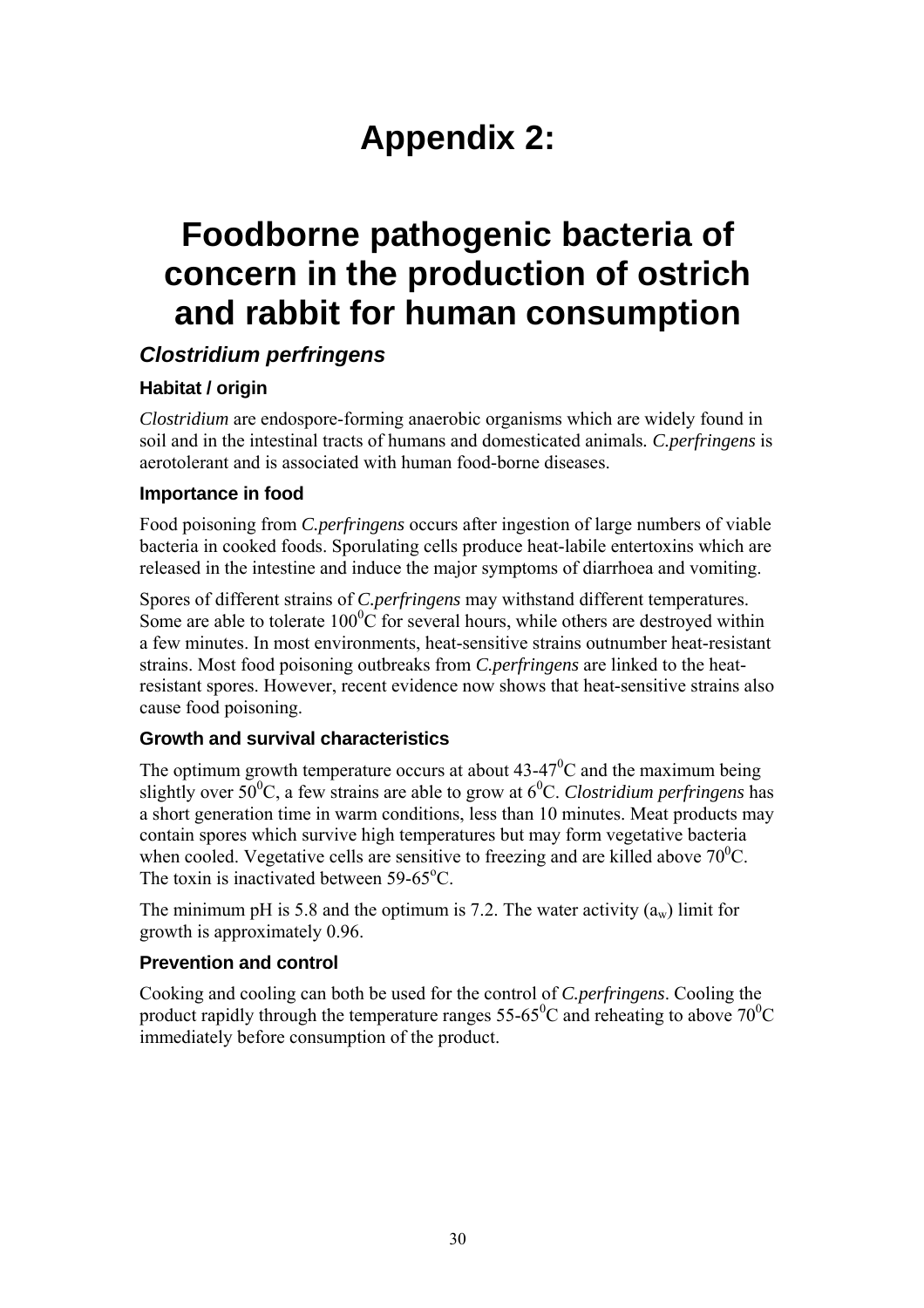## *Staphylococcus aureus*

#### **Habitat / origin**

*Staphylococcus aureus* is ubiquitous in the environment, commonly found on meat and meat products, including hides, feathers and skin and in warm-blooded animals, including humans.

#### **Importance in food**

*S. aureus* colonises the skin, mouth, and nasal passages, often contaminating the hands and then food. Fifty percent of *S. aureus* strains produce a heat-resistant enterotoxin. Staphylococcal food poisoning is caused by the ingestion of toxin produced by large numbers of *S.aureus* allowed to multiply in food.

#### **Growth and survival characteristics**

The potential for production of enterotoxin is greater in foods exposed to temperatures that permit the growth of *S.aureus*. The organism grows well in air, and has an optimum growth temperature of  $37^{\circ}$ C, but can grow at temperatures as low as 10<sup>0</sup>C. It can tolerate low water activity ( $a_w$ ) and high salt concentration (up to 10%). The factors affecting toxin production are pH (inhibited below pH 5), temperature, with poor toxin production under anaerobic conditions.

The organism is resistant to freezing and thawing. The toxin is stable in frozen storage.

#### **Prevention and control**

Methods to prevent Staphylococcal food poisoning are based on good manufacturing practices which limit the degree of contamination which prevents the production of toxins in foods. Personal hygiene of food handlers is important.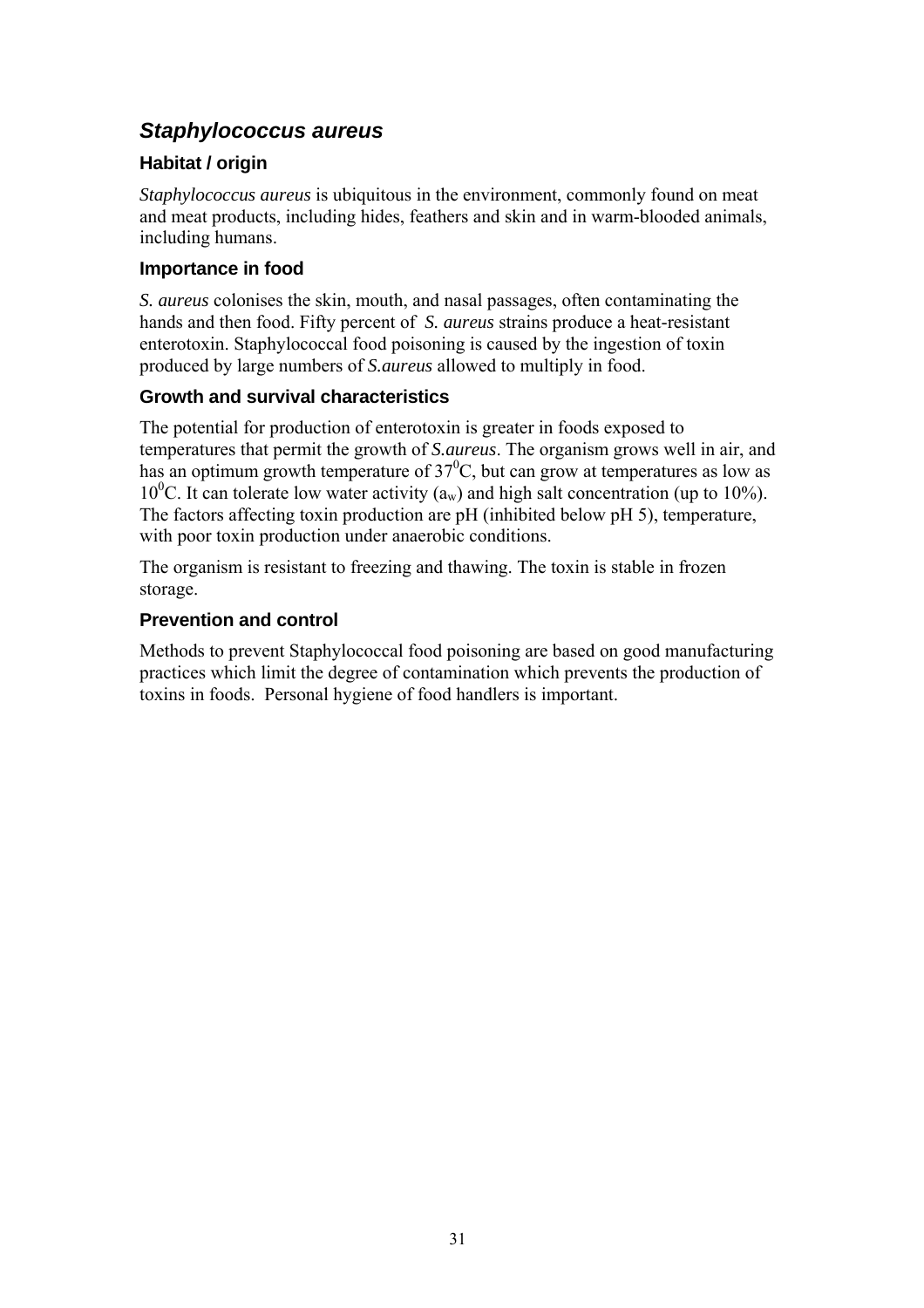## *Yersinia enterocolitica*

### **Habitat / origin**

Human and animal pathogenic strains of *Y. enterocolitica* have been recovered mostly from raw pork tongue and raw pork mince, although non-pathogenic strains of *Y. enterocolitica* have been recovered from a variety of other foods. The major reservoir for *Y.enterocolitica* is the live pig.

#### **Importance in food**

*Yersinia* are psychrotrophic organisms they are extremely important in the food industry because of their ability to multiply in foods during refrigeration storage and to persist in refrigerated areas of processing plants.

#### **Growth and survival characteristics**

Reports have shown that *Y. enterocolitica* can grow over a wide range of temperatures, with an optimum temperature of  $34^{\circ}$ C. They are sensitive to heat and to irradiation, but survive freezing. *Yersinia enterocolitica* can multiply over a wide pH range from 4.6-9.0, with the optimum at pH 7.0-8.0.

Salt tolerance is moderate, surviving in 5%-6% salt, growing with 5% salt under refrigeration temperatures.

### **Prevention and control**

To reduce the incidence, and probably the initial concentration of *Y.enterocolitica* in raw pork certain modification steps in slaughtering are necessary when removing intestines, excising the tongue and deboning the head meat.

An effective way of preventing Yersiniosis is to educate people in proper handling of raw pork when preparing food in food-service establishments and at home. *Yersinia* are very heat sensitive and should be destroyed by heat processes such as pasteurisation unless initial numbers are high. *Yersinia enterocolitica* is becoming increasingly recognised as a cause of diarrhoeal disease in man.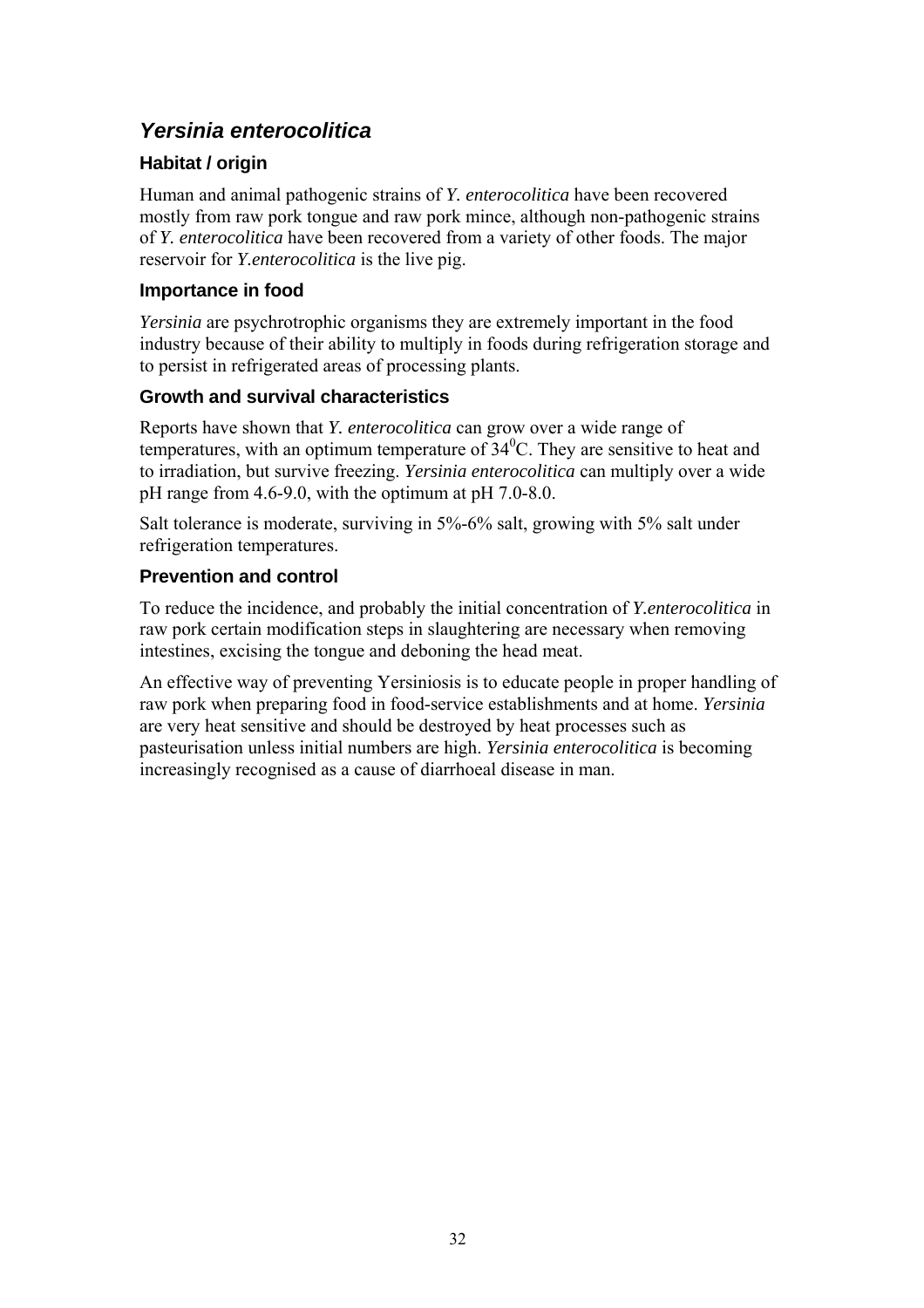## *Salmonella* **spp.**

## **Habitat / origin**

Almost all members of the *Salmonella* genus are potentially pathogenic. *Salmonella* spp are common inhabitants of the intestinal tracts of many animals, especially cattle and poultry, and during slaughter and dressing processes, they can easily contaminate food via faecal contamination.

## **Importance in food**

Food borne Salmonellosis is one of the major causes of human gastroenteritis.

### **Growth and survival characteristics**

The optimum growth temperature for *Salmonella* spp is approximately  $37^{\circ}$ C and they can grow from about pH 4.0-9.0. They can reproduce in the absence of oxygen.

## **Prevention and control**

The occurrence of *Salmonella* on meat cannot be entirely prevented by the application of good hygienic practices in the slaughter chain. However, it does minimise the rate of any further contamination.

Chilling is important as no growth occurs below  $7^0C$ . If heating is applied to raw meat, there is a high chance of killing *Salmonella* as they are sensitive to heat (above 600 C). Rapid freezing promotes survival of *Salmonella.*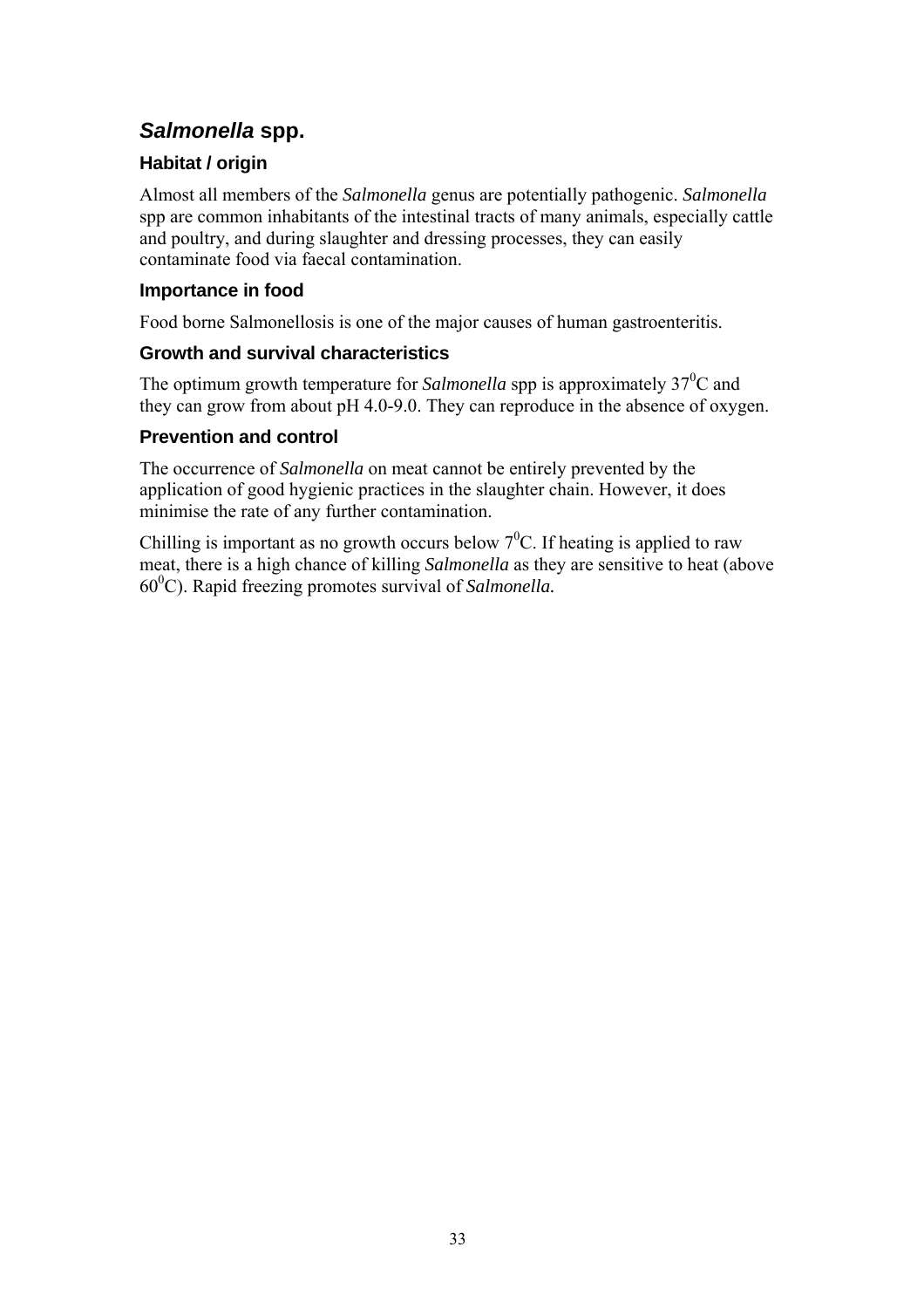## **Enterohaemorrhagic** *Escherichia coli* **(EHEC)**

### **Habitat / origin**

Most Enterohaemorrhagic *Escherichia coli* (EHEC) will be transferred to meat from the faeces of the dead animal. Any HACCP type program which limits faecal contamination of carcasses on the kill floor will reduce the numbers of those bacteria on carcasses and on the meat from those carcasses.

#### **Importance in food**

Enterohaemorrhagic serotypes of *Escherichia coli* were recognised relatively recently as food-borne pathogens. Serotype O157 has been associated with large outbreaks in North America, Europe and Japan. In Australia, serotypes O111 and O126 are among a large group of serotypes of concern rather than O157.

EHECs are commonly associated with haemorrhagic colitis, haemolytic uraemic syndrome in children and thrombotic thrombocytopenic purpura in adults. Both of these conditions are a result of toxin production by the bacterium in the host. The infective dose for EHECs may be as few as 10 cells.

### **Growth and survival characteristics**

Most of the studies on growth characteristics for EHECs have been performed on O157. The range of growth temperatures is from  $7^{\circ}$ C for some strains to 46<sup>o</sup>C for others. The optimum range is 35-40°C. Pathogenic *E. coli* can survive in foods at refrigeration temperatures  $(3\text{-}7\text{°C})$  with little reduction in numbers over 1-5 weeks. *E. coli* O157 can grow at pH 4.5 in some foods. The maximum pH for growth is 9.0 and optimum 6-7. They are also capable of growth in 6% NaCl. EHECs will tolerate water activity of 0.995 down to 0.95

#### **Prevention and control**

Foods should be cooked to the correct temperature (more than  $60^{\circ}$ C) to kill the organism. O157 is more sensitive to heat than *Salmonella* and therefore temperatures capable of killing Salmonella should also kill O157. Care must be taken to avoid recontamination post-cooking.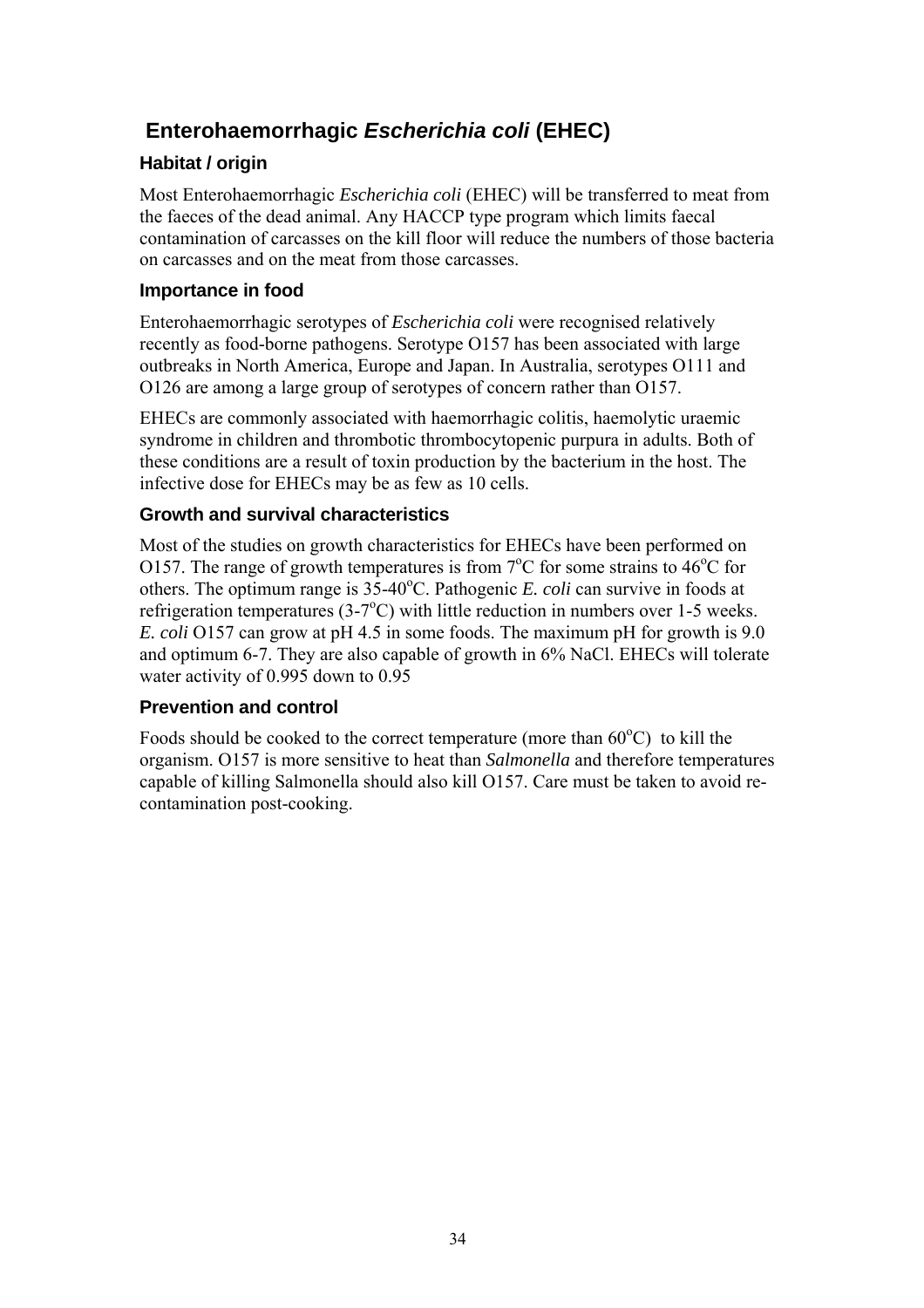## *Aeromonas* **spp.**

### **Habitat / origin**

*Aeromonas* spp. are usually isolated from aquatic environments and animals associated with those environments, such as fish, leeches and frogs. These organisms can be part of the normal intestinal flora of food animals such as pigs, cattle, sheep and poultry. It is possible for these organisms to be introduced into foods from water, animal faeces or food handlers.

#### **Importance in food**

*Aeromonas* spp. have been associated with foodborne outbreaks and with spoilage of foodstuffs as they are able to grow rapidly at refrigeration temperatures and under modified atmosphere conditions.

*Aeromonas veronii* boivar sobria has been found in Australian raw meat and meat products, offal and poultry. This organism can cause gastroenteritis, wound infections and septicaemia. The infectious dose of this organism is not known.

Species of *Aeromonas* can cause spoilage of aerobically stored or vacuum packaged fresh meat by the production of hydrogen sulphide which turns the product green.

#### **Growth and survival characteristics**

Aeromonas has optimal growth temperatures from 28-35<sup>o</sup>C, and can grow at temperatures as low as 0°C and as high as 45°C. At 28°C most strains of *Aeromonas* can grow at pH 5.5, however, at temperature around 5°C these organisms cannot grow at this pH and not at pH 6.5. These organisms can grow in modified atmosphere storage where there is increased concentration of  $CO<sub>2</sub>$ , particularly at 10-36%. This organism can grow under vacuum on meat.

#### **Prevention and control**

These organisms are killed at temperatures as low as 45°C (depending on the substrate). They are susceptible to irradiation. Commercial disinfectants and chlorine should be effective against this organism provided such chemicals are not inactivated by organic matter.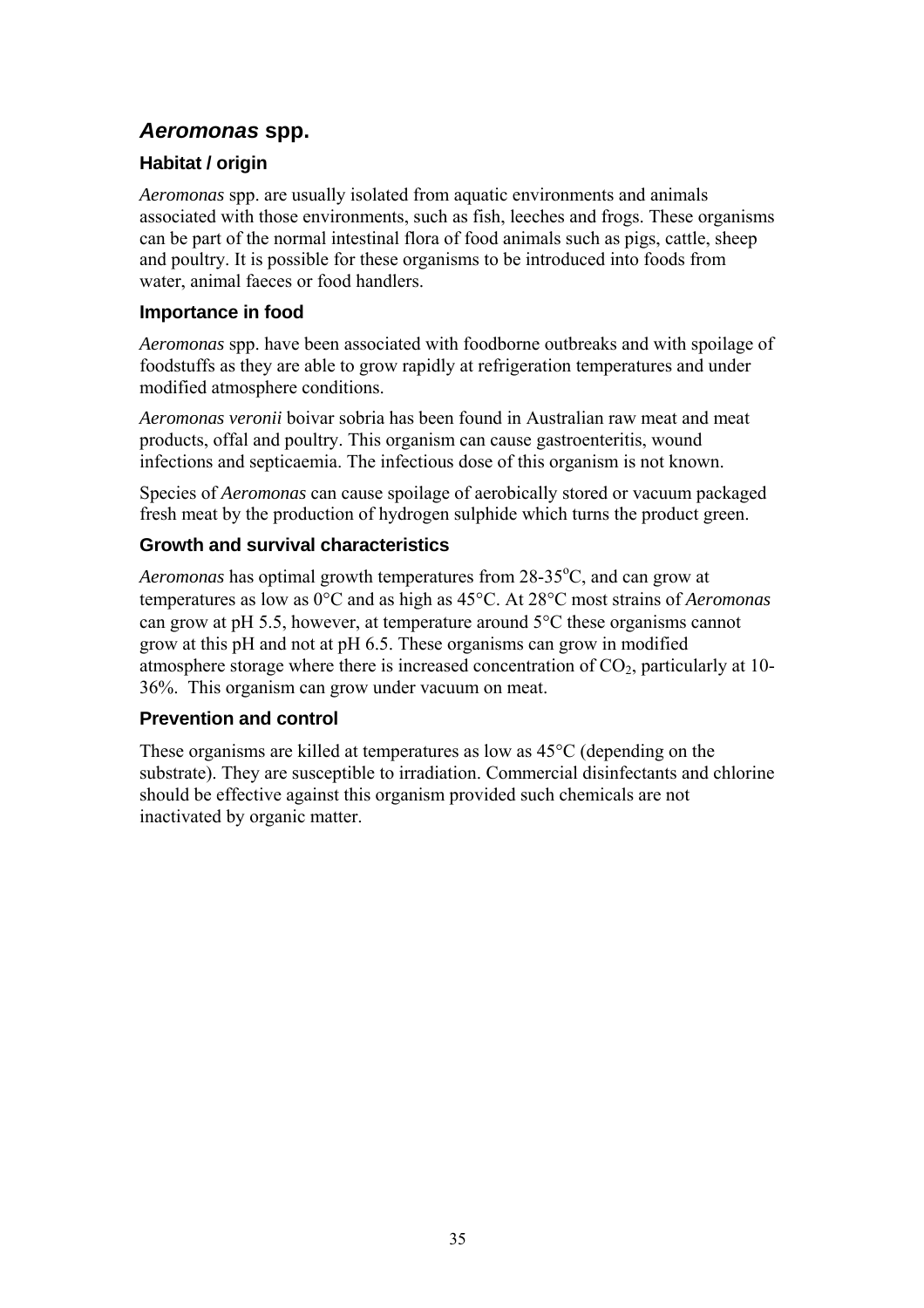## *Campylobacter* **spp.**

## **Habitat / origin**

*Campylobacter jejuni* and *C. coli* can be isolated from a wide variety of wild and domestic animals. *Campylobacter jejuni* incidence in beef and sheep can be as high as 50%, while *C. coli* is the dominant species in pigs. These organisms can be present in up to 100% of birds in poultry flocks. As these organisms are of faecal origin, water can become contaminated with them. Poultry is by and large the greatest potential source of *C. jejuni* for humans. Red meat carcasses are also a source of campylobacters, but less so after the chilling process.

### **Importance in food**

Besides fresh meat and poultry, campylobacters have been isolated from milk and eggs.

### **Growth and survival characteristics**

The optimal growth temperature for *Campylobacter* is 42-43°C. *Campylobacter jejuni* survives better in food at ambient temperature than at refrigeration temperatures. This organism is also susceptible to temperatures above 55°C. It can be inactivated by UV and gamma irradiation. The optimal pH for this organism is 6.5-7.5, with death occurring at pH below 4.0.

### **Prevention and control**

Care with the removal of viscera, as offal can harbour these organisms, to avoid contaminating carcass surfaces. Drying of carcasses can help reduce the survival of campylobacters contaminating surfaces.

Foods should be cooked to the correct temperature  $(55-60^{\circ}C)$  to kill these organisms. Care must be taken to avoid cross contamination by transfer of the organism from raw meat to ready-to-eat foods.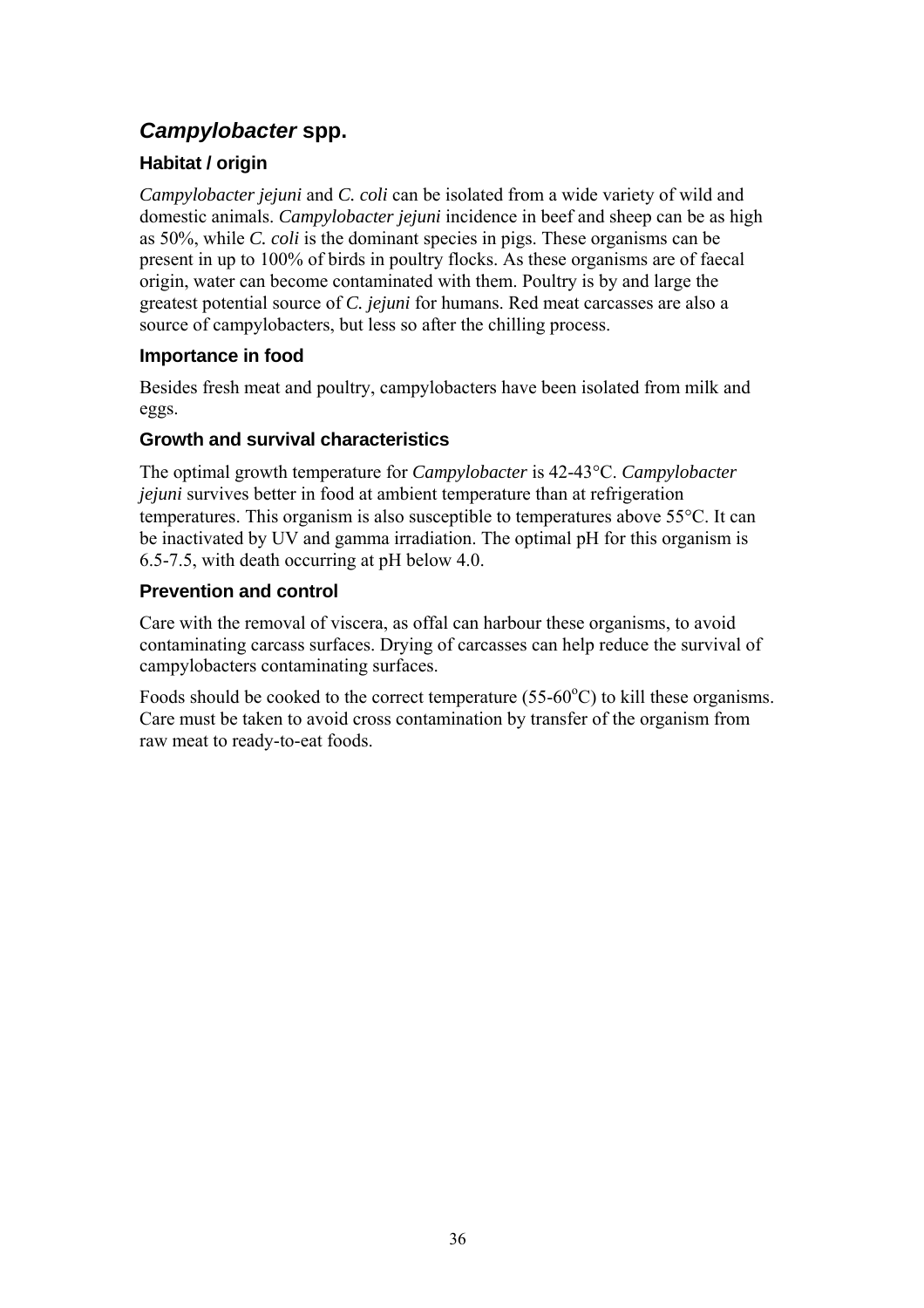## *Listeria monocytogenes*

#### **Habitat / origin**

*Listeria monocytogenes* has been isolated from a variety of habitats including soil, sewerage, silage , food processing environments, raw meats and healthy human and animal faeces. In meat processing facilities the areas that are considered the most important in terms of isolating *Listeria monocytogenes* are chilled storage, packaging areas and transport.

#### **Importance in food**

Foodborne disease outbreaks of this organism have been associated with raw milk and dairy products such as ice cream and soft and surface ripened cheeses, paté, seafood and vegetables.

The presence of this pathogen on raw foods is likely to be unavoidable.

#### **Growth and survival characteristics**

*Listeria monocytogenes* is able to survive freezing temperatures of -18°C for several weeks in various food substrates. The organism is also able to survive the refrigeration temperatures (<4°C) used to control many other pathogenic organisms of concern in the meat industry. The pH range this organism can grow at is pH 4.6 - 9.6. It can grow in aerobic, microaerophilic and anaerobic conditions and in the presence of CO2. Therefore, *Listeria monocytogenes* can survive and grow in the modified atmosphere packages meat may be stored in.

#### **Prevention and control**

The thermal destruction of this organism, although possible, is difficult to ascertain. The organism is also difficult to control by chilling as it is capable of growth at below 4°C. This organism is ubiquitous and therefore it is unlikely that it will be totally eliminated from raw foods. However, the application of HACCP into processing plants, the use of "hurdle" technology, establish practical and useful monitoring plans and educate food industry personnel and the end consumer.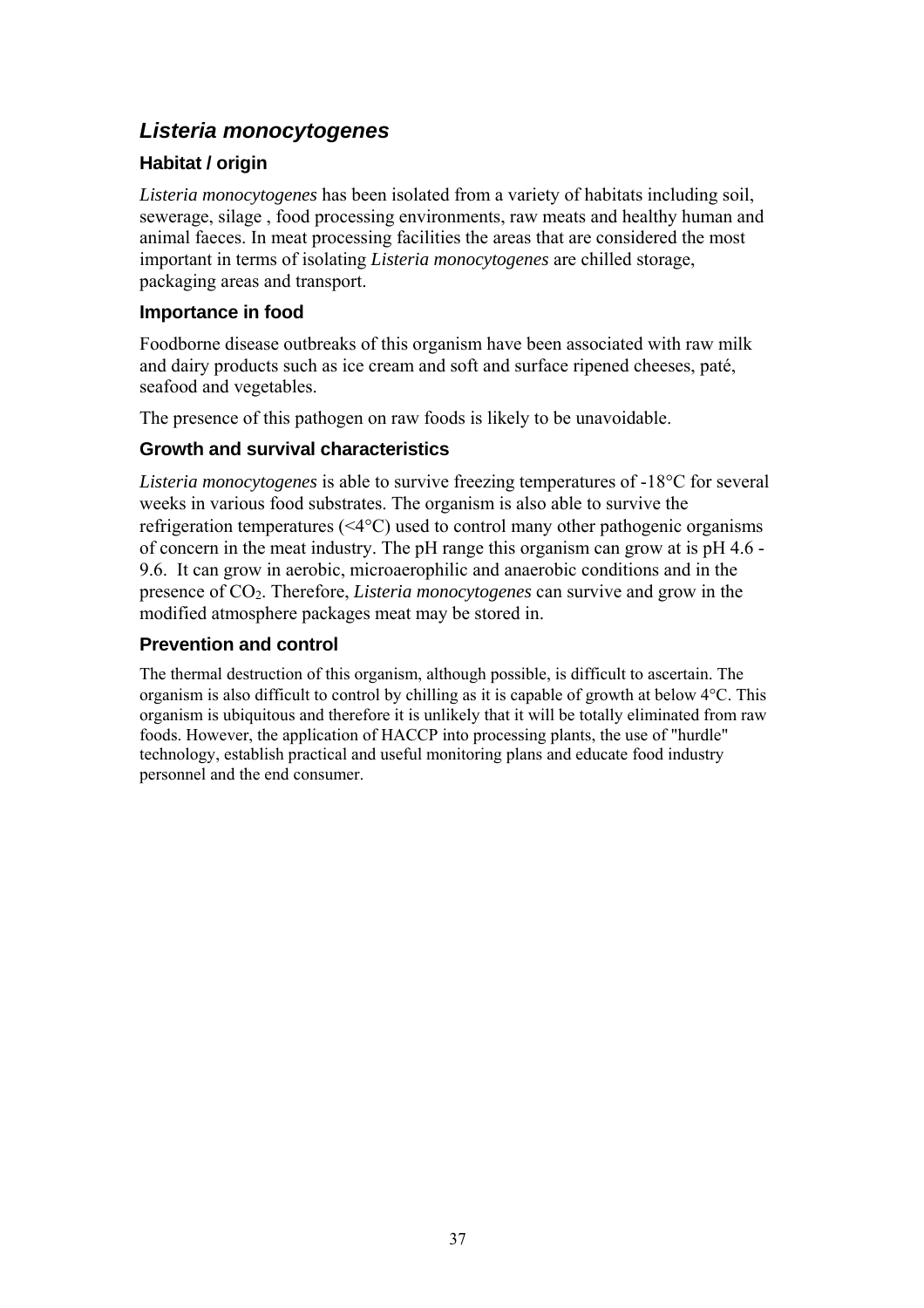# **Appendix 3: Generic HACCP plan for ostrich meat production**

| <b>PRODUCT DESCRIPTION</b>          | Ostrich meat                                                                                      |
|-------------------------------------|---------------------------------------------------------------------------------------------------|
| <b>INTENDED END USE</b>             | Export and domestic wholesale and retail<br>markets as fresh product intended to be<br>cooked     |
| PRESERVATION METHOD                 | Chilling and vacuum packaging                                                                     |
| <b>PACKAGING</b>                    | Vacuum packaged (oxygen impermeable<br>plastic bags) primals, packed in new,<br>cardboard cartons |
| <b>IDENTIFICATION AND LABELLING</b> | Full trade description                                                                            |
| <b>CONTROLS DURING STORAGE</b>      | Time/temperature to limit microbial<br>growth during chilling process                             |
| CONTROLS DURING DISTRIBUTION        | Time/temperature to limit microbial<br>growth                                                     |
| SENSITIVE CONSUMER?                 | No - intended for general consumption                                                             |
| FINAL CUSTOMER PREPARATION          | Intended to be cooked                                                                             |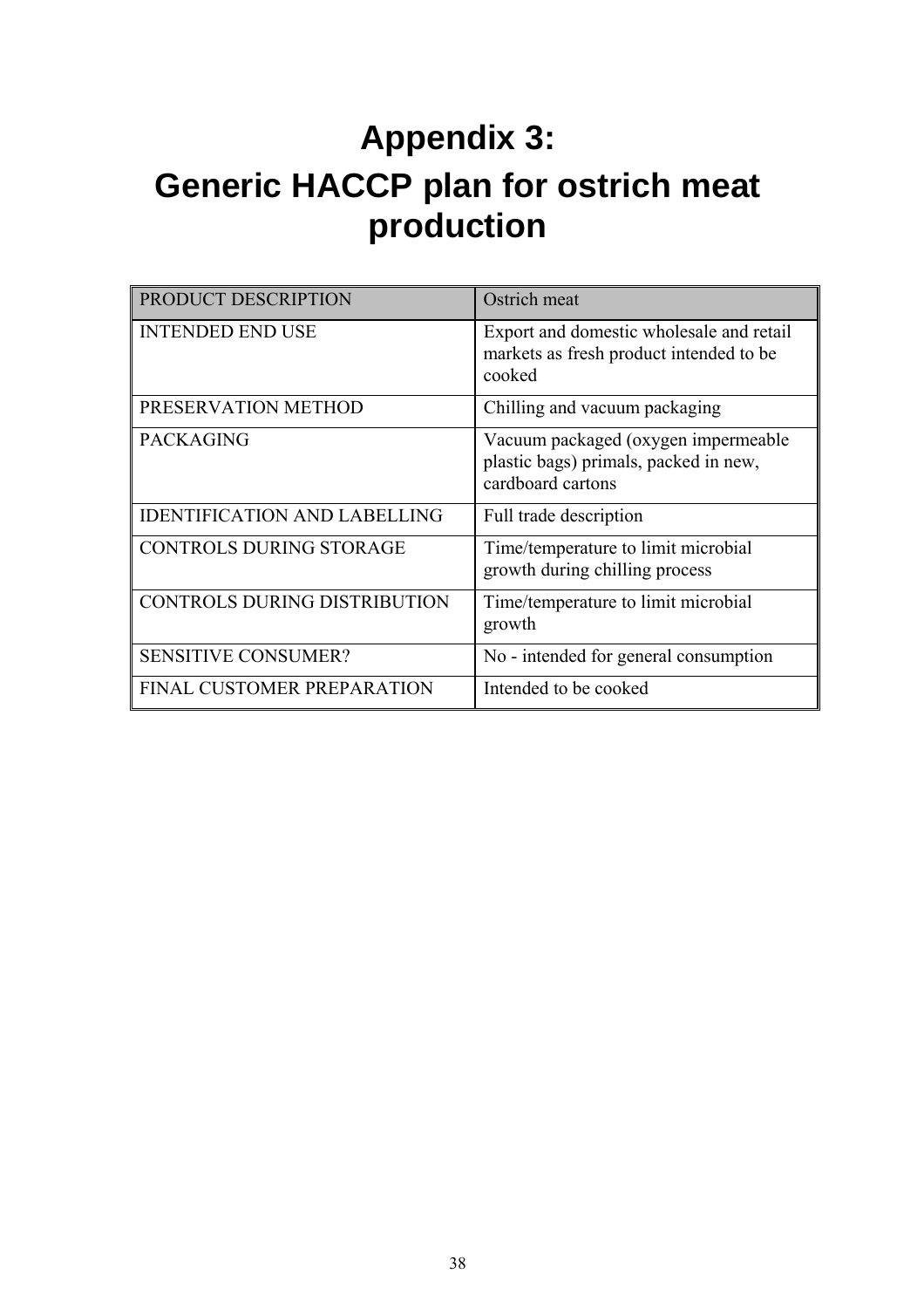**Index of Symbols**

**Process**

**Inspection**



**Storage**





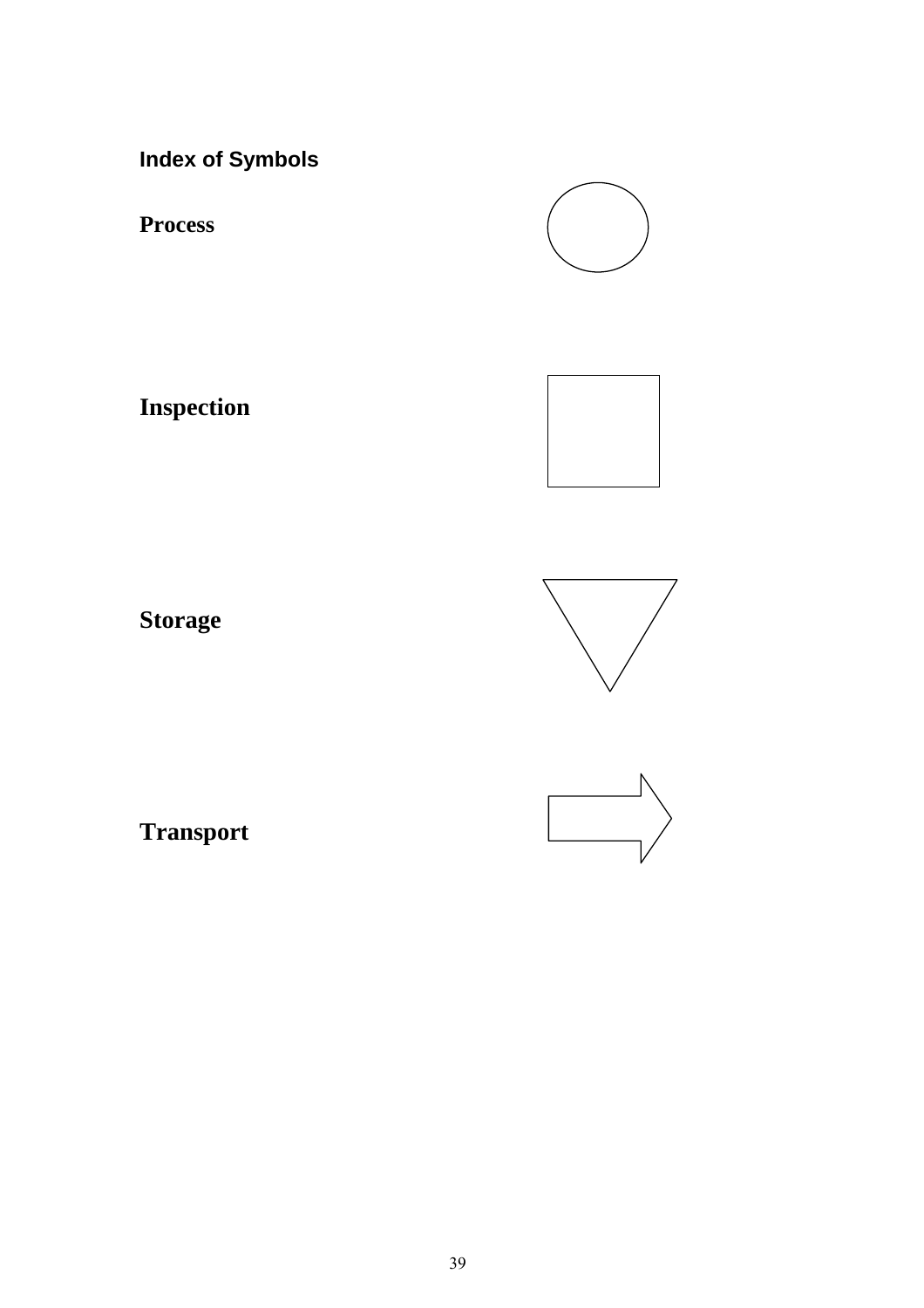## **Ostrich Process Flow Chart**

- 1. Receive birds
- 2. Ante mortem inspection
- 3. Restrain
- 4. Stun bird
- 5. Cut throat, heart stick
- 6. Break neck
- 7. Remove head
- 8. Pluck feathers
- 9. Remove legs
- 10. Skin
- 11. De-fat carcass

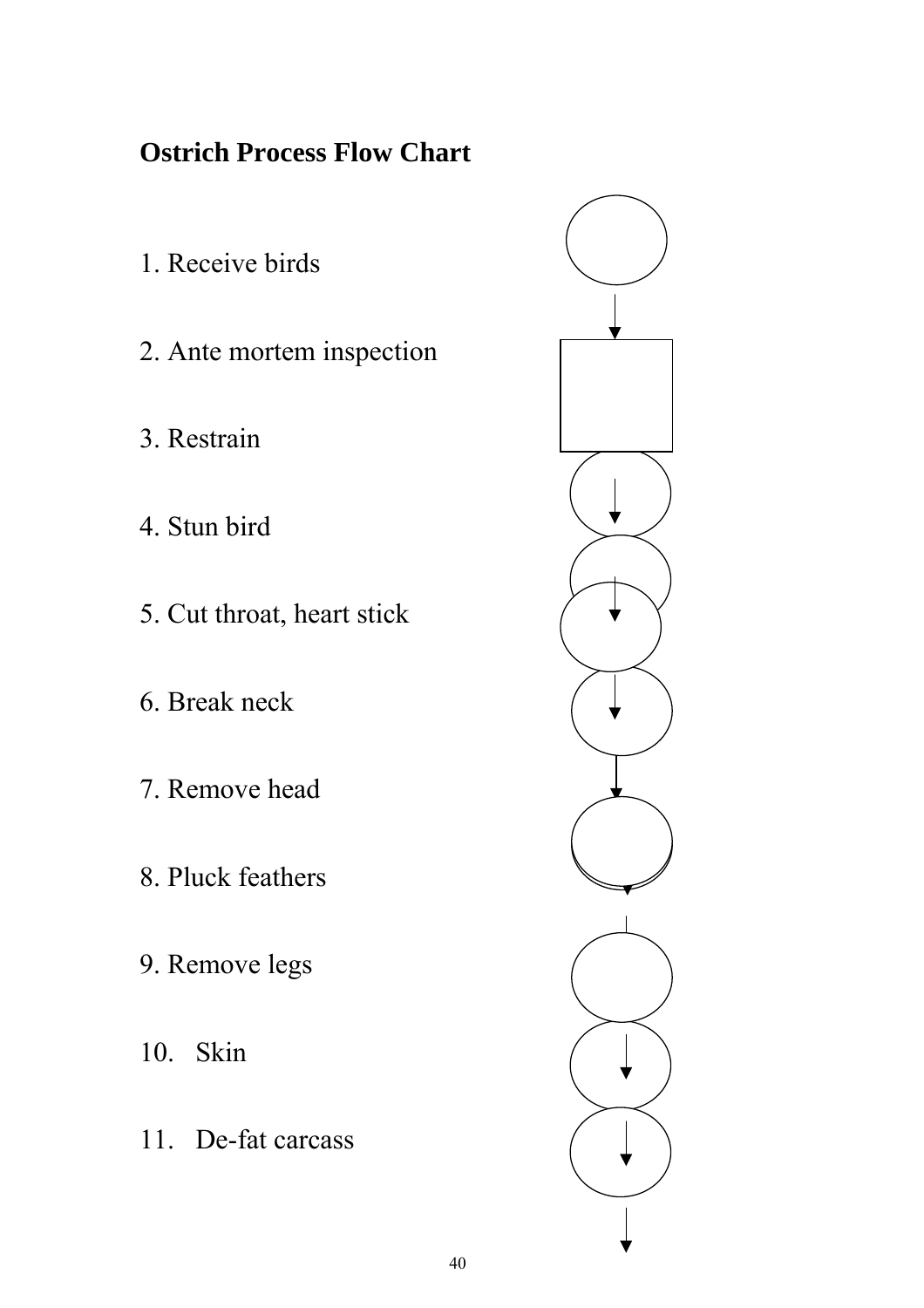- 12. Eviscerate
- 13. Post-mortem inspection
- 14. Remove neck
- 15. Remove ribcage
- 16. Inspect and trim
- 17. Split carcass
- 18. Move to chiller
- 19. Chill
- 20. Trim/bone carcass
- 21. Pack
- 22. Move to chiller
- 23. Chill

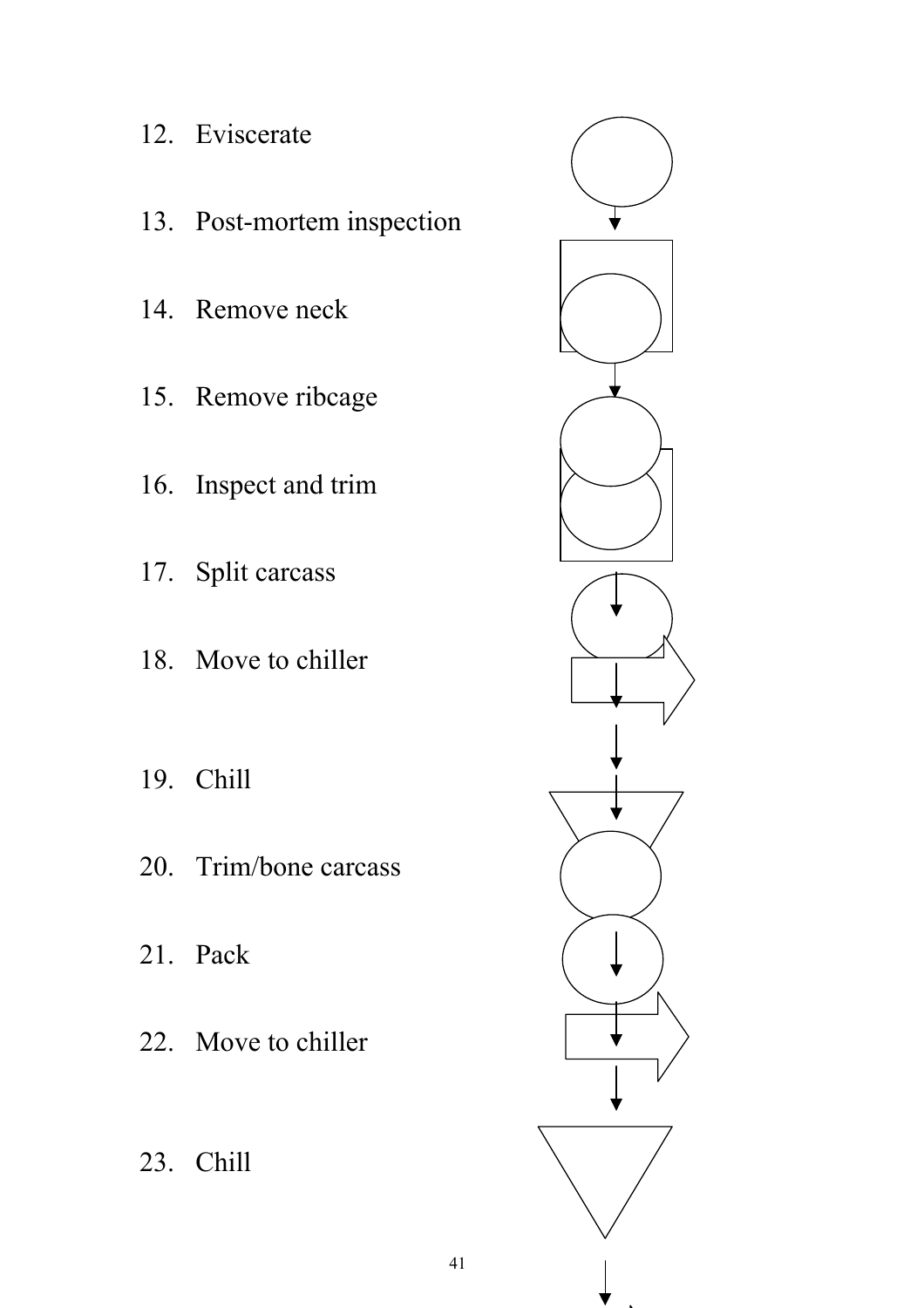- 24. Load out
- 25. Transport

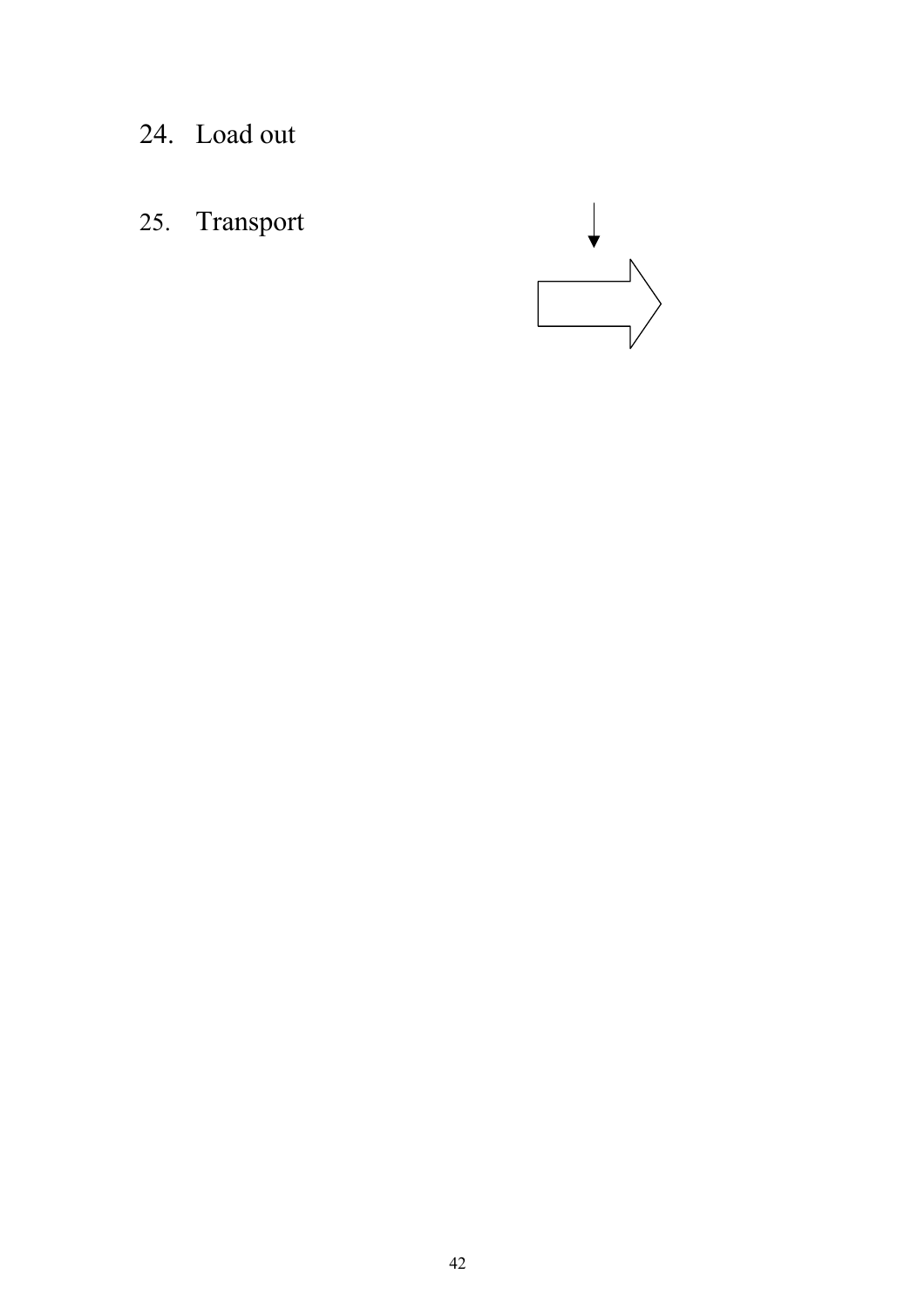## **Critical Control Point Determination: Ostrich Processing**

| Process step/incoming<br>material | Identify hazard (physical,<br>chemical, biological)<br>Does hazard occur at this<br>step $/$ in this incoming<br>material? | Q1 Do<br>preventive<br>measures exist<br>for the identified<br>hazard? | Q2 Does this step<br>eliminate or reduce<br>the likely<br>occurrence of a<br>hazard to an<br>acceptable level? | Q3 Could<br>contamination with<br>identified hazard(s)<br>occur in excess of<br>acceptable level(s)<br>or could these<br>increase to<br>unacceptable<br>levels(s) | Q4 Will a<br>subsequent step<br>eliminate<br>identified<br>$hazard(s)$ or<br>reduce the likely<br>occurrence to an<br>acceptable level? | <b>CCP</b><br>number |
|-----------------------------------|----------------------------------------------------------------------------------------------------------------------------|------------------------------------------------------------------------|----------------------------------------------------------------------------------------------------------------|-------------------------------------------------------------------------------------------------------------------------------------------------------------------|-----------------------------------------------------------------------------------------------------------------------------------------|----------------------|
|                                   | No: go to next hazard                                                                                                      |                                                                        |                                                                                                                | No: not a CCP                                                                                                                                                     |                                                                                                                                         |                      |
|                                   | Yes: go to Q1                                                                                                              | No: not a CCP                                                          | No: go to $Q3$<br>Yes: CCP                                                                                     | Yes: go to Q4                                                                                                                                                     | No: CCP<br>Yes: not a CCP                                                                                                               |                      |
|                                   |                                                                                                                            | Yes: go to Q2                                                          |                                                                                                                |                                                                                                                                                                   |                                                                                                                                         |                      |
| 1. Receive bird                   | None                                                                                                                       |                                                                        |                                                                                                                |                                                                                                                                                                   |                                                                                                                                         |                      |
| 2. Ante mortem<br>inspection      | <b>BIOLOGICAL</b><br>Diseased birds possibly<br>carrying a notifiable<br>disease                                           | N <sub>o</sub>                                                         |                                                                                                                |                                                                                                                                                                   |                                                                                                                                         |                      |
| 3. Restrain                       | None                                                                                                                       |                                                                        |                                                                                                                |                                                                                                                                                                   |                                                                                                                                         |                      |
| 4. Stun bird                      | None                                                                                                                       |                                                                        |                                                                                                                |                                                                                                                                                                   |                                                                                                                                         |                      |
| 5. Cut throat, heart<br>stick     | <b>BIOLOGICAL</b><br>Transfer of bacteria from<br>feather/skin to carcass by                                               | Yes                                                                    | No                                                                                                             | Yes                                                                                                                                                               | Yes                                                                                                                                     |                      |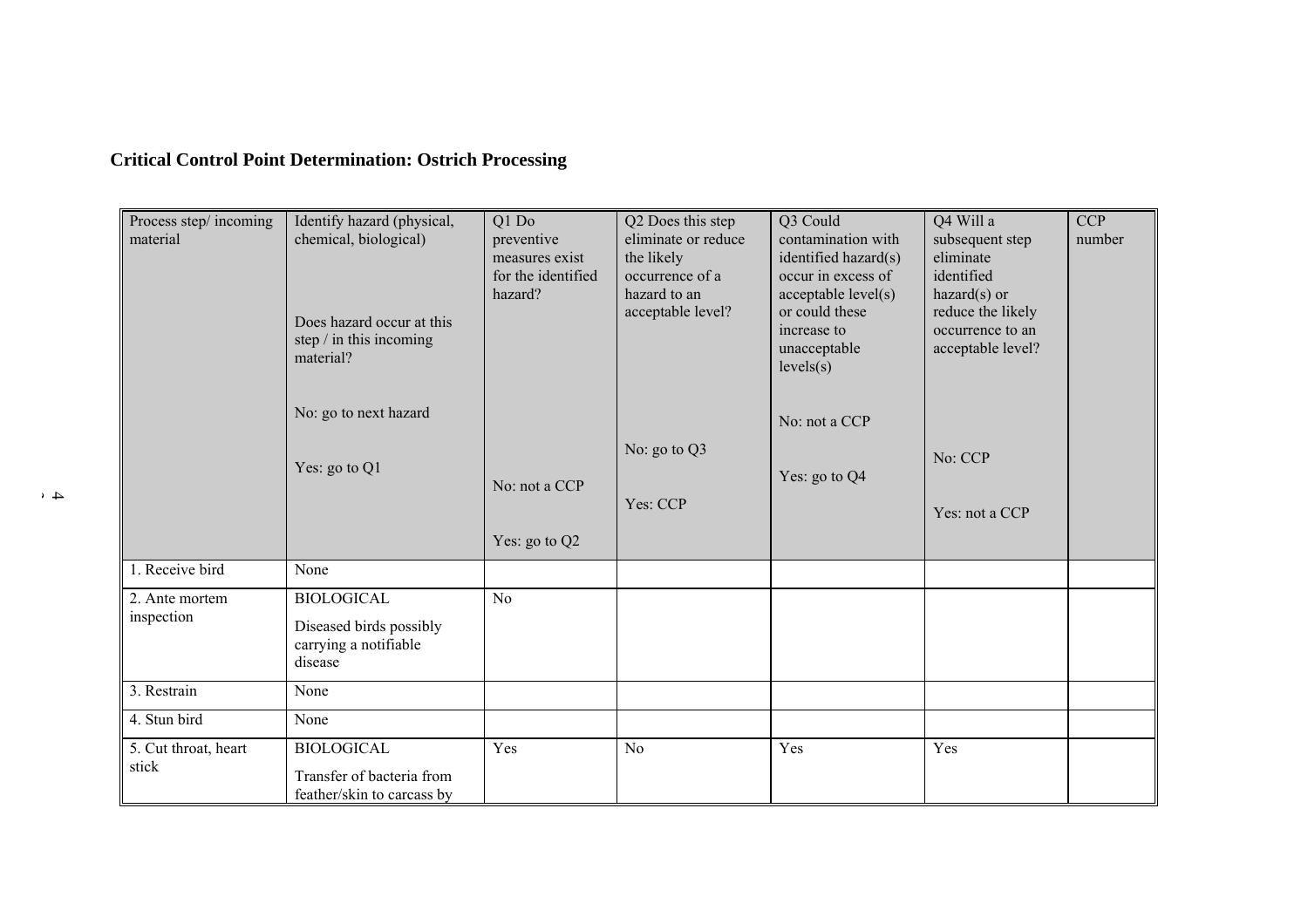|                                    | knife incision                                                                                                                                                     |                                                                                         |                                                                                                                                            |                                                                                                                                                                                                     |                                                                                                                                                                      |                      |
|------------------------------------|--------------------------------------------------------------------------------------------------------------------------------------------------------------------|-----------------------------------------------------------------------------------------|--------------------------------------------------------------------------------------------------------------------------------------------|-----------------------------------------------------------------------------------------------------------------------------------------------------------------------------------------------------|----------------------------------------------------------------------------------------------------------------------------------------------------------------------|----------------------|
| 6. Break neck                      | None                                                                                                                                                               |                                                                                         |                                                                                                                                            |                                                                                                                                                                                                     |                                                                                                                                                                      |                      |
| 7. Remove head                     | None                                                                                                                                                               |                                                                                         |                                                                                                                                            |                                                                                                                                                                                                     |                                                                                                                                                                      |                      |
| 8. Pluck feathers                  | <b>BIOLOGICAL</b>                                                                                                                                                  | Yes                                                                                     | N <sub>o</sub>                                                                                                                             | Yes                                                                                                                                                                                                 | Yes                                                                                                                                                                  |                      |
|                                    | Transfer of bacteria from<br>feather/skin to carcass if<br>skin damaged during<br>plucking                                                                         |                                                                                         |                                                                                                                                            |                                                                                                                                                                                                     |                                                                                                                                                                      |                      |
| Process step/<br>incoming material | Identify hazard (physical,<br>chemical, biological)<br>Does hazard occur at this<br>step / in this incoming<br>material?<br>No: go to next hazard<br>Yes: go to Q1 | Q1 Do<br>preventive<br>measures exist<br>for the identified<br>hazard?<br>No: not a CCP | Q2 Does this step<br>eliminate or reduce<br>the likely<br>occurrence of a<br>hazard to an<br>acceptable level?<br>No: go to Q3<br>Yes: CCP | Q3 Could<br>contamination with<br>identified hazard(s)<br>occur in excess of<br>acceptable level(s)<br>or could these<br>increase to<br>unacceptable<br>levels(s)<br>No: not a CCP<br>Yes: go to Q4 | Q4 Will a<br>subsequent step<br>eliminate<br>identified<br>$hazard(s)$ or<br>reduce the likely<br>occurrence to an<br>acceptable level?<br>No: CCP<br>Yes: not a CCP | <b>CCP</b><br>number |
|                                    | None                                                                                                                                                               | Yes: go to Q2                                                                           |                                                                                                                                            |                                                                                                                                                                                                     |                                                                                                                                                                      |                      |
| 9. Remove legs                     |                                                                                                                                                                    |                                                                                         |                                                                                                                                            |                                                                                                                                                                                                     |                                                                                                                                                                      |                      |
| 10. Skin                           | <b>BIOLOGICAL</b>                                                                                                                                                  | Yes                                                                                     | No                                                                                                                                         | Yes                                                                                                                                                                                                 | Yes                                                                                                                                                                  |                      |
|                                    | Transfer of bacteria from<br>skin to carcass as skin is<br>removed                                                                                                 |                                                                                         |                                                                                                                                            |                                                                                                                                                                                                     |                                                                                                                                                                      |                      |
| 11. De-fat carcass                 | <b>BIOLOGICAL</b>                                                                                                                                                  | Yes                                                                                     | No                                                                                                                                         | Yes                                                                                                                                                                                                 | Yes                                                                                                                                                                  |                      |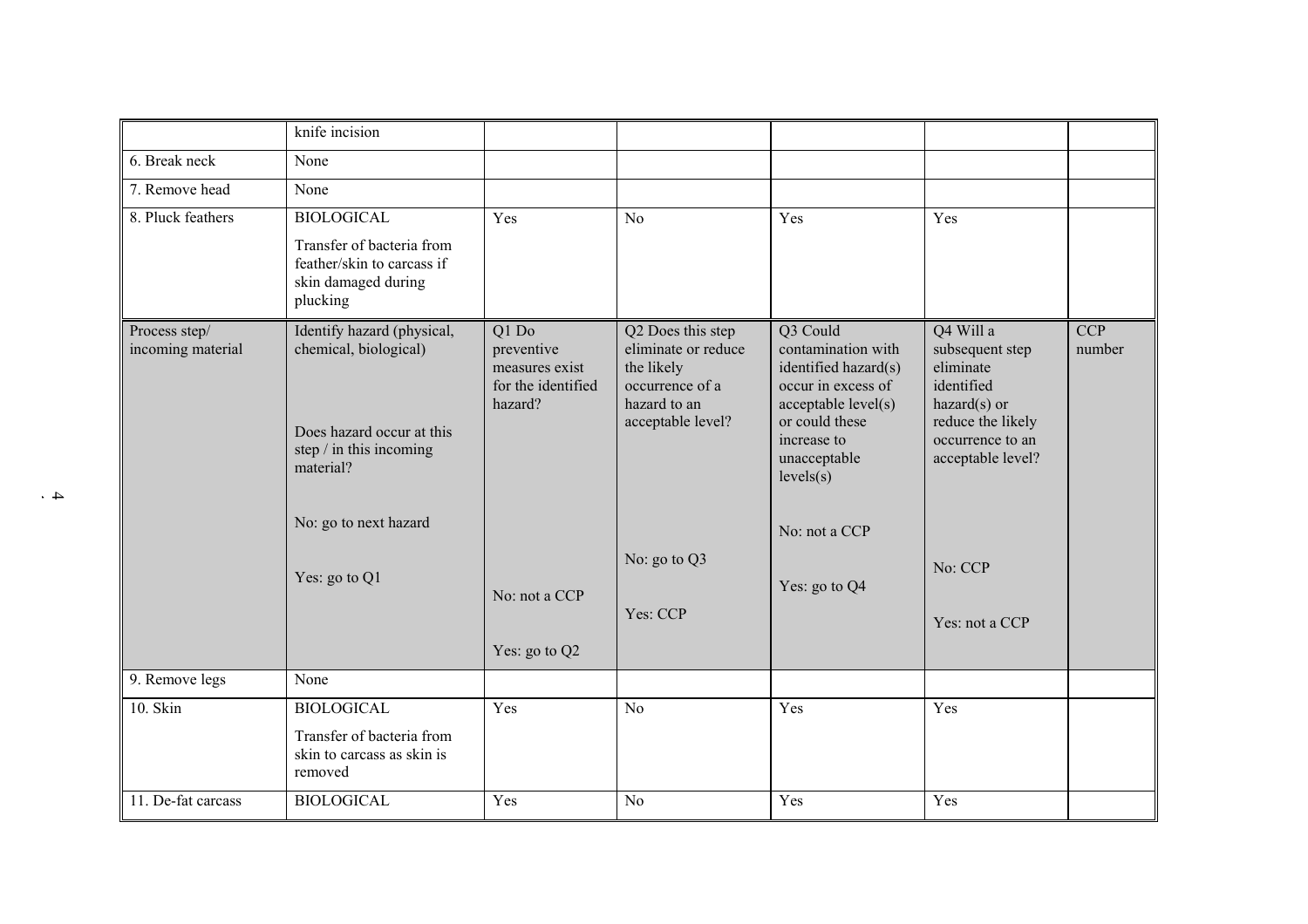|                                    | Transfer of bacteria from<br>operators hands to carcass                                                                                             |                                                                        |                                                                                                                |                                                                                                                                                                   |                                                                                                                                         |                      |
|------------------------------------|-----------------------------------------------------------------------------------------------------------------------------------------------------|------------------------------------------------------------------------|----------------------------------------------------------------------------------------------------------------|-------------------------------------------------------------------------------------------------------------------------------------------------------------------|-----------------------------------------------------------------------------------------------------------------------------------------|----------------------|
| 12. Eviscerate                     | <b>BIOLOGICAL</b>                                                                                                                                   | Yes                                                                    | N <sub>0</sub>                                                                                                 | Yes                                                                                                                                                               | Yes                                                                                                                                     |                      |
|                                    | Contamination of carcass<br>by bacteria from ruptured<br>intestinal contents                                                                        |                                                                        |                                                                                                                |                                                                                                                                                                   |                                                                                                                                         |                      |
| 13. Post mortem                    | <b>BIOLOGICAL</b>                                                                                                                                   | N <sub>0</sub>                                                         |                                                                                                                |                                                                                                                                                                   |                                                                                                                                         |                      |
| inspection                         | Diseased birds possibly<br>carrying an exotic disease                                                                                               |                                                                        |                                                                                                                |                                                                                                                                                                   |                                                                                                                                         |                      |
| Process step/<br>incoming material | Identify hazard (physical,<br>chemical, biological)<br>Does hazard occur at this<br>step $/$ in this incoming<br>material?<br>No: go to next hazard | Q1 Do<br>preventive<br>measures exist<br>for the identified<br>hazard? | Q2 Does this step<br>eliminate or reduce<br>the likely<br>occurrence of a<br>hazard to an<br>acceptable level? | Q3 Could<br>contamination with<br>identified hazard(s)<br>occur in excess of<br>acceptable level(s)<br>or could these<br>increase to<br>unacceptable<br>levels(s) | Q4 Will a<br>subsequent step<br>eliminate<br>identified<br>$hazard(s)$ or<br>reduce the likely<br>occurrence to an<br>acceptable level? | <b>CCP</b><br>number |
|                                    |                                                                                                                                                     |                                                                        |                                                                                                                | No: not a CCP                                                                                                                                                     |                                                                                                                                         |                      |
|                                    | Yes: go to Q1                                                                                                                                       | No: not a CCP                                                          | No: go to Q3                                                                                                   | Yes: go to Q4                                                                                                                                                     | No: CCP                                                                                                                                 |                      |
|                                    |                                                                                                                                                     |                                                                        | Yes: CCP                                                                                                       |                                                                                                                                                                   | Yes: not a CCP                                                                                                                          |                      |
|                                    |                                                                                                                                                     | Yes: go to Q2                                                          |                                                                                                                |                                                                                                                                                                   |                                                                                                                                         |                      |
| 14. Remove neck                    | <b>BIOLOGICAL</b>                                                                                                                                   | Yes                                                                    | N <sub>0</sub>                                                                                                 | Yes                                                                                                                                                               | Yes                                                                                                                                     |                      |
|                                    | Transfer of bacteria from<br>operators hands to carcass                                                                                             |                                                                        |                                                                                                                |                                                                                                                                                                   |                                                                                                                                         |                      |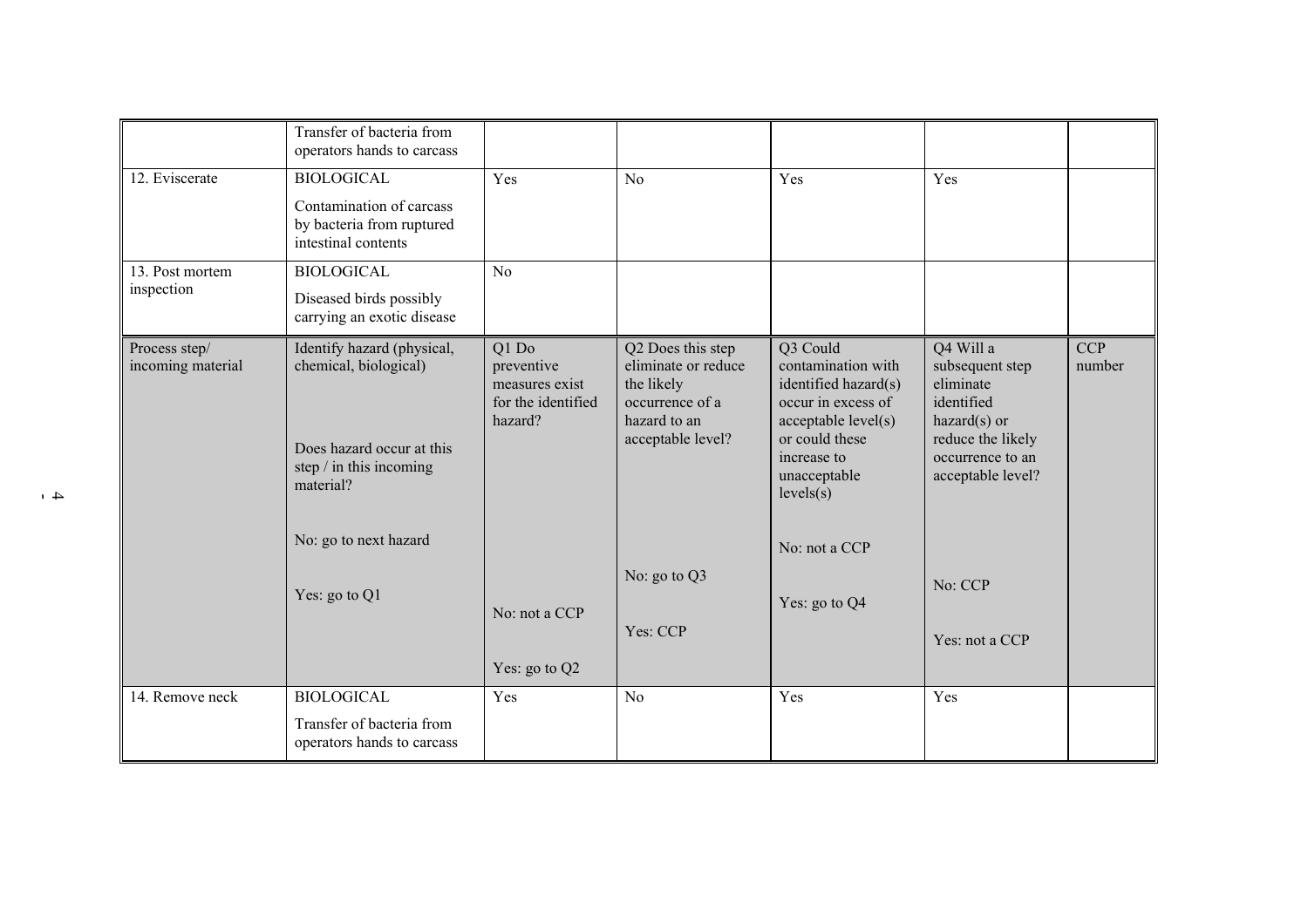| 15. Remove ribcage                 | <b>BIOLOGICAL</b>                                                                                                                                 | Yes                                                                    | No                                                                                                             | Yes                                                                                                                                                               | Yes                                                                                                                                     |                      |
|------------------------------------|---------------------------------------------------------------------------------------------------------------------------------------------------|------------------------------------------------------------------------|----------------------------------------------------------------------------------------------------------------|-------------------------------------------------------------------------------------------------------------------------------------------------------------------|-----------------------------------------------------------------------------------------------------------------------------------------|----------------------|
|                                    | Transfer of bacteria from<br>operators hands to carcass                                                                                           |                                                                        |                                                                                                                |                                                                                                                                                                   |                                                                                                                                         |                      |
| 16. Inspect and trim               | <b>BIOLOGICAL</b>                                                                                                                                 | Yes                                                                    | N <sub>o</sub>                                                                                                 | Yes                                                                                                                                                               | Yes                                                                                                                                     |                      |
| carcass                            | Transfer of bacteria from<br>operators hands to carcass                                                                                           |                                                                        |                                                                                                                |                                                                                                                                                                   |                                                                                                                                         |                      |
| 17. Split carcass                  | <b>BIOLOGICAL</b>                                                                                                                                 | Yes                                                                    | N <sub>0</sub>                                                                                                 | Yes                                                                                                                                                               | Yes                                                                                                                                     |                      |
|                                    | Transfer of bacteria from<br>operators hands to carcass                                                                                           |                                                                        |                                                                                                                |                                                                                                                                                                   |                                                                                                                                         |                      |
| 18. Move to chiller                | <b>BIOLOGICAL</b>                                                                                                                                 | Yes                                                                    | N <sub>o</sub>                                                                                                 | Yes                                                                                                                                                               | Yes                                                                                                                                     |                      |
|                                    | Transfer of bacteria from<br>operators hands to carcass                                                                                           |                                                                        |                                                                                                                |                                                                                                                                                                   |                                                                                                                                         |                      |
| Process step/<br>incoming material | Identify hazard (physical,<br>chemical, biological)<br>Does hazard occur at this<br>step / in this incoming<br>material?<br>No: go to next hazard | Q1 Do<br>preventive<br>measures exist<br>for the identified<br>hazard? | Q2 Does this step<br>eliminate or reduce<br>the likely<br>occurrence of a<br>hazard to an<br>acceptable level? | Q3 Could<br>contamination with<br>identified hazard(s)<br>occur in excess of<br>acceptable level(s)<br>or could these<br>increase to<br>unacceptable<br>levels(s) | Q4 Will a<br>subsequent step<br>eliminate<br>identified<br>$hazard(s)$ or<br>reduce the likely<br>occurrence to an<br>acceptable level? | <b>CCP</b><br>number |
|                                    |                                                                                                                                                   |                                                                        |                                                                                                                | No: not a CCP                                                                                                                                                     |                                                                                                                                         |                      |
|                                    | Yes: go to Q1                                                                                                                                     |                                                                        | No: go to Q3                                                                                                   |                                                                                                                                                                   | No: CCP                                                                                                                                 |                      |
|                                    |                                                                                                                                                   | No: not a CCP                                                          |                                                                                                                | Yes: go to Q4                                                                                                                                                     |                                                                                                                                         |                      |
|                                    |                                                                                                                                                   |                                                                        | Yes: CCP                                                                                                       |                                                                                                                                                                   | Yes: not a CCP                                                                                                                          |                      |
|                                    |                                                                                                                                                   | Yes: go to Q2                                                          |                                                                                                                |                                                                                                                                                                   |                                                                                                                                         |                      |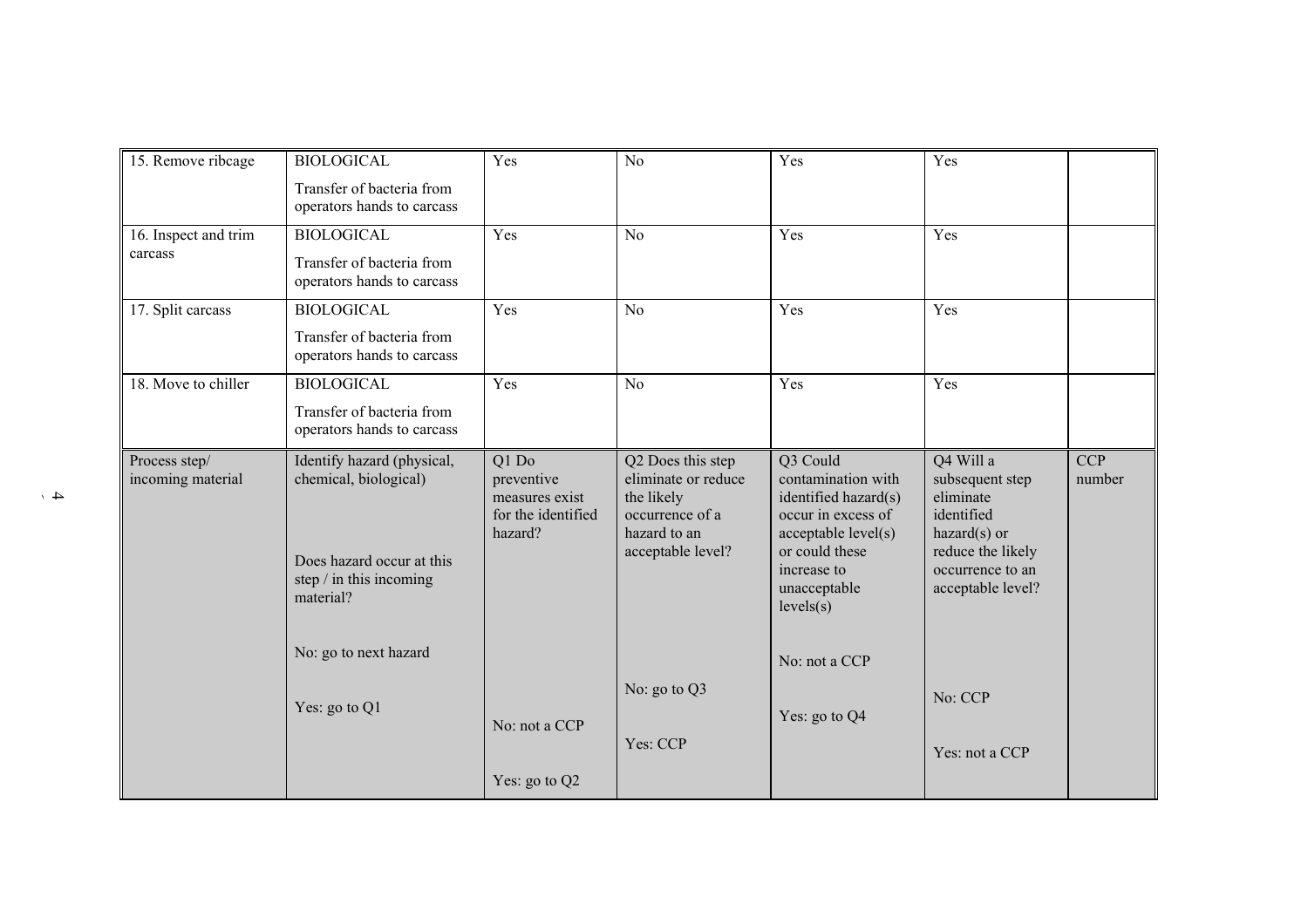| 19. Chill                          | <b>BIOLOGICAL</b>                                                                                                         | Yes                                                                    | Yes                                                                                                            |                                                                                                                                                                   |                                                                                                                                         | $\mathbf{1}$         |
|------------------------------------|---------------------------------------------------------------------------------------------------------------------------|------------------------------------------------------------------------|----------------------------------------------------------------------------------------------------------------|-------------------------------------------------------------------------------------------------------------------------------------------------------------------|-----------------------------------------------------------------------------------------------------------------------------------------|----------------------|
|                                    | Growth of bacteria due to<br>incorrect storage<br>temperature and/or<br>inadequate spacing of<br>carcasses in the chiller |                                                                        |                                                                                                                |                                                                                                                                                                   |                                                                                                                                         |                      |
| 20. Trim/bone carcass              | <b>BIOLOGICAL</b>                                                                                                         | Yes                                                                    | N <sub>0</sub>                                                                                                 | Yes                                                                                                                                                               | Yes                                                                                                                                     |                      |
|                                    | Transfer of bacteria from<br>operators hands and<br>contact surfaces to meat                                              |                                                                        |                                                                                                                |                                                                                                                                                                   |                                                                                                                                         |                      |
| 21. Pack                           | <b>BIOLOGICAL</b>                                                                                                         | Yes                                                                    | N <sub>o</sub>                                                                                                 | Yes                                                                                                                                                               | Yes                                                                                                                                     |                      |
|                                    | Transfer of bacteria from<br>operators hands to meat                                                                      |                                                                        |                                                                                                                |                                                                                                                                                                   |                                                                                                                                         |                      |
|                                    | <b>PHYSICAL</b>                                                                                                           |                                                                        |                                                                                                                |                                                                                                                                                                   |                                                                                                                                         |                      |
|                                    | Microchips present in meat                                                                                                |                                                                        |                                                                                                                |                                                                                                                                                                   |                                                                                                                                         |                      |
| Process step/<br>incoming material | Identify hazard (physical,<br>chemical, biological)<br>Does hazard occur at this<br>step / in this incoming<br>material?  | Q1 Do<br>preventive<br>measures exist<br>for the identified<br>hazard? | Q2 Does this step<br>eliminate or reduce<br>the likely<br>occurrence of a<br>hazard to an<br>acceptable level? | Q3 Could<br>contamination with<br>identified hazard(s)<br>occur in excess of<br>acceptable level(s)<br>or could these<br>increase to<br>unacceptable<br>levels(s) | Q4 Will a<br>subsequent step<br>eliminate<br>identified<br>$hazard(s)$ or<br>reduce the likely<br>occurrence to an<br>acceptable level? | <b>CCP</b><br>number |
|                                    | No: go to next hazard                                                                                                     |                                                                        |                                                                                                                |                                                                                                                                                                   |                                                                                                                                         |                      |
|                                    | Yes: go to Q1                                                                                                             |                                                                        |                                                                                                                | No: not a CCP                                                                                                                                                     |                                                                                                                                         |                      |
|                                    |                                                                                                                           | No: not a CCP                                                          | No: go to Q3                                                                                                   | Yes: go to Q4                                                                                                                                                     | No: CCP                                                                                                                                 |                      |
|                                    |                                                                                                                           | Yes: go to Q2                                                          | Yes: CCP                                                                                                       |                                                                                                                                                                   | Yes: not a CCP                                                                                                                          |                      |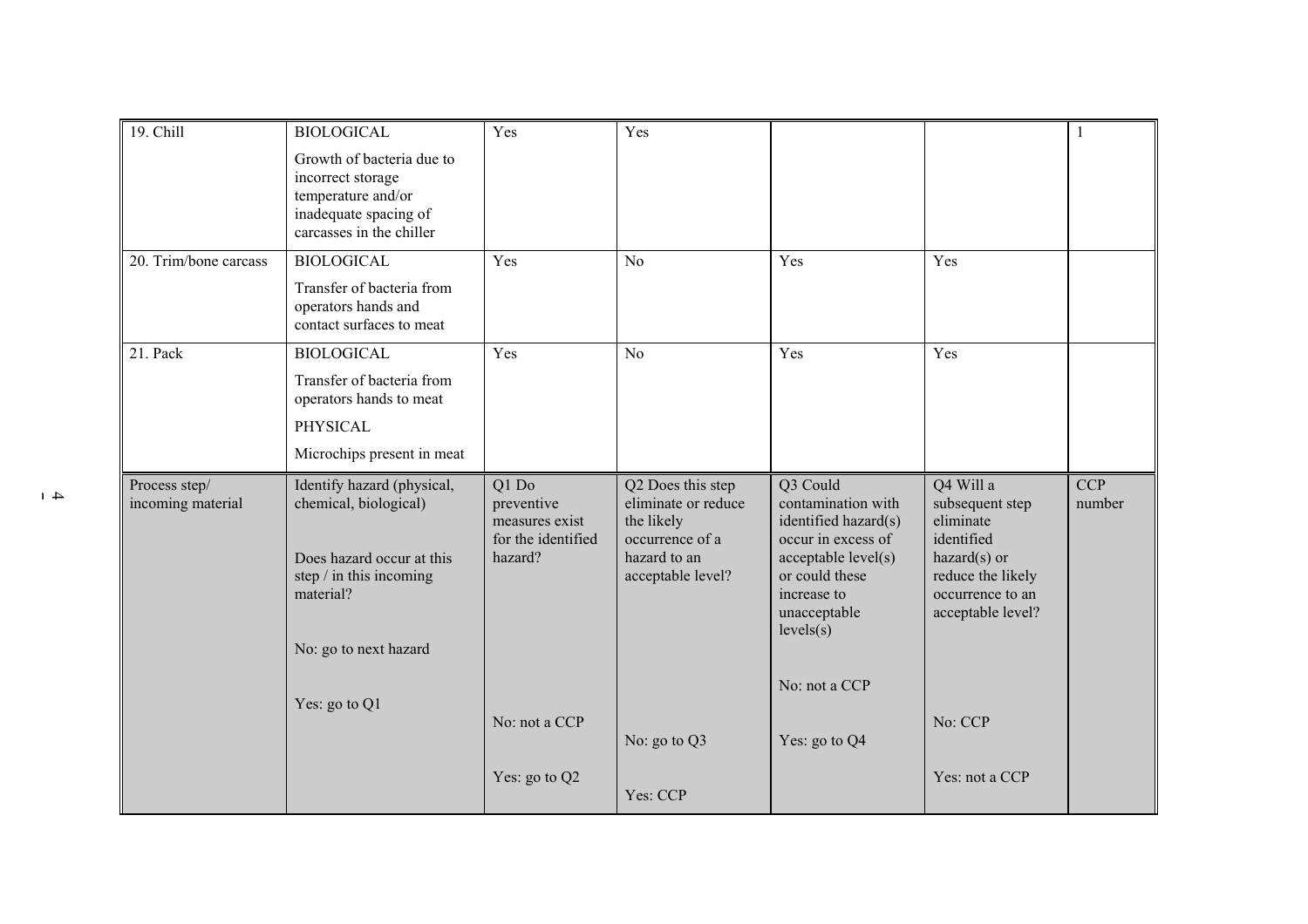| 22. Move to chiller | None                                                                                                                              | Yes | No             | Yes | Yes            |                |
|---------------------|-----------------------------------------------------------------------------------------------------------------------------------|-----|----------------|-----|----------------|----------------|
| 23. Chill           | <b>BIOLOGICAL</b>                                                                                                                 | Yes | Yes            |     |                | $\overline{c}$ |
|                     | Growth of bacteria due to<br>incorrect storage<br>temperature and/or<br>inadequate spacing of<br>packages in the chilled<br>store |     |                |     |                |                |
| 24. Load out        | <b>BIOLOGICAL</b>                                                                                                                 | Yes | N <sub>0</sub> | Yes | N <sub>o</sub> | 3              |
|                     | Growth of bacteria due to<br>temperature abuse of<br>product                                                                      |     |                |     |                |                |
| 25. Transport       | <b>BIOLOGICAL</b><br>Growth of bacteria due to<br>temperature abuse of<br>product                                                 | Yes | No             | Yes | N <sub>o</sub> | 4              |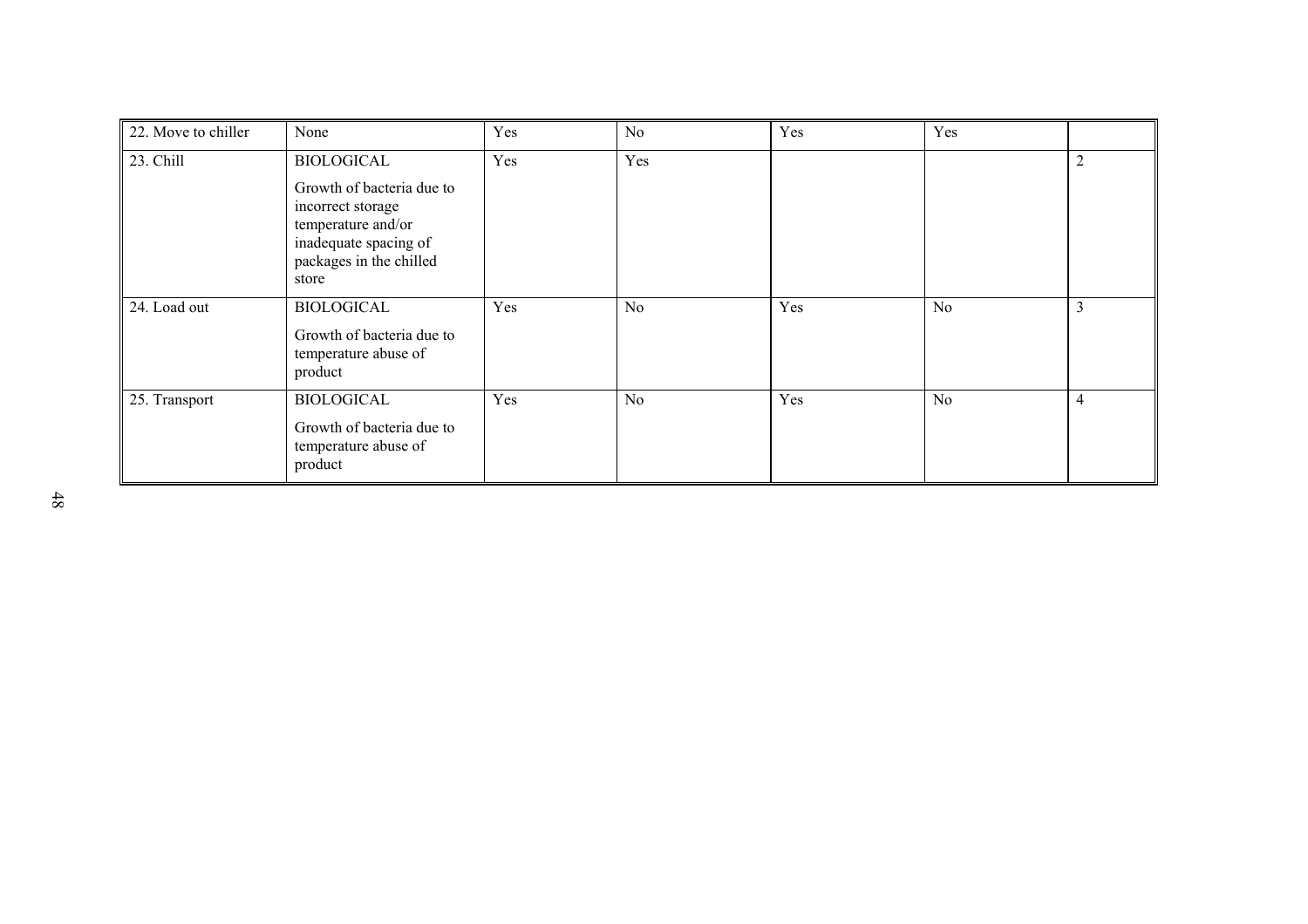**HACCP audit table for the production of ostrich carcasses**

| <b>STEP</b>        | <b>HAZARD</b>                    | <b>CONTROL</b><br><b>MEASURES</b>                                                               | <b>CCP</b> | <b>CRITICAL</b><br><b>LIMIT</b> | <b>MONITORING</b> | <b>CORRECTIVE</b><br><b>ACTION</b> | <b>RECORDS</b> | <b>VERIFICATION</b> |
|--------------------|----------------------------------|-------------------------------------------------------------------------------------------------|------------|---------------------------------|-------------------|------------------------------------|----------------|---------------------|
| 1. Receive<br>bird | Chemical-<br>none                |                                                                                                 | No         |                                 |                   |                                    |                |                     |
|                    | Physical-<br>none                |                                                                                                 |            |                                 |                   |                                    |                |                     |
|                    | Biological-<br>none              |                                                                                                 |            |                                 |                   |                                    |                |                     |
| 2. Ante<br>Mortem  | Chemical-<br>none                |                                                                                                 | No         |                                 |                   |                                    |                |                     |
| inspection         | Physical-<br>none                |                                                                                                 |            |                                 |                   |                                    |                |                     |
|                    | Biological-<br>diseased<br>birds | Trained and<br>qualified<br>inspector<br>employed and<br>approved by<br>regulatory<br>authority |            |                                 |                   |                                    |                |                     |
| 3. Restrain        | Chemical-<br>none                |                                                                                                 | No         |                                 |                   |                                    |                |                     |
|                    | Physical-<br>none                |                                                                                                 |            |                                 |                   |                                    |                |                     |
|                    | Biological-<br>none              |                                                                                                 |            |                                 |                   |                                    |                |                     |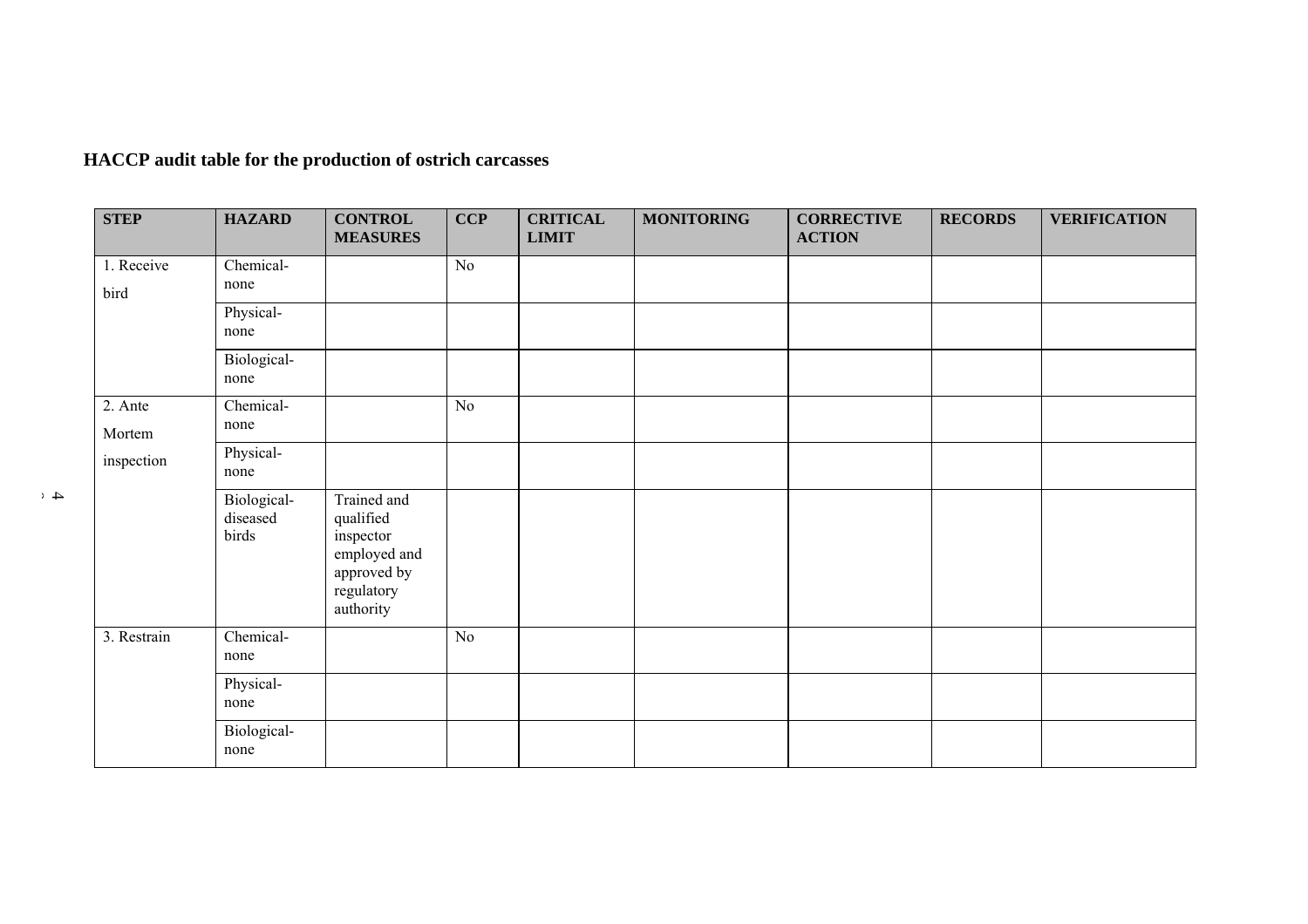| 4. Stun bird              | Chemical-<br>none                                                                                             |                                                                                                                             | No       |  |  |  |
|---------------------------|---------------------------------------------------------------------------------------------------------------|-----------------------------------------------------------------------------------------------------------------------------|----------|--|--|--|
|                           | Physical-<br>none                                                                                             |                                                                                                                             |          |  |  |  |
|                           | Biological-<br>none                                                                                           |                                                                                                                             |          |  |  |  |
| $5.$ Cut<br>throat, heart | Chemical-<br>none                                                                                             |                                                                                                                             | No       |  |  |  |
| stick                     | Physical-<br>none                                                                                             |                                                                                                                             |          |  |  |  |
|                           | Biological-<br>bacterial<br>$\mbox{cross}$<br>contaminatio<br>$\mathbf n$ from<br>feathers/skin<br>to carcass | Correct<br>procedure for<br>incision by<br>trained<br>operator<br>Cleaning and<br>sanitation<br>procedures for<br>equipment |          |  |  |  |
| 6. Break<br>neck          | Chemical-<br>none                                                                                             |                                                                                                                             | $\rm No$ |  |  |  |
|                           | Physical-<br>none                                                                                             |                                                                                                                             |          |  |  |  |
|                           | Biological-<br>none                                                                                           |                                                                                                                             |          |  |  |  |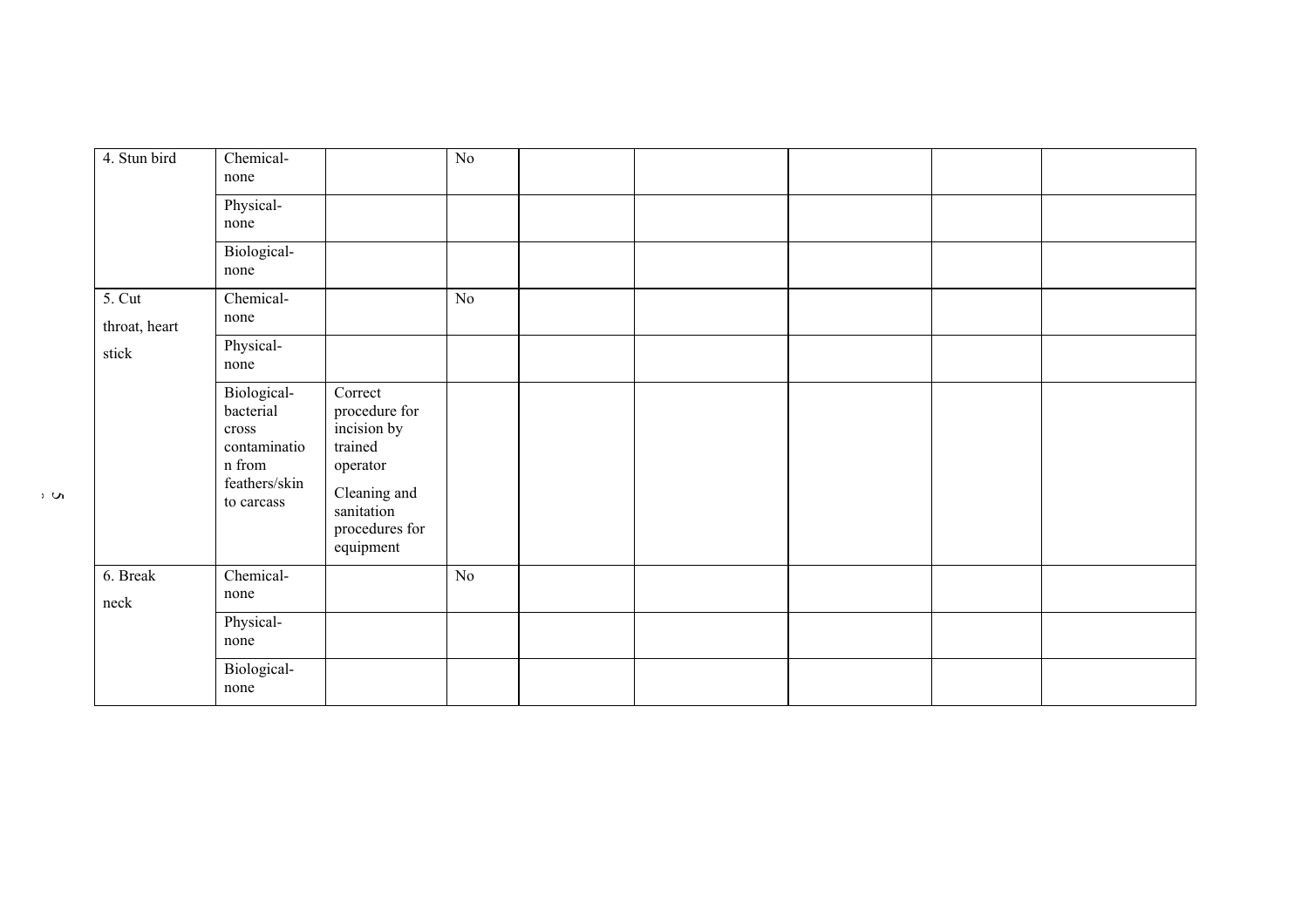| 7. Remove<br>head    | Chemical-<br>none                                                                                    |                                                                                                                   | $\rm No$ |  |  |  |
|----------------------|------------------------------------------------------------------------------------------------------|-------------------------------------------------------------------------------------------------------------------|----------|--|--|--|
|                      | Physical-<br>none                                                                                    |                                                                                                                   |          |  |  |  |
|                      | Biological-<br>none                                                                                  |                                                                                                                   |          |  |  |  |
| 8. Pluck<br>feathers | Chemical-<br>none                                                                                    |                                                                                                                   | No       |  |  |  |
|                      | Physical-<br>none                                                                                    |                                                                                                                   |          |  |  |  |
|                      | Biological-<br>bacterial<br>cross<br>contaminatio<br>$\mathbf n$ from<br>feathers/skin<br>to carcass | Correct plucking<br>procedure<br>including<br>removal of<br>feathers from<br>carcass<br>processing area           |          |  |  |  |
|                      |                                                                                                      | Cleaning and<br>sanitation<br>procedures for<br>meat contact<br>surfaces and<br>personal<br>equipment<br>Personal |          |  |  |  |
|                      |                                                                                                      | hygiene<br>procedures                                                                                             |          |  |  |  |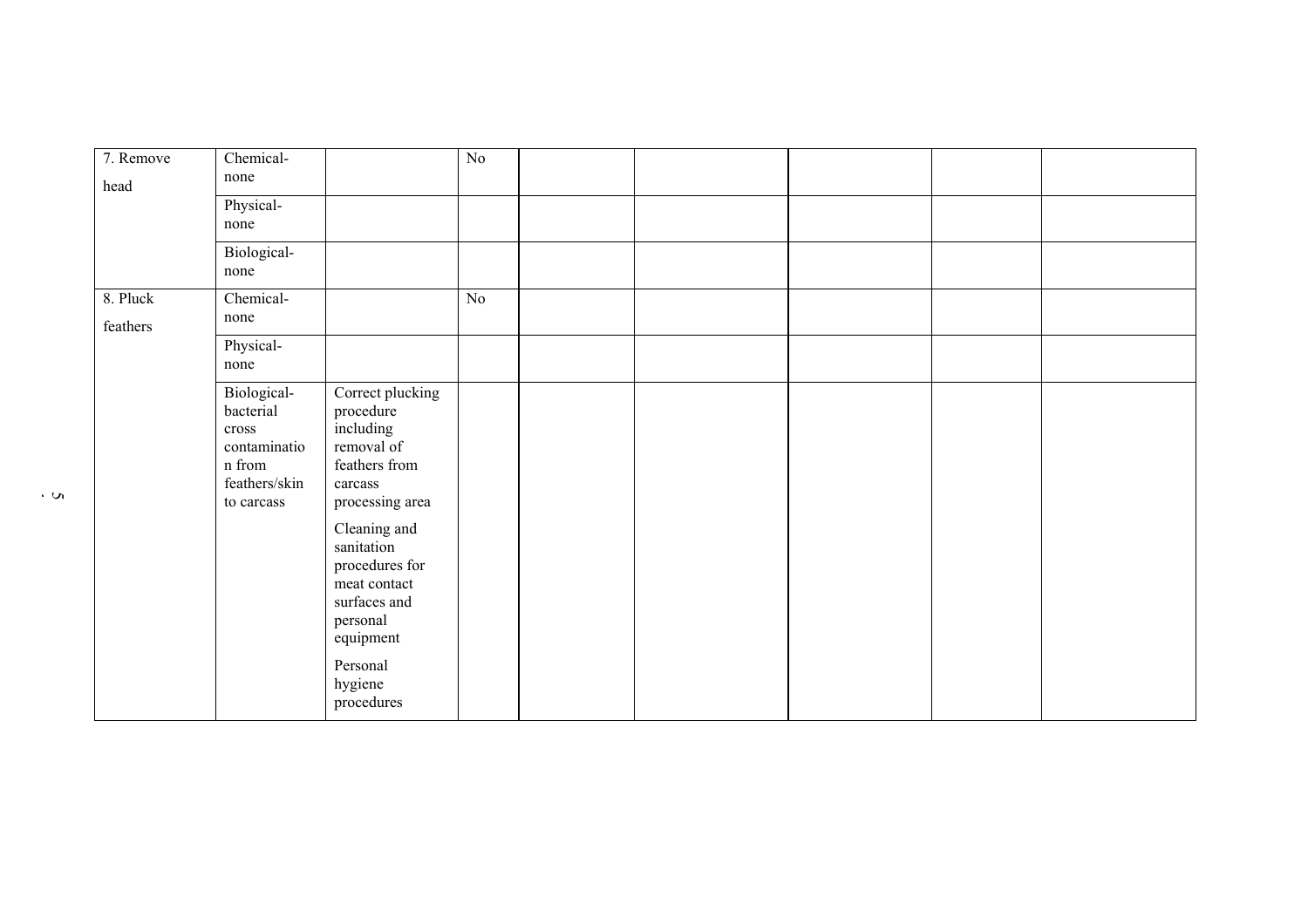| 9. Remove | Chemical-    |                | No |  |  |  |
|-----------|--------------|----------------|----|--|--|--|
| legs      | none         |                |    |  |  |  |
|           | Physical-    |                |    |  |  |  |
|           | none         |                |    |  |  |  |
|           | Biological-  | Cleaning and   |    |  |  |  |
|           | bacterial    | sanitation     |    |  |  |  |
|           | cross        | procedures for |    |  |  |  |
|           | contaminatio | meat contact   |    |  |  |  |
|           | n from       | surfaces and   |    |  |  |  |
|           | operators    | personal       |    |  |  |  |
|           | hands        | equipment      |    |  |  |  |
|           |              | Personal       |    |  |  |  |
|           |              | hygiene        |    |  |  |  |
|           |              | procedures     |    |  |  |  |
|           |              |                |    |  |  |  |

 $\overline{2}$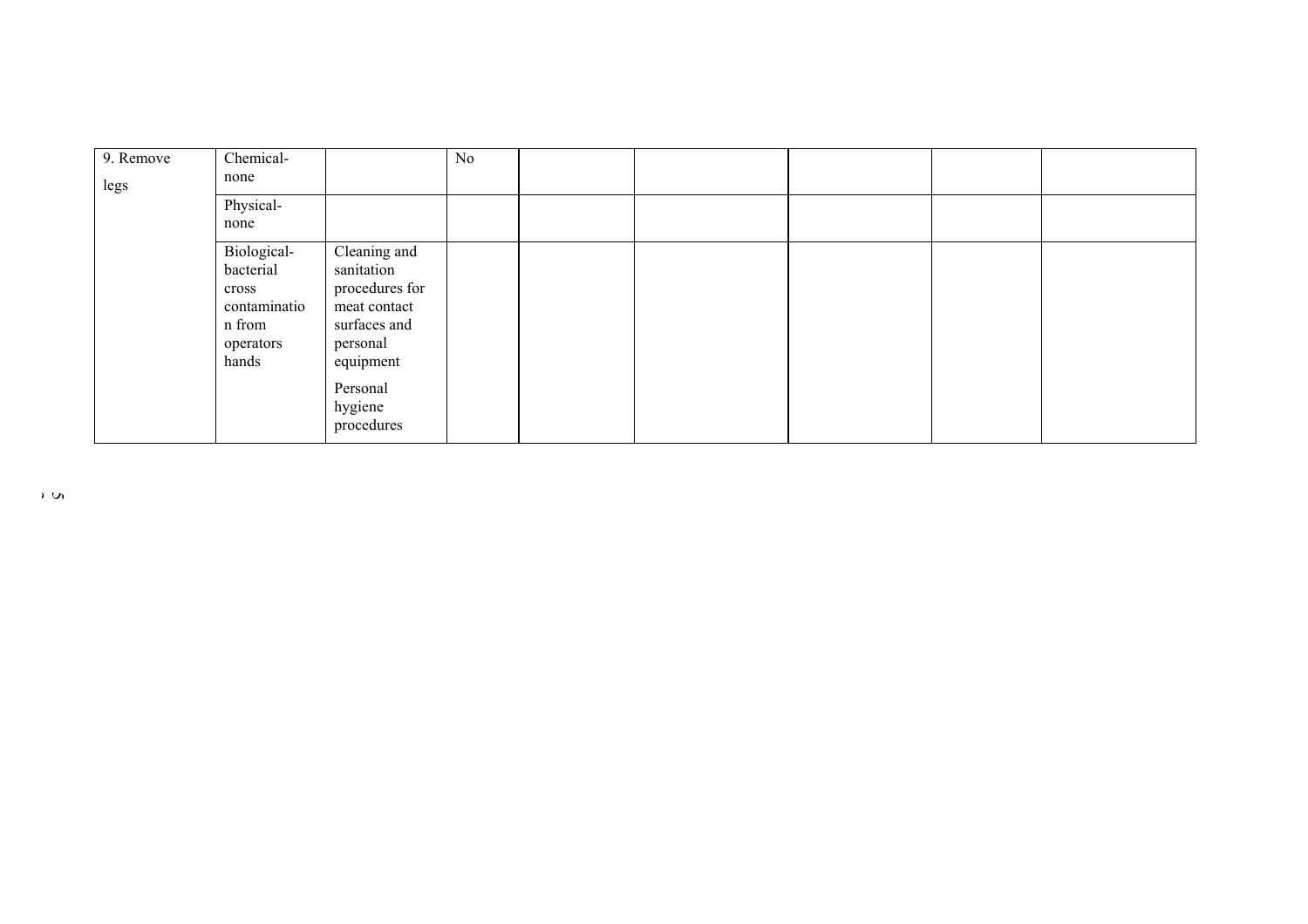| 10. Skin | Chemical-<br>none                                                                           |                                                                                                                                                                                                                                                         | $\rm No$ |  |  |  |
|----------|---------------------------------------------------------------------------------------------|---------------------------------------------------------------------------------------------------------------------------------------------------------------------------------------------------------------------------------------------------------|----------|--|--|--|
|          | Physical-<br>none                                                                           |                                                                                                                                                                                                                                                         |          |  |  |  |
|          | Biological-<br>bacterial<br>$\csc$<br>contaminatio<br>n from<br>feathers/skin<br>to carcass | Correct<br>skinning<br>procedure<br>including<br>removal of<br>skin from<br>carcass<br>processing<br>area<br>Cleaning and<br>sanitation<br>procedures for<br>meat contact<br>surfaces and<br>personal<br>equipment<br>Personal<br>hygiene<br>procedures |          |  |  |  |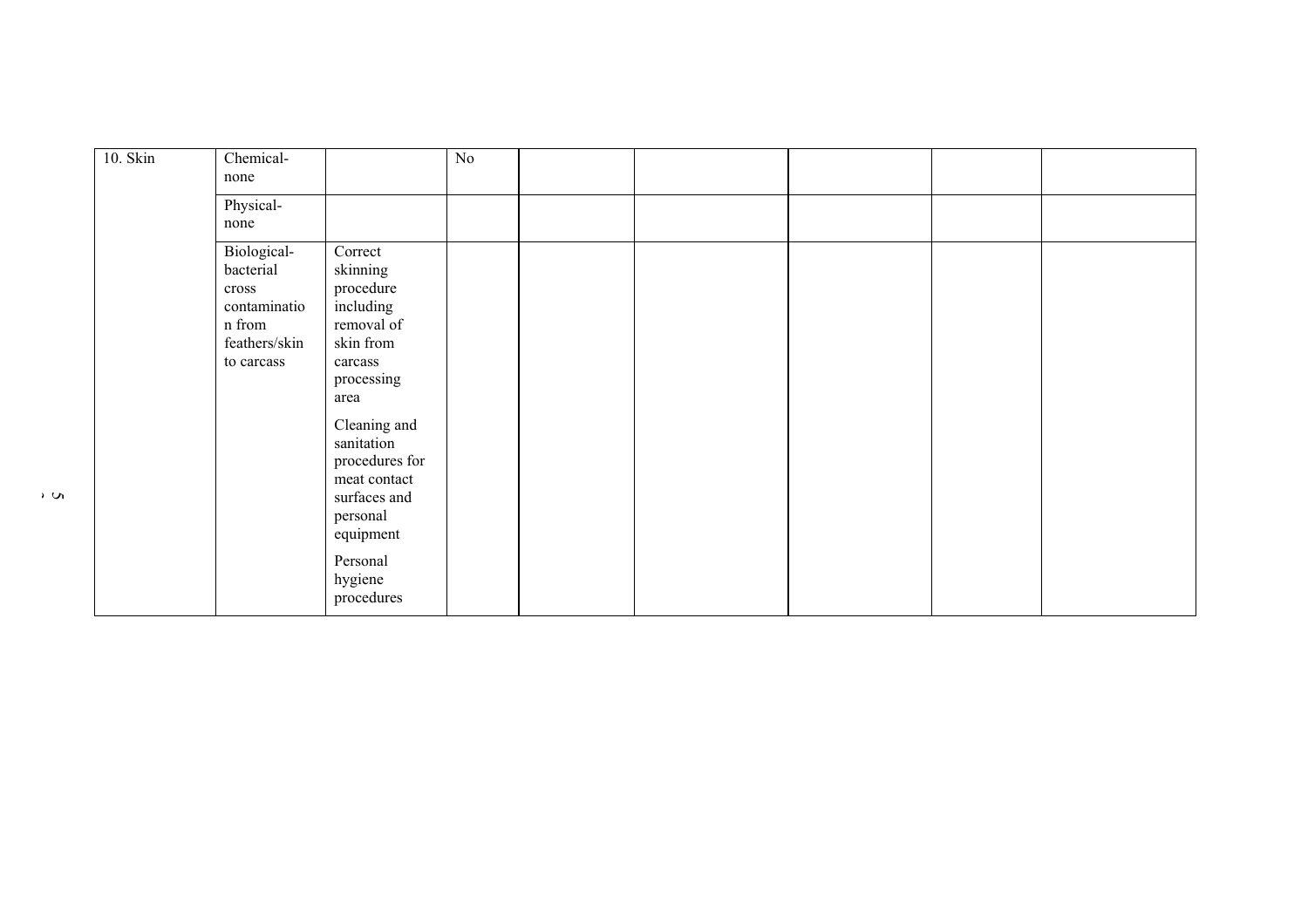| 11. De-fat<br>carcass | Chemical-<br>none                                                                                 |                                                                                                                                                        | $\rm No$ |  |  |  |
|-----------------------|---------------------------------------------------------------------------------------------------|--------------------------------------------------------------------------------------------------------------------------------------------------------|----------|--|--|--|
|                       | Physical-<br>none                                                                                 |                                                                                                                                                        |          |  |  |  |
|                       | Biological-<br>bacterial<br>cross<br>contaminatio<br>n from<br>operators<br>hands                 | Cleaning and<br>sanitation<br>procedures for<br>meat contact<br>surfaces and<br>personal<br>equipment<br>Personal<br>hygiene<br>procedures in<br>place |          |  |  |  |
| 12.<br>Eviscerate     | Chemical-<br>none                                                                                 |                                                                                                                                                        | No       |  |  |  |
|                       | Physical-<br>none                                                                                 |                                                                                                                                                        |          |  |  |  |
|                       | Biological-<br>bacterial<br>cross<br>contaminatio<br>n from<br>ruptured<br>intestinal<br>contents | Feed withdrawn<br>from animals<br>prior to<br>slaughter<br>Correct<br>evisceration<br>procedures to<br>minimise<br>spillage                            |          |  |  |  |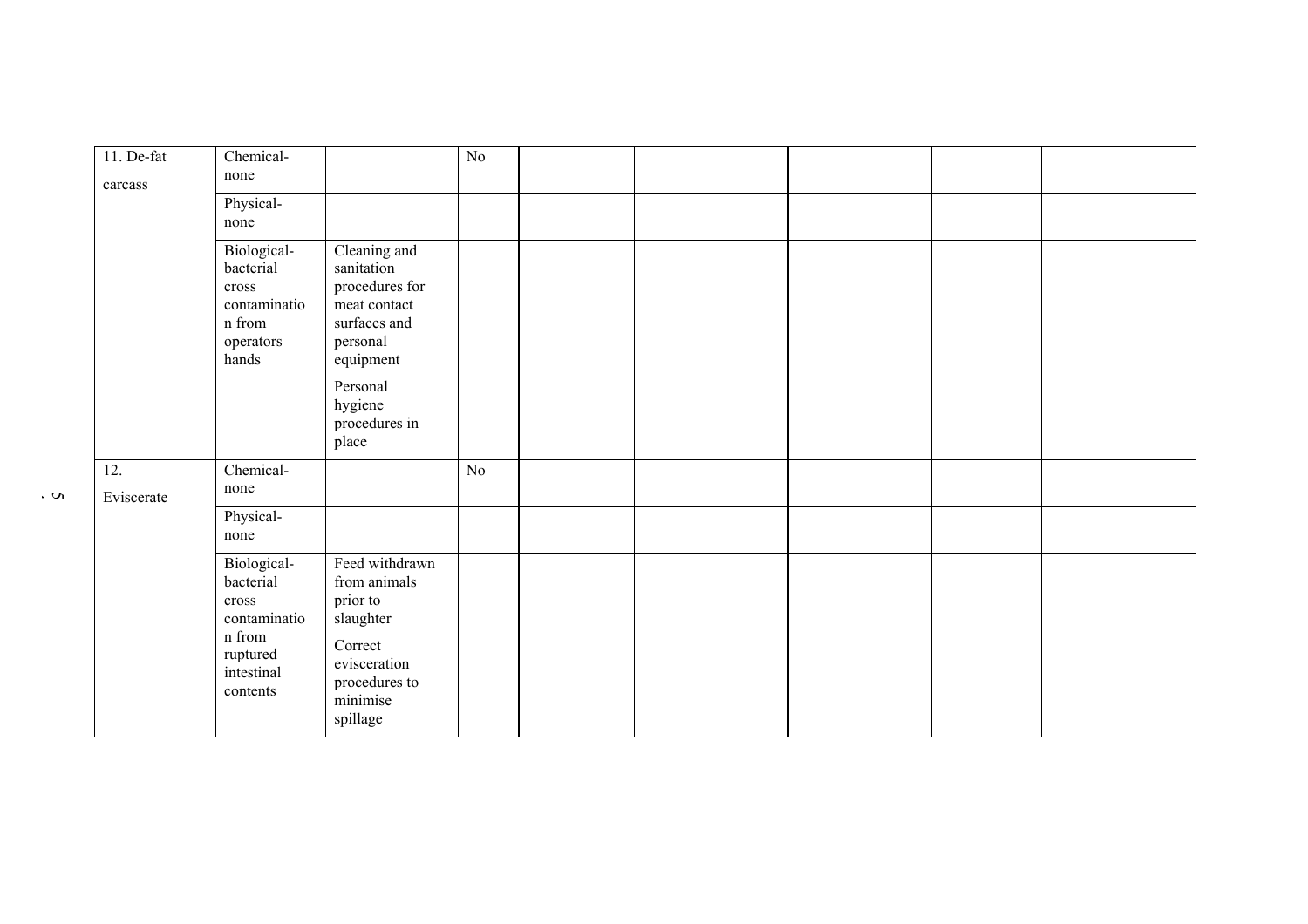| 13. Post           | Chemical-<br>none                                                                           |                                                                                                                                                        | No |  |  |  |
|--------------------|---------------------------------------------------------------------------------------------|--------------------------------------------------------------------------------------------------------------------------------------------------------|----|--|--|--|
| mortem             | Physical-<br>none                                                                           |                                                                                                                                                        |    |  |  |  |
| inspection         | Biological-<br>diseased<br>birds                                                            | Trained and<br>qualified<br>inspector<br>employed and<br>approved by<br>regulatory<br>authority                                                        |    |  |  |  |
| 14. Remove<br>neck | Chemical-<br>none                                                                           |                                                                                                                                                        | No |  |  |  |
|                    | Physical-<br>none                                                                           |                                                                                                                                                        |    |  |  |  |
|                    | Biological-<br>bacterial<br>cross<br>contaminatio<br>$\mathbf n$ from<br>operators<br>hands | Cleaning and<br>sanitation<br>procedures for<br>meat contact<br>surfaces and<br>personal<br>equipment<br>Personal<br>hygiene<br>procedures in<br>place |    |  |  |  |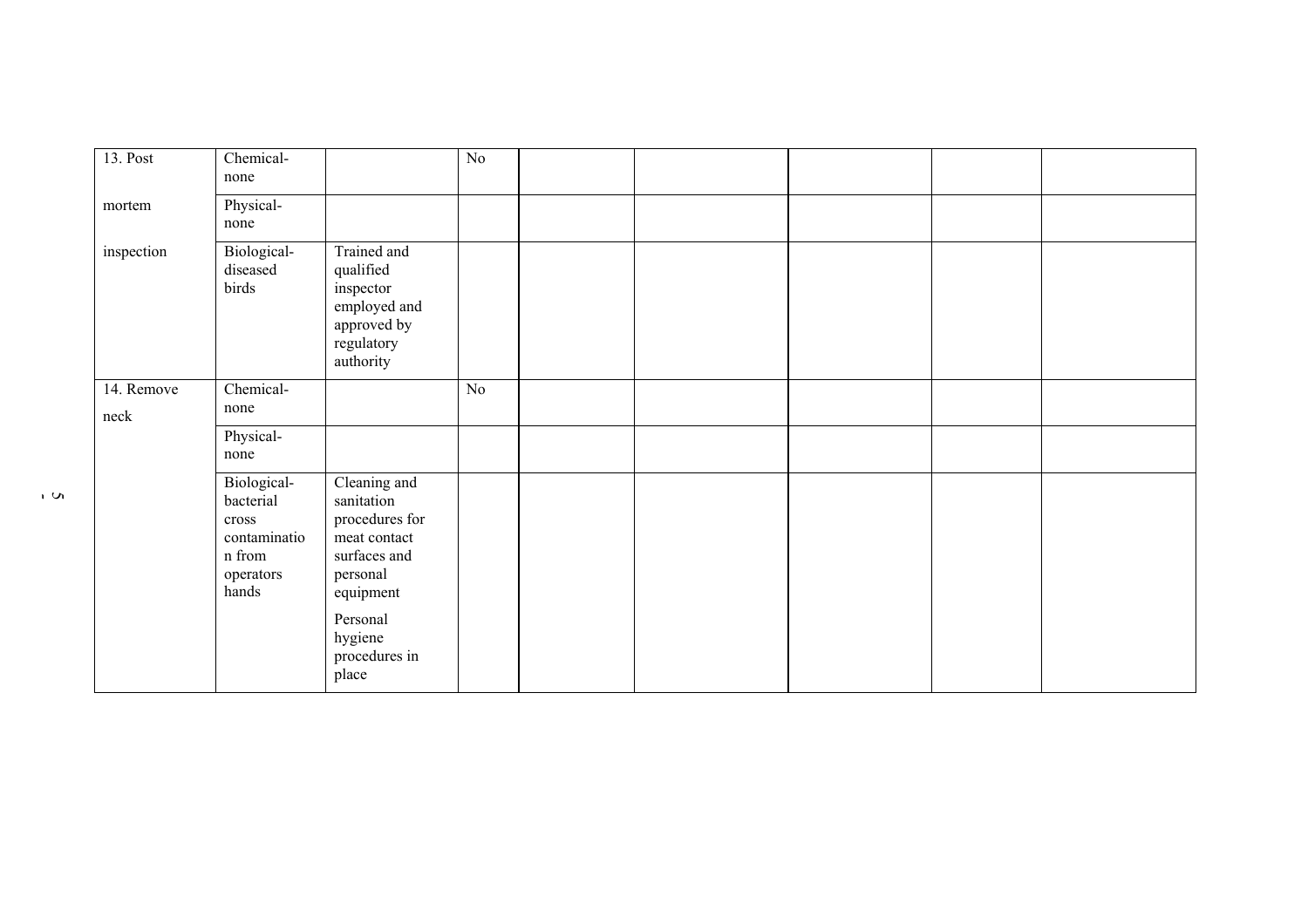| 15. Remove<br>ribcage   | Chemical-<br>none                                                                          |                                                                                                       | $\rm No$ |  |  |  |
|-------------------------|--------------------------------------------------------------------------------------------|-------------------------------------------------------------------------------------------------------|----------|--|--|--|
|                         | Physical-<br>none                                                                          |                                                                                                       |          |  |  |  |
|                         | Biological-<br>bacterial<br>$\mbox{cross}$<br>contaminatio<br>n from<br>operators<br>hands | Cleaning and<br>sanitation<br>procedures for<br>meat contact<br>surfaces and<br>personal<br>equipment |          |  |  |  |
|                         |                                                                                            | Personal hygiene<br>procedures in<br>place                                                            |          |  |  |  |
| 16. Inspect<br>and trim | Chemical-<br>none                                                                          |                                                                                                       | No       |  |  |  |
| carcass                 | Physical-<br>none                                                                          |                                                                                                       |          |  |  |  |
|                         | Biological-<br>bacterial<br>cross<br>contaminatio<br>n from<br>operators<br>hands          | Cleaning and<br>sanitation<br>procedures for<br>meat contact<br>surfaces and<br>personal<br>equipment |          |  |  |  |
|                         |                                                                                            | Personal hygiene<br>procedures in<br>place                                                            |          |  |  |  |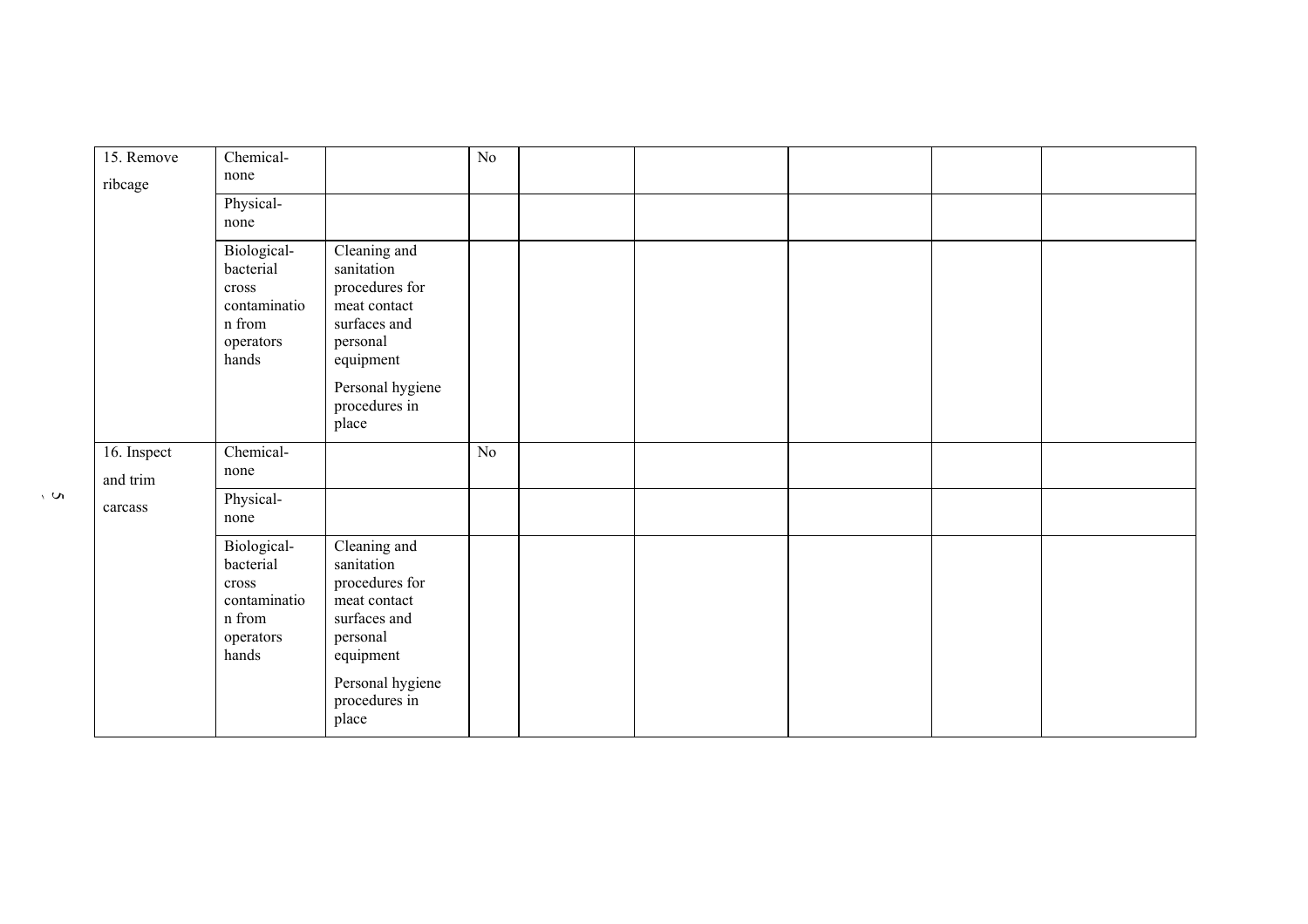| 17. Split<br>carcass   | Chemical-<br>none                                                                 |                                                                                                                                                     | $\rm No$ |  |  |  |
|------------------------|-----------------------------------------------------------------------------------|-----------------------------------------------------------------------------------------------------------------------------------------------------|----------|--|--|--|
|                        | Physical-<br>none                                                                 |                                                                                                                                                     |          |  |  |  |
|                        | Biological-<br>bacterial<br>cross<br>contaminatio<br>n from<br>operators<br>hands | Cleaning and<br>sanitation<br>procedures for<br>meat contact<br>surfaces and<br>personal<br>equipment<br>Personal hygiene<br>procedures in<br>place |          |  |  |  |
| 18. Move to<br>chiller | Chemical-<br>none                                                                 |                                                                                                                                                     | $\rm No$ |  |  |  |
|                        | Physical-<br>none                                                                 |                                                                                                                                                     |          |  |  |  |
|                        | Biological-<br>bacterial<br>cross<br>contaminatio<br>n from<br>operators<br>hands | Personal hygiene<br>procedures in<br>place                                                                                                          |          |  |  |  |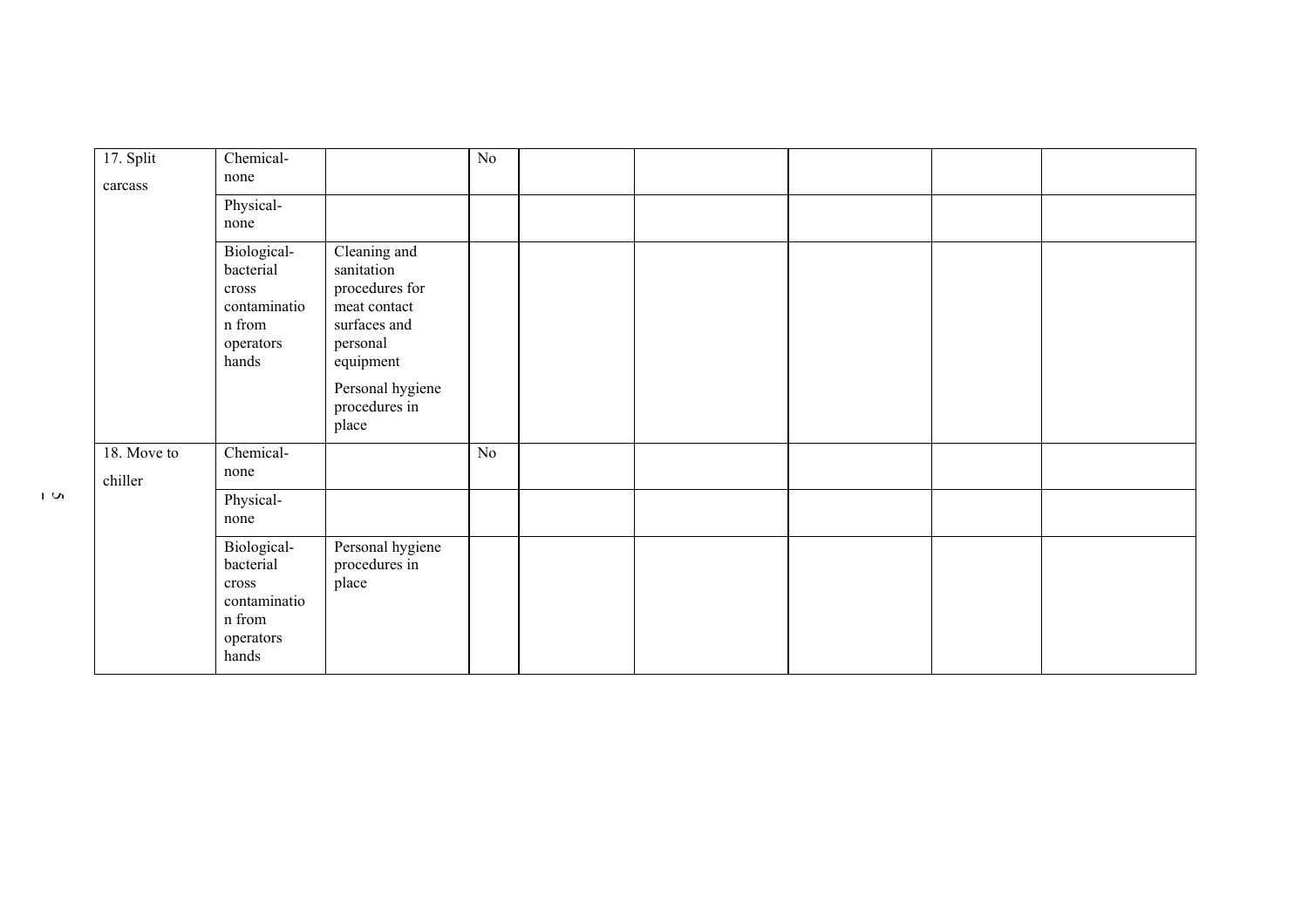| 19. Chill | Chemical-<br>none                                                   |                                                                                                                                                                              | Yes |                                                                                                                                                                     |                                                                                                                                                                                                                                                                                                                                                                       |                                                                                                                                                                                                                                                                                                                               |                                                                                                                                                                                                          |                                                                                                                                                                                                                                                                                                                                                             |
|-----------|---------------------------------------------------------------------|------------------------------------------------------------------------------------------------------------------------------------------------------------------------------|-----|---------------------------------------------------------------------------------------------------------------------------------------------------------------------|-----------------------------------------------------------------------------------------------------------------------------------------------------------------------------------------------------------------------------------------------------------------------------------------------------------------------------------------------------------------------|-------------------------------------------------------------------------------------------------------------------------------------------------------------------------------------------------------------------------------------------------------------------------------------------------------------------------------|----------------------------------------------------------------------------------------------------------------------------------------------------------------------------------------------------------|-------------------------------------------------------------------------------------------------------------------------------------------------------------------------------------------------------------------------------------------------------------------------------------------------------------------------------------------------------------|
|           | Physical-<br>none                                                   |                                                                                                                                                                              |     |                                                                                                                                                                     |                                                                                                                                                                                                                                                                                                                                                                       |                                                                                                                                                                                                                                                                                                                               |                                                                                                                                                                                                          |                                                                                                                                                                                                                                                                                                                                                             |
|           | Biological-<br>excessive<br>growth of<br>contaminatin<br>g bacteria | Reduction of<br>carcass<br>temperature<br>(surface and<br>internal) in a<br>reasonable<br>amount of time<br>to minimise<br>increase in<br>numbers of<br>enteric<br>pathogens |     | Deep muscle<br>temperature<br>of carcasses<br>down to $7^{\circ}$ C<br>within 24<br>hours of<br>stunning<br>Ensure<br>carcasses are<br>spaced so as<br>not touching | Monitor chillier<br>continuously with<br>disk recording<br>thermometer<br><b>Or</b><br>Monitor surface and<br>internal temperature<br>of 5 randomly<br>selected carcasses<br>per day per chiller<br>with hand held<br>thermometer<br><b>Or</b><br>Check temperature<br>of carcasses and<br>room regularly<br>Monitor carcass<br>spacing at time of<br>chiller loading | Retain product,<br>evaluate<br>significance of<br>deviation,<br>determine product<br>disposition<br>Notify appropriate<br>officer(s)<br>Identify cause and<br>prevent recurrence<br>Notify<br>maintenance to<br>adjust<br>refrigeration if<br>necessary<br>Adjust carcass<br>spacing and<br>retrain employees<br>if necessary | Temperature<br>monitoring<br>records for<br>both product<br>and chiller<br>Corrective<br>action<br>records<br>Calibration<br>and<br>maintenance<br>records for<br>temperature<br>monitoring<br>equipment | HACCP coordinator<br>or trained employee<br>must review<br><b>HACCP</b> records<br>daily prior to load<br>out<br>Regular calibration<br>of thermometers<br>Daily carcass<br>temperature checks<br>to verify that $7^{\circ}$ C<br>surface temperature<br>is achieved<br>Regular<br>microbiological<br>testing of carcasses<br>for E. coli and<br>Salmonella |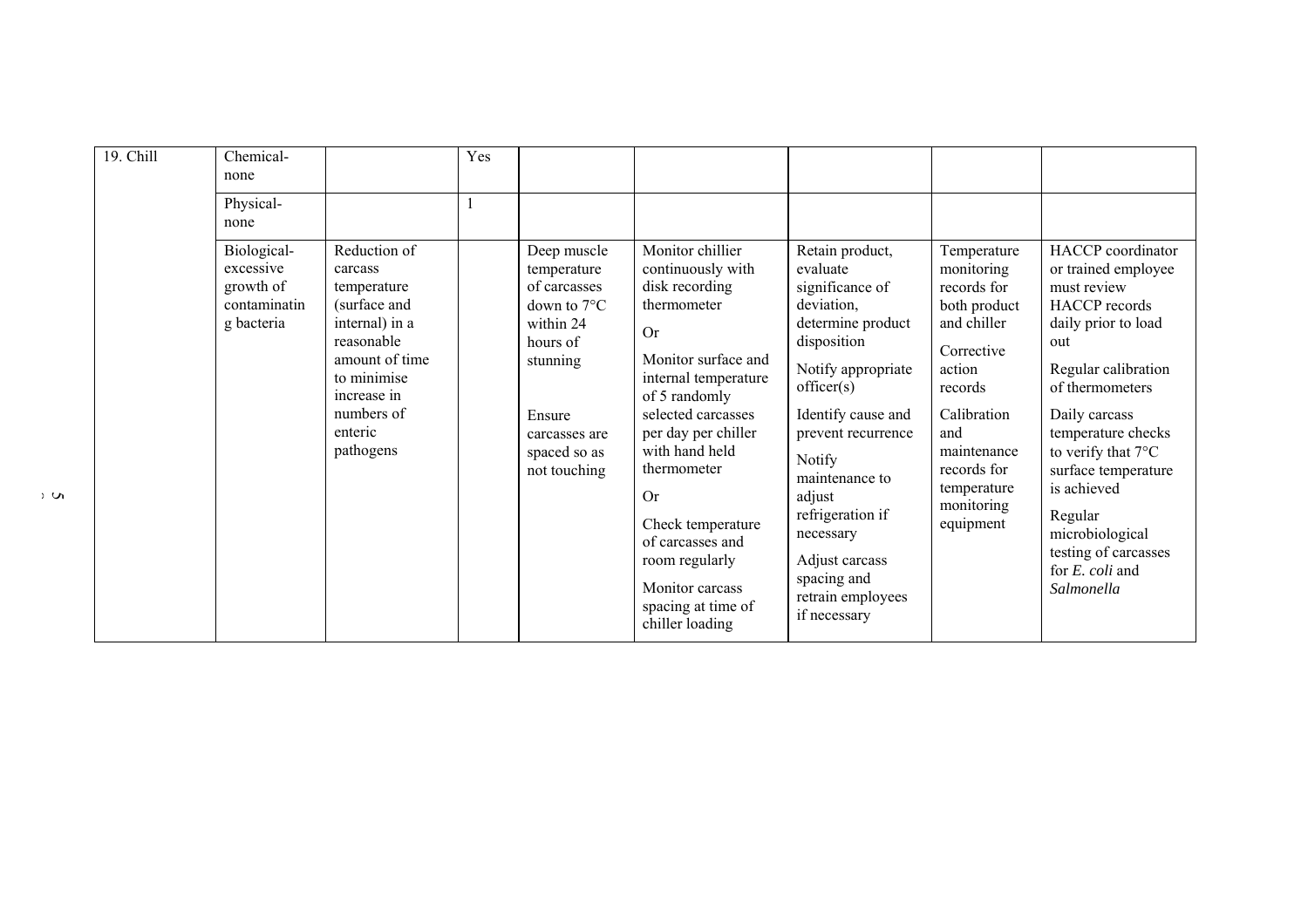| 20.<br>Trim/bone | Chemical-<br>none                                                                 |                                                                                                       | N <sub>0</sub> |                                                                           |                                                                        |                                                                                                                        |                                                                              |                                                                                                               |
|------------------|-----------------------------------------------------------------------------------|-------------------------------------------------------------------------------------------------------|----------------|---------------------------------------------------------------------------|------------------------------------------------------------------------|------------------------------------------------------------------------------------------------------------------------|------------------------------------------------------------------------------|---------------------------------------------------------------------------------------------------------------|
| carcass          | Physical-<br>none                                                                 |                                                                                                       |                |                                                                           |                                                                        |                                                                                                                        |                                                                              |                                                                                                               |
|                  | Biological-<br>bacterial<br>cross<br>contaminatio<br>n from<br>operators<br>hands | Cleaning and<br>sanitation<br>procedures for<br>meat contact<br>surfaces and<br>personal<br>equipment |                |                                                                           |                                                                        |                                                                                                                        |                                                                              |                                                                                                               |
|                  |                                                                                   | Personal<br>hygiene<br>procedures in<br>place                                                         |                |                                                                           |                                                                        |                                                                                                                        |                                                                              |                                                                                                               |
| 21. Pack         | Chemical-<br>none                                                                 |                                                                                                       | Yes            |                                                                           |                                                                        |                                                                                                                        |                                                                              |                                                                                                               |
|                  | Physical-<br>presence of<br>microchips                                            | Detection<br>system in place<br>for microchips<br>and subsequent<br>removal if<br>present             | $\overline{2}$ | Detection<br>system<br>sensitivity<br>adequate to<br>detect<br>microchips | Designated officer<br>to check detection<br>system every 30<br>minutes | Stop packaging.<br>Identify last 30<br>minutes produc-<br>tion and retest.<br>Identify cause and<br>prevent recurrence | Records of<br>each 30<br>minute check<br>of microchip<br>detection<br>system | HACCP coordinator<br>or trained employee<br>must review<br><b>HACCP</b> records<br>daily prior to load<br>out |
|                  | Biological-<br>bacterial<br>cross<br>contaminatio<br>n from<br>operators<br>hands | Personal<br>hygiene<br>procedures in<br>place                                                         |                |                                                                           |                                                                        |                                                                                                                        |                                                                              |                                                                                                               |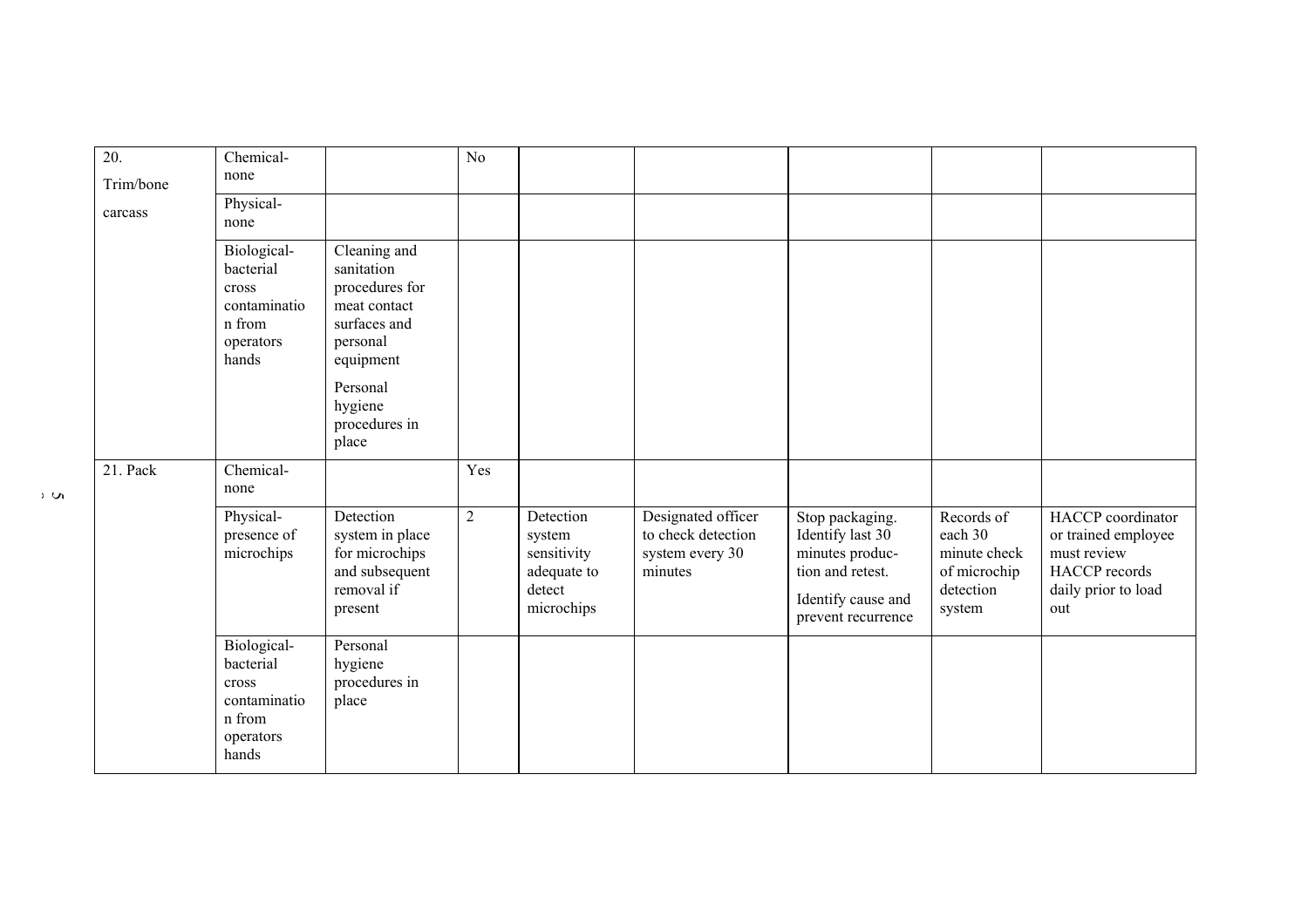| 22. Move to | Chemical-         | No |  |  |  |
|-------------|-------------------|----|--|--|--|
| chiller     | none              |    |  |  |  |
|             | Physical-<br>none |    |  |  |  |
|             |                   |    |  |  |  |
|             | Biological-       |    |  |  |  |
|             | none              |    |  |  |  |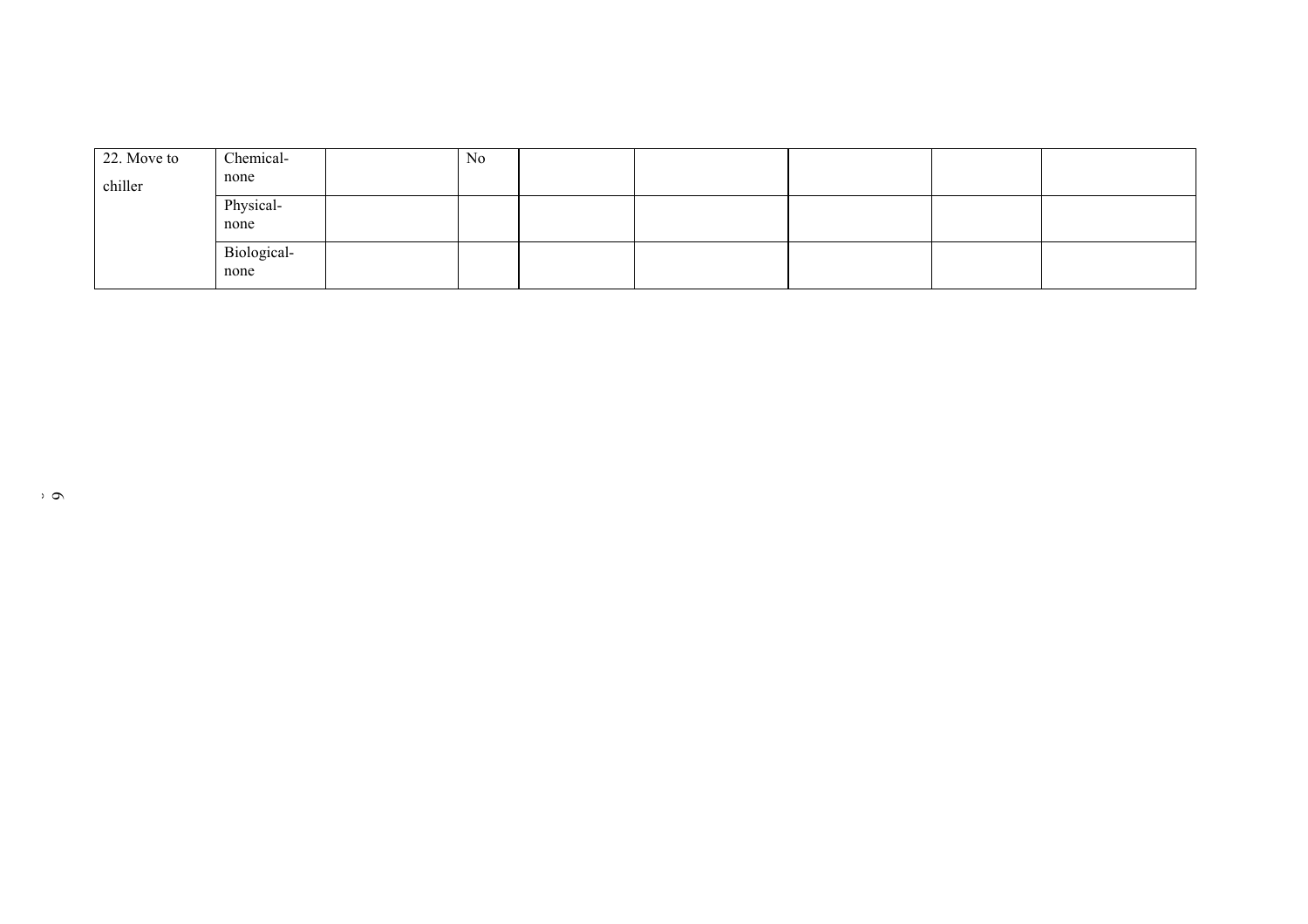| 23. Chill | Chemical-<br>none                                                  |                                                                                                                                                                              | Yes |                                                                                                       |                                                                                                                                                                                                                                                                                                                                                             |                                                                                                                                                                                                                                                                                                                                           |                                                                                                                                                                                                          |                                                                                                                                                                                                                                                             |
|-----------|--------------------------------------------------------------------|------------------------------------------------------------------------------------------------------------------------------------------------------------------------------|-----|-------------------------------------------------------------------------------------------------------|-------------------------------------------------------------------------------------------------------------------------------------------------------------------------------------------------------------------------------------------------------------------------------------------------------------------------------------------------------------|-------------------------------------------------------------------------------------------------------------------------------------------------------------------------------------------------------------------------------------------------------------------------------------------------------------------------------------------|----------------------------------------------------------------------------------------------------------------------------------------------------------------------------------------------------------|-------------------------------------------------------------------------------------------------------------------------------------------------------------------------------------------------------------------------------------------------------------|
|           | Physical-<br>none                                                  |                                                                                                                                                                              | 3   |                                                                                                       |                                                                                                                                                                                                                                                                                                                                                             |                                                                                                                                                                                                                                                                                                                                           |                                                                                                                                                                                                          |                                                                                                                                                                                                                                                             |
|           | Biological<br>excessive<br>growth of<br>contaminatin<br>g bacteria | Reduction of<br>product<br>temperature<br>(surface and<br>internal) in a<br>reasonable<br>amount of time<br>to minimise<br>increase in<br>numbers of<br>enteric<br>pathogens |     | Internal<br>temperature<br>of ostrich<br>meat portions<br>at or below<br>5°C before<br>transportation | Monitor chillier<br>continuously with<br>disk recording<br>thermometer<br><b>Or</b><br>Monitor internal<br>temperature of<br>packed product<br>from each chiller<br>each day with hand<br>held thermometer<br><b>Or</b><br>Check temperature<br>of product and<br>room regularly<br>Monitor<br>stacking/spacing of<br>product at time of<br>chiller loading | Retain product,<br>evaluate<br>significance of<br>deviation,<br>determine product<br>disposition<br>Notify appropriate<br>officer(s)<br>Identify cause and<br>prevent recurrence<br>Notify<br>maintenance to<br>adjust<br>refrigeration if<br>necessary<br>Adjust product<br>stacking/spacing<br>and retrain<br>employees if<br>necessary | Temperature<br>monitoring<br>records for<br>both product<br>and chiller<br>Corrective<br>action<br>records<br>Calibration<br>and<br>maintenance<br>records for<br>temperature<br>monitoring<br>equipment | HACCP coordinator<br>or trained employee<br>must review<br><b>HACCP</b> records<br>daily prior to load<br>out<br>Regular calibration<br>of thermometers<br>Daily product<br>temperature checks<br>to verify that 5°C<br>internal temperature<br>is achieved |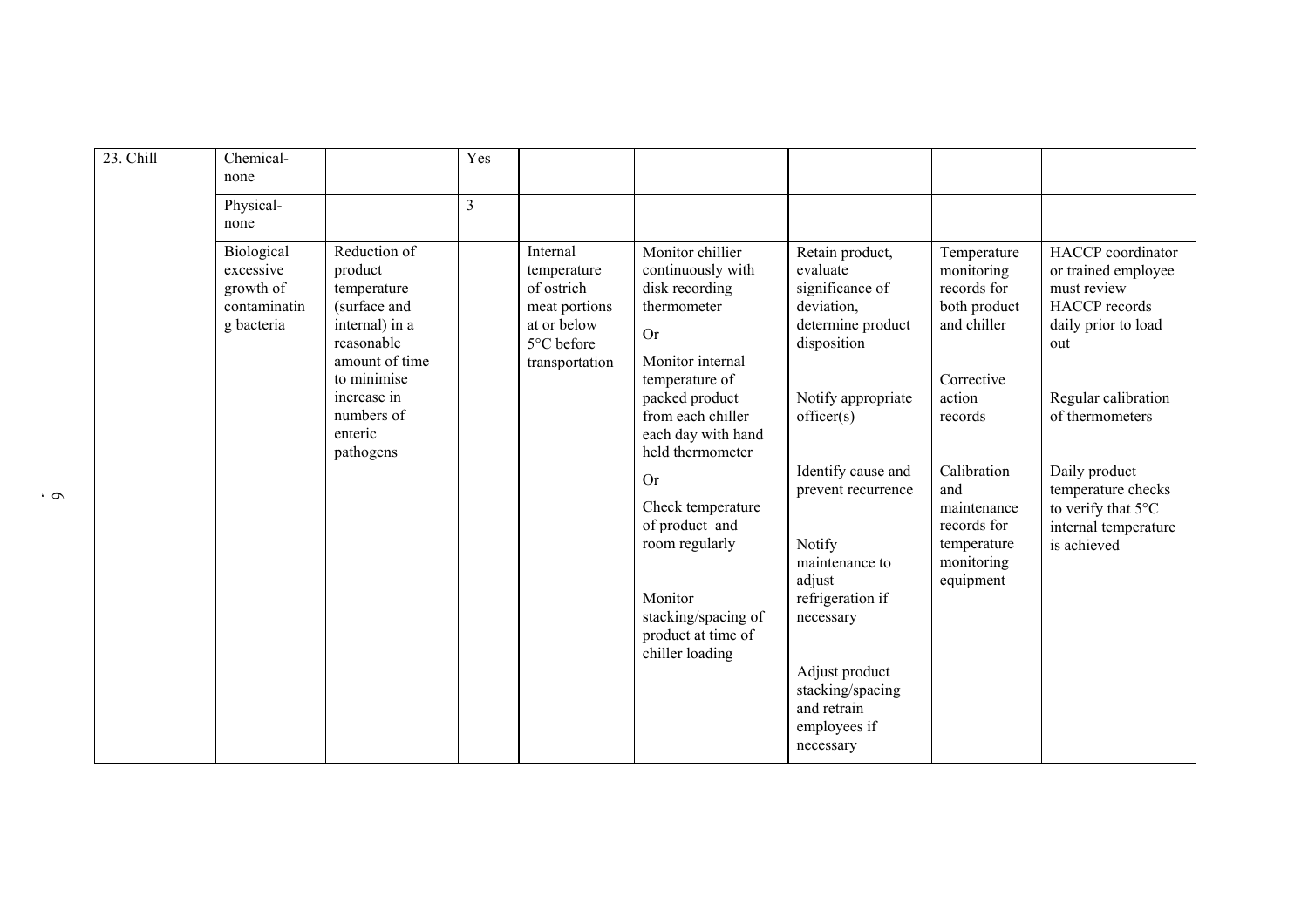| 24. Load out | Chemical-<br>none                                                  |                                                                                                                                                         | Yes |                                                                                         |                                                                                                                                                                                                                                                                                                                                                                                 |                                                                                                                                                                                                                                                         |                                                                                                                                                                                                                                      |                                                                                                                                                                                                                                                  |
|--------------|--------------------------------------------------------------------|---------------------------------------------------------------------------------------------------------------------------------------------------------|-----|-----------------------------------------------------------------------------------------|---------------------------------------------------------------------------------------------------------------------------------------------------------------------------------------------------------------------------------------------------------------------------------------------------------------------------------------------------------------------------------|---------------------------------------------------------------------------------------------------------------------------------------------------------------------------------------------------------------------------------------------------------|--------------------------------------------------------------------------------------------------------------------------------------------------------------------------------------------------------------------------------------|--------------------------------------------------------------------------------------------------------------------------------------------------------------------------------------------------------------------------------------------------|
|              | Physical-<br>none                                                  |                                                                                                                                                         | 4   |                                                                                         |                                                                                                                                                                                                                                                                                                                                                                                 |                                                                                                                                                                                                                                                         |                                                                                                                                                                                                                                      |                                                                                                                                                                                                                                                  |
|              | Biological<br>excessive<br>growth of<br>contaminatin<br>g bacteria | Ensure product<br>temperature<br>(surface and<br>internal) is<br>maintained such<br>as to minimise<br>increase in<br>numbers of<br>enteric<br>pathogens |     | Ensure<br>temperature<br>of fresh<br>product<br>maintained at<br>or below $5^{\circ}$ C | Monitor chillier and<br>meat transport<br>vehicle temperature<br>continuously with<br>disk recording<br>thermometer<br><b>Or</b><br>Monitor internal<br>temperature of<br>packed product<br>from each chiller<br>each day at time of<br>load out with hand<br>held thermometer<br><b>Or</b><br>Check temperature<br>of product, meat<br>transport vehicle<br>and room regularly | Retain product,<br>evaluate<br>significance of<br>deviation,<br>determine product<br>disposition<br>Notify appropriate<br>officer(s)<br>Identify cause and<br>prevent recurrence<br>Notify<br>maintenance to<br>adjust<br>refrigeration if<br>necessary | Temperature<br>monitoring<br>records for<br>product,<br>meat<br>transport<br>vehicle and<br>chiller<br>Corrective<br>action<br>records<br>Calibration<br>and<br>maintenance<br>records for<br>temperature<br>monitoring<br>equipment | HACCP coordinator<br>or trained employee<br>must review<br><b>HACCP</b> records<br>daily<br>Regular calibration<br>of thermometers<br>Daily product<br>temperature checks<br>to verify that $5^{\circ}$ C<br>internal temperature<br>is achieved |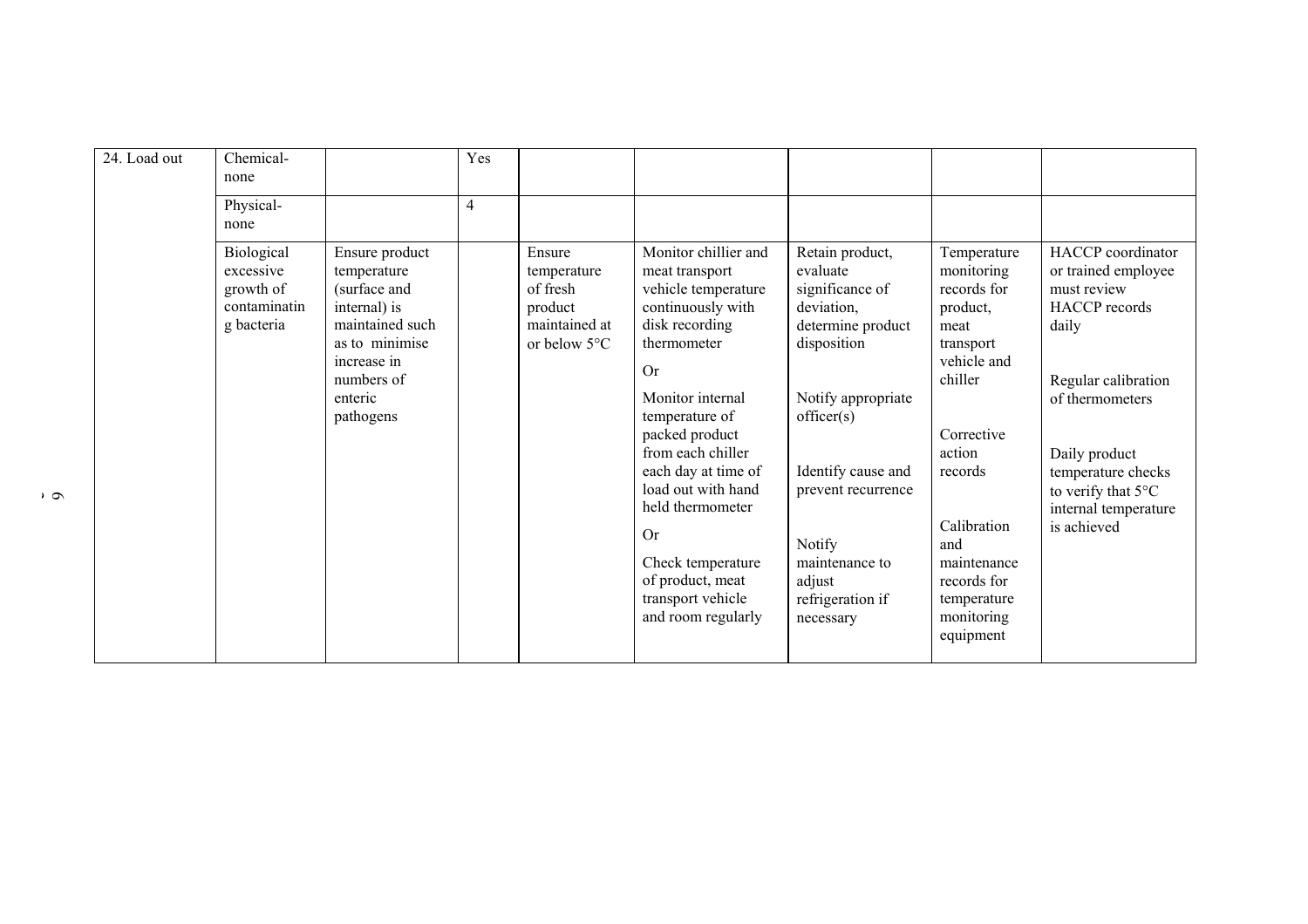| 25.       | Chemical-<br>none                                                  |                                                                                                                                                         | Yes |                                                                                                     |                                                                                                                                              |                                                                                                                                                                                                                                                         |                                                                                                                                                                                                                          |                                                                                                                                                                                                               |
|-----------|--------------------------------------------------------------------|---------------------------------------------------------------------------------------------------------------------------------------------------------|-----|-----------------------------------------------------------------------------------------------------|----------------------------------------------------------------------------------------------------------------------------------------------|---------------------------------------------------------------------------------------------------------------------------------------------------------------------------------------------------------------------------------------------------------|--------------------------------------------------------------------------------------------------------------------------------------------------------------------------------------------------------------------------|---------------------------------------------------------------------------------------------------------------------------------------------------------------------------------------------------------------|
| Transport | Physical-<br>none                                                  |                                                                                                                                                         |     |                                                                                                     |                                                                                                                                              |                                                                                                                                                                                                                                                         |                                                                                                                                                                                                                          |                                                                                                                                                                                                               |
|           | Biological<br>excessive<br>growth of<br>contaminatin<br>g bacteria | Ensure product<br>temperature<br>(surface and<br>internal) is<br>maintained such<br>as to minimise<br>increase in<br>numbers of<br>enteric<br>pathogens |     | Ensure<br>internal<br>temperature<br>of fresh<br>product<br>maintained at<br>or below $5^{\circ}$ C | Monitor meat<br>transport vehicle<br>temperature<br>continuously<br><b>Or</b><br>Monitor product<br>with<br>time/temperature<br>data loggers | Retain product,<br>evaluate<br>significance of<br>deviation,<br>determine product<br>disposition<br>Notify appropriate<br>officer(s)<br>Identify cause and<br>prevent recurrence<br>Notify<br>maintenance to<br>adjust<br>refrigeration if<br>necessary | Temperature<br>monitoring<br>records for<br>product and<br>meat<br>transport<br>vehicle<br>Corrective<br>action<br>records<br>Calibration<br>and<br>maintenance<br>records for<br>temperature<br>monitoring<br>equipment | HACCP coordinator<br>or trained employee<br>must review<br><b>HACCP</b> records<br>daily<br>Regular calibration<br>of thermometers<br>Daily meat transport<br>vehicle and/or<br>product temperature<br>checks |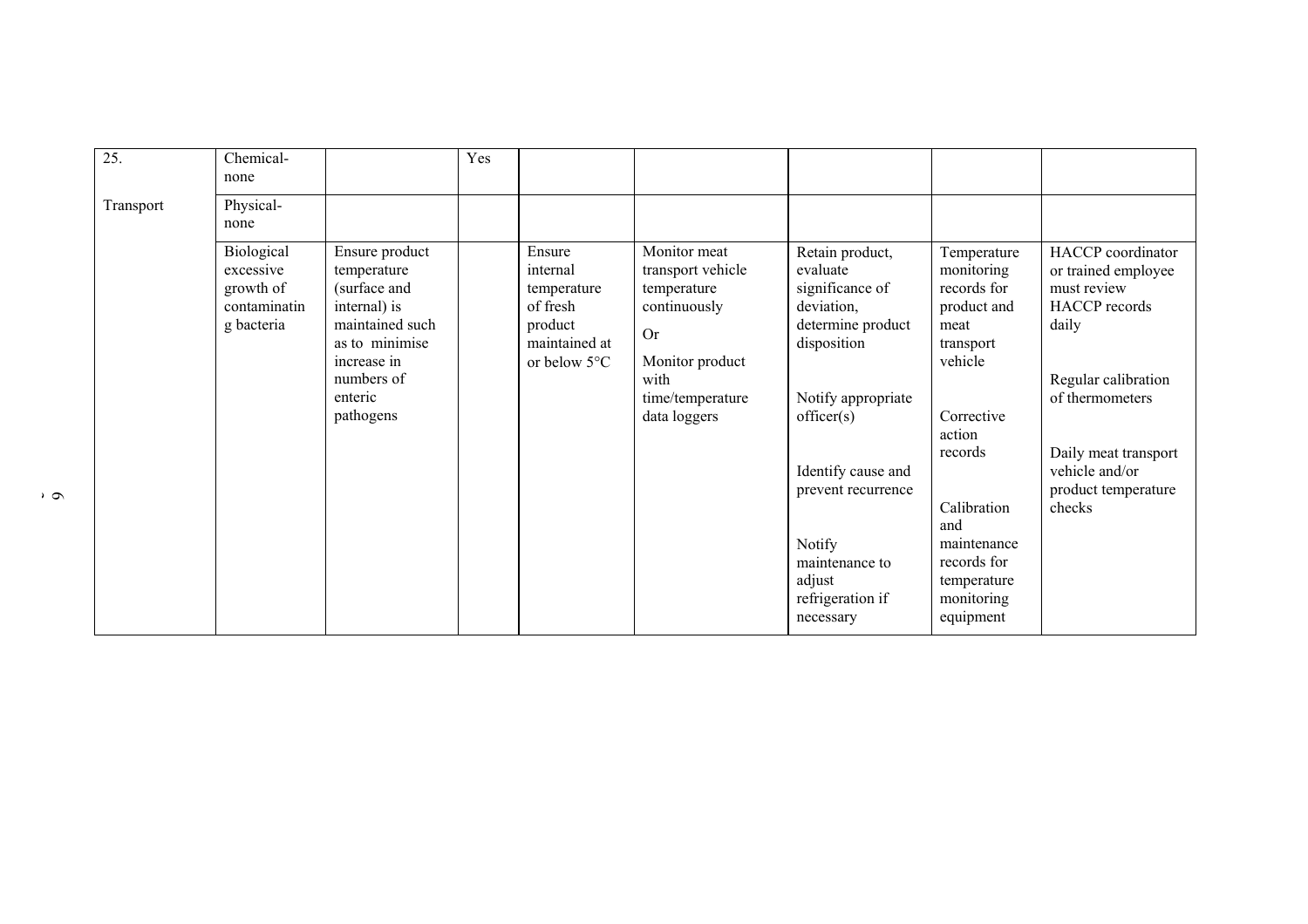## **Appendix 4: Generic HACCP plan for rabbit carcasses**

| <b>PRODUCT DESCRIPTION</b>          | Rabbit meat                                                                  |
|-------------------------------------|------------------------------------------------------------------------------|
| <b>INTENDED END USE</b>             | Domestic wholesale market as fresh,<br>aerobically stored and frozen product |
| PRESERVATION METHOD                 | Chilling, freezing                                                           |
| <b>PACKAGING</b>                    | New plastic bags in new cardboard<br>cartons                                 |
| <b>IDENTIFICATION AND LABELLING</b> | Full trade description                                                       |
| <b>CONTROLS DURING STORAGE</b>      | Time/temperature to limit microbial<br>growth during chilling process        |
| <b>CONTROLS DURING DISTRIBUTION</b> | Time/temperature to limit microbial<br>growth                                |
| <b>SENSITIVE CONSUMER?</b>          | No - intended for general consumption                                        |
| FINAL CUSTOMER PREPARATION          | Intended to be cooked                                                        |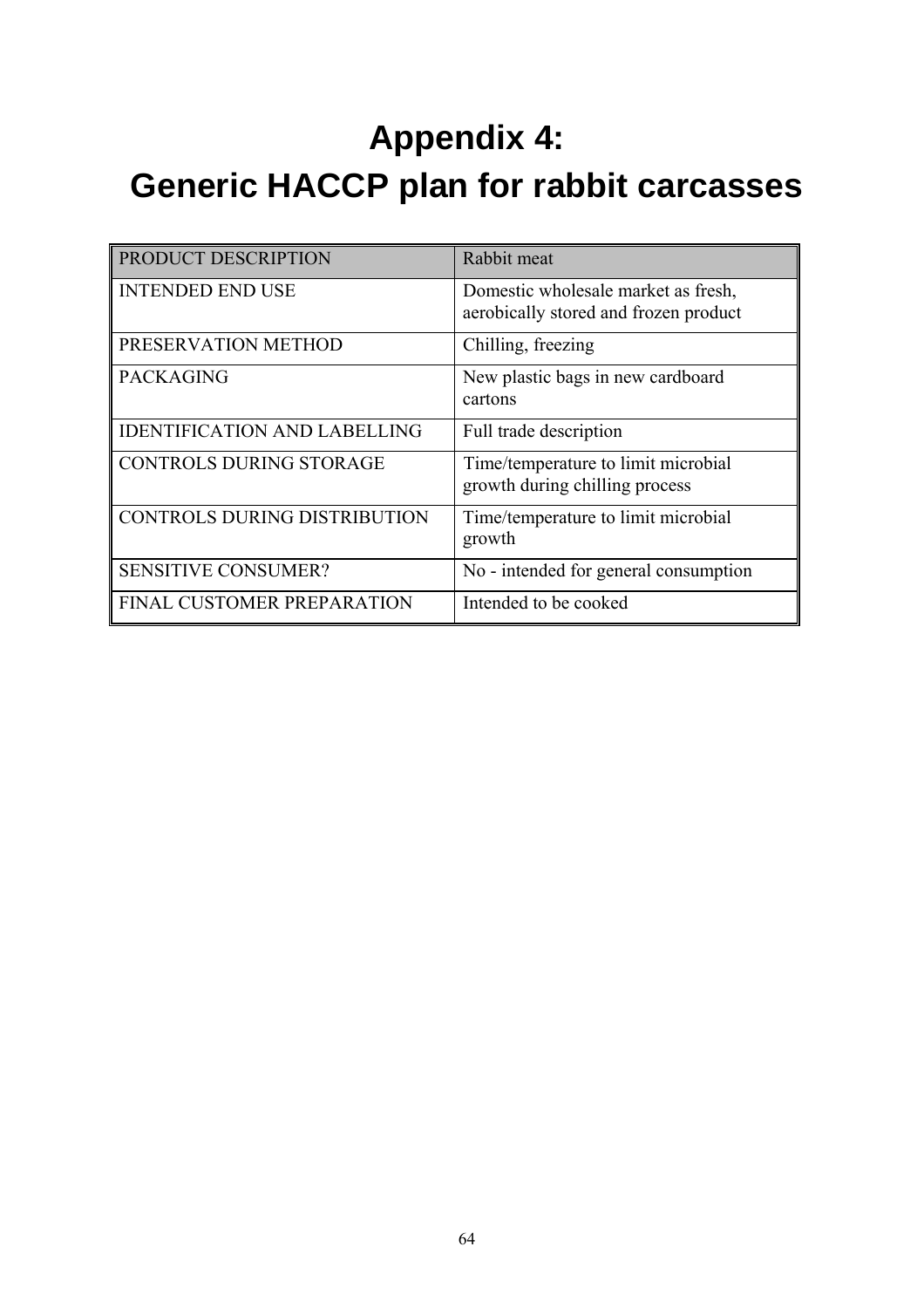**Index of Symbols**

**Process**

**Inspection**



**Storage**



**Transport**

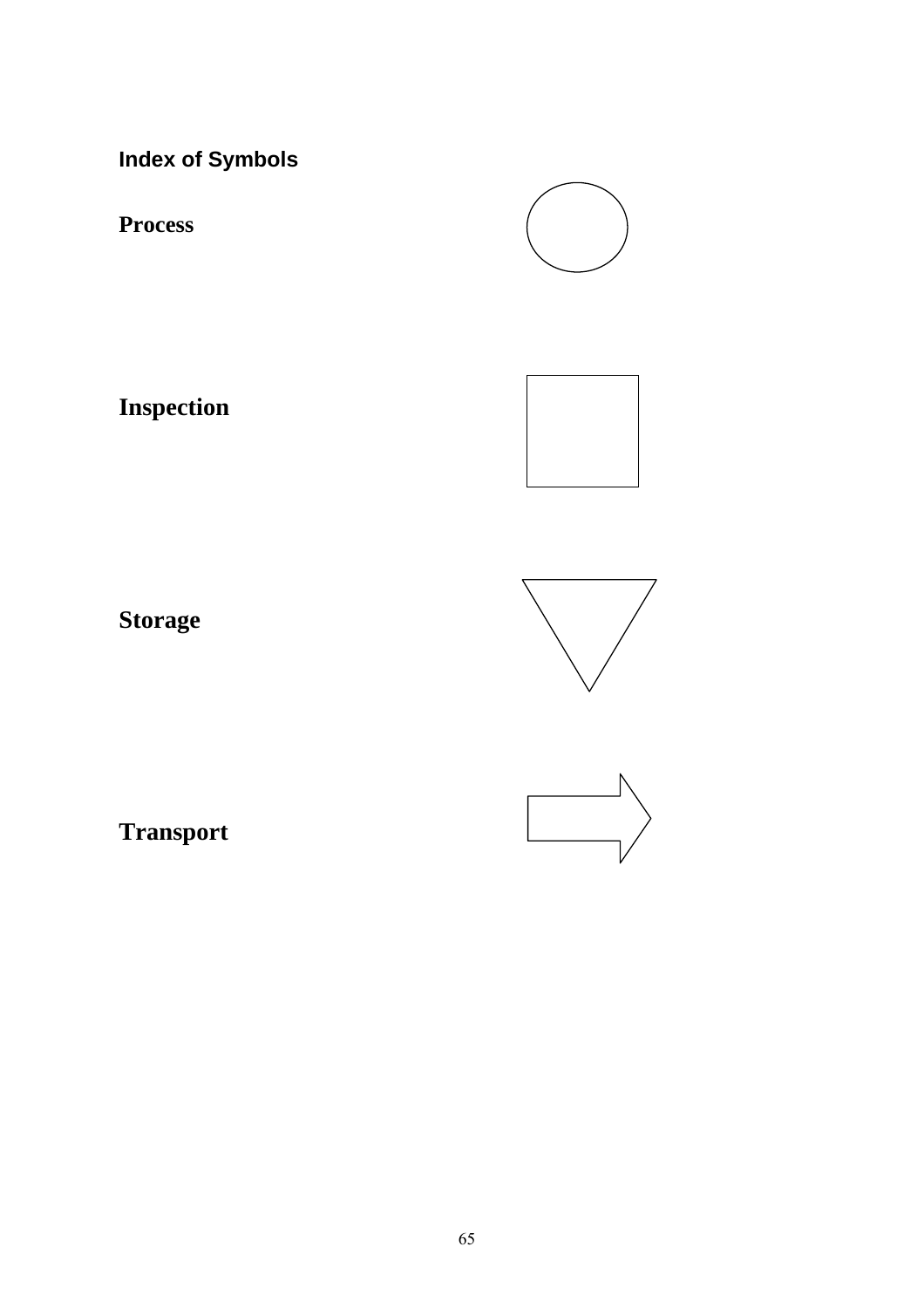## **Rabbit Process Flow Chart**

26. Receive rabbits 27. Stun rabbit 28. Decapitate 29. Hang 30. Skin 31. Eviscerate 32. Clean/wash carcass 33. Move to chiller 34. Chill 35. Bone carcass 36. Pack



66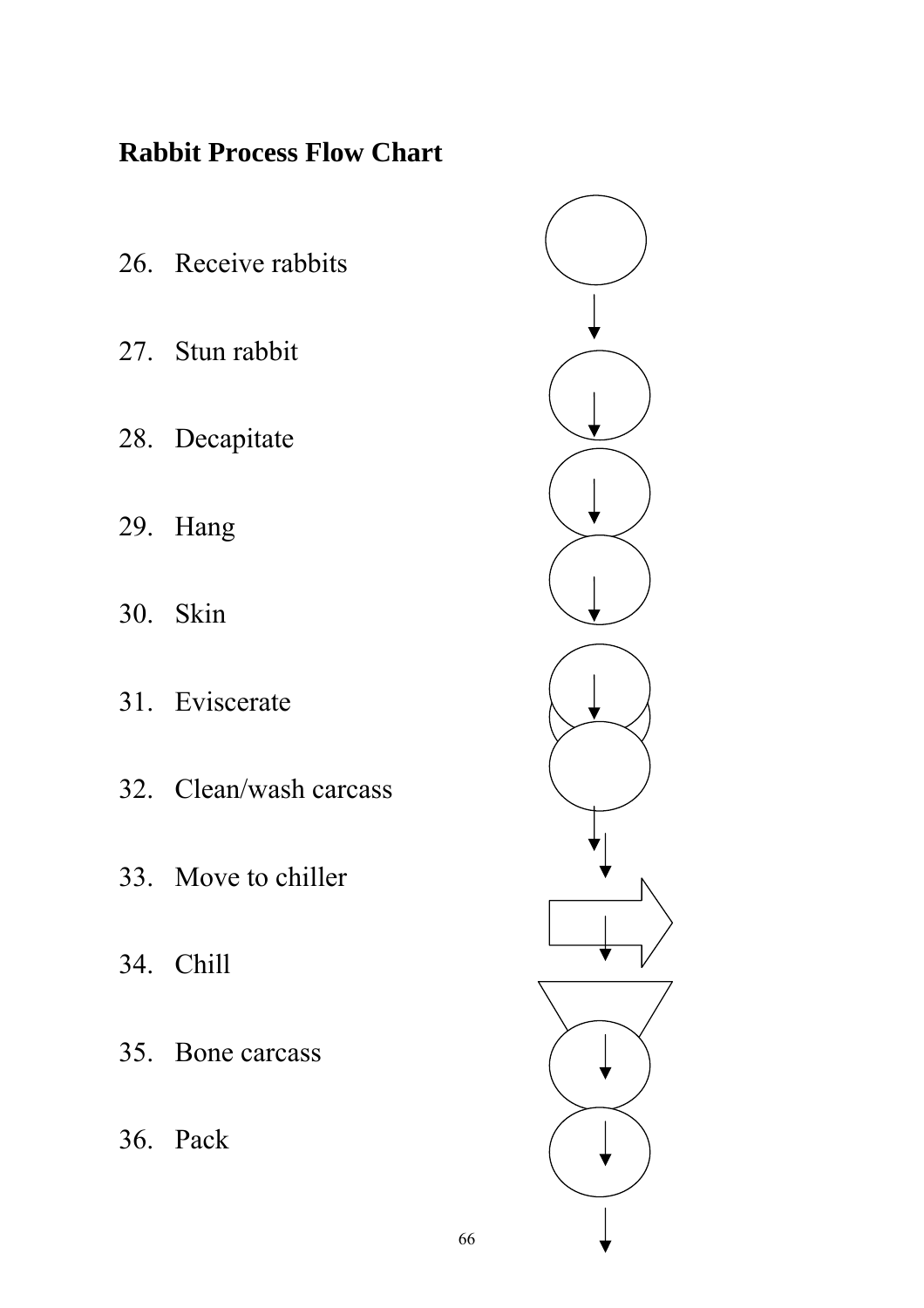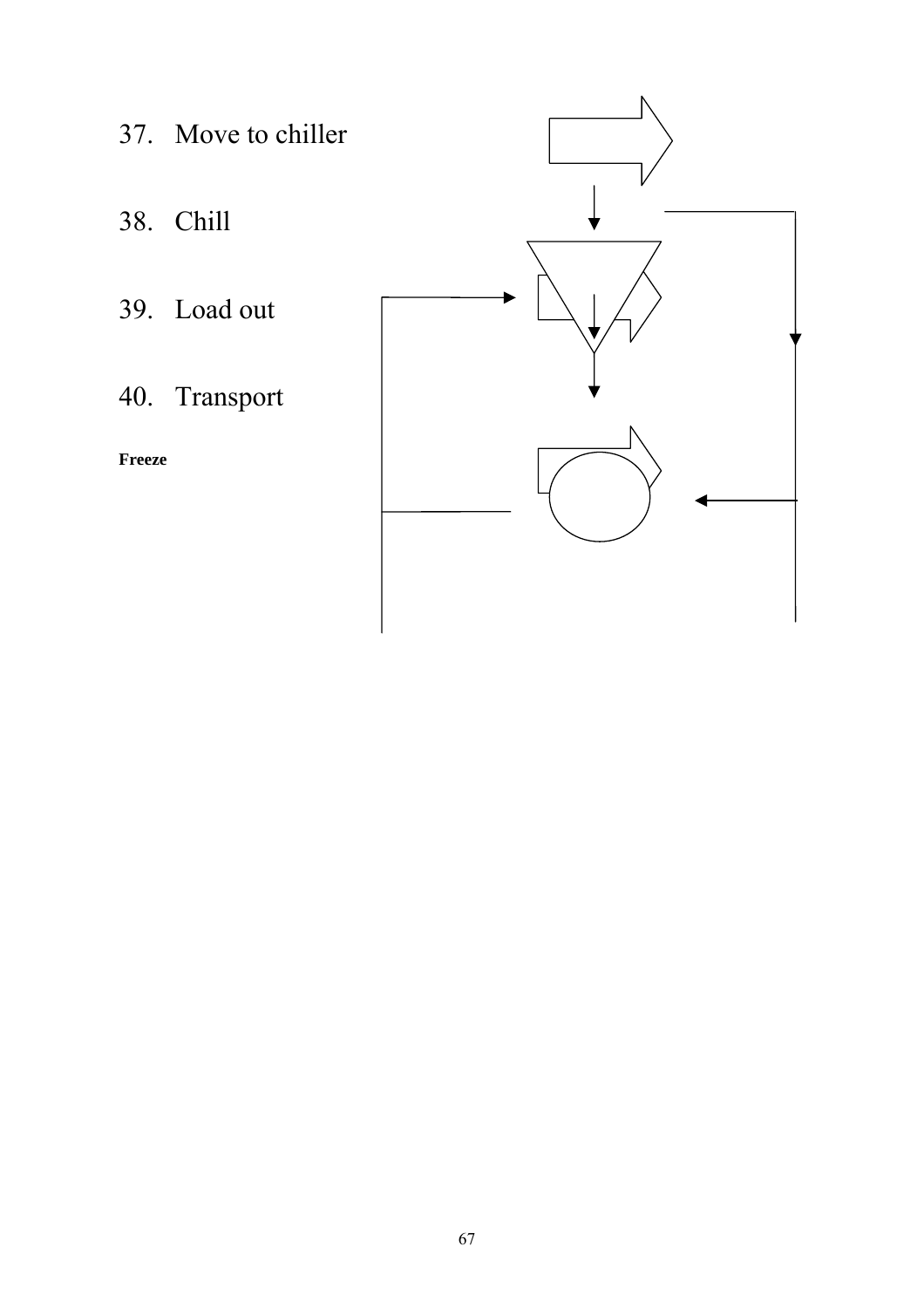## **Critical Control Point Determination: Rabbit Processing**

| Process step/<br>incoming material | Identify hazard (physical,<br>chemical, biological)<br>Does hazard occur at this<br>step / in this incoming<br>material? |               | Q2 Does this step<br>eliminate or reduce the<br>likely occurrence of a<br>hazard to an acceptable<br>level? | Q3 Could contamination<br>with identified hazard(s)<br>occur in excess of<br>acceptable level(s) or<br>could these increase to<br>unacceptable levels(s)<br>No: not a CCP | Q4 Will a subsequent<br>step eliminate<br>identified hazard(s) or<br>reduce the likely<br>occurrence to an<br>acceptable level? | <b>CCP</b><br>number |
|------------------------------------|--------------------------------------------------------------------------------------------------------------------------|---------------|-------------------------------------------------------------------------------------------------------------|---------------------------------------------------------------------------------------------------------------------------------------------------------------------------|---------------------------------------------------------------------------------------------------------------------------------|----------------------|
|                                    | No: go to next hazard                                                                                                    |               | No: go to Q3                                                                                                | Yes: go to Q4                                                                                                                                                             | No: CCP                                                                                                                         |                      |
|                                    | Yes: go to Q1                                                                                                            | No: not a CCP | Yes: CCP                                                                                                    |                                                                                                                                                                           | Yes: not a CCP                                                                                                                  |                      |
|                                    |                                                                                                                          | Yes: go to Q2 |                                                                                                             |                                                                                                                                                                           |                                                                                                                                 |                      |
| 1. Receive animal*                 | <b>BIOLOGICAL</b><br>Diseased or contaminated                                                                            | Yes           | N <sub>o</sub>                                                                                              | Yes                                                                                                                                                                       | No                                                                                                                              |                      |
|                                    | rabbits                                                                                                                  |               |                                                                                                             |                                                                                                                                                                           |                                                                                                                                 |                      |
|                                    | Stressed animals                                                                                                         |               |                                                                                                             |                                                                                                                                                                           |                                                                                                                                 |                      |
| 2. Stun                            | None                                                                                                                     |               |                                                                                                             |                                                                                                                                                                           |                                                                                                                                 |                      |
| 3. Decapitate                      | None                                                                                                                     |               |                                                                                                             |                                                                                                                                                                           |                                                                                                                                 |                      |
| 4. Hang                            | None                                                                                                                     |               |                                                                                                             |                                                                                                                                                                           |                                                                                                                                 |                      |
| 5. Skin*                           | <b>BIOLOGICAL</b>                                                                                                        | Yes           | No                                                                                                          | Yes                                                                                                                                                                       | N <sub>0</sub>                                                                                                                  | $\overline{2}$       |
|                                    | Transfer of bacteria from the<br>pelt to the carcass and from<br>operator to carcass                                     |               |                                                                                                             |                                                                                                                                                                           |                                                                                                                                 |                      |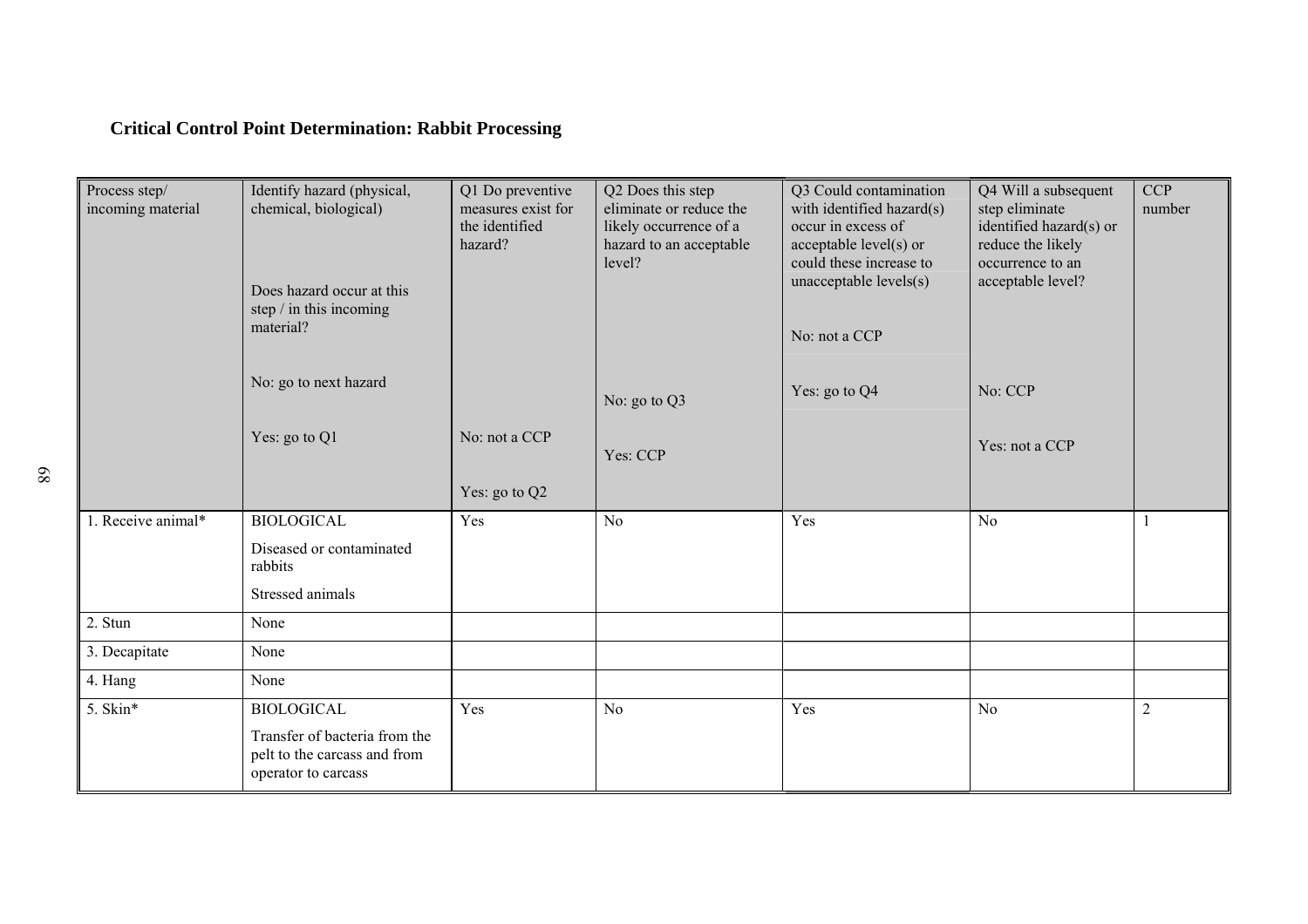| 6. Eviscerate*                     | <b>BIOLOGICAL</b>                                                                                                                                                  | Yes                                                                                  | No                                                                                                                                      | Yes                                                                                                                                                                                        | N <sub>o</sub>                                                                                                                                               | $\overline{3}$       |
|------------------------------------|--------------------------------------------------------------------------------------------------------------------------------------------------------------------|--------------------------------------------------------------------------------------|-----------------------------------------------------------------------------------------------------------------------------------------|--------------------------------------------------------------------------------------------------------------------------------------------------------------------------------------------|--------------------------------------------------------------------------------------------------------------------------------------------------------------|----------------------|
|                                    | Transfer of bacteria from the<br>viscera to the carcass                                                                                                            |                                                                                      |                                                                                                                                         |                                                                                                                                                                                            |                                                                                                                                                              |                      |
| 7. Clean/wash carcass              | None                                                                                                                                                               |                                                                                      |                                                                                                                                         |                                                                                                                                                                                            |                                                                                                                                                              |                      |
| 8. Move to chiller                 | <b>BIOLOGICAL</b>                                                                                                                                                  | Yes                                                                                  | N <sub>0</sub>                                                                                                                          | Yes                                                                                                                                                                                        | Yes                                                                                                                                                          |                      |
|                                    | Transfer of bacteria from<br>operators hands to carcass                                                                                                            |                                                                                      |                                                                                                                                         |                                                                                                                                                                                            |                                                                                                                                                              |                      |
| Process step/<br>incoming material | Identify hazard (physical,<br>chemical, biological)<br>Does hazard occur at this<br>step / in this incoming<br>material?<br>No: go to next hazard<br>Yes: go to Q1 | Q1 Do preventive<br>measures exist for<br>the identified<br>hazard?<br>No: not a CCP | Q2 Does this step<br>eliminate or reduce the<br>likely occurrence of a<br>hazard to an acceptable<br>level?<br>No: go to Q3<br>Yes: CCP | Q3 Could contamination<br>with identified hazard(s)<br>occur in excess of<br>acceptable level(s) or<br>could these increase to<br>unacceptable levels(s)<br>No: not a CCP<br>Yes: go to Q4 | Q4 Will a subsequent<br>step eliminate<br>identified hazard(s) or<br>reduce the likely<br>occurrence to an<br>acceptable level?<br>No: CCP<br>Yes: not a CCP | <b>CCP</b><br>number |
|                                    |                                                                                                                                                                    | Yes: go to Q2                                                                        |                                                                                                                                         |                                                                                                                                                                                            |                                                                                                                                                              |                      |
| 9. Chill*                          | <b>BIOLOGICAL</b>                                                                                                                                                  | Yes                                                                                  | Yes                                                                                                                                     |                                                                                                                                                                                            |                                                                                                                                                              | $\overline{4}$       |
|                                    | Growth of bacteria due to<br>incorrect storage temperature<br>and/or inadequate spacing of<br>carcasses in the chiller                                             |                                                                                      |                                                                                                                                         |                                                                                                                                                                                            |                                                                                                                                                              |                      |
| 10. Bone carcass                   | <b>BIOLOGICAL</b>                                                                                                                                                  | Yes                                                                                  | N <sub>o</sub>                                                                                                                          | Yes                                                                                                                                                                                        | Yes                                                                                                                                                          |                      |
|                                    | Transfer of bacteria from<br>operators hands and contact                                                                                                           |                                                                                      |                                                                                                                                         |                                                                                                                                                                                            |                                                                                                                                                              |                      |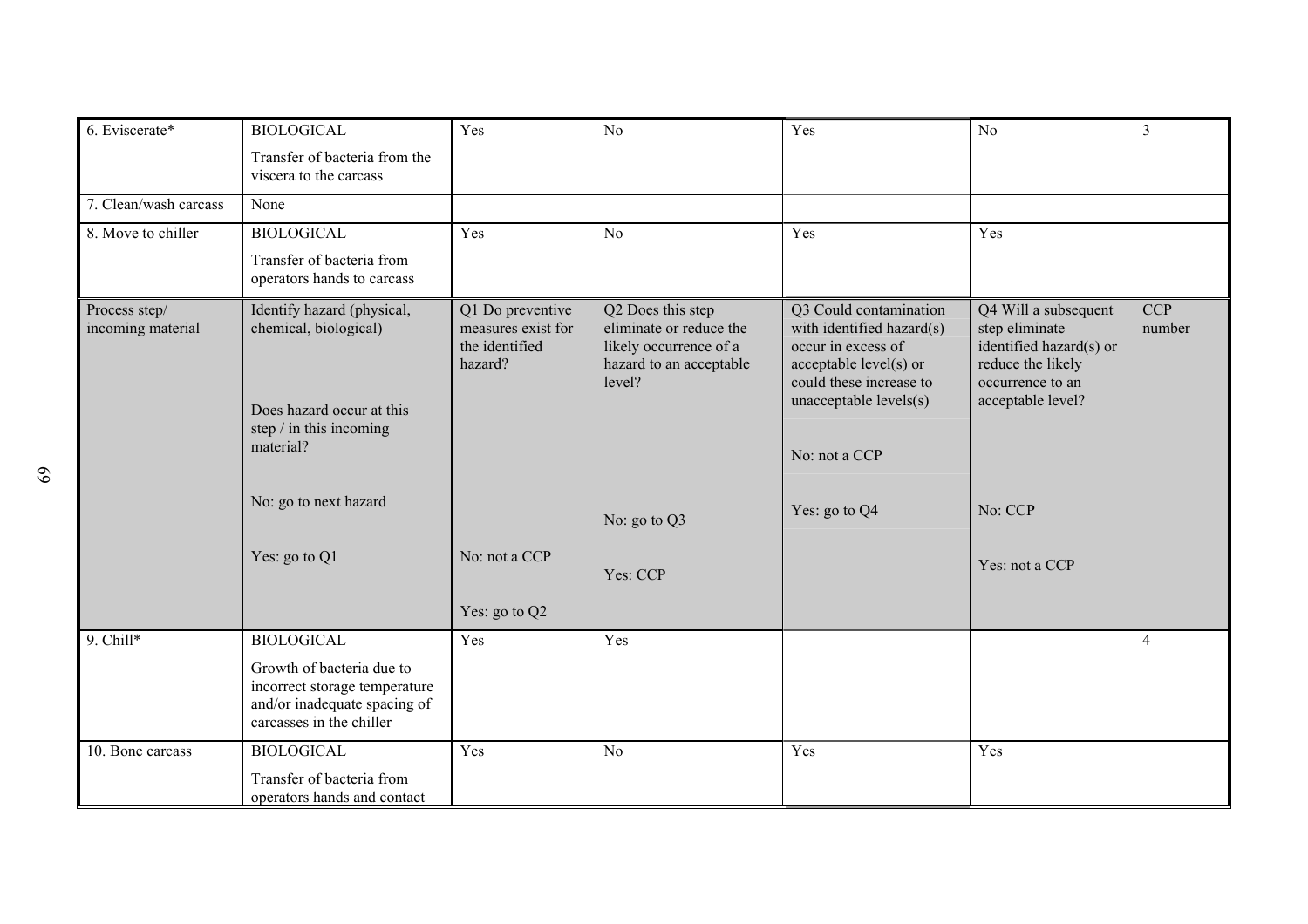|                                    | surfaces to meat                                                                                                      |                                                                     |                                                                                                             |                                                                                                                                |                                                                                                            |                      |
|------------------------------------|-----------------------------------------------------------------------------------------------------------------------|---------------------------------------------------------------------|-------------------------------------------------------------------------------------------------------------|--------------------------------------------------------------------------------------------------------------------------------|------------------------------------------------------------------------------------------------------------|----------------------|
| 11. Pack                           | <b>BIOLOGICAL</b>                                                                                                     | Yes                                                                 | N <sub>0</sub>                                                                                              | Yes                                                                                                                            | Yes                                                                                                        |                      |
|                                    | Transfer of bacteria from<br>operators hands to meat                                                                  |                                                                     |                                                                                                             |                                                                                                                                |                                                                                                            |                      |
| 12. Move to chiller                | <b>BIOLOGICAL</b>                                                                                                     | Yes                                                                 | N <sub>0</sub>                                                                                              | Yes                                                                                                                            | Yes                                                                                                        |                      |
|                                    | Transfer of bacteria from<br>operators hands to carcass                                                               |                                                                     |                                                                                                             |                                                                                                                                |                                                                                                            |                      |
| Process step/<br>incoming material | Identify hazard (physical,<br>chemical, biological)                                                                   | Q1 Do preventive<br>measures exist for<br>the identified<br>hazard? | Q2 Does this step<br>eliminate or reduce the<br>likely occurrence of a<br>hazard to an acceptable<br>level? | Q3 Could contamination<br>with identified hazard(s)<br>occur in excess of<br>acceptable level(s) or<br>could these increase to | Q4 Will a subsequent<br>step eliminate<br>identified hazard(s) or<br>reduce the likely<br>occurrence to an | <b>CCP</b><br>number |
|                                    | Does hazard occur at this<br>step $/$ in this incoming<br>material?                                                   |                                                                     |                                                                                                             | unacceptable levels(s)                                                                                                         | acceptable level?                                                                                          |                      |
|                                    |                                                                                                                       |                                                                     |                                                                                                             | No: not a CCP                                                                                                                  |                                                                                                            |                      |
|                                    | No: go to next hazard                                                                                                 |                                                                     | No: go to Q3                                                                                                | Yes: go to Q4                                                                                                                  | No: CCP                                                                                                    |                      |
|                                    | Yes: go to Q1                                                                                                         | No: not a CCP                                                       | Yes: CCP                                                                                                    |                                                                                                                                | Yes: not a CCP                                                                                             |                      |
|                                    |                                                                                                                       | Yes: go to Q2                                                       |                                                                                                             |                                                                                                                                |                                                                                                            |                      |
| 13. Chill*                         | <b>BIOLOGICAL</b>                                                                                                     | Yes                                                                 | Yes                                                                                                         |                                                                                                                                |                                                                                                            | 5                    |
|                                    | Growth of bacteria due to<br>incorrect storage temperature<br>and/or inadequate spacing of<br>packages in the chiller |                                                                     |                                                                                                             |                                                                                                                                |                                                                                                            |                      |
| 14. Load out                       | <b>BIOLOGICAL</b>                                                                                                     | Yes                                                                 | N <sub>o</sub>                                                                                              | Yes                                                                                                                            | N <sub>o</sub>                                                                                             | 6                    |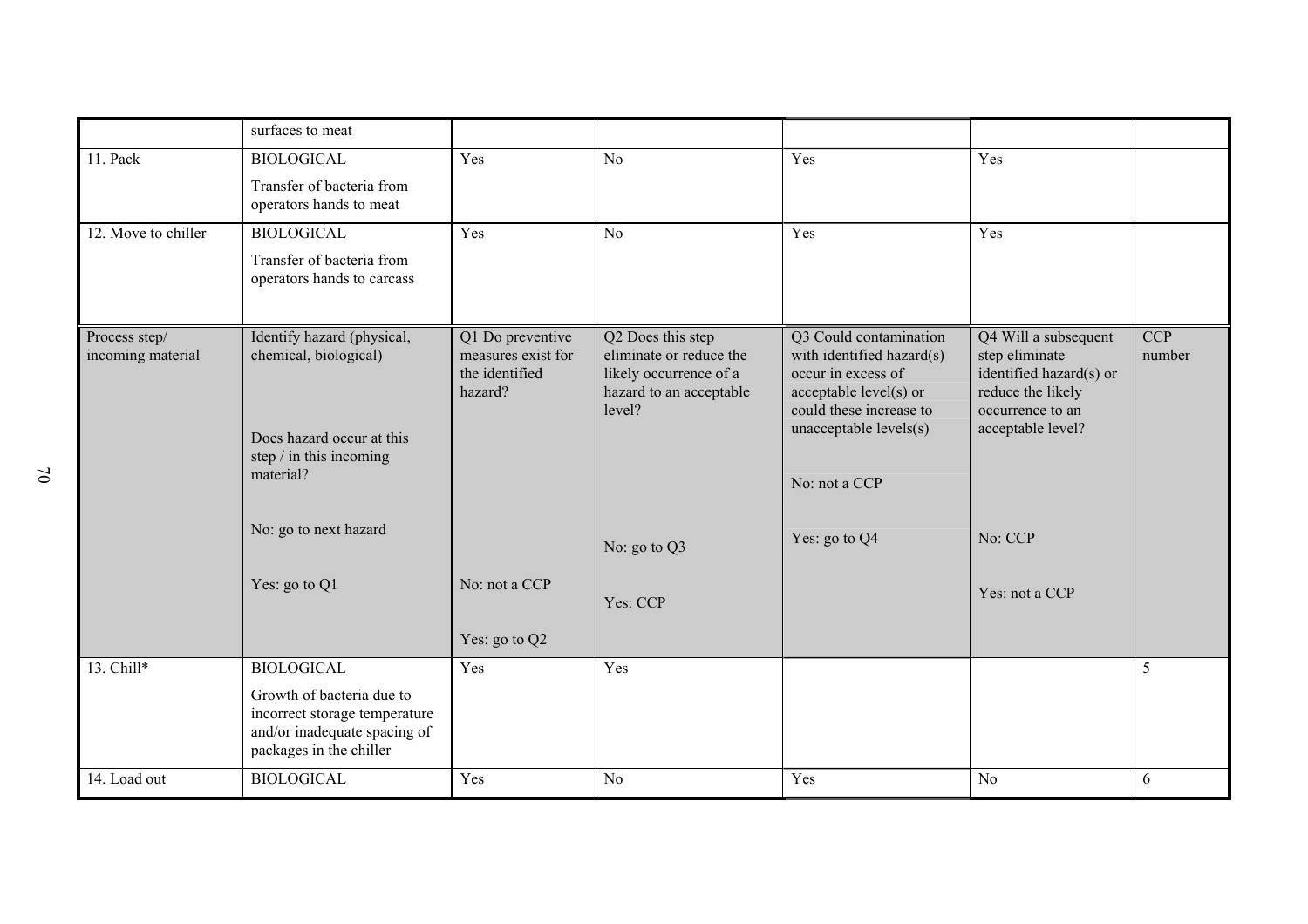|               | Growth of bacteria due to<br>temperature abuse of product                                                                                  |     |                |     |                |  |
|---------------|--------------------------------------------------------------------------------------------------------------------------------------------|-----|----------------|-----|----------------|--|
| 15. Transport | BIOLOGICAL<br>Growth of bacteria due to<br>temperature abuse of product                                                                    | Yes | N <sub>0</sub> | Yes | N <sub>0</sub> |  |
| 16. Freeze    | <b>BIOLOGICAL</b><br>Growth of bacteria due to<br>incorrect storage temperature<br>and/or inadequate spacing of<br>packages in the chiller | Yes | Yes            |     |                |  |

 **\***Critical control points designated by the current Australian Standard (AS 4466:1997 Hygienic production of rabbit meat for human consumption SCARM Report No 59)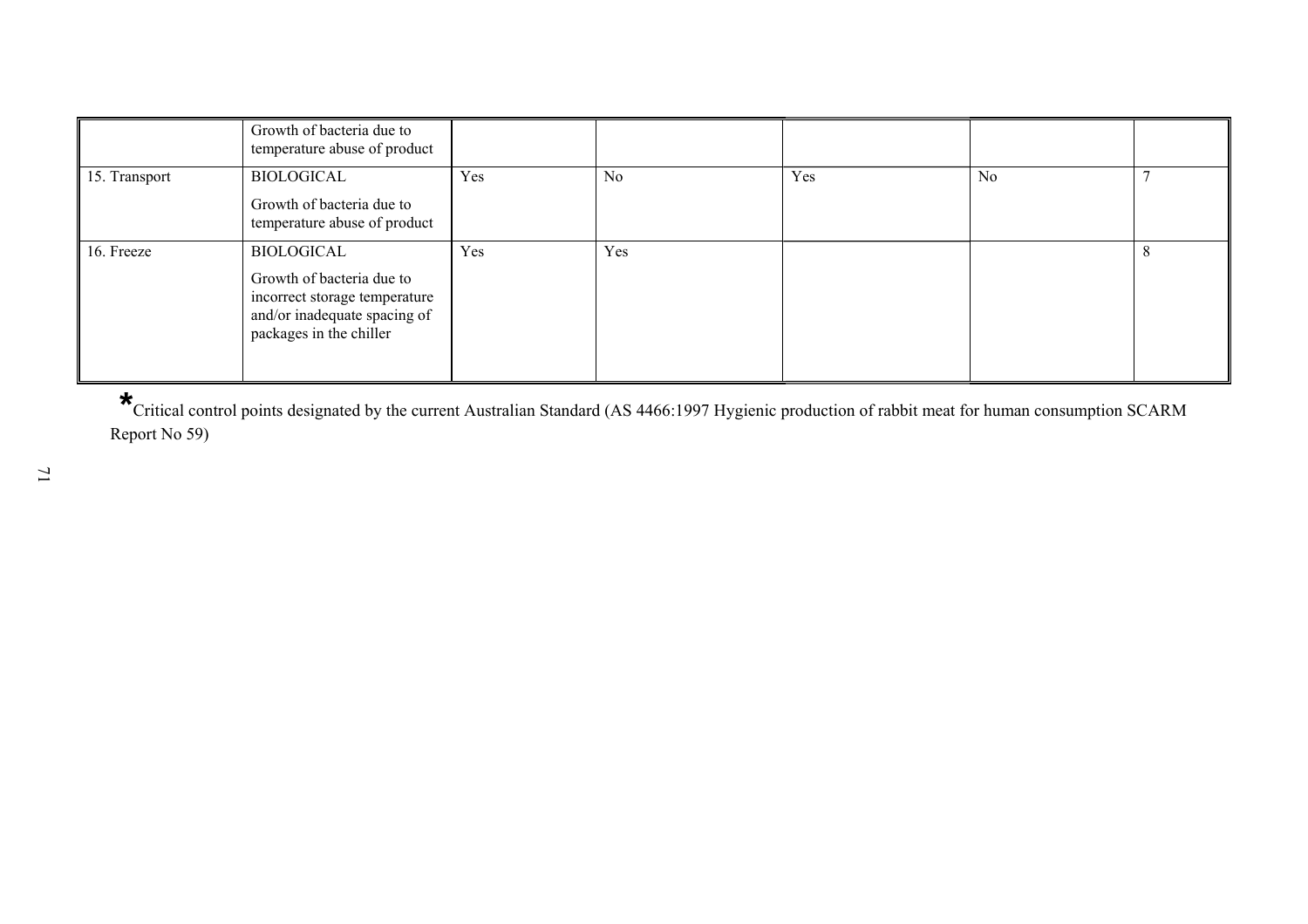## **HACCP audit table for the production of rabbit carcasses**

| <b>STEP</b>           | <b>HAZARD</b>                                | <b>CONTROL</b><br><b>MEASURES</b>                                                               | <b>CCP</b>     | <b>CRITICAL</b><br><b>LIMIT</b>                                                                                                                               | <b>MONITORING</b>                                                                                                           | <b>CORRECTIVE</b><br><b>ACTION</b>                            | <b>RECORDS</b>                   | <b>VERIFICATION</b> |
|-----------------------|----------------------------------------------|-------------------------------------------------------------------------------------------------|----------------|---------------------------------------------------------------------------------------------------------------------------------------------------------------|-----------------------------------------------------------------------------------------------------------------------------|---------------------------------------------------------------|----------------------------------|---------------------|
| 1. Receive<br>animal* | Chemical-<br>contaminated<br>rabbits         | Control<br>medication and<br>observe with-<br>holding periods                                   | Yes            | No animals<br>accepted for<br>slaughter that do<br>not conform to<br>with holding<br>periods for organic<br>or inorganic<br>medication                        | Trained and<br>qualified inspector<br>employed and<br>approved by<br>regulatory<br>authority inspects<br>animals on receipt | Contaminated<br>animals are<br>removed and not<br>slaughtered | Vendor<br>declarations           |                     |
|                       | Physical-<br>none                            |                                                                                                 |                |                                                                                                                                                               |                                                                                                                             |                                                               |                                  |                     |
|                       | Biological-<br>diseased/stre<br>ssed animals | Trained and<br>qualified<br>inspector<br>employed and<br>approved by<br>regulatory<br>authority |                | Lairage is covered<br>for darkness and<br>has adequate<br>ventilation with<br>water available<br>No animals<br>accepted for<br>slaughter that are<br>diseased | Trained and<br>qualified inspector<br>employed and<br>approved by<br>regulatory<br>authority inspects<br>animals on receipt | Contaminated<br>animals are<br>removed and not<br>slaughtered | Ante-mortem<br>inspection report |                     |
| 2. Stun               | Chemical-<br>none                            |                                                                                                 | N <sub>o</sub> |                                                                                                                                                               |                                                                                                                             |                                                               |                                  |                     |
|                       | Physical-<br>none                            |                                                                                                 |                |                                                                                                                                                               |                                                                                                                             |                                                               |                                  |                     |
|                       | Biological-<br>none                          |                                                                                                 |                |                                                                                                                                                               |                                                                                                                             |                                                               |                                  |                     |
| 3.                    | Chemical-                                    |                                                                                                 | N <sub>o</sub> |                                                                                                                                                               |                                                                                                                             |                                                               |                                  |                     |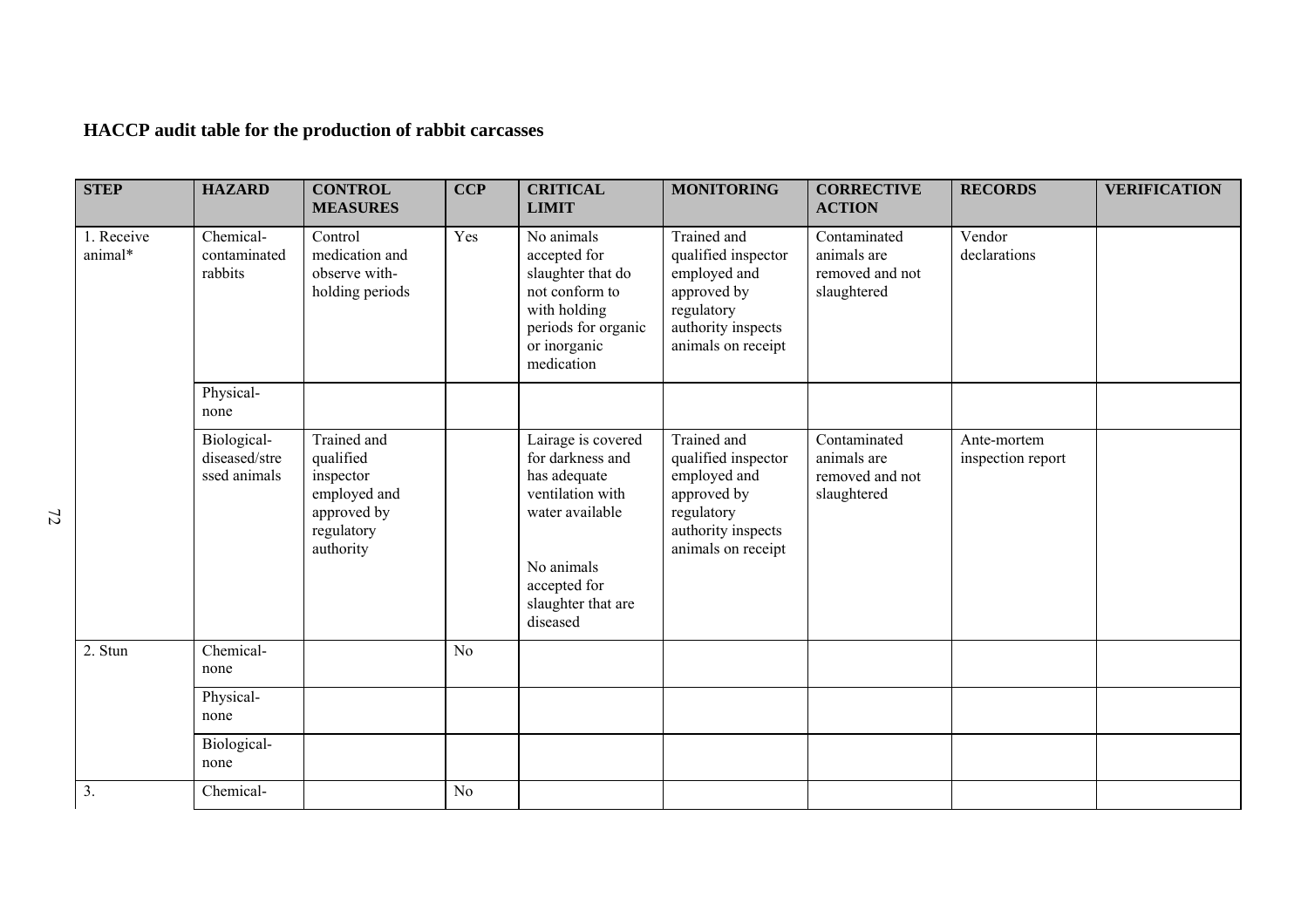|            | none                                                                                  |                                                                                                                                                                                                           |     |                                                                |                                                                                                                        |                                                                                                           |                                                                    |  |
|------------|---------------------------------------------------------------------------------------|-----------------------------------------------------------------------------------------------------------------------------------------------------------------------------------------------------------|-----|----------------------------------------------------------------|------------------------------------------------------------------------------------------------------------------------|-----------------------------------------------------------------------------------------------------------|--------------------------------------------------------------------|--|
| Decapitate | Physical-<br>none                                                                     |                                                                                                                                                                                                           |     |                                                                |                                                                                                                        |                                                                                                           |                                                                    |  |
|            | Biological-<br>none                                                                   |                                                                                                                                                                                                           |     |                                                                |                                                                                                                        |                                                                                                           |                                                                    |  |
| 4. Hang    | Chemical-<br>none                                                                     |                                                                                                                                                                                                           | No  |                                                                |                                                                                                                        |                                                                                                           |                                                                    |  |
|            | Physical-<br>none                                                                     |                                                                                                                                                                                                           |     |                                                                |                                                                                                                        |                                                                                                           |                                                                    |  |
|            | Biological-<br>none                                                                   |                                                                                                                                                                                                           |     |                                                                |                                                                                                                        |                                                                                                           |                                                                    |  |
| 5. Skin*   | Chemical-<br>none                                                                     |                                                                                                                                                                                                           | Yes |                                                                |                                                                                                                        |                                                                                                           |                                                                    |  |
|            | Physical-<br>none                                                                     |                                                                                                                                                                                                           |     |                                                                |                                                                                                                        |                                                                                                           |                                                                    |  |
|            | Biological-<br>bacterial<br>cross<br>contaminatio<br>n from<br>fur/skin to<br>carcass | Correct skinning<br>procedure<br>including removal<br>of skin from<br>carcass processing<br>area<br>Cleaning and<br>sanitation<br>procedures for<br>meat contact<br>surfaces and<br>personal<br>equipment |     | No visible faecal<br>or fur<br>contamination of<br>the carcass | Designated<br>employee to check<br>for visible faecal<br>and fur<br>contamination of<br>the carcasses<br>every 2 hours | Trim affected<br>carcasses.<br>Identify cause and<br>prevent recurrence<br>Retrain staff if<br>necessary. | Acceptable quality<br>limits inspection<br>report for<br>carcasses |  |
|            |                                                                                       | Personal hygiene<br>procedures                                                                                                                                                                            |     |                                                                |                                                                                                                        |                                                                                                           |                                                                    |  |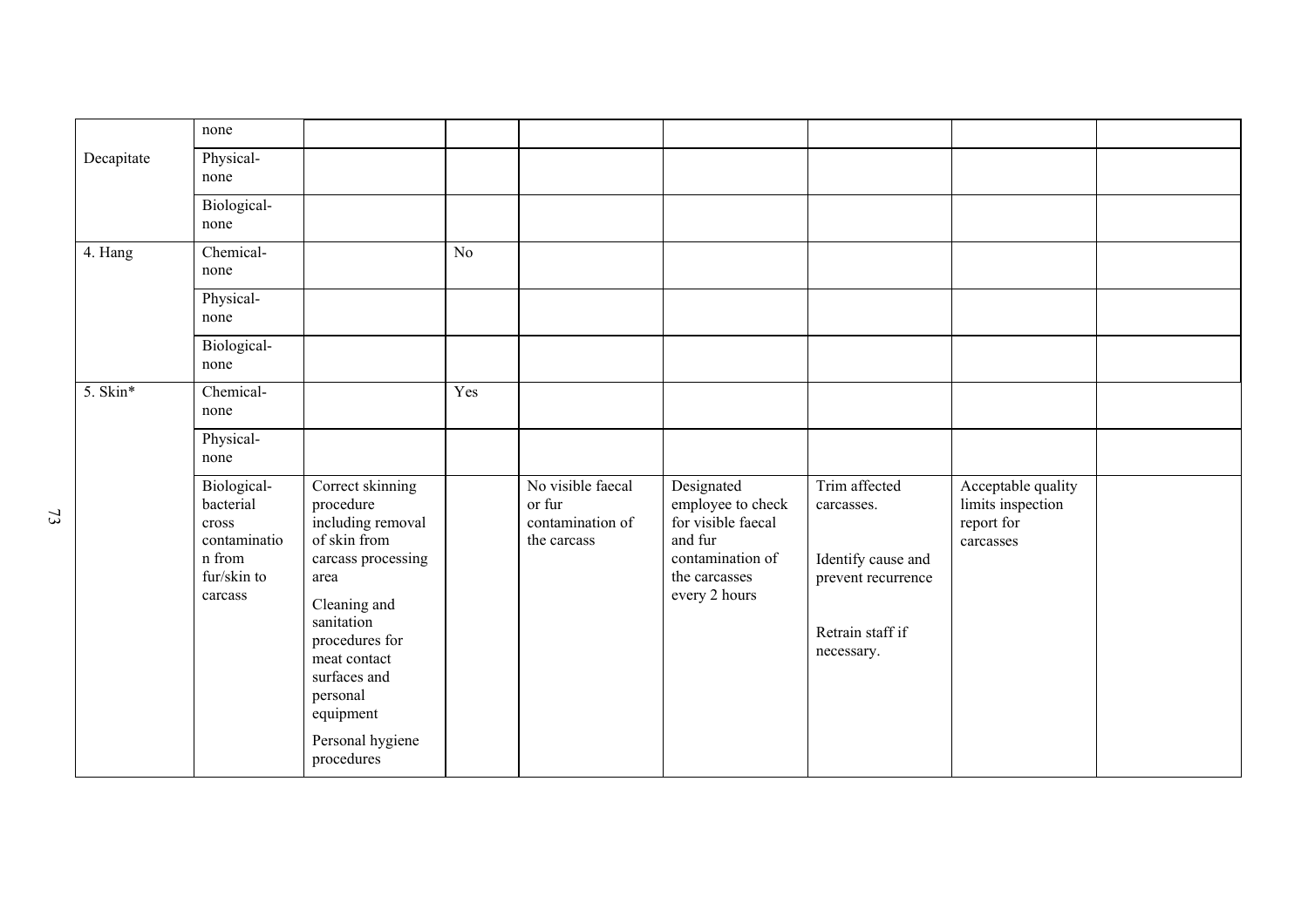| 6.          | Chemical-<br>none                                                                                 |                                                                                                                       | Yes |                                      |                                                                                                               |                                                                                                                  |                                                                    |  |
|-------------|---------------------------------------------------------------------------------------------------|-----------------------------------------------------------------------------------------------------------------------|-----|--------------------------------------|---------------------------------------------------------------------------------------------------------------|------------------------------------------------------------------------------------------------------------------|--------------------------------------------------------------------|--|
| Eviscerate* | Physical-<br>none                                                                                 |                                                                                                                       |     |                                      |                                                                                                               |                                                                                                                  |                                                                    |  |
|             | Biological-<br>bacterial<br>cross<br>contaminatio<br>n from<br>ruptured<br>intestinal<br>contents | Feed withdrawn<br>from animals<br>prior to slaughter<br>Correct<br>evisceration<br>procedures to<br>minimise spillage |     | No spillage of<br>stomach/intestines | Designated<br>employee to<br>inspect the<br>evisceration<br>process every 2<br>hours for correct<br>technique | Trim/rework<br>affected carcasses.<br>Identify cause and<br>prevent recurrence<br>Retrain staff if<br>necessary. | Acceptable quality<br>limits inspection<br>report for<br>carcasses |  |
| 7.          | Chemical-<br>none                                                                                 |                                                                                                                       | No  |                                      |                                                                                                               |                                                                                                                  |                                                                    |  |
| Clean/wash  | Physical-<br>none                                                                                 |                                                                                                                       |     |                                      |                                                                                                               |                                                                                                                  |                                                                    |  |
| carcass     | Biological-<br>none                                                                               |                                                                                                                       |     |                                      |                                                                                                               |                                                                                                                  |                                                                    |  |
| 8. Move to  | Chemical-<br>none                                                                                 |                                                                                                                       | No  |                                      |                                                                                                               |                                                                                                                  |                                                                    |  |
| chiller     | Physical-<br>none                                                                                 |                                                                                                                       |     |                                      |                                                                                                               |                                                                                                                  |                                                                    |  |
|             | Biological-<br>bacterial<br>cross<br>contaminatio<br>n from<br>operators<br>hands                 | Personal hygiene<br>procedures in<br>place                                                                            |     |                                      |                                                                                                               |                                                                                                                  |                                                                    |  |

74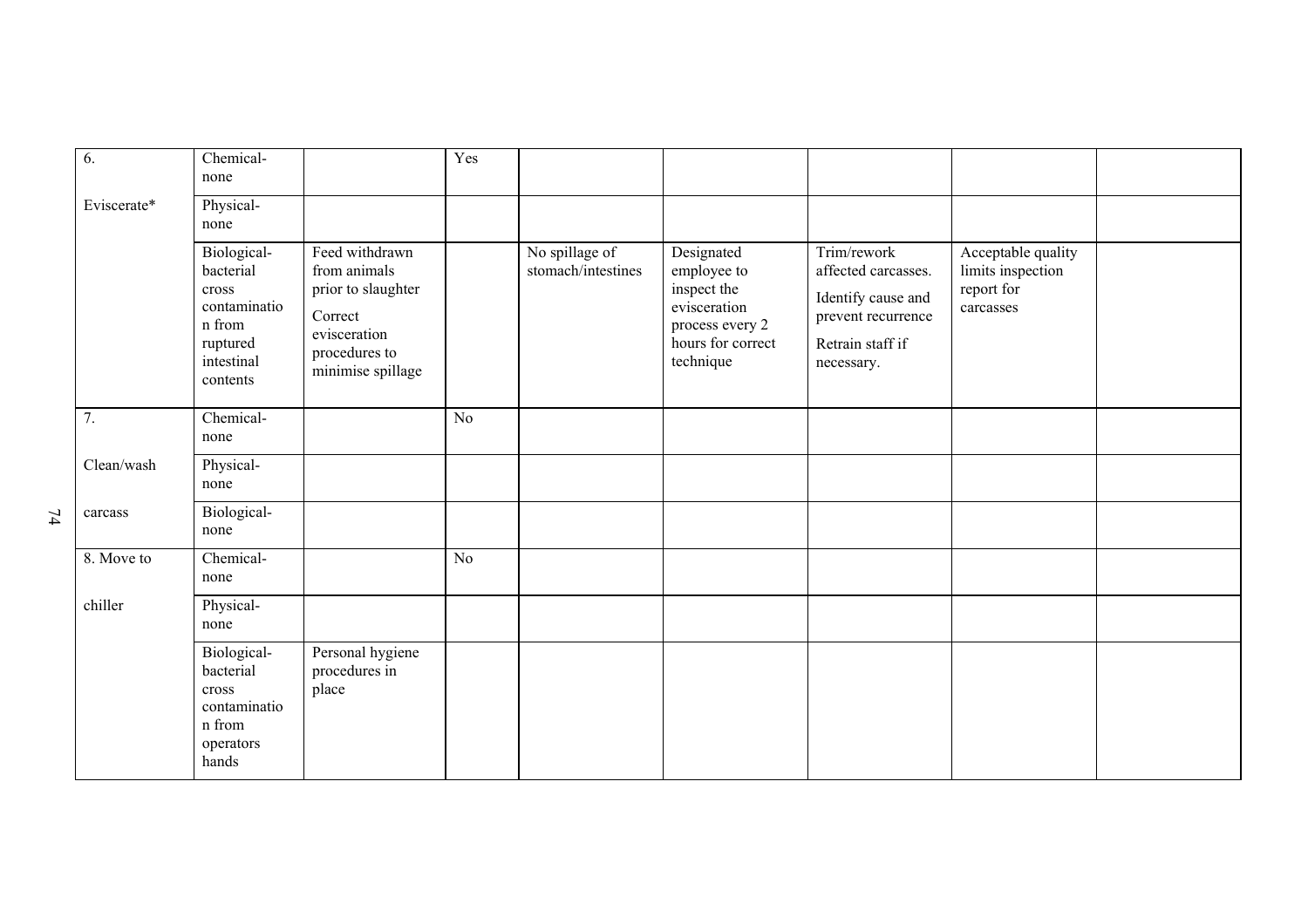| 9. Chill | Chemical-<br>none                                                   |                                                                                                                                                                        | Yes |                                                                                                             |                                                                                                                                                                                                                                                                                                                                                                                                                                                                    |                                                                                                                                                                                                                                                                                                                               |                                                                                                                                                                                                 |                                                                                                                                                                                                                                                                                                                                                                         |
|----------|---------------------------------------------------------------------|------------------------------------------------------------------------------------------------------------------------------------------------------------------------|-----|-------------------------------------------------------------------------------------------------------------|--------------------------------------------------------------------------------------------------------------------------------------------------------------------------------------------------------------------------------------------------------------------------------------------------------------------------------------------------------------------------------------------------------------------------------------------------------------------|-------------------------------------------------------------------------------------------------------------------------------------------------------------------------------------------------------------------------------------------------------------------------------------------------------------------------------|-------------------------------------------------------------------------------------------------------------------------------------------------------------------------------------------------|-------------------------------------------------------------------------------------------------------------------------------------------------------------------------------------------------------------------------------------------------------------------------------------------------------------------------------------------------------------------------|
|          | Physical-<br>none                                                   |                                                                                                                                                                        |     |                                                                                                             |                                                                                                                                                                                                                                                                                                                                                                                                                                                                    |                                                                                                                                                                                                                                                                                                                               |                                                                                                                                                                                                 |                                                                                                                                                                                                                                                                                                                                                                         |
|          | Biological-<br>excessive<br>growth of<br>contaminatin<br>g bacteria | Reduction of<br>carcass<br>temperature<br>(surface and<br>internal) in a<br>reasonable<br>amount of time to<br>minimise increase<br>in numbers of<br>enteric pathogens |     | Deep muscle<br>temperature of<br>carcasses down to<br>5°C within 2 hours<br>of daily slaughter<br>operation | Monitor chillier<br>continuously with<br>disk recording<br>thermometer<br><b>Or</b><br>Monitor surface<br>and internal<br>temperature of 5<br>randomly selected<br>carcasses per day<br>per chiller with<br>hand held<br>thermometer<br><b>Or</b><br>Check temperature<br>of carcasses and<br>room regularly<br>Monitor carcass<br>spacing at time of<br>chiller loading<br>Record<br>temperature of<br>carcasses 2 hours<br>after daily<br>slaughter<br>operation | Retain product,<br>evaluate<br>significance of<br>deviation.<br>determine product<br>disposition<br>Notify appropriate<br>officer(s)<br>Identify cause and<br>prevent recurrence<br>Notify<br>maintenance to<br>adjust<br>refrigeration if<br>necessary<br>Adjust carcass<br>spacing and retrain<br>employees if<br>necessary | Temperature<br>monitoring<br>records for both<br>product and chiller<br>Corrective action<br>records<br>Calibration and<br>maintenance<br>records for<br>temperature<br>monitoring<br>equipment | <b>HACCP</b><br>coordinator or<br>trained employee<br>must review<br><b>HACCP</b> records<br>daily prior to load<br>out<br>Regular<br>calibration of<br>thermometers<br>Daily carcass<br>temperature<br>checks to verify<br>that 5°C surface<br>temperature is<br>achieved<br>Regular<br>microbiological<br>testing of<br>carcasses for $E$ .<br>coli and<br>Salmonella |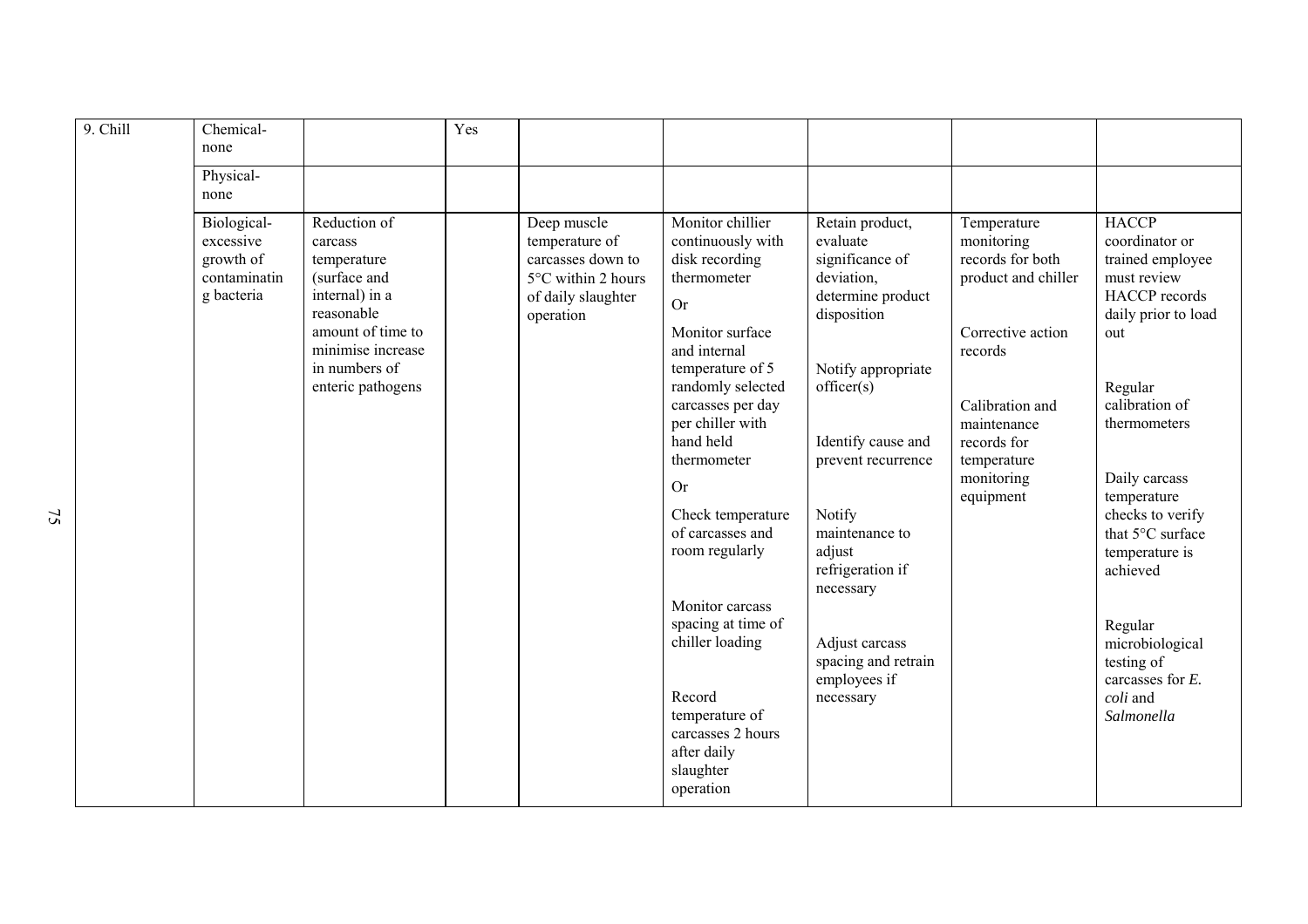| 10. Bone | Chemical-<br>none                                                                                   |                                                                                                                                                     | No |  |  |  |
|----------|-----------------------------------------------------------------------------------------------------|-----------------------------------------------------------------------------------------------------------------------------------------------------|----|--|--|--|
| carcass  | Physical-<br>none                                                                                   |                                                                                                                                                     |    |  |  |  |
|          | Biological-<br>bacterial<br>$\mbox{cross}$<br>contaminatio<br>n from<br>feathers/skin<br>to carcass | Cleaning and<br>sanitation<br>procedures for<br>meat contact<br>surfaces and<br>personal<br>equipment                                               |    |  |  |  |
|          |                                                                                                     | Personal hygiene<br>procedures in<br>place                                                                                                          |    |  |  |  |
| 11. Pack | Chemical-<br>none                                                                                   |                                                                                                                                                     | No |  |  |  |
|          | Physical-<br>none                                                                                   |                                                                                                                                                     |    |  |  |  |
|          | Biological-<br>bacterial<br>cross<br>contaminatio<br>n from<br>operators<br>hands                   | Cleaning and<br>sanitation<br>procedures for<br>meat contact<br>surfaces and<br>personal<br>equipment<br>Personal hygiene<br>procedures in<br>place |    |  |  |  |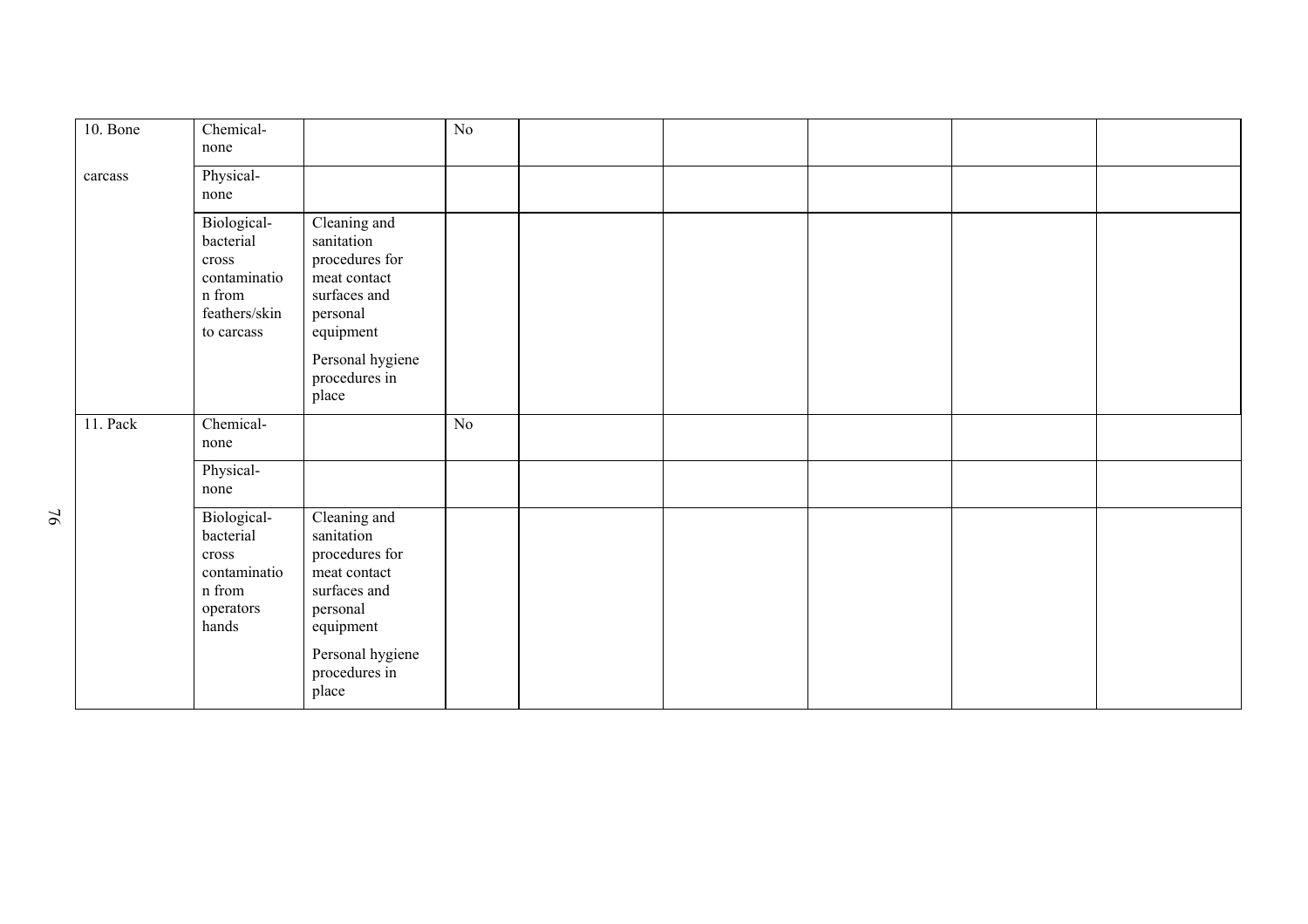| 12. Move to | Chemical-<br>none                                                                                 |                                            | N <sub>0</sub> |  |  |  |
|-------------|---------------------------------------------------------------------------------------------------|--------------------------------------------|----------------|--|--|--|
| chiller     | Physical-<br>none                                                                                 |                                            |                |  |  |  |
|             | Biological-<br>bacterial<br>cross<br>contaminatio<br>n from<br>ruptured<br>intestinal<br>contents | Personal hygiene<br>procedures in<br>place |                |  |  |  |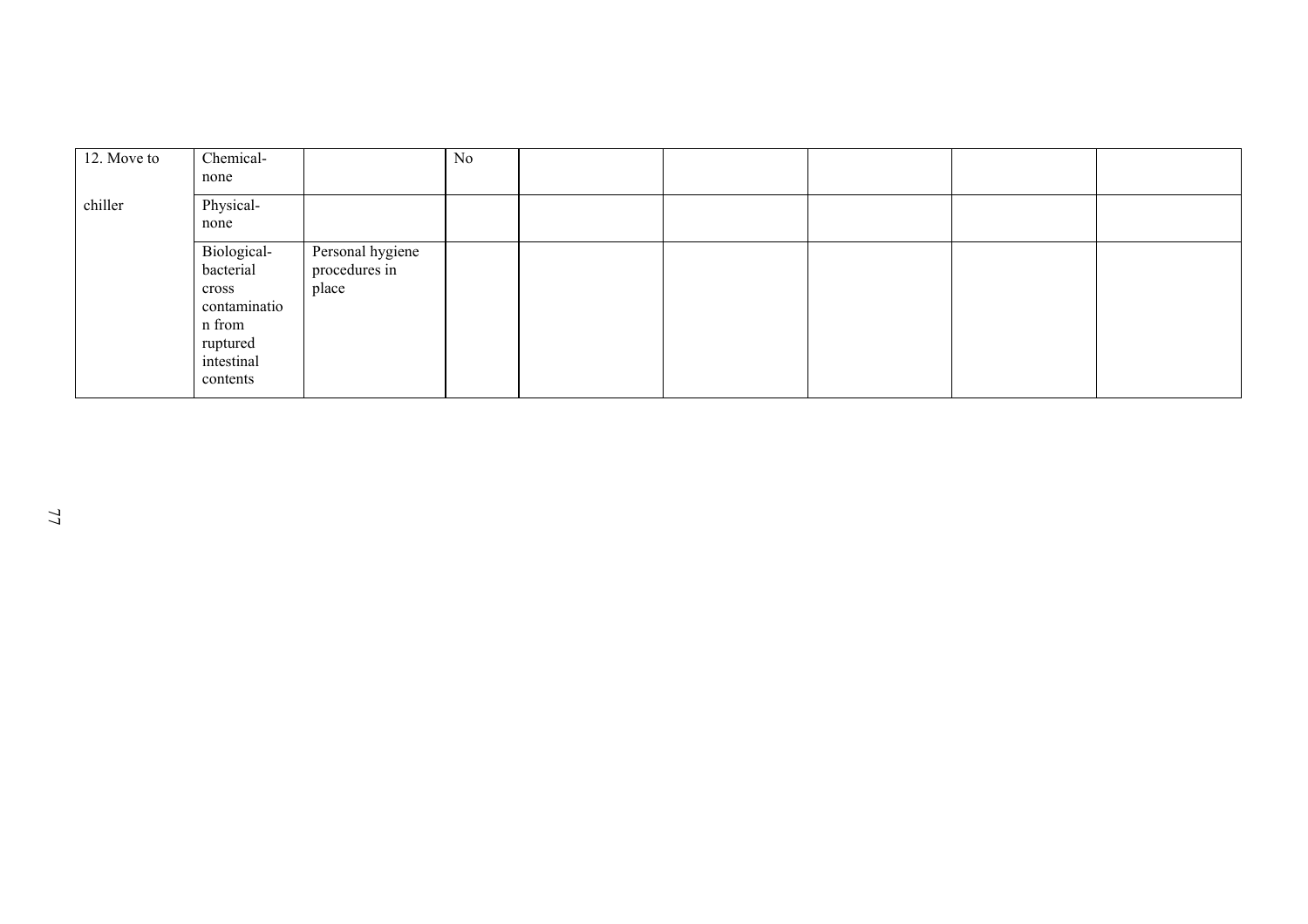| 13. Chill | Chemical-<br>none                                                   |                                                                                                                                                                        | Yes |                                                                 |                                                                                                                                                                                                                                                                                                                                          |                                                                                                                                                                                                                                                                                                                                           |                                                                                                                                                                                                 |                                                                                                                                                                                                                                                                             |
|-----------|---------------------------------------------------------------------|------------------------------------------------------------------------------------------------------------------------------------------------------------------------|-----|-----------------------------------------------------------------|------------------------------------------------------------------------------------------------------------------------------------------------------------------------------------------------------------------------------------------------------------------------------------------------------------------------------------------|-------------------------------------------------------------------------------------------------------------------------------------------------------------------------------------------------------------------------------------------------------------------------------------------------------------------------------------------|-------------------------------------------------------------------------------------------------------------------------------------------------------------------------------------------------|-----------------------------------------------------------------------------------------------------------------------------------------------------------------------------------------------------------------------------------------------------------------------------|
|           | Physical-<br>none                                                   |                                                                                                                                                                        |     |                                                                 |                                                                                                                                                                                                                                                                                                                                          |                                                                                                                                                                                                                                                                                                                                           |                                                                                                                                                                                                 |                                                                                                                                                                                                                                                                             |
|           | Biological-<br>excessive<br>growth of<br>contaminatin<br>g bacteria | Reduction of<br>carcass<br>temperature<br>(surface and<br>internal) in a<br>reasonable<br>amount of time to<br>minimise increase<br>in numbers of<br>enteric pathogens |     | Deep muscle<br>temperature of<br>carcasses down to<br>$5^\circ$ | Monitor chillier<br>continuously with<br>disk recording<br>thermometer<br><b>Or</b><br>Monitor internal<br>temperature<br>product each day<br>per chiller with<br>hand held<br>thermometer<br><b>Or</b><br>Check temperature<br>of product and<br>room regularly<br>Monitor product<br>stacking/spacing<br>at time of chiller<br>loading | Retain product,<br>evaluate<br>significance of<br>deviation,<br>determine product<br>disposition<br>Notify appropriate<br>officer(s)<br>Identify cause and<br>prevent recurrence<br>Notify<br>maintenance to<br>adjust<br>refrigeration if<br>necessary<br>Adjust product<br>stacking/spacing<br>and retrain<br>employees if<br>necessary | Temperature<br>monitoring<br>records for both<br>product and chiller<br>Corrective action<br>records<br>Calibration and<br>maintenance<br>records for<br>temperature<br>monitoring<br>equipment | <b>HACCP</b><br>coordinator or<br>trained employee<br>must review<br><b>HACCP</b> records<br>daily prior to load<br>out<br>Regular<br>calibration of<br>thermometers<br>Daily product<br>temperature<br>checks to verify<br>that 5°C internal<br>temperature is<br>achieved |

78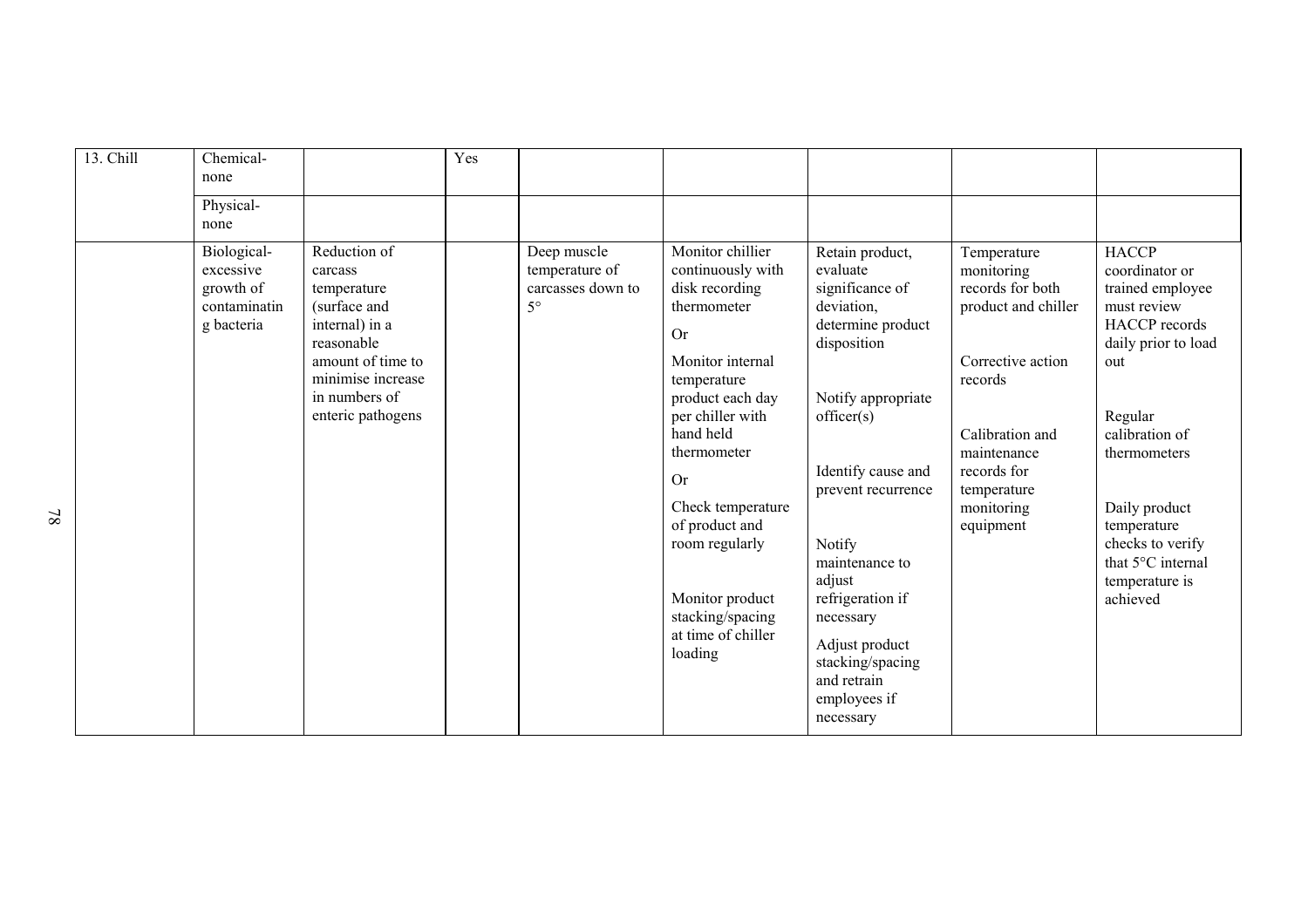| 14. Load out | Chemical-<br>none                                                  |                                                                                                                                                                        | Yes |                                                                                      |                                                                                                                                                                                                                                                                                                                                                                                       |                                                                                                                                                                                                                                                         |                                                                                                                                                                                                                          |                                                                                                                                                                                                                                                        |
|--------------|--------------------------------------------------------------------|------------------------------------------------------------------------------------------------------------------------------------------------------------------------|-----|--------------------------------------------------------------------------------------|---------------------------------------------------------------------------------------------------------------------------------------------------------------------------------------------------------------------------------------------------------------------------------------------------------------------------------------------------------------------------------------|---------------------------------------------------------------------------------------------------------------------------------------------------------------------------------------------------------------------------------------------------------|--------------------------------------------------------------------------------------------------------------------------------------------------------------------------------------------------------------------------|--------------------------------------------------------------------------------------------------------------------------------------------------------------------------------------------------------------------------------------------------------|
|              | Physical-<br>none                                                  |                                                                                                                                                                        |     |                                                                                      |                                                                                                                                                                                                                                                                                                                                                                                       |                                                                                                                                                                                                                                                         |                                                                                                                                                                                                                          |                                                                                                                                                                                                                                                        |
|              | Biological<br>excessive<br>growth of<br>contaminatin<br>g bacteria | Reduction of<br>carcass<br>temperature<br>(surface and<br>internal) in a<br>reasonable<br>amount of time to<br>minimise increase<br>in numbers of<br>enteric pathogens |     | Ensure<br>temperature of<br>fresh product<br>maintained at or<br>below $5^{\circ}$ C | Monitor chillier<br>and meat transport<br>vehicle<br>temperature<br>continuously with<br>disk recording<br>thermometer<br><b>Or</b><br>Monitor internal<br>temperature of<br>packed product<br>from each chiller<br>each day at time of<br>load out with hand<br>held thermometer<br><b>Or</b><br>Check temperature<br>of product, meat<br>transport vehicle<br>and room<br>regularly | Retain product,<br>evaluate<br>significance of<br>deviation,<br>determine product<br>disposition<br>Notify appropriate<br>officer(s)<br>Identify cause and<br>prevent recurrence<br>Notify<br>maintenance to<br>adjust<br>refrigeration if<br>necessary | Temperature<br>monitoring<br>records for<br>product, meat<br>transport vehicle<br>and chiller<br>Corrective action<br>records<br>Calibration and<br>maintenance<br>records for<br>temperature<br>monitoring<br>equipment | <b>HACCP</b><br>coordinator or<br>trained employee<br>must review<br><b>HACCP</b> records<br>daily<br>Regular<br>calibration of<br>thermometers<br>Daily product<br>temperature<br>checks to verify<br>that 5°C internal<br>temperature is<br>achieved |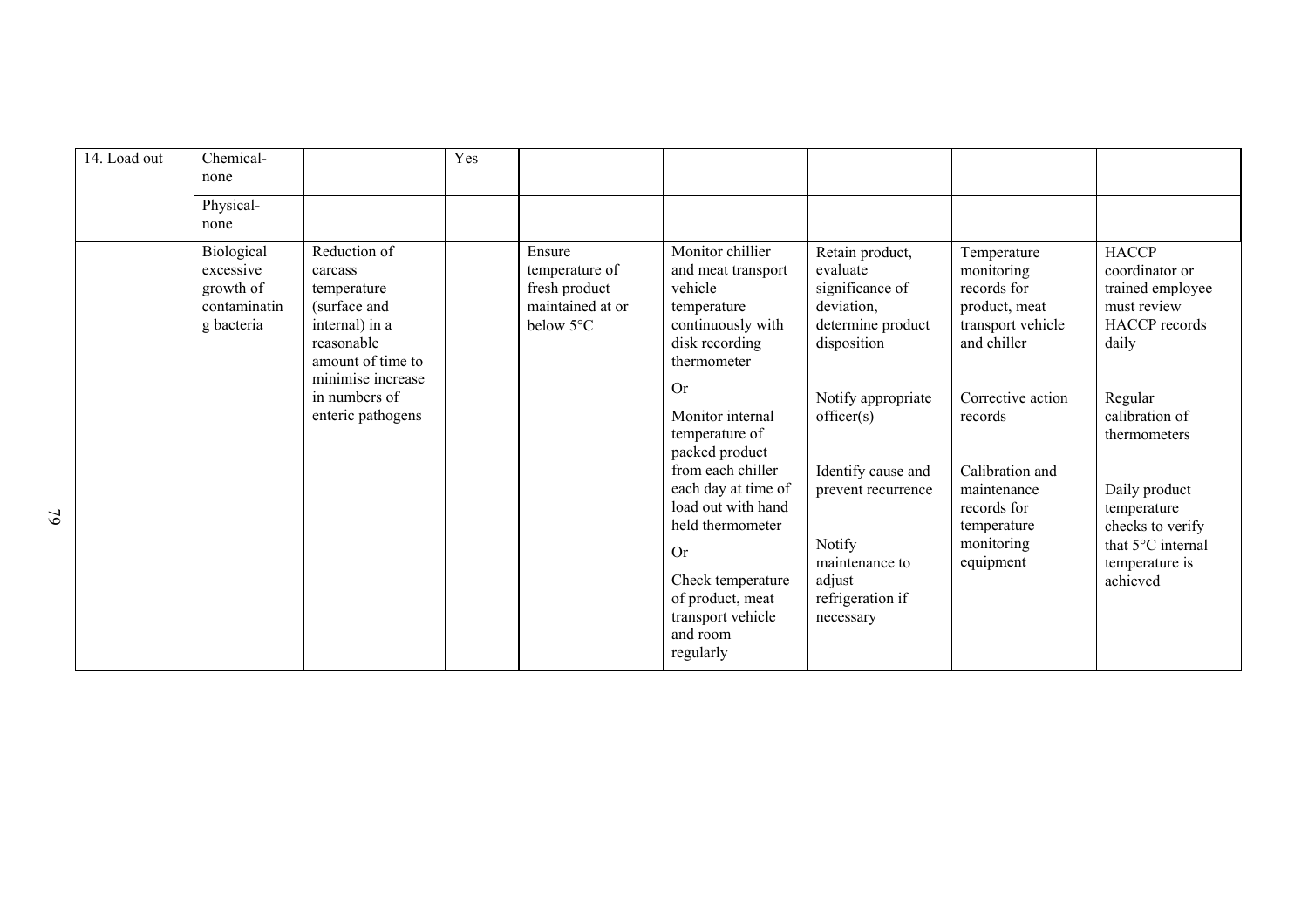| 15.       | Chemical-<br>none                                                  |                                                                                                                                                                        | Yes |                                                                                     |                                                                                                                                              |                                                                                                                                                                                                                                                         |                                                                                                                                                                                                              |                                                                                                                                                                                                                        |
|-----------|--------------------------------------------------------------------|------------------------------------------------------------------------------------------------------------------------------------------------------------------------|-----|-------------------------------------------------------------------------------------|----------------------------------------------------------------------------------------------------------------------------------------------|---------------------------------------------------------------------------------------------------------------------------------------------------------------------------------------------------------------------------------------------------------|--------------------------------------------------------------------------------------------------------------------------------------------------------------------------------------------------------------|------------------------------------------------------------------------------------------------------------------------------------------------------------------------------------------------------------------------|
| Transport | Physical-<br>none                                                  |                                                                                                                                                                        |     |                                                                                     |                                                                                                                                              |                                                                                                                                                                                                                                                         |                                                                                                                                                                                                              |                                                                                                                                                                                                                        |
|           | Biological<br>excessive<br>growth of<br>contaminatin<br>g bacteria | Reduction of<br>carcass<br>temperature<br>(surface and<br>internal) in a<br>reasonable<br>amount of time to<br>minimise increase<br>in numbers of<br>enteric pathogens |     | Ensure internal<br>temperature of<br>fresh product<br>maintained at or<br>below 5°C | Monitor meat<br>transport vehicle<br>temperature<br>continuously<br><b>Or</b><br>Monitor product<br>with<br>time/temperature<br>data loggers | Retain product,<br>evaluate<br>significance of<br>deviation,<br>determine product<br>disposition<br>Notify appropriate<br>officer(s)<br>Identify cause and<br>prevent recurrence<br>Notify<br>maintenance to<br>adjust<br>refrigeration if<br>necessary | Temperature<br>monitoring<br>records for<br>product and meat<br>transport vehicle<br>Corrective action<br>records<br>Calibration and<br>maintenance<br>records for<br>temperature<br>monitoring<br>equipment | <b>HACCP</b><br>coordinator or<br>trained employee<br>must review<br>HACCP records<br>daily<br>Regular<br>calibration of<br>thermometers<br>Daily meat<br>transport vehicle<br>and/or product<br>temperature<br>checks |
|           |                                                                    |                                                                                                                                                                        |     |                                                                                     |                                                                                                                                              |                                                                                                                                                                                                                                                         |                                                                                                                                                                                                              |                                                                                                                                                                                                                        |